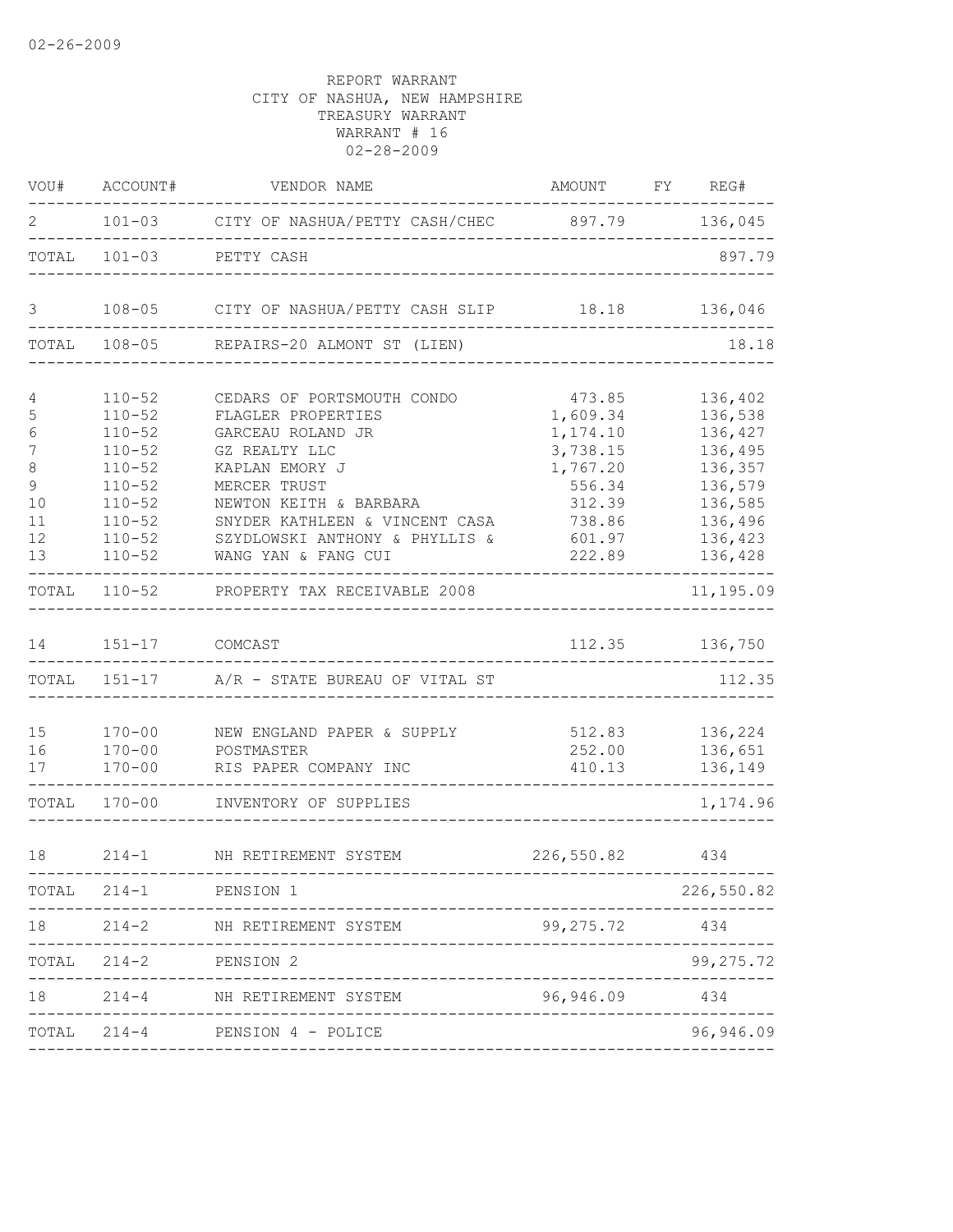| VOU#                                         | ACCOUNT#                                                                                             | VENDOR NAME                                                                                                                                                                      | AMOUNT                                                                         | FY REG#                                                                              |
|----------------------------------------------|------------------------------------------------------------------------------------------------------|----------------------------------------------------------------------------------------------------------------------------------------------------------------------------------|--------------------------------------------------------------------------------|--------------------------------------------------------------------------------------|
| 18                                           |                                                                                                      | 214-5 NH RETIREMENT SYSTEM                                                                                                                                                       | 94,229.69 434                                                                  |                                                                                      |
| TOTAL                                        |                                                                                                      | $214-5$ PENSION 4 - FIRE                                                                                                                                                         |                                                                                | 94,229.69                                                                            |
| 18                                           | $214 - 8$                                                                                            | NH RETIREMENT SYSTEM<br>. _ _ _ _ _ _ _ _ _ _ _ _ _ _ _ _                                                                                                                        | 1,408.66                                                                       | 434                                                                                  |
| TOTAL                                        | $214 - 8$                                                                                            | PENSION 8                                                                                                                                                                        | ______________________________________                                         | 1,408.66                                                                             |
| 19                                           | $214 - A$                                                                                            | ANTHEM BLUE CROSS BLUE SHIELD 68, 642.87                                                                                                                                         |                                                                                | 442                                                                                  |
| TOTAL                                        | $214 - A$                                                                                            | BLUE CROSS HMO-SCHOOL                                                                                                                                                            | ________________                                                               | 68,642.87                                                                            |
| 20                                           | $214-B$                                                                                              | HARVARD PILGRIM HEALTH CARE 11, 422.89 443                                                                                                                                       |                                                                                |                                                                                      |
| TOTAL                                        | $214 - B$                                                                                            | HARVARD COM HP-SCHOOL<br>______________                                                                                                                                          |                                                                                | 11,422.89                                                                            |
| 21<br>22                                     | $214 - BD$<br>$214 - BD$                                                                             | FEDERAL RESERVE BANK OF CLEVEL<br>FEDERAL RESERVE BANK OF CLEVEL                                                                                                                 | 450.00<br>200.00                                                               | 136,048<br>136,050                                                                   |
| TOTAL                                        |                                                                                                      | 214-BD BONDS DEDUCTION                                                                                                                                                           |                                                                                | 650.00                                                                               |
| 23                                           |                                                                                                      | 214-BH ANTHEM BLUE CROSS BLUE SHIELD 58,701.42                                                                                                                                   |                                                                                | 442                                                                                  |
| TOTAL                                        | $214 - BH$                                                                                           | BLUE/CROSS HMO- CITY                                                                                                                                                             |                                                                                | 58,701.42                                                                            |
| 23<br>24                                     | $214-C$<br>$214-C$                                                                                   | ANTHEM BLUE CROSS BLUE SHIELD<br>ANTHEM BLUE CROSS BLUE SHIELD                                                                                                                   | 136.00<br>834.99                                                               | 442<br>449                                                                           |
| TOTAL                                        | $214-C$                                                                                              | B/C B/S J PLAN-DED SCHOOL                                                                                                                                                        |                                                                                | 970.99                                                                               |
| 25<br>26<br>27<br>28<br>29<br>30<br>31<br>32 | $214-DC$<br>$214-DC$<br>$214 - DC$<br>$214-DC$<br>$214 - DC$<br>$214 - DC$<br>$214-DC$<br>$214 - DC$ | ALLEN STACEY L<br>BARRETT LORI<br>BIANCHI ROBERT<br>COSTANTINI SHELLEY<br>DANEAU PAULA<br>DAVIDSON PATRICIA<br>MAILLOUX SHAWN<br>MENARD PAUL<br>-------------------------------- | 192.31<br>384.64<br>200.00<br>307.72<br>130.00<br>185.00<br>1,400.00<br>192.31 | 136,370<br>136,371<br>136,165<br>136,096<br>136,061<br>136,262<br>136,263<br>136,233 |
|                                              |                                                                                                      | TOTAL 214-DC DEPENDENT CARE DEDUCTION                                                                                                                                            |                                                                                | 2,991.98                                                                             |
|                                              |                                                                                                      | 33 214-FR HARVARD PILGRIM/FIRST SENIORIT 42,861.60 444                                                                                                                           |                                                                                |                                                                                      |
|                                              |                                                                                                      | TOTAL 214-FR HARVARD FREEDOM                                                                                                                                                     |                                                                                | 42,861.60                                                                            |
| 34                                           |                                                                                                      | 214-FS BENEFIT STRATEGIES INC 33,133.03 445                                                                                                                                      |                                                                                |                                                                                      |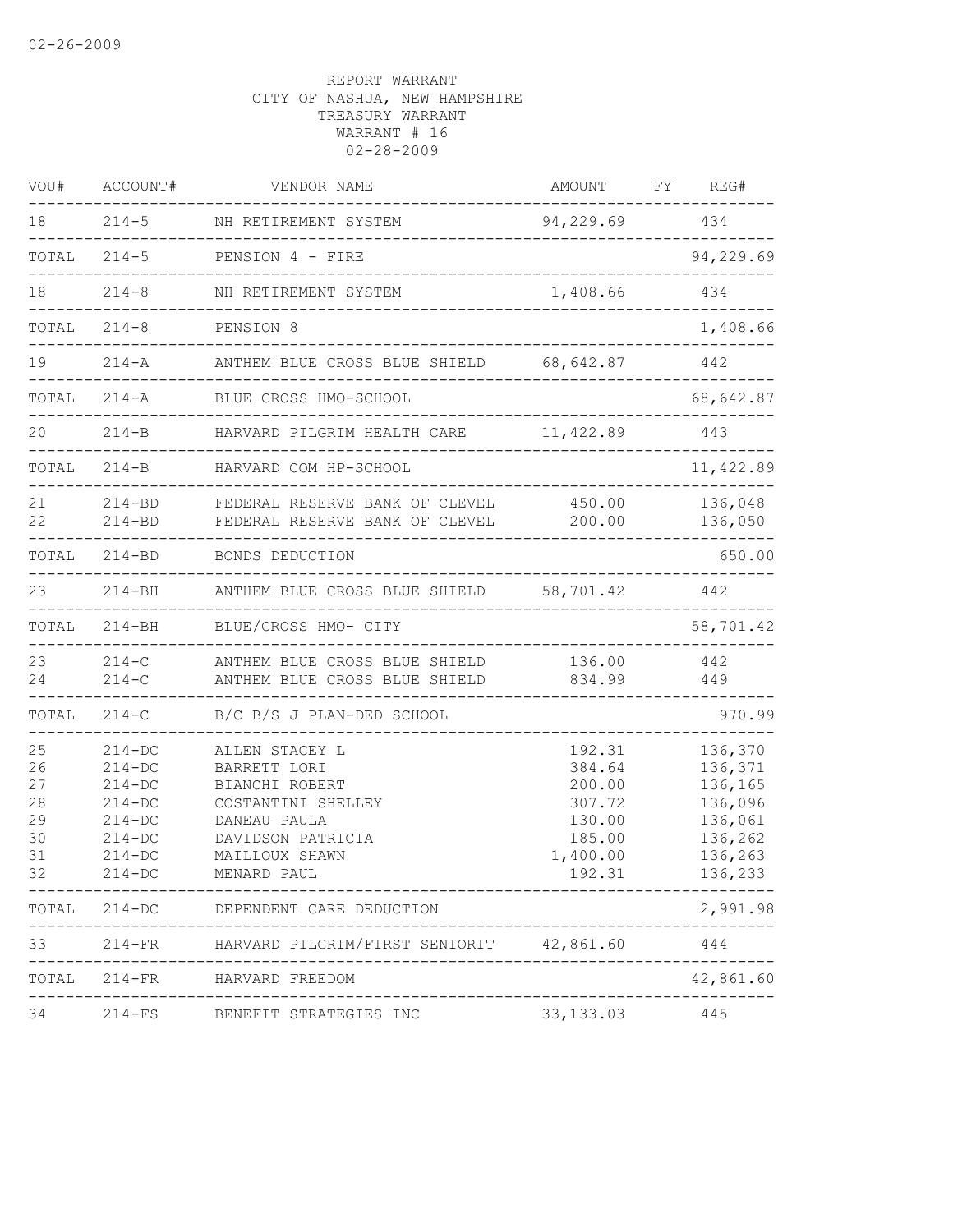|                                                    | VOU# ACCOUNT#                                                                                                                                        | VENDOR NAME                                                                                                                                                                           | _______________________                                                                                                           | AMOUNT FY REG#                                       |
|----------------------------------------------------|------------------------------------------------------------------------------------------------------------------------------------------------------|---------------------------------------------------------------------------------------------------------------------------------------------------------------------------------------|-----------------------------------------------------------------------------------------------------------------------------------|------------------------------------------------------|
|                                                    |                                                                                                                                                      | TOTAL 214-FS FLEXIBLE SPENDING ACCOUNT - 33,133.03                                                                                                                                    |                                                                                                                                   |                                                      |
|                                                    |                                                                                                                                                      | 35 214-H NORTHEAST DELTA                                                                                                                                                              | 895.45 446                                                                                                                        |                                                      |
|                                                    |                                                                                                                                                      | TOTAL 214-H N.E.DELTA-SCHOOL                                                                                                                                                          |                                                                                                                                   | 895.45                                               |
|                                                    |                                                                                                                                                      | 36 214-HC HARVARD PILGRIM HEALTH CARE 8,841.16 443                                                                                                                                    |                                                                                                                                   |                                                      |
|                                                    |                                                                                                                                                      | TOTAL 214-HC HARVARD COM HP                                                                                                                                                           |                                                                                                                                   | 8,841.16                                             |
|                                                    |                                                                                                                                                      | 37 214-HJ ANTHEM BLUE CROSS BLUE SHIELD 35,981.79 442<br>38 214-HJ ANTHEM BLUE CROSS BLUE SHIELD 117,678.04 449<br>------------------------                                           |                                                                                                                                   |                                                      |
|                                                    |                                                                                                                                                      | TOTAL 214-HJ BC/BS J PLAN DED-CITY                                                                                                                                                    |                                                                                                                                   | 153,659.83                                           |
|                                                    |                                                                                                                                                      | 39 214-P NORTHEAST DELTA                                                                                                                                                              |                                                                                                                                   | 759.59 446                                           |
|                                                    |                                                                                                                                                      | TOTAL 214-P NORTHEAST DELTA DEDUCTION                                                                                                                                                 |                                                                                                                                   | 759.59                                               |
|                                                    |                                                                                                                                                      | 40 214-PO ANTHEM BLUE CROSS BLUE SHIELD 350.39 442                                                                                                                                    |                                                                                                                                   |                                                      |
|                                                    |                                                                                                                                                      | TOTAL 214-PO BC/BS POINT OF SERV- CITY                                                                                                                                                |                                                                                                                                   | 350.39                                               |
|                                                    |                                                                                                                                                      | 41 253-00 NORDEMO SUSAN                                                                                                                                                               |                                                                                                                                   | 1,663.60 136,483                                     |
|                                                    |                                                                                                                                                      | TOTAL 253-00 PROP TAX REC'D IN ADVANCE                                                                                                                                                |                                                                                                                                   | 1,663.60                                             |
| 42<br>43<br>44<br>45<br>46<br>47<br>48<br>49<br>50 | $255 - 00$<br>$255 - 00$<br>$255 - 00$<br>$255 - 00$<br>$255 - 00$<br>$255 - 00$<br>$255 - 00$<br>$255 - 00$<br>$255 - 00$<br>TOTAL 255-00 STATE MVR | STATE OF NH-MV<br>STATE OF NH-MV<br>STATE OF NH-MV<br>STATE OF NH-MV<br>STATE OF NH-MV<br>STATE OF NH-MV<br>STATE OF NH-MV<br>STATE OF NH-MV<br>STATE OF NH-MV<br>___________________ | 10, 143. 70 430<br>13, 148.00 433<br>10,537.30 435<br>20,949.60<br>20,493.90<br>18,997.55<br>13,986.00<br>29, 414.70<br>16,355.60 | 438<br>440<br>441<br>447<br>448<br>453<br>154,026.35 |
|                                                    |                                                                                                                                                      |                                                                                                                                                                                       |                                                                                                                                   |                                                      |
| 51<br>52                                           | $257 - 00$                                                                                                                                           | 257-00 KEENE AMY J<br>PUTNAM OLIVIA<br>___________________                                                                                                                            | 297.70<br>4.70                                                                                                                    | 136,487<br>136,486                                   |
|                                                    |                                                                                                                                                      | TOTAL 257-00 MV REFUND PENDING                                                                                                                                                        |                                                                                                                                   | 302.40                                               |
|                                                    |                                                                                                                                                      |                                                                                                                                                                                       |                                                                                                                                   |                                                      |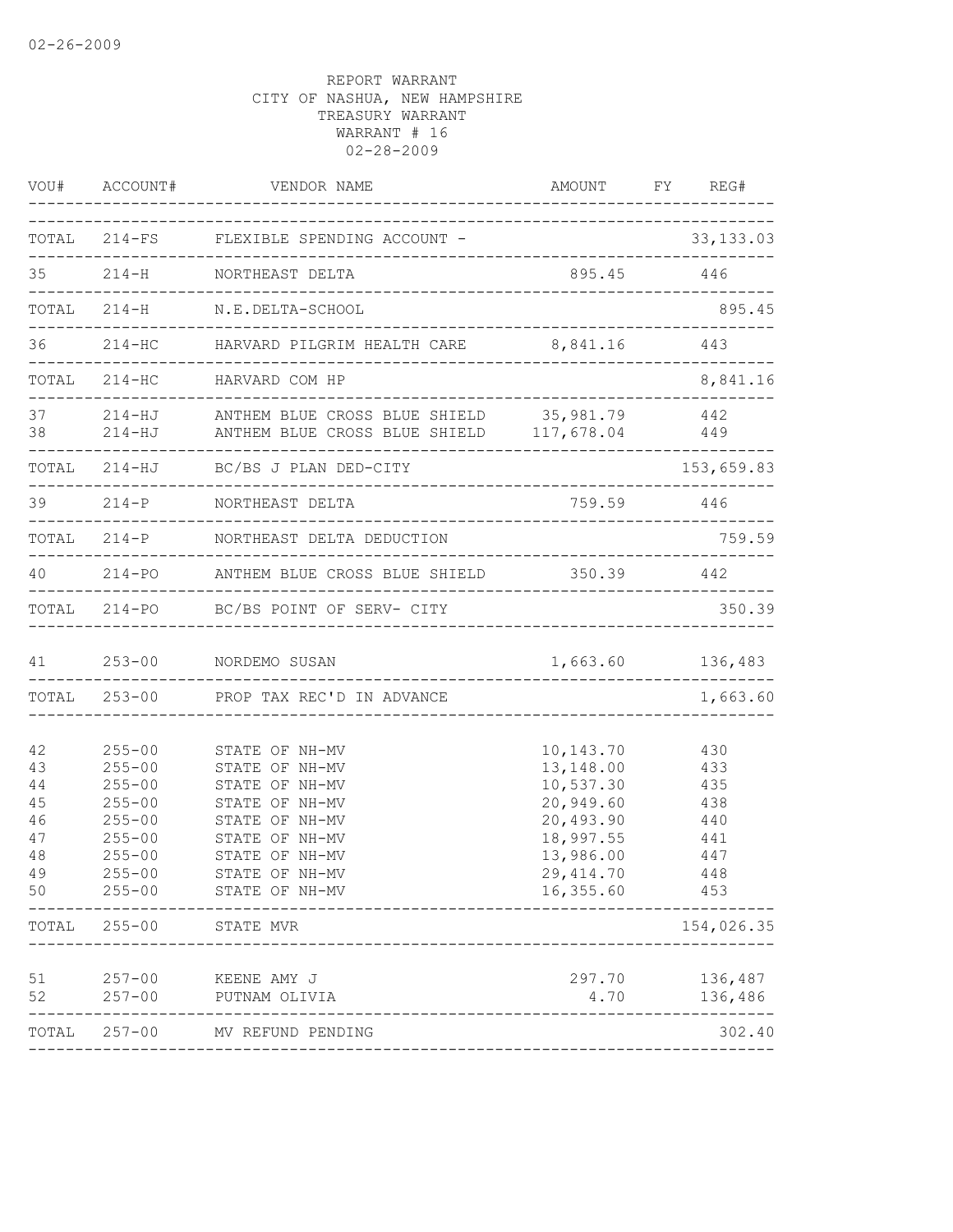| VOU#         | ACCOUNT#   | VENDOR NAME        | AMOUNT | FY | REG#    |
|--------------|------------|--------------------|--------|----|---------|
| 53           | $258 - 00$ | SUNAK VISHAL H     | 20.00  |    | 136,488 |
| TOTAL 258-00 |            | TVB REFUND PENDING |        |    | 20.00   |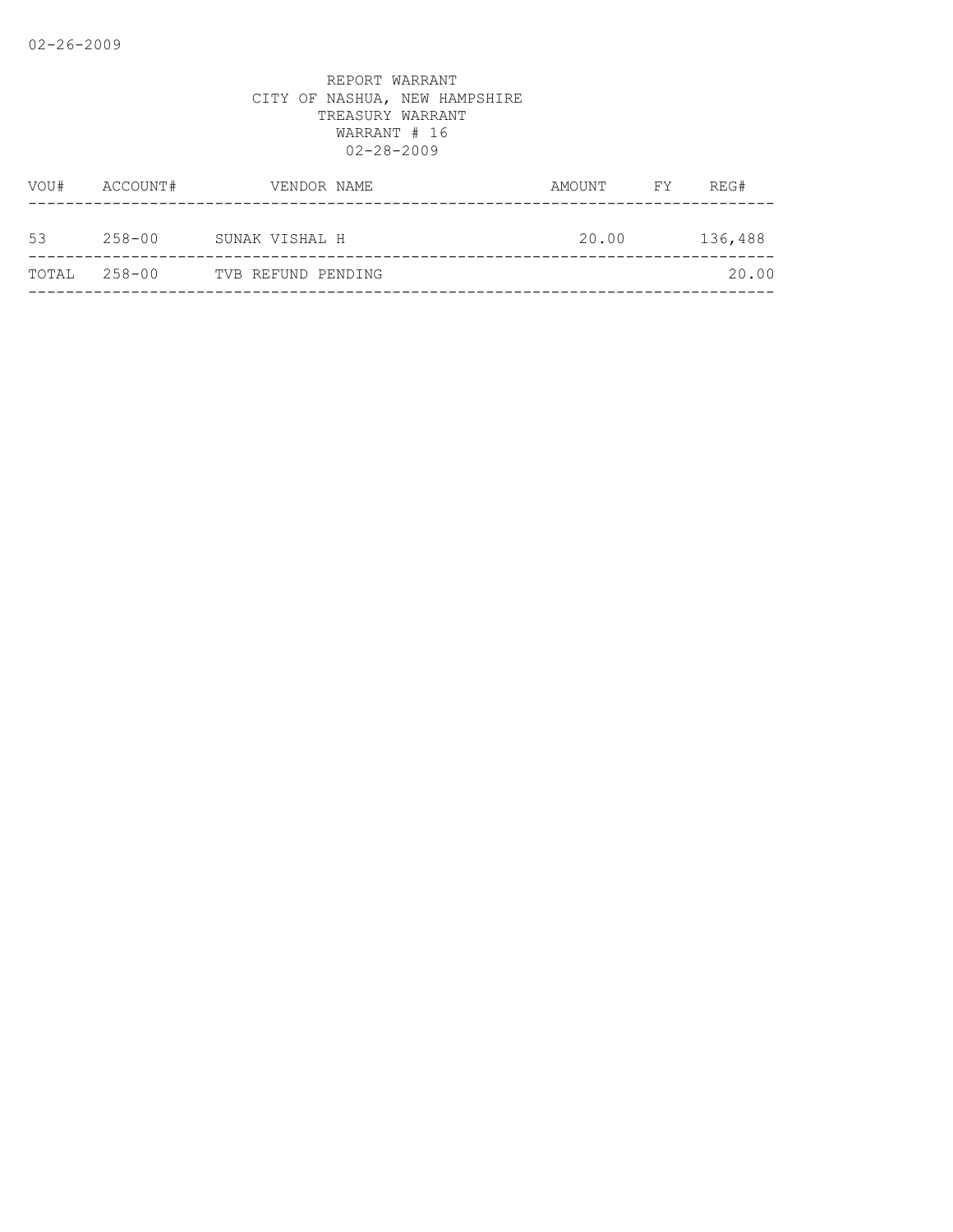| VOU#  | ACCOUNT#   | VENDOR NAME                      | AMOUNT      | FY | REG#     |
|-------|------------|----------------------------------|-------------|----|----------|
| 54    | 305-59100  | ANDERSON CECIL                   | 150.00      |    | 136,259  |
| 55    | 305-59100  | COLLINS JOHN                     | 250.00      |    | 136,271  |
| 56    | 305-59100  | JEYNES MIKE                      | 412.50      |    | 136,384  |
| 57    | 305-59100  | KING TOM                         | 250.00      |    | 136,353  |
| 58    | 305-59100  | MCLEAN JIM                       | 150.00      |    | 136,241  |
| 59    | 305-59100  | O'NEIL TIM                       | 450.00      |    | 136,243  |
| 60    | 305-59100  | WALLENT FRANK J                  | 362.50      |    | 136,125  |
| 61    |            | 305-59100 WEATHERS JOHN          | 150.00      |    | 136,276  |
| 62    |            | 305-64030 PERFECTA CAMERA CORP   | 73.00       |    | 136,284  |
| TOTAL | 305        | SRF - CIVIC & COMM ACTIVITIES    |             |    | 2,248.00 |
|       |            |                                  |             |    |          |
| 63    | $308 - 76$ | COPADIS TOM                      | 928.75      |    | 136,652  |
| 64    | $308 - 76$ | HUSKIE THOMAS                    | 928.75      |    | 136,655  |
| 65    | $308 - 76$ | KAVANAUGH GLORIA                 | 928.75      |    | 136,654  |
| 66    | $308 - 76$ | NUTTING MARIAN                   | 928.75      |    | 136,653  |
| 67    | 308-83012  | ANTHEM BLUE CROSS BLUE SHIELD    | 161, 107.40 |    | 442      |
| 68    | 308-83012  | ANTHEM BLUE CROSS BLUE SHIELD    | 378,266.01  |    | 449      |
| 69    | 308-83013  | ANTHEM BLUE CROSS BLUE SHIELD    | 114,337.19  |    | 442      |
| $70$  | 308-83013  | ANTHEM BLUE CROSS BLUE SHIELD    | 464,544.84  |    | 449      |
| 71    | 308-83016  | HARVARD PILGRIM HEALTH CARE      | 35, 331.60  |    | 443      |
| 72    | 308-83016  | HARVARD PILGRIM HEALTH CARE      | 62,196.06   |    | 450      |
| 73    | 308-83017  | HARVARD PILGRIM HEALTH CARE      | 36,399.02   |    | 443      |
| 74    | 308-83017  | HARVARD PILGRIM HEALTH CARE      | 56,967.67   |    | 450      |
| 75    | 308-83018  | ANTHEM BLUE CROSS BLUE SHIELD    | 98,665.37   |    | 442      |
| 76    | 308-83018  | ANTHEM BLUE CROSS BLUE SHIELD    | 101,055.01  |    | 449      |
| 77    | 308-83019  | ANTHEM BLUE CROSS BLUE SHIELD    | 33, 118. 13 |    | 442      |
| 78    | 308-83019  | ANTHEM BLUE CROSS BLUE SHIELD    | 105,577.62  |    | 449      |
| 79    | 308-83020  | NORTHEAST DELTA                  | 17,297.60   |    | 446      |
| 80    | 308-83020  | NORTHEAST DELTA                  | 19,953.92   |    | 451      |
| 81    | 308-83021  | NORTHEAST DELTA                  | 2,496.45    |    | 446      |
| 82    | 308-83021  | NORTHEAST DELTA                  | 4,048.74    |    | 451      |
| 83    | 308-83025  | PRICE WATERHOUSE COOPERS LLP     | 8,300.00    |    | 431      |
| 84    | 308-83040  | CONNECTICUT UNDERWRITERS INC     | 118.00      |    | 136,761  |
| 85    | 308-83053  | APPLE SERVICES NASHUA            | 11,278.00   |    | 136,111  |
| 86    | 308-83053  | ASSOCIATED RADIOLOGISTS PA<br>W/ | 28.00       |    | 136,273  |
| 87    | 308-83053  | BRIGHAM & WOMENS PHYSICIANS OR   | 201.00      |    | 136,270  |
| 88    | 308-83053  | CONCORD HOSPITAL<br>W/C          | 414.00      |    | 136,293  |
| 89    | 308-83053  | CONCORD ORTHOPAEDICS PA          | 133.00      |    | 136,190  |
| 90    | 308-83053  | DARTMOUTH-HITCHCOCK CLINIC       | 419.00      |    | 136,315  |
| 91    | 308-83053  | FOUR SEASONS ORTHOPAEDIC CTR     | 2,517.00    |    | 136,299  |
| 92    | 308-83053  | GRANITE STATE ANESTHESIOLOGIST   | 810.00      |    | 136,090  |
| 93    | 308-83053  | GREATER NASHUA EMERGENCY PHYS    | 276.00      |    | 136,290  |
| 94    | 308-83053  | MERIDIAN RESOURCE COMPANY        | 2,908.34    |    | 136,218  |
|       |            |                                  |             |    |          |
| 95    | 308-83053  | MORIARTY KEVIN S DC              | 178.00      |    | 136,285  |
| 96    | 308-83053  | NASHUA RADIOLOGY PA              | 33.00       |    | 136,274  |
| 97    | 308-83053  | OCCUPATIONAL HEALTH CTRS SOUTH   | 1,294.08    |    | 136,188  |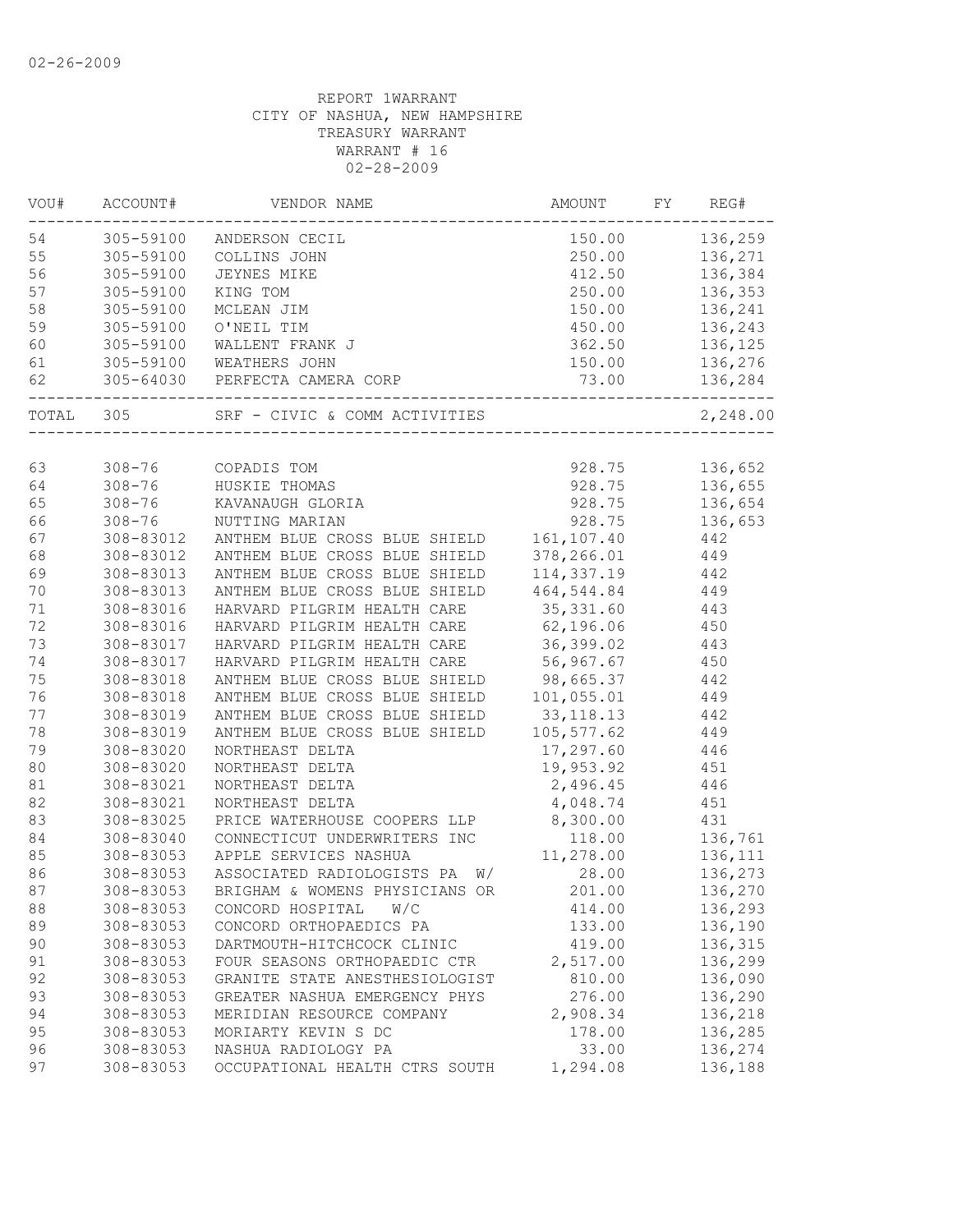| WOU#      | ACCOUNT#           | VENDOR NAME                                    | AMOUNT   | FY | REG#         |
|-----------|--------------------|------------------------------------------------|----------|----|--------------|
| 98        | 308-83053          | RS MEDICAL                                     | 80.00    |    | 136,064      |
| 99        | 308-83053          | SO NH REGIONAL MEDICAL CENTER                  | 3,674.66 |    | 136,275      |
| 100       | 308-83053          | ST JOSEPH BUSINESS & HEALTH                    | 518.95   |    | 136,178      |
| 101       | 308-83053          | ST JOSEPH'S HOSPITAL                           | 498.75   |    | 136,104      |
| 102       | 308-83053          | THIRD PARTY SOLUTIONS INC                      | 65.70    |    | 136,292      |
| 103       | 308-83054          | APPLE SERVICES NASHUA                          | 3,684.00 |    | 136,111      |
| 104       | 308-83054          | ASSOCIATED RADIOLOGISTS PA<br>W/               | 59.00    |    | 136,273      |
| 105       | 308-83054          | DARTMOUTH-HITCHCOCK CLINIC                     | 4,042.00 |    | 136,315      |
| 106       | 308-83054          | LEWIS PHYSICAL MEDICINE ASSOC                  | 390.00   |    | 136,056      |
| 107       | 308-83054          | MERRIMACK VALLEY PT LLC                        | 272.00   |    | 136,137      |
| 108       | 308-83054          | MORIARTY KEVIN S DC                            | 89.00    |    | 136,285      |
| 109       | 308-83054          | NASHUA RADIOLOGY PA                            | 33.00    |    | 136,274      |
| 110       | 308-83054          | NASHUA WEST ADULT MEDICINE                     | 104.00   |    | 136,456      |
| 111       | 308-83054          | O'DEA OCCUPATIONAL CARE PLLC                   | 600.00   |    | 136,227      |
| 112       | 308-83054          | OCCUPATIONAL HEALTH CTRS SOUTH                 | 264.77   |    | 136,188      |
| 113       | 308-83054          | RIENDEAU MARK A                                | 70.19    |    | 136,492      |
| 114       | 308-83054          | RS MEDICAL                                     | 80.00    |    | 136,064      |
| 115       | 308-83054          | SJ PHYSICIAN SERVICES                          | 100.00   |    | 136,059      |
| 116       | 308-83054          | SO NH REGIONAL MEDICAL CENTER                  | 2,391.38 |    | 136,275      |
| 117       | 308-83054          | ST JOSEPH HOSPITAL REHAB CTR                   | 500.00   |    | 136,476      |
| 118       | 308-83054          | ST JOSEPH'S HOSPITAL                           | 3,905.25 |    | 136,104      |
| 119       | 308-83054          | THIRD PARTY SOLUTIONS INC                      | 315.34   |    | 136,292      |
| 120       | 308-83054          | TORTORELLO NARISA                              | 434.97   |    | 136,265      |
| 121       | 308-83054          | WOLF RALPH R MD W/C                            | 109.00   |    | 136,280      |
| 122       | 308-83055          | DEVINE MILLIMET & BRANCH PA                    | 175.00   |    | 136,278      |
| 123       | 308-83056          | OCCUPATIONAL DRUG TESTING LLC                  | 670.00   |    | 136,267      |
| 124       | 308-83063          | CCAPS LLC DBA                                  | 2,731.89 |    | 136,485      |
| 125       | 308-83063          | MCA HOME REPAIR / MURRAY C ALD                 | 89.00    |    | 136,388      |
| 126       | 308-83064          | ENTERPRISE RENT A CAR-NASHUA-M                 | 315.38   |    | 136,074      |
| 127       | 308-83064          | LOPEZ LUIZ                                     | 1,454.00 |    | 136,052      |
| 128       | 308-83070          | W/C<br>TREASURER STATE OF NH                   | 2,400.00 |    | 136,797      |
| 129       | 308-83075          | LAVALLEE NORM & MARY                           | 100.00   |    | 136,387      |
| TOTAL     | 308                | SRF - INSURANCE                                |          |    | 1,754,202.28 |
|           |                    |                                                |          |    |              |
|           |                    | 209, 276 3086-49050 STAPLES BUSINESS ADVANTAGE | 47.09    |    | 136,291      |
|           |                    | 209,277 3086-53100 TAYLOR EUNICE               | 575.00   |    | 136,594      |
|           |                    | 3086-82025 NH RETIREMENT SYSTEM                | 422.16   |    | 434          |
| TOTAL 308 |                    | JAVITS GRANT PROGRAM                           |          |    | 1,044.25     |
|           |                    |                                                |          |    |              |
|           | 209,278 3097-41015 | DONOVAN BEVERLY                                | 35.99    |    | 136,392      |
|           | 209,279 3097-41015 | STAPLES BUSINESS ADVANTAGE                     | 647.71   |    | 136,321      |
|           | 209,280 3097-44005 | ACE PRINTING COMPANY                           | 445.00   |    | 136,294      |
|           | 209,281 3097-49075 | CENTRAL PAPER                                  | 7,625.67 |    | 136,447      |
|           | 209,282 3097-49075 | CLEAN SOURCE                                   | 658.55   |    | 136,561      |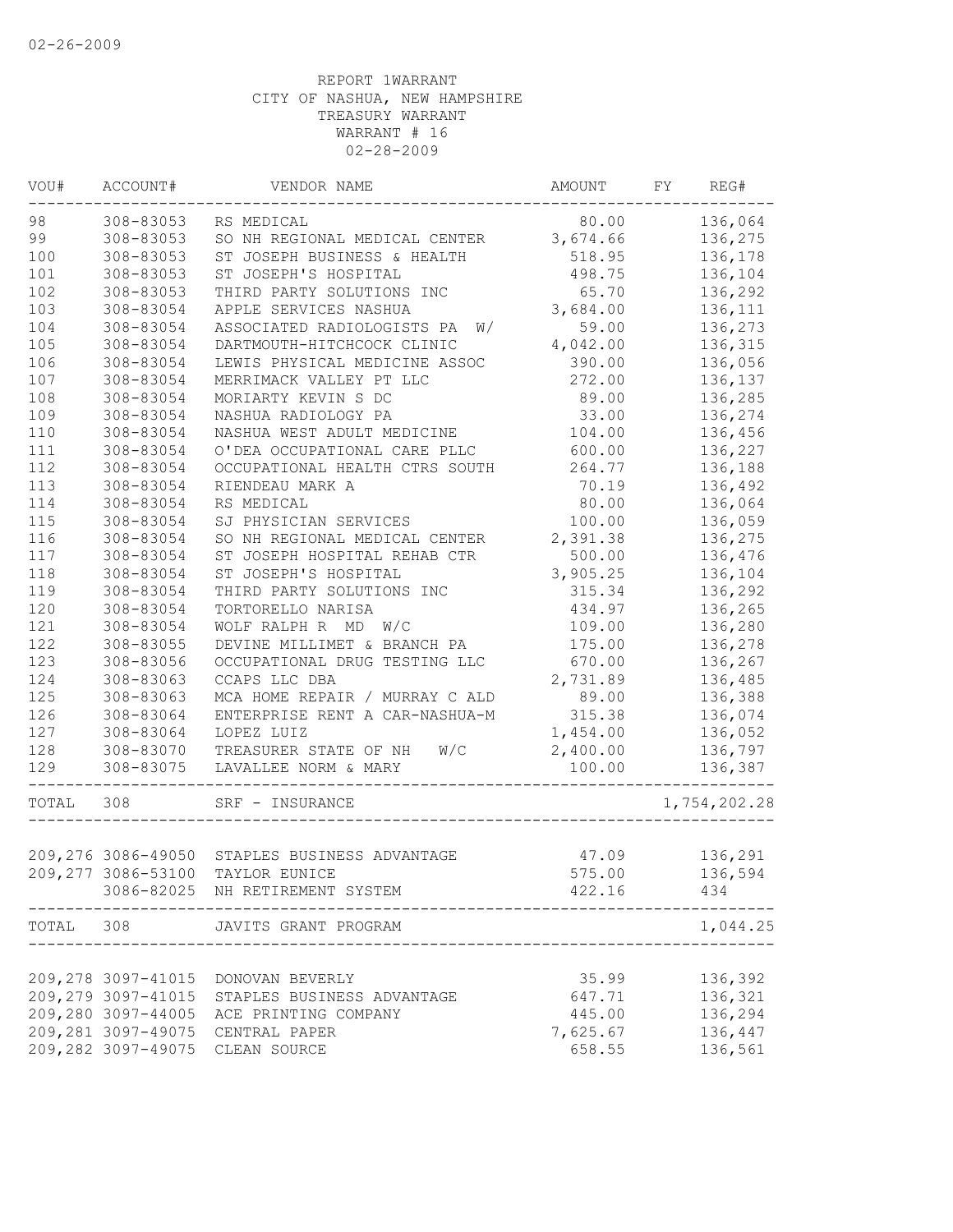| VOU#      | ACCOUNT#                                 | VENDOR NAME                        | AMOUNT               | FY | REG#                     |
|-----------|------------------------------------------|------------------------------------|----------------------|----|--------------------------|
|           | 209,283 3097-49085                       | ALL RIGHT PROVISIONS, INC.         | 181.38               |    | 136,557                  |
|           | 209,284 3097-49085                       | COCA COLA                          | 4,665.50             |    | 136,417                  |
|           | 209,285 3097-49085                       | COSTA FRUIT & PRODUCE CO INC       | 39, 172.84           |    | 136,648                  |
|           | 209,285 3097-49085                       | COSTA FRUIT & PRODUCE CO INC       | 9,539.65             |    | 136,649                  |
|           | 209,286 3097-49085                       | FANTINI BAKING CO., INC.           | 3,257.15             |    | 136,504                  |
|           | 209,286 3097-49085                       | FANTINI BAKING CO., INC.           | 1,718.57             |    | 136,505                  |
|           | 209,287 3097-49085                       | GARELICK FARMS-LYNN                | 27, 777.25           |    | 136,261                  |
|           | 209,288 3097-49085                       | GILL'S PIZZA CO.                   | 9,990.00             |    | 136,475                  |
|           | 209,289 3097-49085                       | M SAUNDERS INC                     | 4,878.39             |    | 136,459                  |
|           | 209,289 3097-49085<br>209,290 3097-49085 | M SAUNDERS INC<br>MCKEE FOODS CORP | 2,172.92             |    | 136,460                  |
|           | 209,291 3097-49085                       | NEW ENGLAND ICE CREAM              | 1,677.12<br>1,366.42 |    | 136,193<br>136,501       |
|           | 209,292 3097-49085                       | OTIS SPUNKMEYER INC                | 1,926.40             |    | 136,407                  |
|           | 209,293 3097-49085                       | SURPLUS DISTRIBUTION SECTION       | 2,590.50             |    | 136,246                  |
|           | 209,294 3097-64335                       | NORTHEAST FOOD SVC EQUIPMENT &     | 155.27               |    | 136,095                  |
|           | 209,295 3097-74092                       | CUES INC                           | 903.68               |    | 136,297                  |
|           | 3097-82025                               | NH RETIREMENT SYSTEM               | 4,811.21             |    | 434                      |
|           | 209,296 3097-91005                       | BURGESS DOREEN                     | 11.83                |    | 136,458                  |
|           | 209,297 3097-91005                       | <b>GUSTIN KAREN</b>                | 82.45                |    | 136,454                  |
|           | 209,298 3097-91005                       | KIMBELL JEANETTE                   | 50.33                |    | 136,420                  |
|           | 209,299 3097-91005                       | SLOSEK ODETTE                      | 60.64                |    | 136,404                  |
|           | 209,300 3097-94005                       | HUDON SALLY A                      | 85.00                |    | 136,477                  |
|           | 209,301 3097-94005                       | MORIARTY DORIS                     | 85.00                |    | 136,502                  |
|           | 209,302 3097-94005                       | SCHOOL NUTRITION ASSOCIATION       | 102.00               |    | 136,822                  |
| TOTAL 309 |                                          | SRF - FOOD SERVICES                |                      |    | 126,674.42               |
|           |                                          | 209,303 3098-49075 CENTRAL PAPER   | 47.50                |    | 136,447                  |
|           | 209,304 3098-49085                       | M SAUNDERS INC                     | 5,071.56             |    | 136,460                  |
| TOTAL     | 309                                      | FRESH FRUIT & VEGETABLE GRANT      |                      |    | 5,119.06                 |
|           | 209,305 3117-66005 LVR INC               |                                    | 210.80               |    | 136,414                  |
|           |                                          |                                    |                      |    |                          |
| TOTAL 311 |                                          | DRIVER'S EDUCATION                 |                      |    | 210.80                   |
| 131       | 312-43005                                | PRINTGRAPHICS OF MAINE             | 197.31               |    | 136,132                  |
| 132       | 312-46025                                | ALEC'S SHOE STORE INC              | 99.95                |    | 136,189                  |
| 133       | 312-63010                                | STAPLES BUSINESS ADVANTAGE         | 968.41               |    | 136,358                  |
| 134       | 312-78007                                | MHQ MUNICIPAL VEHICLES             | 40.31                |    | 136,244                  |
| 135       | 312-78007                                | PETTY CASH                         | 2.49                 |    | 136,656<br>$- - - - - -$ |
| TOTAL     | 312                                      | SRF - FINANCIAL SERVICES           |                      |    | 1,308.47                 |
|           |                                          |                                    |                      |    |                          |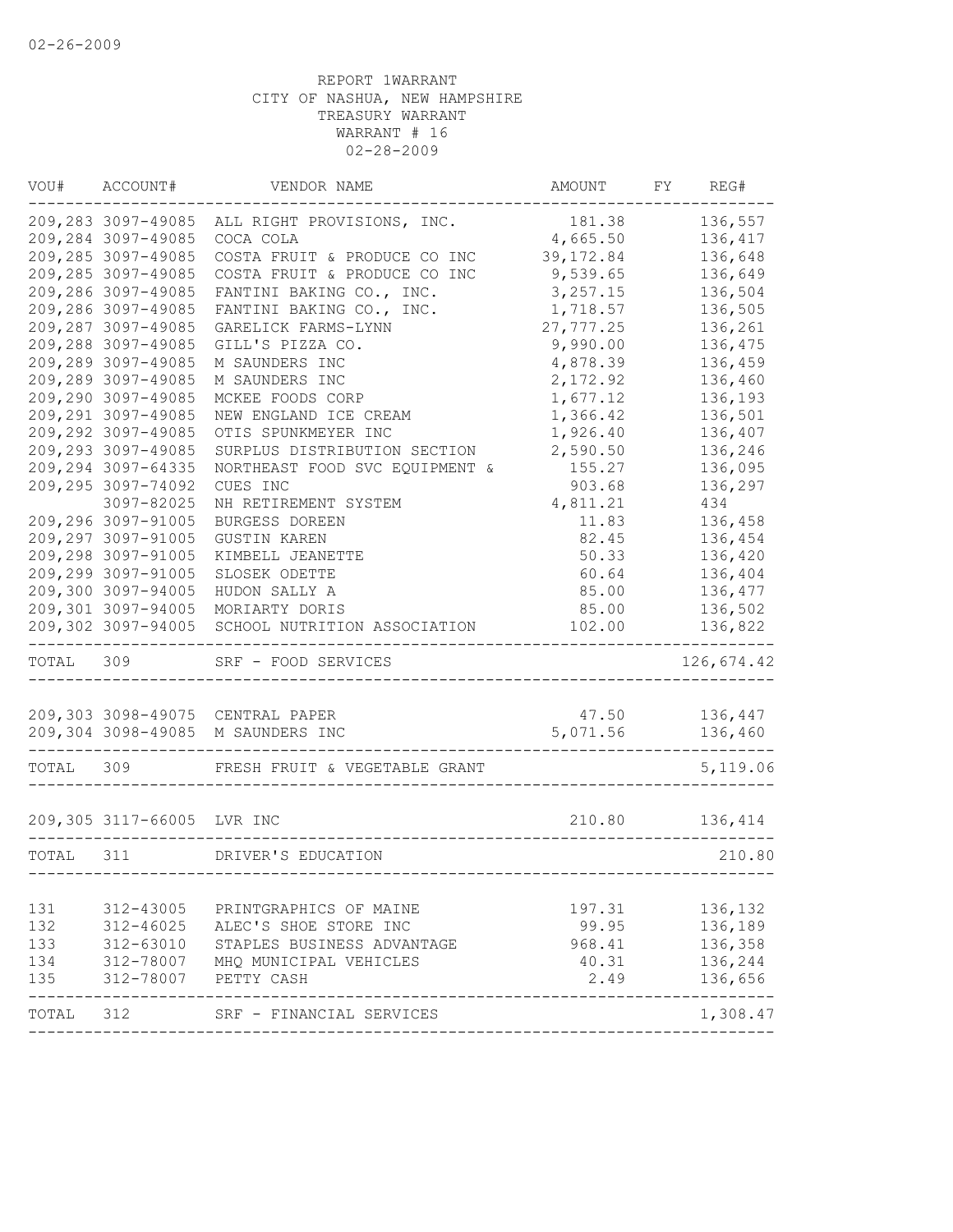| VOU#       | ACCOUNT#                  | VENDOR NAME                                                                        | AMOUNT                        | FY REG#            |
|------------|---------------------------|------------------------------------------------------------------------------------|-------------------------------|--------------------|
|            |                           | 209,306 3122-49050 PAPANICOLAU MICHELLE<br>209,306 3122-91040 PAPANICOLAU MICHELLE | 90.48<br>189.79               | 136,531<br>136,531 |
| TOTAL      | 312                       | ADULT ED/CONTINUING ED                                                             |                               | 280.27             |
| 136        | 331-309                   | CITY OF NASHUA                                                                     | 10.00                         | 136,657            |
| 137        | 331-31050                 | USA MOBILITY WIRELESS INC                                                          | 15.10                         | 136,766            |
| 138        | 331-31050                 | VERIZON WIRELESS                                                                   | 363.10                        | 136,777            |
| 139        | 331-64010                 | GYM SOURCE                                                                         | 3,795.00                      | 136,435            |
| 140        | $331 - 64030$             | TASER INTERNATIONAL                                                                | 4,965.01                      | 136,245            |
| 141        | 331-78007                 | B & S LOCKSMITH INC                                                                | 3.75                          | 136,247            |
| 142        | 331-82030                 | NH RETIREMENT SYSTEM                                                               | 2,289.63                      | 434                |
| 143        | 331-94005                 | NEWELL JOHN T                                                                      | 350.00                        | 136,658            |
| TOTAL      | 331                       | SRF - POLICE DEPARTMENT                                                            |                               | 11,791.59          |
| 144        |                           | 332-49075 MULTI-HEALTH SYSTEMS INC                                                 | 255.00 136,072                |                    |
| TOTAL      | 332                       | SRF - FIRE DEPARTMENT                                                              |                               | 255.00             |
|            |                           |                                                                                    |                               |                    |
|            |                           | 209,307 3339-49075 TINTLE MARY-FRANCES                                             |                               | 144.38 136,583     |
| TOTAL      | 333                       | TITLE I SCHL IMPRV MT PLEASANT                                                     |                               | 144.38             |
|            | 3359-82025                | NH RETIREMENT SYSTEM                                                               | 298.53                        | 434                |
| TOTAL      | 335                       | TITLE IB READ 1ST MT PLEASANT                                                      |                               | 298.53             |
|            | 209,308 3369-49075 SERESC |                                                                                    | 150.00                        | 136,071            |
|            |                           |                                                                                    |                               |                    |
| TOTAL 336  |                           | TITLE I SCHL IMPRV DR CRISP                                                        | _____________________________ | 150.00             |
|            |                           |                                                                                    |                               |                    |
| 146        | 341-01943                 | MULCAHY SANDY                                                                      | 30.76                         | 136,354            |
| 147        | 341-01954                 | JACK'S PIZZA                                                                       | 69.10                         | 136,316            |
| 148        | 341-01962                 | HARBOR HOMES INC                                                                   | 3,210.00                      | 136,219            |
| 149        | 341-01963                 | SOUTHERN NH HIV/AIDS TASK FORC                                                     | 9,260.00                      | 136,248            |
| 150        | 341-01968                 | HARBOR HOMES INC                                                                   | 25,524.00                     | 136,219            |
| 150<br>151 | 341-01969<br>341-01969    | HARBOR HOMES INC<br>SOUTHERN NH HIV/AIDS TASK FORC                                 | 2,011.38<br>648.00            | 136,219<br>136,248 |
| 152        | 341-41015                 | STAPLES BUSINESS ADVANTAGE                                                         | 1,272.65                      | 136,358            |
| 153        | 341-53018                 | MULCAHY SANDY                                                                      | 20.00                         | 136,354            |
| 154        | 341-53025                 | GRINLEY PAT                                                                        | 630.00                        | 136,289            |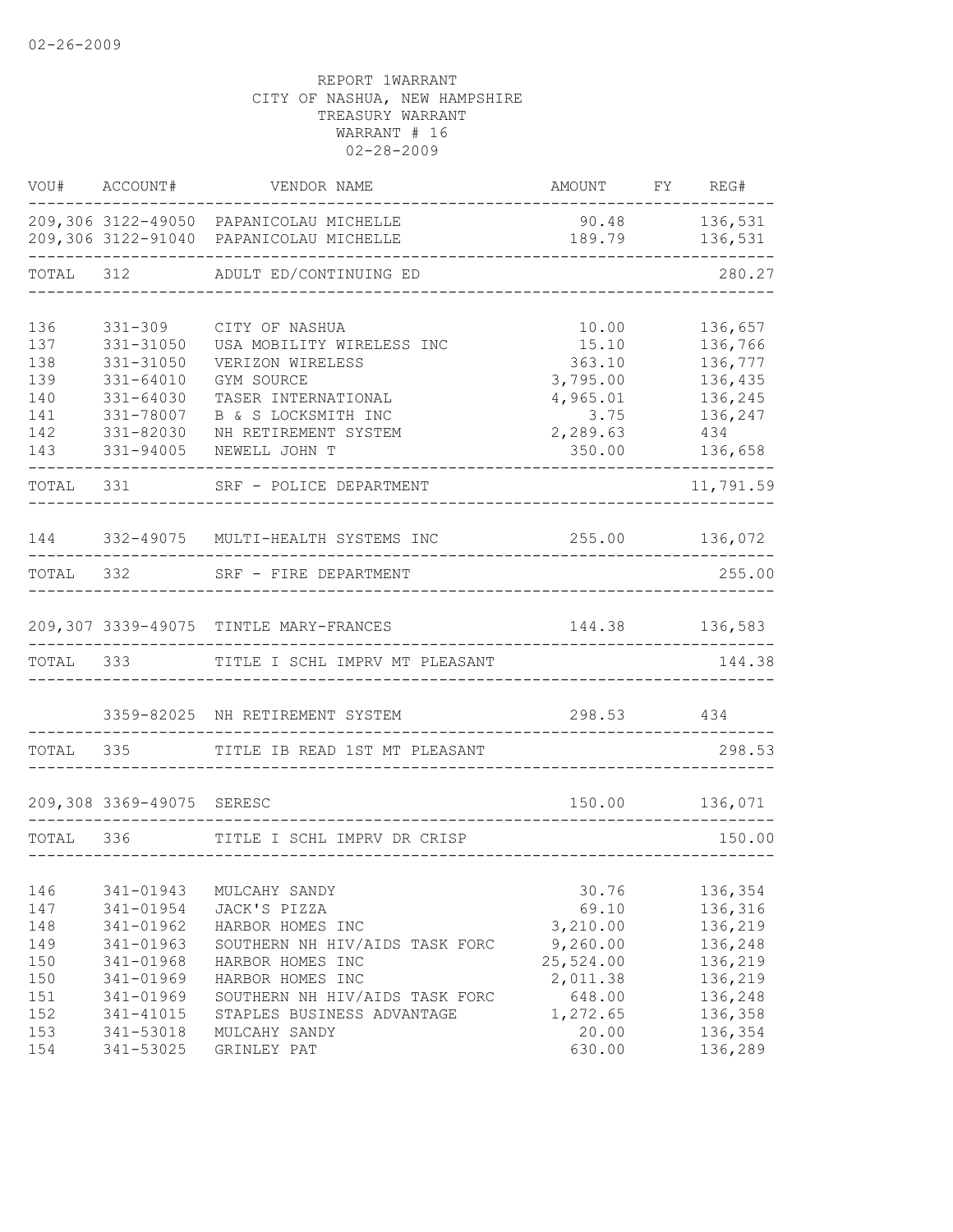| 155<br>341-54035<br>450.00<br>TELEGRAPH PUBLISHING COMPANY<br>156<br>341-91025<br>MACK ROBERT<br>4.40<br>157<br>163.70<br>341-94014<br>CARON CHRISTINE<br>TOTAL<br>341<br>SRF - COMMUNITY SERVICES<br>158<br>342-01940<br>JACK'S PIZZA<br>28.50<br>136,316<br>159<br>250.00<br>136,733<br>342-01940<br>WAL-MART COMMUNITY<br>160<br>342-41015<br>74.61<br>STAPLES BUSINESS ADVANTAGE<br>42.35<br>161<br>342-91025<br>BISSELL NANCY<br>162<br>65.68<br>342-91025<br>CARON CHRISTINE<br>163<br>96.65<br>342-91025<br>WENDT BETTY<br>TOTAL 342<br>SRF - COMMUNITY HEALTH<br>209,309 3440-31005<br>352.76<br>136,710<br>NEXTEL COMMUNICATIONS<br>209,310 3440-49075<br>136,446<br>AC MOORE INC<br>178.48<br>209, 311 3440-49075<br>115.47<br>136,443<br>COGSWELL CATHERINE<br>209, 312 3440-49075<br>68.30<br>136,478<br>CROWELL LINDA<br>209, 313 3440-49075<br>136,261<br>GARELICK FARMS-LYNN<br>281.43<br>209, 314 3440-49075<br>136,389<br><b>GOPHER</b><br>60.54<br>209, 315 3440-49075<br>478.39<br>136,574<br>J & A HANDY CRAFTS INC<br>209,316 3440-49075<br>136,406<br>LAVOICE SUSAN<br>84.85<br>209, 317 3440-49075<br>MARKET BASKET<br>350.45<br>136,214<br>209,318 3440-49075<br>SAKELARIS JENNIFER<br>64.68<br>136,467<br>209, 319 3440-49075<br>813.03<br>136,815<br>SAM'S CLUB<br>209,320 3440-49075<br>437.84<br>136,291<br>STAPLES BUSINESS ADVANTAGE<br>209, 321 3440-49075<br>348.15<br>WALMART COMMUNITY<br>209,322 3440-53103<br>STATE OF NH CRIMINAL RECORDS<br>55.25<br>209, 323 3440-91040<br>CEPAITIS JOHN<br>191.37<br>TOTAL<br>344<br>AFTER SCHOOL PROGRAM<br>3449-82025 NH RETIREMENT SYSTEM<br>1,390.31<br>434<br>TOTAL 344 TITLE IV SDF 21ST CENTURY<br>209,324 3468-49075<br>REYNOLDS MARGARET<br>137.63<br>136,403<br>209,325 3468-91040<br>179.00<br>136,604<br>CROSS COUNTRY EDUCATION<br>121.07<br>136,581<br>GAUTHIER RENEE<br>209,327 3468-91040<br>136,438<br>NATIONAL ASSOC OF SECONDARY<br>180.00 | VOU# | ACCOUNT# | VENDOR NAME | AMOUNT | FY | REG#      |
|---------------------------------------------------------------------------------------------------------------------------------------------------------------------------------------------------------------------------------------------------------------------------------------------------------------------------------------------------------------------------------------------------------------------------------------------------------------------------------------------------------------------------------------------------------------------------------------------------------------------------------------------------------------------------------------------------------------------------------------------------------------------------------------------------------------------------------------------------------------------------------------------------------------------------------------------------------------------------------------------------------------------------------------------------------------------------------------------------------------------------------------------------------------------------------------------------------------------------------------------------------------------------------------------------------------------------------------------------------------------------------------------------------------------------------------------------------------------------------------------------------------------------------------------------------------------------------------------------------------------------------------------------------------------------------------------------------------------------------------------------------------------------------------------------------------------------------------------------------------------------------------------------------------------------------------|------|----------|-------------|--------|----|-----------|
| 209,326 3468-91040                                                                                                                                                                                                                                                                                                                                                                                                                                                                                                                                                                                                                                                                                                                                                                                                                                                                                                                                                                                                                                                                                                                                                                                                                                                                                                                                                                                                                                                                                                                                                                                                                                                                                                                                                                                                                                                                                                                    |      |          |             |        |    | 136,636   |
|                                                                                                                                                                                                                                                                                                                                                                                                                                                                                                                                                                                                                                                                                                                                                                                                                                                                                                                                                                                                                                                                                                                                                                                                                                                                                                                                                                                                                                                                                                                                                                                                                                                                                                                                                                                                                                                                                                                                       |      |          |             |        |    | 136,133   |
|                                                                                                                                                                                                                                                                                                                                                                                                                                                                                                                                                                                                                                                                                                                                                                                                                                                                                                                                                                                                                                                                                                                                                                                                                                                                                                                                                                                                                                                                                                                                                                                                                                                                                                                                                                                                                                                                                                                                       |      |          |             |        |    | 136,183   |
|                                                                                                                                                                                                                                                                                                                                                                                                                                                                                                                                                                                                                                                                                                                                                                                                                                                                                                                                                                                                                                                                                                                                                                                                                                                                                                                                                                                                                                                                                                                                                                                                                                                                                                                                                                                                                                                                                                                                       |      |          |             |        |    | 43,293.99 |
|                                                                                                                                                                                                                                                                                                                                                                                                                                                                                                                                                                                                                                                                                                                                                                                                                                                                                                                                                                                                                                                                                                                                                                                                                                                                                                                                                                                                                                                                                                                                                                                                                                                                                                                                                                                                                                                                                                                                       |      |          |             |        |    |           |
|                                                                                                                                                                                                                                                                                                                                                                                                                                                                                                                                                                                                                                                                                                                                                                                                                                                                                                                                                                                                                                                                                                                                                                                                                                                                                                                                                                                                                                                                                                                                                                                                                                                                                                                                                                                                                                                                                                                                       |      |          |             |        |    |           |
|                                                                                                                                                                                                                                                                                                                                                                                                                                                                                                                                                                                                                                                                                                                                                                                                                                                                                                                                                                                                                                                                                                                                                                                                                                                                                                                                                                                                                                                                                                                                                                                                                                                                                                                                                                                                                                                                                                                                       |      |          |             |        |    | 136,358   |
|                                                                                                                                                                                                                                                                                                                                                                                                                                                                                                                                                                                                                                                                                                                                                                                                                                                                                                                                                                                                                                                                                                                                                                                                                                                                                                                                                                                                                                                                                                                                                                                                                                                                                                                                                                                                                                                                                                                                       |      |          |             |        |    | 136,325   |
|                                                                                                                                                                                                                                                                                                                                                                                                                                                                                                                                                                                                                                                                                                                                                                                                                                                                                                                                                                                                                                                                                                                                                                                                                                                                                                                                                                                                                                                                                                                                                                                                                                                                                                                                                                                                                                                                                                                                       |      |          |             |        |    | 136,183   |
|                                                                                                                                                                                                                                                                                                                                                                                                                                                                                                                                                                                                                                                                                                                                                                                                                                                                                                                                                                                                                                                                                                                                                                                                                                                                                                                                                                                                                                                                                                                                                                                                                                                                                                                                                                                                                                                                                                                                       |      |          |             |        |    | 136,329   |
|                                                                                                                                                                                                                                                                                                                                                                                                                                                                                                                                                                                                                                                                                                                                                                                                                                                                                                                                                                                                                                                                                                                                                                                                                                                                                                                                                                                                                                                                                                                                                                                                                                                                                                                                                                                                                                                                                                                                       |      |          |             |        |    | 557.79    |
|                                                                                                                                                                                                                                                                                                                                                                                                                                                                                                                                                                                                                                                                                                                                                                                                                                                                                                                                                                                                                                                                                                                                                                                                                                                                                                                                                                                                                                                                                                                                                                                                                                                                                                                                                                                                                                                                                                                                       |      |          |             |        |    |           |
|                                                                                                                                                                                                                                                                                                                                                                                                                                                                                                                                                                                                                                                                                                                                                                                                                                                                                                                                                                                                                                                                                                                                                                                                                                                                                                                                                                                                                                                                                                                                                                                                                                                                                                                                                                                                                                                                                                                                       |      |          |             |        |    |           |
|                                                                                                                                                                                                                                                                                                                                                                                                                                                                                                                                                                                                                                                                                                                                                                                                                                                                                                                                                                                                                                                                                                                                                                                                                                                                                                                                                                                                                                                                                                                                                                                                                                                                                                                                                                                                                                                                                                                                       |      |          |             |        |    |           |
|                                                                                                                                                                                                                                                                                                                                                                                                                                                                                                                                                                                                                                                                                                                                                                                                                                                                                                                                                                                                                                                                                                                                                                                                                                                                                                                                                                                                                                                                                                                                                                                                                                                                                                                                                                                                                                                                                                                                       |      |          |             |        |    |           |
|                                                                                                                                                                                                                                                                                                                                                                                                                                                                                                                                                                                                                                                                                                                                                                                                                                                                                                                                                                                                                                                                                                                                                                                                                                                                                                                                                                                                                                                                                                                                                                                                                                                                                                                                                                                                                                                                                                                                       |      |          |             |        |    |           |
|                                                                                                                                                                                                                                                                                                                                                                                                                                                                                                                                                                                                                                                                                                                                                                                                                                                                                                                                                                                                                                                                                                                                                                                                                                                                                                                                                                                                                                                                                                                                                                                                                                                                                                                                                                                                                                                                                                                                       |      |          |             |        |    |           |
|                                                                                                                                                                                                                                                                                                                                                                                                                                                                                                                                                                                                                                                                                                                                                                                                                                                                                                                                                                                                                                                                                                                                                                                                                                                                                                                                                                                                                                                                                                                                                                                                                                                                                                                                                                                                                                                                                                                                       |      |          |             |        |    |           |
|                                                                                                                                                                                                                                                                                                                                                                                                                                                                                                                                                                                                                                                                                                                                                                                                                                                                                                                                                                                                                                                                                                                                                                                                                                                                                                                                                                                                                                                                                                                                                                                                                                                                                                                                                                                                                                                                                                                                       |      |          |             |        |    |           |
|                                                                                                                                                                                                                                                                                                                                                                                                                                                                                                                                                                                                                                                                                                                                                                                                                                                                                                                                                                                                                                                                                                                                                                                                                                                                                                                                                                                                                                                                                                                                                                                                                                                                                                                                                                                                                                                                                                                                       |      |          |             |        |    |           |
|                                                                                                                                                                                                                                                                                                                                                                                                                                                                                                                                                                                                                                                                                                                                                                                                                                                                                                                                                                                                                                                                                                                                                                                                                                                                                                                                                                                                                                                                                                                                                                                                                                                                                                                                                                                                                                                                                                                                       |      |          |             |        |    |           |
|                                                                                                                                                                                                                                                                                                                                                                                                                                                                                                                                                                                                                                                                                                                                                                                                                                                                                                                                                                                                                                                                                                                                                                                                                                                                                                                                                                                                                                                                                                                                                                                                                                                                                                                                                                                                                                                                                                                                       |      |          |             |        |    |           |
|                                                                                                                                                                                                                                                                                                                                                                                                                                                                                                                                                                                                                                                                                                                                                                                                                                                                                                                                                                                                                                                                                                                                                                                                                                                                                                                                                                                                                                                                                                                                                                                                                                                                                                                                                                                                                                                                                                                                       |      |          |             |        |    |           |
|                                                                                                                                                                                                                                                                                                                                                                                                                                                                                                                                                                                                                                                                                                                                                                                                                                                                                                                                                                                                                                                                                                                                                                                                                                                                                                                                                                                                                                                                                                                                                                                                                                                                                                                                                                                                                                                                                                                                       |      |          |             |        |    | 136,365   |
|                                                                                                                                                                                                                                                                                                                                                                                                                                                                                                                                                                                                                                                                                                                                                                                                                                                                                                                                                                                                                                                                                                                                                                                                                                                                                                                                                                                                                                                                                                                                                                                                                                                                                                                                                                                                                                                                                                                                       |      |          |             |        |    | 136,659   |
|                                                                                                                                                                                                                                                                                                                                                                                                                                                                                                                                                                                                                                                                                                                                                                                                                                                                                                                                                                                                                                                                                                                                                                                                                                                                                                                                                                                                                                                                                                                                                                                                                                                                                                                                                                                                                                                                                                                                       |      |          |             |        |    | 136,395   |
|                                                                                                                                                                                                                                                                                                                                                                                                                                                                                                                                                                                                                                                                                                                                                                                                                                                                                                                                                                                                                                                                                                                                                                                                                                                                                                                                                                                                                                                                                                                                                                                                                                                                                                                                                                                                                                                                                                                                       |      |          |             |        |    | 3,880.99  |
|                                                                                                                                                                                                                                                                                                                                                                                                                                                                                                                                                                                                                                                                                                                                                                                                                                                                                                                                                                                                                                                                                                                                                                                                                                                                                                                                                                                                                                                                                                                                                                                                                                                                                                                                                                                                                                                                                                                                       |      |          |             |        |    |           |
|                                                                                                                                                                                                                                                                                                                                                                                                                                                                                                                                                                                                                                                                                                                                                                                                                                                                                                                                                                                                                                                                                                                                                                                                                                                                                                                                                                                                                                                                                                                                                                                                                                                                                                                                                                                                                                                                                                                                       |      |          |             |        |    |           |
|                                                                                                                                                                                                                                                                                                                                                                                                                                                                                                                                                                                                                                                                                                                                                                                                                                                                                                                                                                                                                                                                                                                                                                                                                                                                                                                                                                                                                                                                                                                                                                                                                                                                                                                                                                                                                                                                                                                                       |      |          |             |        |    | 1,390.31  |
|                                                                                                                                                                                                                                                                                                                                                                                                                                                                                                                                                                                                                                                                                                                                                                                                                                                                                                                                                                                                                                                                                                                                                                                                                                                                                                                                                                                                                                                                                                                                                                                                                                                                                                                                                                                                                                                                                                                                       |      |          |             |        |    |           |
|                                                                                                                                                                                                                                                                                                                                                                                                                                                                                                                                                                                                                                                                                                                                                                                                                                                                                                                                                                                                                                                                                                                                                                                                                                                                                                                                                                                                                                                                                                                                                                                                                                                                                                                                                                                                                                                                                                                                       |      |          |             |        |    |           |
|                                                                                                                                                                                                                                                                                                                                                                                                                                                                                                                                                                                                                                                                                                                                                                                                                                                                                                                                                                                                                                                                                                                                                                                                                                                                                                                                                                                                                                                                                                                                                                                                                                                                                                                                                                                                                                                                                                                                       |      |          |             |        |    |           |
|                                                                                                                                                                                                                                                                                                                                                                                                                                                                                                                                                                                                                                                                                                                                                                                                                                                                                                                                                                                                                                                                                                                                                                                                                                                                                                                                                                                                                                                                                                                                                                                                                                                                                                                                                                                                                                                                                                                                       |      |          |             |        |    |           |
| 209,328 3468-91040<br>375.00<br>NHTM                                                                                                                                                                                                                                                                                                                                                                                                                                                                                                                                                                                                                                                                                                                                                                                                                                                                                                                                                                                                                                                                                                                                                                                                                                                                                                                                                                                                                                                                                                                                                                                                                                                                                                                                                                                                                                                                                                  |      |          |             |        |    | 136,810   |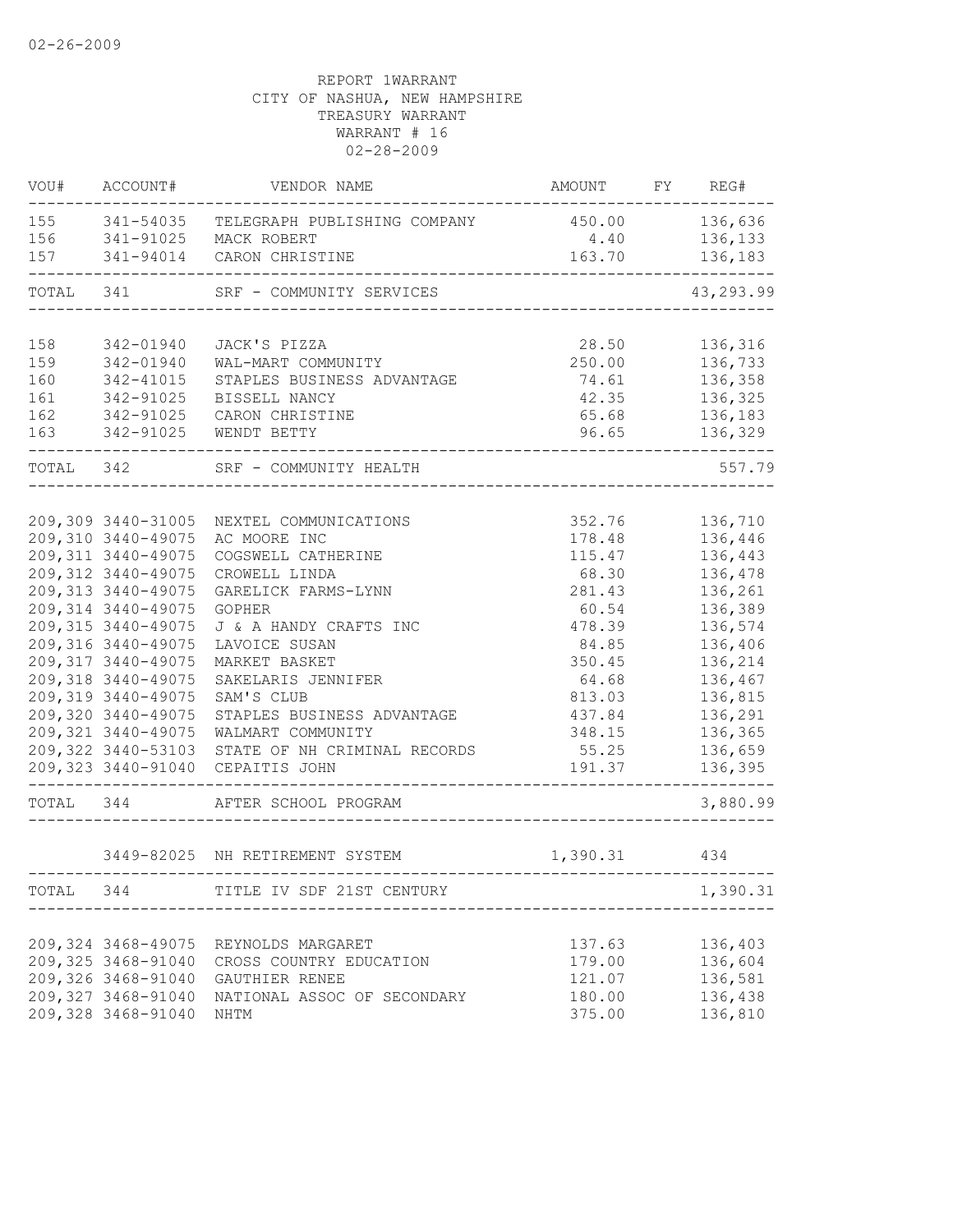|                          | VOU# ACCOUNT#                                                  | VENDOR NAME                                                                                                                   | AMOUNT                                      | FY REG#                                  |
|--------------------------|----------------------------------------------------------------|-------------------------------------------------------------------------------------------------------------------------------|---------------------------------------------|------------------------------------------|
|                          | TOTAL 346                                                      | SMALLER LEARNING COMMUNITY                                                                                                    |                                             | 992.70                                   |
|                          | 209,329 3508-49035<br>209,330 3508-49035<br>209,331 3508-49075 | ASSOCIATION FOR SUPERVISION<br>LEADERSHIP MEDIA<br>UPSCHULTE CONNIE                                                           | 102.63<br>1,027.00<br>99.10                 | 136,399<br>136,462<br>136,413            |
| TOTAL                    | 350                                                            | TITLE 11A TEACHER QUALITY                                                                                                     |                                             | 1,228.73                                 |
|                          |                                                                | 3509-82025 NH RETIREMENT SYSTEM<br>209,332 3509-91040 SEVIGNY SHARYN                                                          | 2,962.17<br>113.46                          | 434<br>136,532                           |
| TOTAL                    | 350                                                            | TITLE 11A TEACHER QUALITY                                                                                                     |                                             | 3,075.63                                 |
|                          | 209, 333 3559-49035<br>209,334 3559-49050                      | WILSON LANGUAGE TRAINING CORP<br>STAPLES BUSINESS ADVANTAGE<br>209,335 3559-49075 MAFFATTONE ELIZABETH                        | 605.00<br>474.10<br>41.33                   | 136,472<br>136,291<br>136,497            |
| TOTAL 355                |                                                                | TITLE IB READING 1ST FES                                                                                                      |                                             | 1,120.43                                 |
|                          |                                                                | 3609-82025 NH RETIREMENT SYSTEM                                                                                               | 290.56                                      | 434                                      |
| TOTAL                    | 360                                                            | DROP OUT PREVENTION/ALT ED                                                                                                    |                                             | 290.56                                   |
| 165<br>166               | 373-53025<br>373-53075                                         | LOAN PACKAGING LLC<br>NASHUA REGIONAL PLANNING COMMI                                                                          | 880.00<br>2,430.00                          | 136,252<br>136,645                       |
| TOTAL                    | 373                                                            | SRF - ECONOMIC DEVELOPMENT                                                                                                    |                                             | 3,310.00                                 |
| 167<br>168<br>169        | 374-01126<br>374-07030<br>374-07090                            | WEIL COMMUNICATIONS & MARKETIN<br>M & L HOME IMPROVEMENT AND JOA<br>NASHUA SOUP KITCHEN & SHELTER                             | 390.00<br>2,236.00<br>6,014.36              | 136,788<br>136,662<br>136,174            |
| 170<br>171<br>172<br>173 | 374-07118<br>374-07146<br>374-07340<br>374-07340               | NASHUA POLICE ATHLETIC LEAGUE<br>NASHUA CENTER F/T MULTIPLY HAN<br>STAPLES BUSINESS ADVANTAGE<br>TELEGRAPH PUBLISHING COMPANY | 11,000.00<br>12,800.00<br>398.05<br>165.15  | 136,664<br>136,661<br>136,358<br>136,636 |
| 174<br>175<br>176<br>177 | 374-07506<br>374-07600<br>374-07600<br>374-07620               | POPPY'S UNISEX HAIR SALON<br>DAVIO CELESTE & DAD'S ABATEMEN<br>DION ROBERT J & IDEAL DELEADIN<br>ABAP LLC                     | 1,000.00<br>12,000.00<br>7,000.00<br>475.00 | 136,364<br>136,666<br>136,660<br>136,363 |
| 178<br>179               | 374-07620<br>374-07620                                         | SCHENA CARRIE JOHNSON<br>WEIL COMMUNICATIONS & MARKETIN                                                                       | 305.00<br>585.00                            | 136,663<br>136,788                       |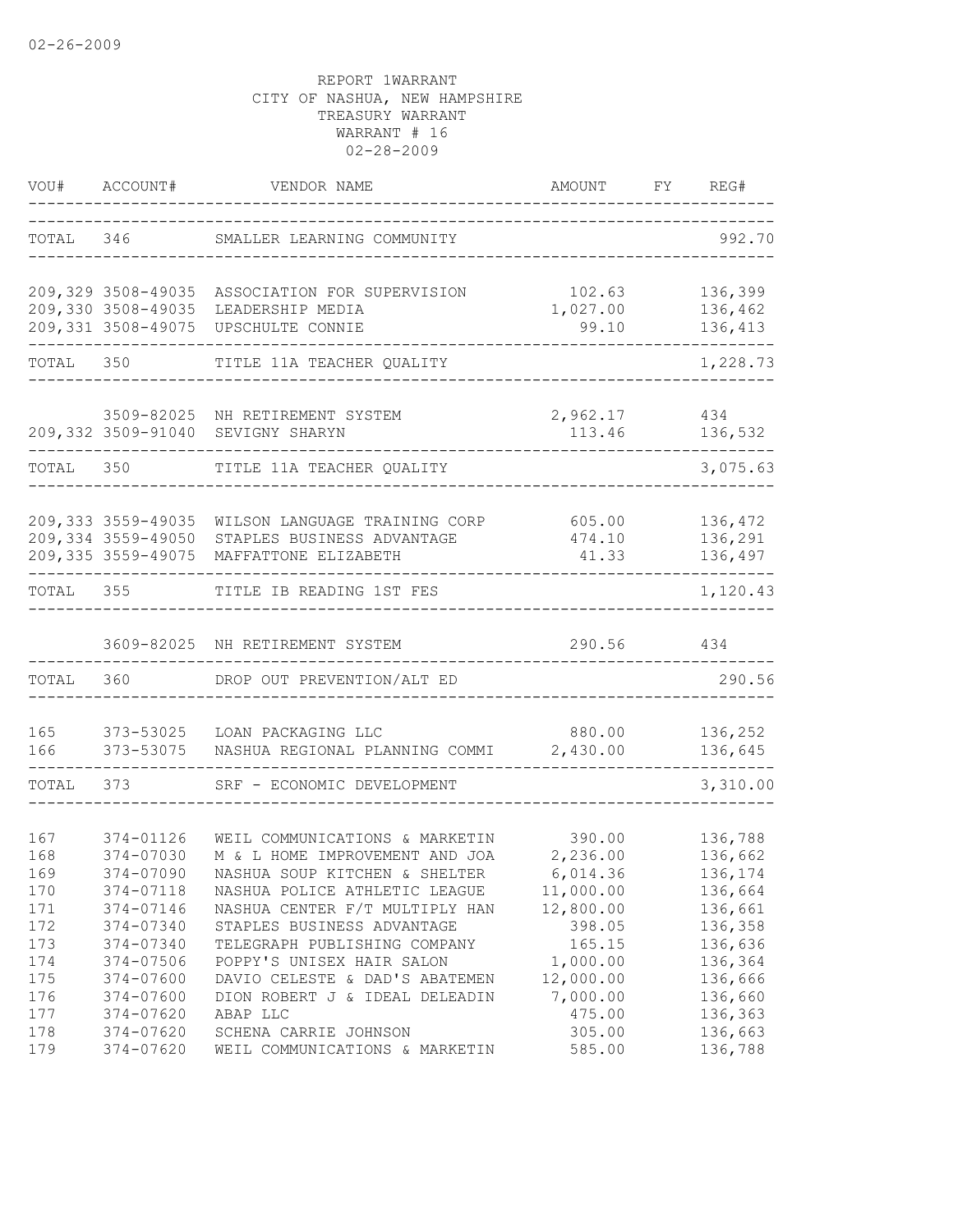| WOU# | ACCOUNT#  | VENDOR NAME                             | AMOUNT    | FY | REG#    |
|------|-----------|-----------------------------------------|-----------|----|---------|
| 180  |           | 374-09031 OCCUPATIONAL DRUG TESTING LLC | 70.00     |    | 136,267 |
| 181  | 374-09031 | TRANSIT MANAGEMENT OF NASHUA            | 176.35    |    | 429     |
| 182  | 374-09031 | TRANSIT MANAGEMENT OF NASHUA            | 174.32    |    | 439     |
| 183  | 374-09031 | TRANSIT MANAGEMENT OF NASHUA            | 511.22    |    | 452     |
| 184  | 374-09061 | AMERICAN ARBITRATION ASSOC              | 400.00    |    | 136,767 |
| 185  | 374-09061 | ARAMARK UNIFORM SERVICES                | 87.54     |    | 136,161 |
| 186  | 374-09061 | PM MACKAY & SONS INC                    | 65.00     |    | 136,108 |
| 187  | 374-09091 | CENTRAL PAPER PRODUCTS CO               | 93.07     |    | 136,347 |
| 188  | 374-09091 | CUMMINS NORTHEAST INC                   | 1,025.90  |    | 136,318 |
| 189  | 374-09091 | FLEETWAY HEAVY DUTY PARTS INC           | 716.72    |    | 136,126 |
| 190  | 374-09091 | GILLIG LLC                              | 517.62    |    | 136,281 |
| 191  | 374-09091 | GRAINGER                                | 38.96     |    | 136,118 |
| 192  | 374-09091 | HOME DEPOT CREDIT SERVICES              | 89.44     |    | 136,720 |
| 193  | 374-09091 | NAPA AUTO PARTS                         | 31.41     |    | 136,301 |
| 194  | 374-09091 | NORTHERN BUS SALES INC                  | 654.10    |    | 136,186 |
| 195  | 374-09091 | PM MACKAY & SONS INC                    | 22.58     |    | 136,108 |
| 196  | 374-09091 | RYDER FLEET PRODUCTS.COM INC            | 433.66    |    | 136,304 |
| 197  | 374-09091 | STAPLES BUSINESS ADVANTAGE              | 810.38    |    | 136,358 |
| 198  | 374-09091 | TRANSIT MANAGEMENT OF NASHUA I          | 24.48     |    | 136,668 |
| 199  | 374-09101 | CUMMINS NORTHEAST INC                   | 44.45     |    | 136,318 |
| 200  | 374-09101 | PSNH                                    | 3,005.81  |    | 136,790 |
| 200  | 374-09104 | PSNH                                    | 247.71    |    | 136,790 |
| 201  | 374-09115 | NATIONAL GRID                           | 491.03    |    | 136,768 |
| 202  | 374-09120 | PENNICHUCK WATER                        | 98.94     |    | 136,725 |
| 202  | 374-09124 | PENNICHUCK WATER                        | 39.67     |    | 136,725 |
| 203  | 374-09201 | TRANSIT MANAGEMENT OF NASHUA            | 18,803.52 |    | 429     |
| 204  | 374-09201 | TRANSIT MANAGEMENT OF NASHUA            | 321.41    |    | 436     |
| 205  | 374-09201 | TRANSIT MANAGEMENT OF NASHUA            | 18,840.28 |    | 439     |
| 206  | 374-09201 | TRANSIT MANAGEMENT OF NASHUA            | 17,995.89 |    | 452     |
| 207  | 374-09209 | TRANSIT MANAGEMENT OF NASHUA            | 844.69    |    | 429     |
| 208  | 374-09209 | TRANSIT MANAGEMENT OF NASHUA            | .08       |    | 436     |
| 209  | 374-09209 | TRANSIT MANAGEMENT OF NASHUA            | 844.70    |    | 439     |
| 210  | 374-09209 | TRANSIT MANAGEMENT OF NASHUA            | 844.88    |    | 452     |
| 211  | 374-09211 | AFSCME COUNCIL 93                       | 814.28    |    | 136,752 |
| 212  | 374-09211 | EDWARD JONES                            | 1,567.40  |    | 136,769 |
| 213  | 374-09211 | HARVARD PILGRIM HEALTH CARE             | 19,473.59 |    | 136,753 |
| 214  | 374-09211 | PRUDENTIAL INSURANCE                    | 1,261.14  |    | 136,743 |
| 215  |           | 374-09211 VISION SERVICE PLAN           | 160.94    |    | 136,754 |
| 216  | 374-09221 | FIRST TRANSIT INC                       | 16,650.00 |    | 136,122 |
| 217  | 374-09241 | TRANSIT MANAGEMENT OF NASHUA I          | 67.54     |    | 136,668 |
| 218  | 374-09261 | ARAMARK UNIFORM SERVICES                | 297.82    |    | 136,161 |
| 219  | 374-09261 | CITY OF NASHUA                          | 25.00     |    | 136,667 |
| 220  | 374-09262 | FIRST TRANSIT INC                       | 2,860.00  |    | 136,324 |
| 221  | 374-59188 | INSTITUTE FOR ENVIRONMENTAL ED          | 800.00    |    | 136,335 |
| 222  | 374-91025 | CITY OF NASHUA/PETTY CASH SLIP          | 108.65    |    | 136,046 |
|      |           |                                         |           |    |         |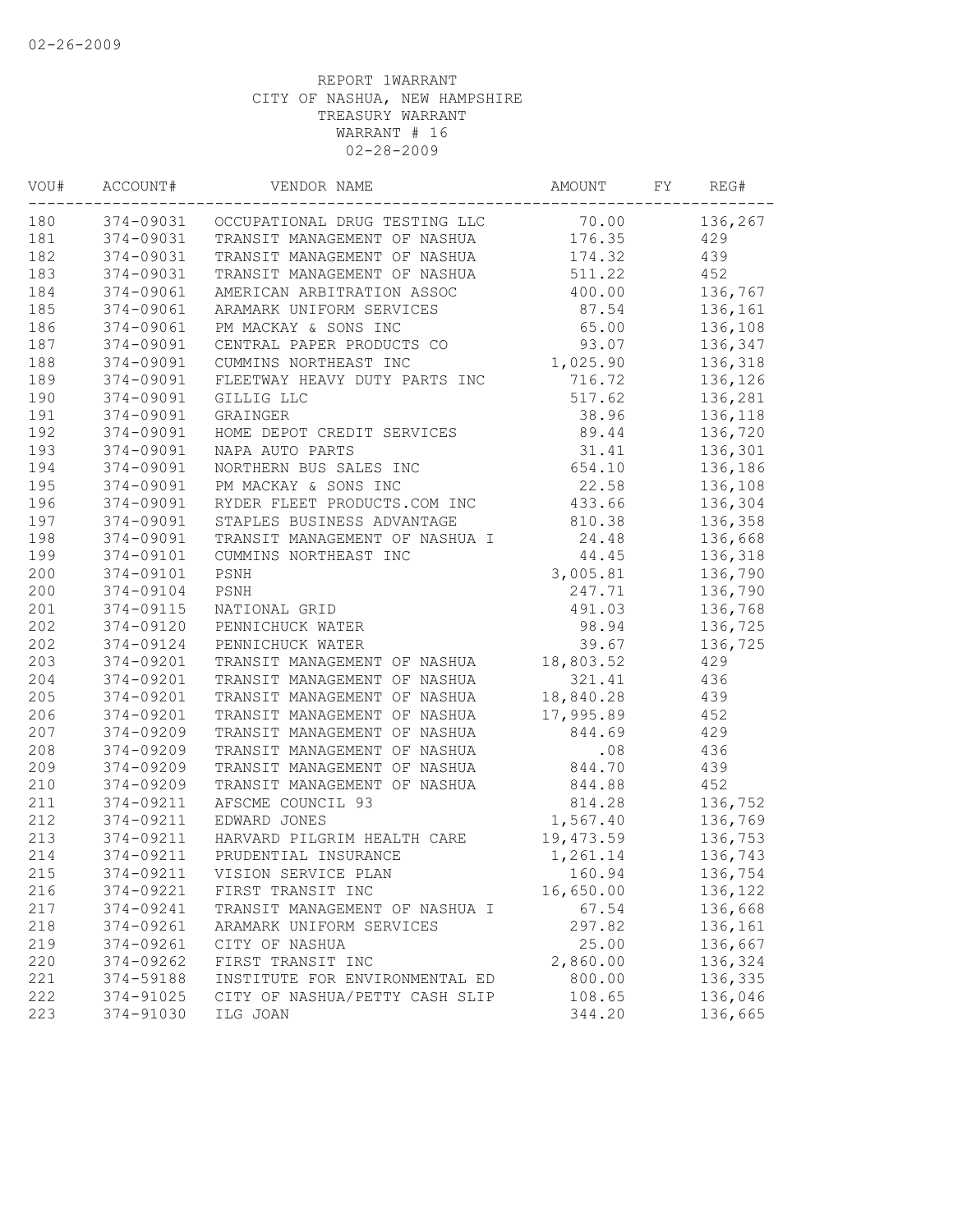|            | VOU# ACCOUNT#                             | VENDOR NAME                         | AMOUNT           | FY | REG#               |
|------------|-------------------------------------------|-------------------------------------|------------------|----|--------------------|
|            |                                           | TOTAL 374 SRF - URBAN PROGRAMS      |                  |    | 167, 164.93        |
|            |                                           |                                     |                  |    |                    |
| 224        | 375-45050                                 | PETER RANDALL PUBLISHER             | 2,479.00         |    | 136,049            |
| 225        | 375-45050                                 | UNIQUE MANAGEMENT SERVICES INC      | 581.75           |    | 136,156            |
| 226<br>227 | 375-57010<br>375-59100                    | LIBRARYINSIGHT INC<br>CAIN KATHLEEN | 250.00<br>209.50 |    | 136,717<br>136,669 |
| TOTAL 375  |                                           | SRF - PUBLIC LIBRARIES              |                  |    | 3,520.25           |
|            |                                           |                                     |                  |    |                    |
|            | 209,336 3769-31005<br>209, 337 3769-49035 | ONE COMMUNICATIONS                  | 4.55             |    | 136,799<br>136,055 |
|            | 209,338 3769-49050                        | BARNES & NOBLE INC                  | 1,200.00         |    | 136,336            |
|            | 209,339 3769-49050                        | CAMERALAND<br>CHISHOLM JUNE         | 28.64<br>34.04   |    | 136,393            |
|            | 209,340 3769-49050                        | EDUCATION CENTER INC                | 194.45           |    | 136,401            |
|            | 209,341 3769-49050                        | HEINEMANN                           | 2, 144.73        |    | 136,416            |
|            | 209,342 3769-49050                        | LAKESHORE LEARNING MATERIALS        | 45.89            |    | 136,163            |
|            | 209,343 3769-49050                        | PELLETIER VIVIAN                    | 109.51           |    | 136,394            |
|            | 209,344 3769-49050                        | SCHOOL SPECIALTY                    | 130.21           |    | 136,415            |
|            | 209,345 3769-49075                        | STAPLES BUSINESS ADVANTAGE          | 129.89           |    | 136,291            |
|            | 209,346 3769-53101                        | ACES                                | 780.00           |    | 136,608            |
|            | 209,347 3769-53101                        | CHADWELL GARY                       | 2,134.84         |    | 136,473            |
|            | 209,348 3769-53101                        | CLUB Z! TUTORING SERVICES           | 2,385.00         |    | 136,597            |
|            | 209,349 3769-53101                        | CROWDER LUCIE L                     | 432.22           |    | 136,374            |
|            | 209,350 3769-53101                        | LAUGHTERS JACQUELYN                 | 1,500.00         |    | 136,602            |
|            | 209,351 3769-53101                        | MORENO-BACON ICIAR                  | 737.50           |    | 136,596            |
|            | 209,352 3769-53101                        | RENO JENNIFER                       | 375.00           |    | 136,598            |
|            | 209, 353 3769-53101                       | SHEA DENISE C                       | 650.00           |    | 136,544            |
|            | 209,354 3769-56020                        | FIRST CHURCH                        | 3,323.00         |    | 136,139            |
|            | 209,355 3769-64040                        | INSPIRATION SOFTWARE INC            | 1,084.00         |    | 136,463            |
|            | 209,356 3769-64045                        | HEWLETT-PACKARD CO                  | 24,975.00        |    | 136,211            |
|            | 3769-82025                                | NH RETIREMENT SYSTEM                | 905.75           |    | 434                |
|            | 209,357 3769-94030                        | BUREAU OF EDUCATION & RESEARCH      | 756.00           |    | 136,721            |
| TOTAL 376  |                                           | TITLE I ESEA                        |                  |    | 44,060.22          |
|            |                                           |                                     |                  |    |                    |
|            | 209,358 3909-53102                        | HASBROUCK TARA L                    | 312.50           |    | 136,590            |
|            | 209,359 3909-53102                        | MANHEIM ZIMMERMAN AMY B             | 312.50           |    | 136,554            |
|            | 209,360 3909-53102                        | WOOD WILLIAM                        | 1,075.00 136,592 |    |                    |
|            | 209,361 3909-54025                        | PAPERGRAPHICS                       | 2,422.42         |    | 136,085            |
|            | 209,362 3909-64192                        | PRO AV SYSTEMS INC                  | 6,001.00         |    | 136,512            |
| TOTAL 390  |                                           | VOC ED SECONDARY PERKINS            |                  |    | 10,123.42          |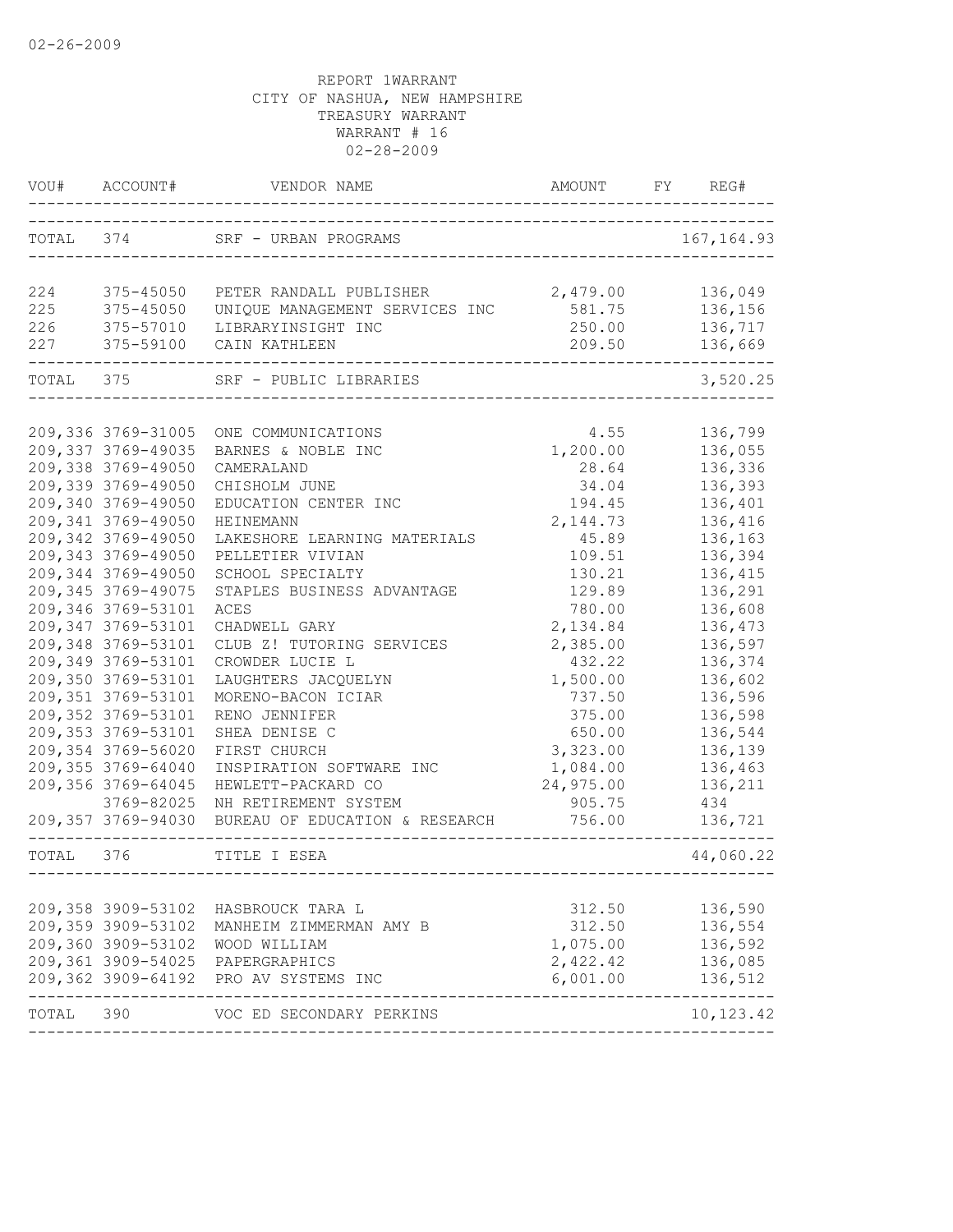|           |                                                                                                                                                | 209,363 3927-49050 NORTHCENTER FOODSERVICE<br>209,364 3927-53100 LAKES REGION LINEN INC                                                                                    | 1,271.35 136,436<br>176.60 136,461                                     |                                                                       |
|-----------|------------------------------------------------------------------------------------------------------------------------------------------------|----------------------------------------------------------------------------------------------------------------------------------------------------------------------------|------------------------------------------------------------------------|-----------------------------------------------------------------------|
|           |                                                                                                                                                | TOTAL 392 CULINARY ARTS                                                                                                                                                    |                                                                        | 1,447.95                                                              |
|           |                                                                                                                                                | 3937-82025 NH RETIREMENT SYSTEM                                                                                                                                            | 158.90 434                                                             |                                                                       |
| TOTAL 393 |                                                                                                                                                | DAY CARE                                                                                                                                                                   |                                                                        | 158.90                                                                |
|           | 209,365 3959-49075<br>209,366 3959-53103<br>209,367 3959-53109<br>209,368 3959-53109<br>209,369 3959-53109<br>209,370 3959-64192<br>3959-82025 | WILSON LANGUAGE TRAINING CORP<br>KOSNITSKY CAROL<br>CALLAHAN JULIA<br>CARROLL CENTER FOR THE BLIND (<br>LAMB MARISSA<br>REHAB EQUIPMENT ASSOCIATES<br>NH RETIREMENT SYSTEM | 491.70<br>800.00<br>517.23<br>1,453.16<br>206.25<br>468.00<br>6,388.72 | 136,472<br>136,564<br>136,580<br>136,500<br>136,614<br>136,410<br>434 |
|           |                                                                                                                                                | TOTAL 395 IDEA BASIC SPEC ED                                                                                                                                               |                                                                        | 10,325.06                                                             |
|           |                                                                                                                                                | 3969-82025 NH RETIREMENT SYSTEM                                                                                                                                            | 218.69 434                                                             |                                                                       |
|           |                                                                                                                                                | TOTAL 396 IDEA PRESCHOOL SPEC ED                                                                                                                                           |                                                                        | 218.69                                                                |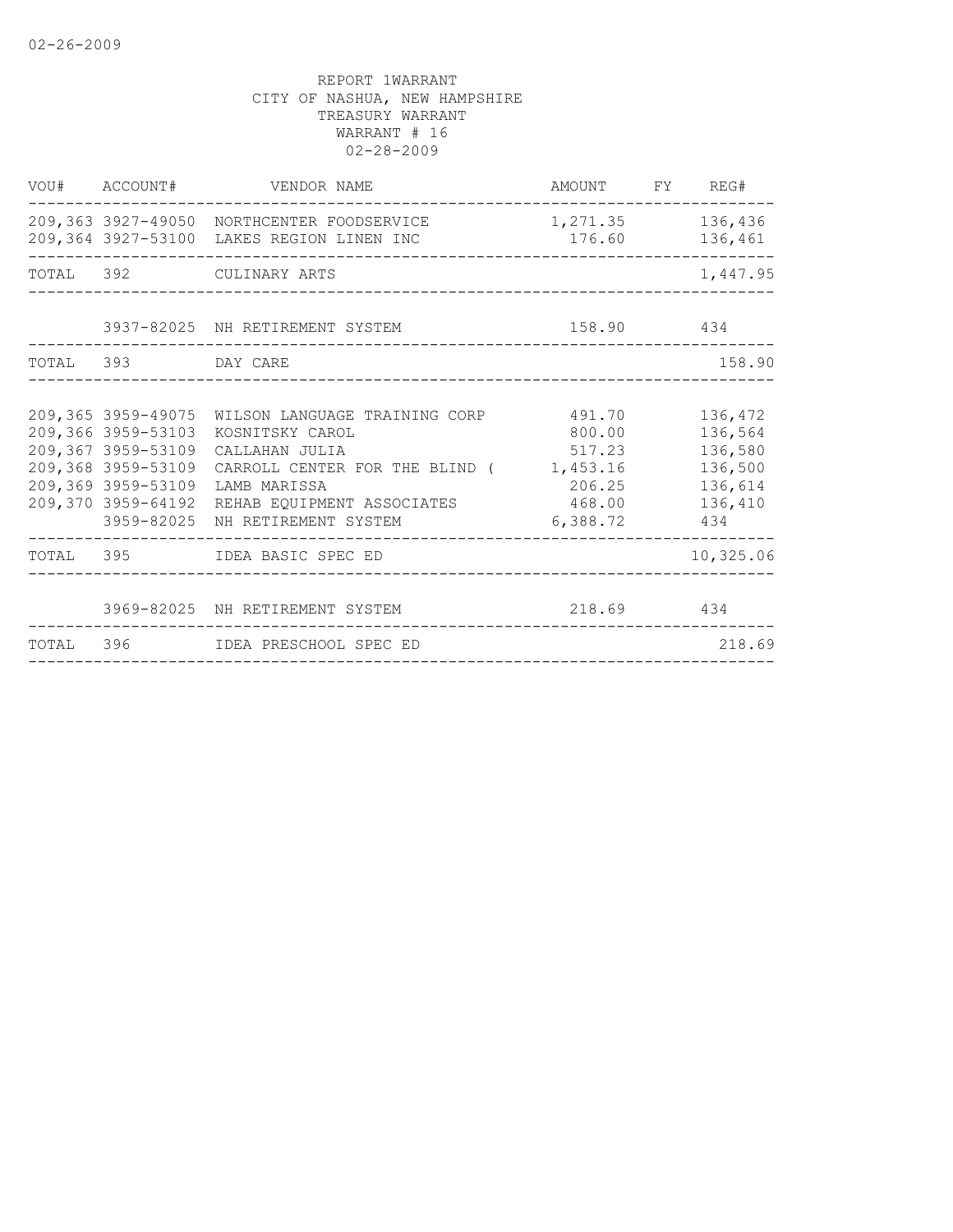| VOU#       | ACCOUNT# | VENDOR NAME                                                                      | AMOUNT FY REG#   |                                           |
|------------|----------|----------------------------------------------------------------------------------|------------------|-------------------------------------------|
| 230<br>231 |          | 229  412-180  CURRAN NICOLE M<br>412-180 HAIGHT STEVEN C<br>412-180 SNOW DAVID G | 69.00            | 59.00 136,489<br>66.00 136,490<br>136,491 |
|            |          | TOTAL 412-18 FINANCIAL SERVICES<br>AUTO PERMITS                                  |                  | 194.00                                    |
|            |          | 232 413-203 TREASURER STATE OF NH<br>----------------------                      | 1,254.00 136,744 |                                           |
|            |          | TOTAL 413-20 CITY CLERK'S OFFICE<br>MARRIAGE LICENSES                            |                  | 1,254.00                                  |
|            |          | 232 413-293 TREASURER STATE OF NH                                                |                  | 38.00 136,744                             |
|            |          | TOTAL 413-29 CITY CLERK'S OFFICE<br>CIVIL UNIONS                                 |                  | 38.00                                     |
|            |          | 232 413-303 TREASURER STATE OF NH                                                | 7,289.00 136,744 |                                           |
|            |          | TOTAL 413-30 CITY CLERK'S OFFICE<br>CERTIFIED COPIES                             |                  | 7,289.00                                  |
|            |          | 233 431-314 CITY OF NASHUA                                                       |                  | 21.86 136,670                             |
|            |          | TOTAL 431-31 POLICE DEPARTMENT<br>SALE OF PHOTOCOPIES                            |                  | 21.86                                     |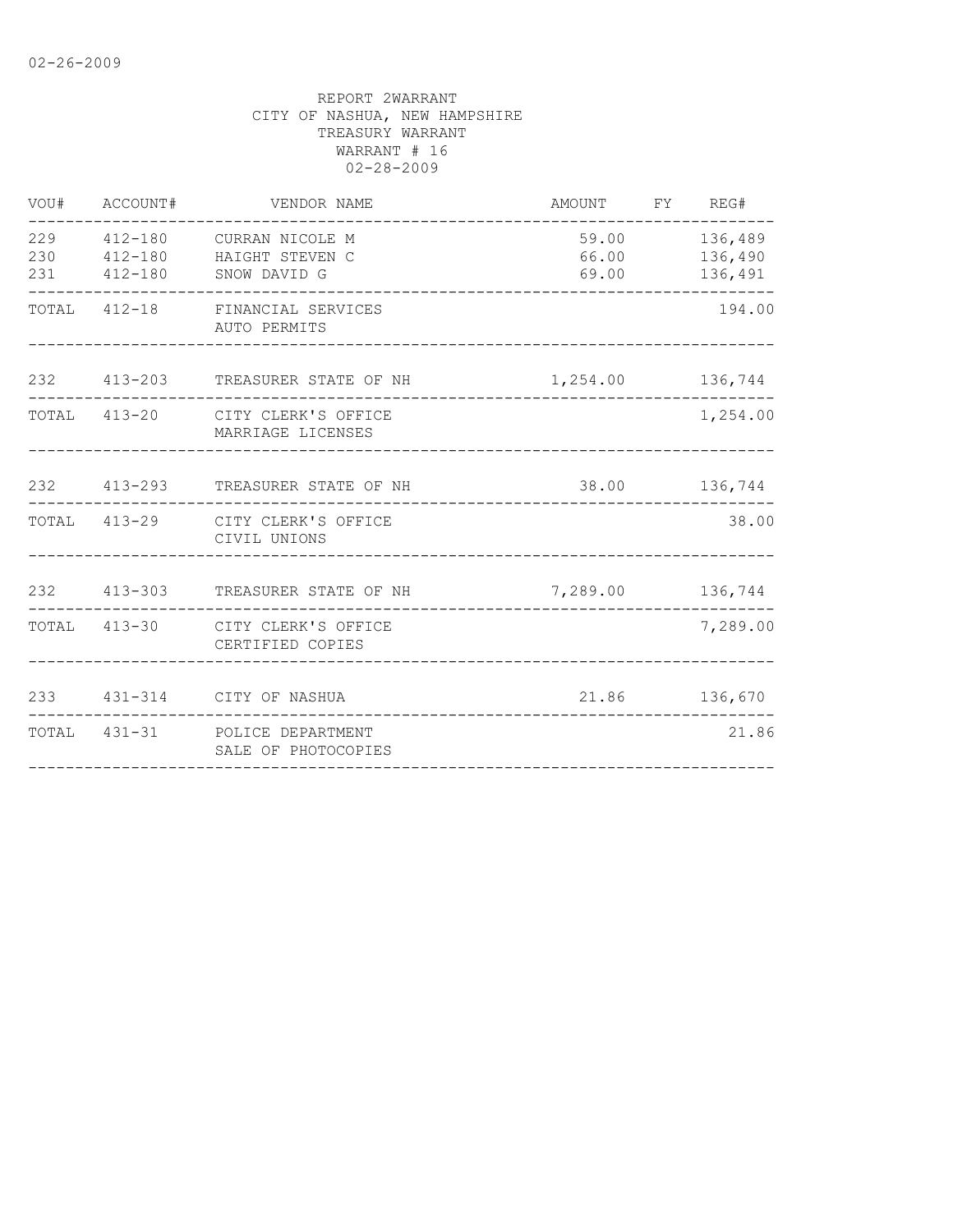| VOU#       | ACCOUNT#                   | VENDOR NAME                                                 | <b>AMOUNT</b>            | FY | REG#       |
|------------|----------------------------|-------------------------------------------------------------|--------------------------|----|------------|
| 234        | $501 - 53166$              | ALUKONIS DAVID J                                            | 3,500.00                 |    | 136,377    |
| 235        | $501 - 66025$              | GE CAPITAL INC                                              | 116.47                   |    | 136,328    |
| 236        | $501 - 94005$              | GREATER NASHUA CHAMBER OF COMM                              | 290.00                   |    | 136,718    |
| 237        | 501-98060                  | HOLISTIC SELF CARE CENTER                                   | 120.00                   |    | 136,368    |
| 238        | $501 - 41015$              | STAPLES BUSINESS ADVANTAGE                                  | 73.10                    |    | 136,358    |
| TOTAL      | 501                        | MAYOR'S OFFICE                                              |                          |    | 4,099.57   |
| 239        | $502 - 94020$              | NHBA CLE                                                    | 199.00                   |    | 136,770    |
| 240        | $502 - 49025$              | PACER SERVICE CENTER                                        | 11.12                    |    | 136,779    |
| TOTAL      | 502                        | LEGAL DEPARTMENT                                            |                          |    | 210.12     |
| 241        | 505-81120                  | BOYS & GIRLS CLUB OF GREATER N                              | 4,000.00                 |    | 136,098    |
| TOTAL      | 505                        | CIVIC & COMM. ACTIVITIES                                    |                          |    | 4,000.00   |
| 242        | 506-31005                  | FAIRPOINT COMMUNICATIONS INC                                | 39.99                    |    | 136,778    |
| 243        | 506-31005                  | PAETEC COMMUNICATIONS INC                                   | 5,009.55                 |    | 136,711    |
| TOTAL      | 506                        | TELECOMMUNICATIONS                                          |                          |    | 5,049.54   |
|            |                            |                                                             |                          |    |            |
| 244        | $507 - 82020$              | NH RETIREMENT SYSTEM                                        | 161,305.07               |    | 434        |
| 244        | $507 - 82025$              | NH RETIREMENT SYSTEM                                        | 87,726.09                |    | 434        |
| 244        | $507 - 82030$              | NH RETIREMENT SYSTEM                                        | 121, 134.35              |    | 434        |
| 244<br>244 | 507-82035<br>$507 - 82040$ | NH RETIREMENT SYSTEM<br>NH RETIREMENT SYSTEM                | 252, 378.37<br>79,663.90 |    | 434<br>434 |
| TOTAL      | 507                        | PENSIONS                                                    |                          |    | 702,207.78 |
|            |                            |                                                             |                          |    |            |
| 245        | 508-83100                  | NHES                                                        | 8,854.85                 |    | 136,044    |
| 245        | 508-83101                  | NHES                                                        | 4,615.78                 |    | 136,044    |
| TOTAL      | 508                        | INSURANCE - POLICY COSTS                                    |                          |    | 13,470.63  |
|            |                            |                                                             |                          |    |            |
| 246<br>247 | 512-53025                  | CHARLES G DOUGLAS III ESQ<br>CITY OF NASHUA/PETTY CASH SLIP | 2,500.00                 |    | 136,786    |
|            | 512-43005                  |                                                             | 23.51                    |    | 136,046    |
| 247        | 512-91015                  | CITY OF NASHUA/PETTY CASH SLIP                              | 35.00                    |    | 136,046    |
| 248        | 512-59182                  | PRINTGRAPHICS OF MAINE                                      | 1,118.09                 |    | 136,132    |
| 249        | 512-41015                  | STAPLES BUSINESS ADVANTAGE                                  | 88.79                    |    | 136,358    |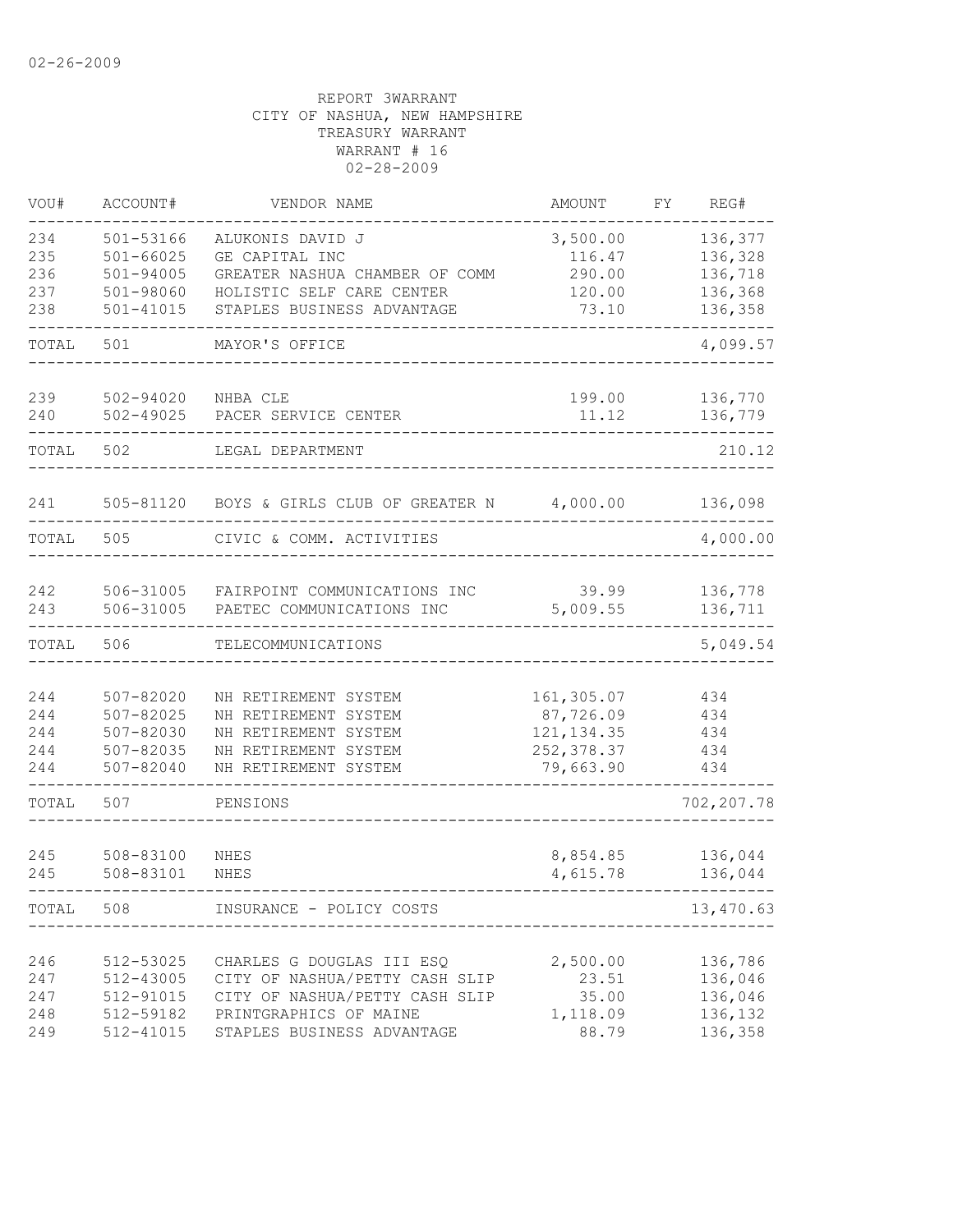| VOU#      | ACCOUNT#  | VENDOR NAME                      | AMOUNT    | FY | REG#                    |
|-----------|-----------|----------------------------------|-----------|----|-------------------------|
| TOTAL     | 512       | FINANCIAL SERVICES               |           |    | 3,765.39                |
|           |           |                                  |           |    |                         |
| 250       | 513-41015 | CITY OF NASHUA/PETTY CASH SLIP   | 33.22     |    | 136,046                 |
| 250       | 513-43005 | CITY OF NASHUA/PETTY CASH SLIP   | 24.54     |    | 136,046                 |
| 250       | 513-94005 | CITY OF NASHUA/PETTY CASH SLIP   | 4.00      |    | 136,046                 |
| 251       | 513-94005 | IIMC REGION 1                    | 95.00     |    | 136,784                 |
| 253       | 513-43005 | MAILWAYS CORP                    | 2,635.14  |    | 136,047                 |
| 252       | 513-43005 | MAILWAYS CORP                    | 622.80    |    | 136,480                 |
| 254       | 513-41015 | STAPLES BUSINESS ADVANTAGE       | 139.44    |    | 136,358                 |
| TOTAL     | 513       | CITY CLERK'S OFFICE              |           |    | 3,554.14                |
| 254       | 515-41015 | STAPLES BUSINESS ADVANTAGE       | 58.84     |    | 136,358                 |
| TOTAL 515 |           | HUMAN RESOURCES                  |           |    | 58.84                   |
|           |           |                                  |           |    |                         |
| 255       | 516-54016 | MASSACHUSETTS MUNICIPAL ASSOCI   | 215.00    |    | 136,719                 |
| 256       | 516-66030 | PITNEY BOWES                     | 2,040.00  |    | 136,794                 |
| 257       | 516-54006 | TELEGRAPH PUBLISHING COMPANY     | 73.40     |    | 136,636                 |
| 257       | 516-54011 | TELEGRAPH PUBLISHING COMPANY     | 972.55    |    | 136,636                 |
| 257       | 516-54016 | TELEGRAPH PUBLISHING COMPANY     | 656.00    |    | 136,636                 |
| 258       | 516-54006 | UNION LEADER CORPORATION         | 72.46     |    | 136,715                 |
| 258       | 516-54016 | UNION LEADER CORPORATION         | 549.84    |    | 136,715                 |
| TOTAL     | 516       | PURCHASING DEPARTMENT            |           |    | 4,579.25                |
| 259       | 517-59135 | BAIN PEST CONTROL SERVICE INC    | 150.00    |    | 136,640                 |
| 260       | 517-42010 | CITY OF NASHUA/PETTY CASH SLIP   | 18.57     |    | 136,046                 |
| 260       | 517-74085 | CITY OF NASHUA/PETTY CASH SLIP   | 26.65     |    | 136,046                 |
| 261       | 517-75015 | HUFF & GAUTHIER INC              | 495.00    |    | 136,340                 |
| 261       | 517-75105 | HUFF & GAUTHIER INC              | 119.70    |    | 136,340                 |
| 262       | 517-33005 | PENNICHUCK WATER                 | 521.54    |    | 136,725                 |
| 263       | 517-32005 | PUBLIC SERVICE OF NH             | 6, 191.33 |    | 136,795                 |
| 264       |           | 517-75130 SHATTUCK MALONE OIL CO | 384.50    |    | 136,707                 |
| TOTAL 517 |           | BUILDING MAINT - CITY ADMIN      |           |    | $- - - - -$<br>7,907.29 |
|           |           |                                  |           |    |                         |
| 265       | 519-43005 | CITY OF NASHUA/PETTY CASH SLIP   | 6.24      |    | 136,046                 |
| 266       | 519-94005 | MAAO/NRAAO 2009                  | 530.00    |    | 136,787                 |
| 267       | 519-94005 | MARINO ANGELO                    | 1,193.15  |    | 136,272                 |
| 268       | 519-94005 | NH ASSOC OF ASSESSING OFFICIAL   | 100.00    |    | 136,051                 |
| 269       | 519-95005 | <b>NHAAO</b>                     | 100.00    |    | 136,796                 |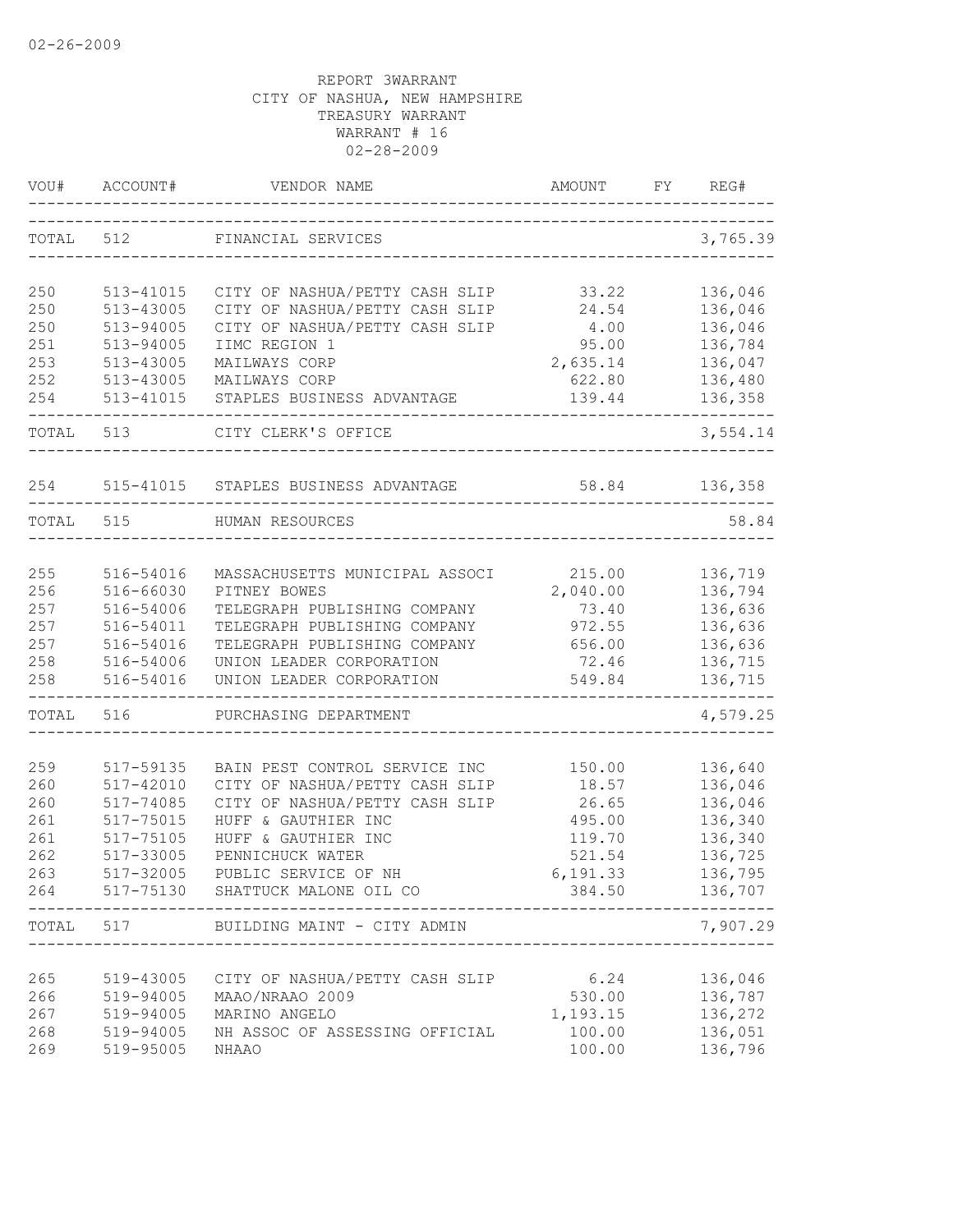|                                 | VOU# ACCOUNT#                                                     | VENDOR NAME                                                                                                    | AMOUNT                                        | REG#<br>FY                                                   |
|---------------------------------|-------------------------------------------------------------------|----------------------------------------------------------------------------------------------------------------|-----------------------------------------------|--------------------------------------------------------------|
| TOTAL 519                       |                                                                   | ASSESSORS                                                                                                      |                                               | 1,929.39                                                     |
| 270                             | 520-32005                                                         | 520-33005 PENNICHUCK WATER                                                                                     | 41.01                                         | 136,725                                                      |
| 271                             |                                                                   | PSNH                                                                                                           | 387.20                                        | 136,790                                                      |
| TOTAL                           | 520                                                               | ---------------------------------<br>HUNT BUILDING                                                             |                                               | 428.21                                                       |
| 272<br>273<br>274<br>274<br>275 | 522-94005<br>522-31040<br>$522 - 45120$<br>522-64045<br>522-31040 | <b>BARKER JOHN</b><br>CITY OF NASHUA/PETTY CASH SLIP<br>DELL MARKETING LP<br>DELL MARKETING LP<br>MCMULLEN DAN | 1,023.00<br>2.52<br>168.94<br>142.20<br>56.40 | 136,672<br>136,046<br>136,146<br>136,146<br>136,671          |
| TOTAL 522                       |                                                                   | INFORMATION TECHNOLOGY                                                                                         |                                               | 1,393.06                                                     |
| 276<br>277<br>277               | 524-64053<br>277 524-64040<br>524-64045<br>524-64057              | CDW GOVERNMENT INC<br>DELL MARKETING LP<br>DELL MARKETING LP<br>DELL MARKETING LP                              | 53.10<br>4,690.00                             | 3,630.00 136,409<br>2, 131.64 136, 146<br>136,146<br>136,146 |
| TOTAL                           | 524                                                               | COMPUTERS - CITYWIDE                                                                                           |                                               | --------<br>10,504.74                                        |
| 278                             | $531 - 74115$                                                     | ADVANCED INTERACTIVE SYSTEMS I                                                                                 | 261.43                                        | 136,166                                                      |
| 279                             | 531-46045                                                         | ALEC'S SHOE STORE INC                                                                                          | 246.85                                        | 136,189                                                      |
| 280                             | 531-64080                                                         | ARCSOURCE INC                                                                                                  | 180.00                                        | 136,208                                                      |
| 281                             | 531-75023                                                         | B & S LOCKSMITH INC                                                                                            | 24.01                                         | 136,247                                                      |
| 281                             | 531-78007                                                         | B & S LOCKSMITH INC                                                                                            | 11.25                                         | 136,247                                                      |
| 282                             | 531-94005                                                         | BARTON MICHELLE                                                                                                | 132.00                                        | 136,688                                                      |
| 283                             | $531 - 46040$                                                     | BATTAGLIA BRIAN                                                                                                | 76.47                                         | 136,686                                                      |
| 283                             | 531-94010                                                         | BATTAGLIA BRIAN                                                                                                | 500.00                                        | 136,686                                                      |
| 284                             | 531-46030                                                         | BEN'S UNIFORMS                                                                                                 | 393.00                                        | 136,644                                                      |
| 284                             | $531 - 46040$                                                     | BEN'S UNIFORMS                                                                                                 | 1,342.00                                      | 136,644                                                      |
| 284                             | $531 - 46045$                                                     | BEN'S UNIFORMS                                                                                                 | 645.00                                        | 136,644                                                      |
| 285                             | 531-78007                                                         | BEST FORD/BEST CYCLE                                                                                           | 193.42                                        | 136,080                                                      |
| 286                             | 531-94010                                                         | BOLTON THOMAS                                                                                                  | 500.00                                        | 136,674                                                      |
| 287                             | 531-47010                                                         | BOUND TREE MEDICAL LLC                                                                                         | 233.25                                        | 136,240                                                      |
| 288                             | $531 - 46040$                                                     | BROWN JOSEPH                                                                                                   | 20.00                                         | 136,673                                                      |
| 289                             | 531-53065                                                         | CALEA                                                                                                          | 870.00                                        | 136,757                                                      |
| 290                             | 531-59045                                                         | CAMERALAND                                                                                                     | 3.60                                          | 136,336                                                      |
| 291                             | 531-46040                                                         | CARNIGAN MICHAEL                                                                                               | 38.00                                         | 136,683                                                      |
| 292                             | 531-78007                                                         | CARPARTS OF NASHUA                                                                                             | 135.90                                        | 136,079                                                      |
| 293                             | 531-59100                                                         | CITY OF NASHUA                                                                                                 | 25.75                                         | 136,678                                                      |
| 294                             | 531-45125                                                         | COMMISSION ON ACCREDITATION FO                                                                                 | 130.00                                        | 136,083                                                      |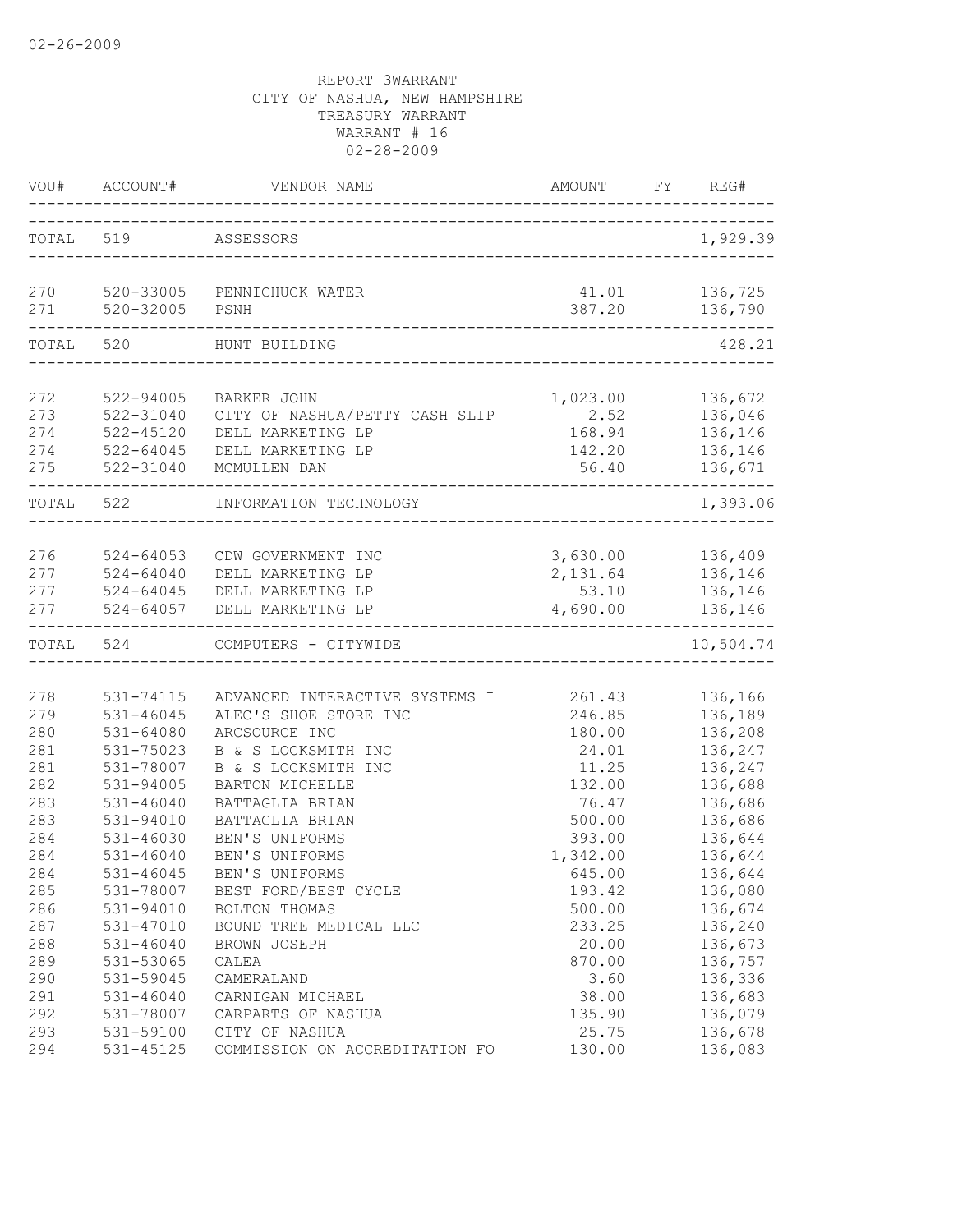| VOU# | ACCOUNT#      | VENDOR NAME                    | AMOUNT    | FY | REG#    |
|------|---------------|--------------------------------|-----------|----|---------|
| 295  | 531-72010     | CONWAY OFFICE PRODUCTS LLC     | 1,380.00  |    | 136,172 |
| 296  | 531-94005     | DELISLE KATHLEEN               | 60.48     |    | 136,684 |
| 297  | 531-48015     | FLEET SERVICES                 | 458.09    |    | 136,234 |
| 298  | $531 - 94005$ | GAPHARDT CLARK                 | 220.00    |    | 136,679 |
| 299  | 531-66025     | GE CAPITAL INC                 | 1, 113.28 |    | 136,328 |
| 300  | 531-53125     | GIROUARD KEVIN                 | 200.00    |    | 136,675 |
| 301  | 531-98035     | GOOD MORNING SALES INC         | 51.25     |    | 136,355 |
| 302  | 531-78100     | GOODYEAR AUTO SERVICE CENTER   | 36.00     |    | 136,057 |
| 303  | 531-78007     | GRAPPONE AUTOMOTIVE GROUP      | 124.04    |    | 136,348 |
| 304  | 531-42000     | HOME DEPOT CREDIT SERVICES     | 71.26     |    | 136,756 |
| 304  | 531-69025     | HOME DEPOT CREDIT SERVICES     |           |    | 136,756 |
| 305  | 531-94005     | INFORMATION MANAGEMENT CORP    | 250.00    |    | 136,264 |
| 306  | 531-53056     | IPMA-HR                        | 3,509.00  |    | 136,352 |
| 307  | 531-75130     | J LAWRENCE HALL INC            | 629.85    |    | 136,646 |
| 308  | 531-94005     | JOHN E REID & ASSOCIATES       | 525.00    |    | 136,782 |
| 309  | 531-53125     | LAVOIE ANDREW                  | 229.00    |    | 136,685 |
| 310  | 531-53065     | LEDOUX MICHAEL                 | 1,468.06  |    | 136,680 |
| 311  | $531 - 46040$ | LINEHAN DENIS                  | 138.98    |    | 136,677 |
| 312  | 531-69025     | LOWE'S                         | 56.97     |    | 136,758 |
| 313  | 531-78007     | MAC MULKIN CHEVROLET INC       | 96.77     |    | 136,625 |
| 314  | $531 - 46040$ | MARSHALL BRYAN                 | 14.99     |    | 136,687 |
| 315  | 531-95000     | MASSACHUSETTS ASSOC OF CRIME A | 35.00     |    | 136,775 |
| 316  | 531-78065     | MAYNARD & LESIEUR INCORPORATED | 607.39    |    | 136,630 |
| 317  | $531 - 46040$ | MOUSHEGIAN MICHAEL             | 52.24     |    | 136,682 |
| 318  | 531-34015     | NATIONAL GRID                  | 2,088.41  |    | 136,768 |
| 319  | 531-45220     |                                | 210.00    |    |         |
| 320  |               | NATIONAL TACTICAL OFFICERS ASS | 627.65    |    | 136,801 |
| 321  | 531-78007     | NORTHERN FOREIGN CAR PARTS INC |           |    | 136,650 |
|      | 531-31025     | PAETEC COMMUNICATIONS INC      | 617.04    |    | 136,711 |
| 321  | 531-31040     | PAETEC COMMUNICATIONS INC      | 298.00    |    | 136,711 |
| 322  | 531-53065     | PEASE WILLIAM                  | 1,049.99  |    | 136,676 |
| 323  | 531-33005     | PENNICHUCK WATER               | 25.14     |    | 136,725 |
| 324  | 531-41015     | PETTY CASH                     | 61.71     |    | 136,681 |
| 324  | 531-45220     | PETTY CASH                     | 17.26     |    | 136,681 |
| 324  | 531-78007     | PETTY CASH                     | 7.59      |    | 136,681 |
| 324  | 531-98035     | PETTY CASH                     | 83.40     |    | 136,681 |
| 325  | 531-32035     | PSNH                           | 384.83    |    | 136,790 |
| 326  | 531-53050     | PSYCHOTHERAPY ASSOCIATES INC   | 300.00    |    | 136,429 |
| 327  | 531-78007     | OUIRK GM PARTS DEPOT           | 44.61     |    | 136,258 |
| 328  | 531-42000     | REXEL CLS                      | 102.94    |    | 136,540 |
| 329  | 531-78007     | ROBBINS AUTO PARTS INC         | 357.08    |    | 136,229 |
| 330  | 531-94005     | ROGER WILLIAMS UNIVERSITY JST& | 2,500.00  |    | 136,748 |
| 331  | 531-98029     | ROTARY CLUB OF NASHUA WEST     | 200.00    |    | 136,724 |
| 332  | 531-34015     | SHATTUCK MALONE OIL CO         | 461.25    |    | 136,707 |
| 333  | 531-41015     | STAPLES BUSINESS ADVANTAGE     | 1,618.58  |    | 136,358 |
| 334  | $531 - 64080$ | TACTICAL ASSAULT GEAR          | 188.82    |    | 136,437 |
| 335  | 531-78007     | TOWERS MOTOR PARTS CORP        | 103.67    |    | 136,305 |
| 336  | 531-94005     | TREASURER STATE OF NH          | 50.00     |    | 136,739 |
| 337  | 531-74145     | TREASURER STATE OF NH          | 30.00     |    | 136,160 |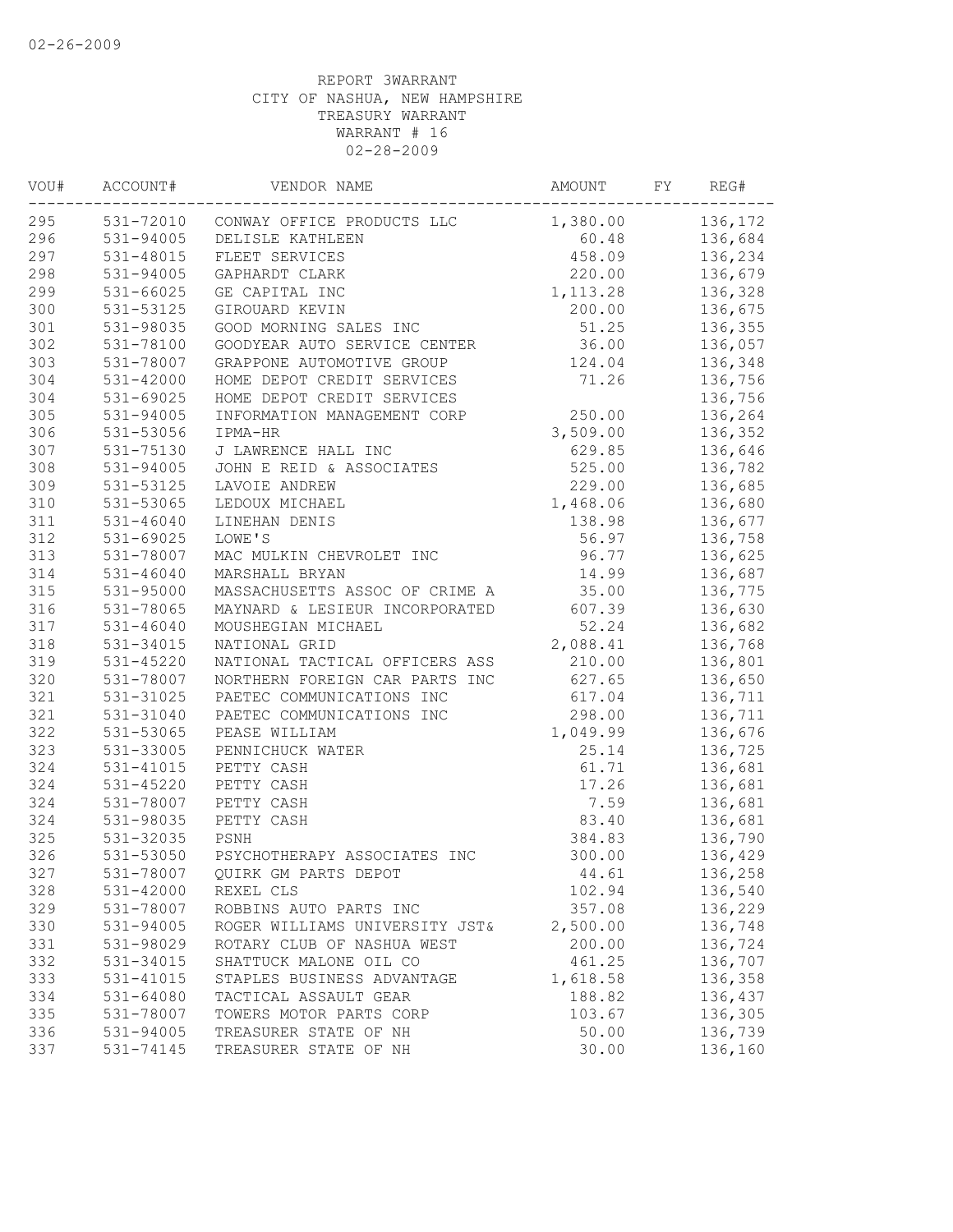| VOU#      | ACCOUNT#      | VENDOR NAME                             | AMOUNT           | FY REG#                  |
|-----------|---------------|-----------------------------------------|------------------|--------------------------|
| 338       |               | 531-31050 USA MOBILITY WIRELESS INC     | 332.77 136,766   |                          |
| 339       | 531-78007     | USP OF NEW ENGLAND                      |                  | 817.83 136,296           |
| 340       | 531-31025     | VERIZON WIRELESS                        |                  | 163.74 136,776           |
| 340       |               | 531-31040 VERIZON WIRELESS              | 1,982.29 136,776 |                          |
| 341       |               | 531-74035 WEST GROUP PAYMENT CENTER     |                  | 140.33 136,114           |
| TOTAL 531 |               | POLICE DEPARTMENT                       |                  | 32, 154.51               |
|           |               |                                         |                  |                          |
| 342       | 532-79040     | BATTERIES PLUS                          | 857.04           | 136,332<br>80.00 136,468 |
| 343       | 532-94010     | BAUTISTA CYNTHIA                        |                  |                          |
| 344       | 532-78100     | BELLETETES INC                          | 34.17            | 136,199                  |
| 345       | 532-78100     | C & M DISTRIBUTING CO                   | 47.45            | 136,444                  |
| 346       | 532-78020     | CHELMSFORD AUTO ELECTRIC INC            | 592.95           | 136,078                  |
| 347       | 532-98020     | COTE DOUGLAS A                          | 49.63            | 136,110                  |
| 348       | 532-94010     | DESLAURIERS DONALD L                    | 65.00            | 136,690                  |
| 349       | 532-49075     | ED DOHERTY D/B/A                        | 399.96           | 136,433                  |
| 350       | 532-78095     | F W WEBB COMPANY                        | 2.83             | 136,134                  |
| 351       | 532-75100     | FIMBEL PAUNET CORP                      | 748.00           | 136,317                  |
| 352       | 532-64094     | FIRE TECH & SAFETY OF NEW ENGL          | 1,298.00         | 136,311                  |
| 353       | 532-94010     | HAYNES MARK JR                          | 80.00            | 136,058                  |
| 354       | 532-75023     | HEATING SPECIALTIES OF NH INC           | 78.70            | 136,624                  |
| 355       | 532-46030     | INDUSTRIAL PROTECTION SERVICES          | 1, 143.40        | 136,113                  |
| 355       | 532-64094     | INDUSTRIAL PROTECTION SERVICES 9,915.00 |                  | 136,113                  |
| 356       | 532-75130     | J LAWRENCE HALL INC                     | 545.10           | 136,646                  |
| 357       | 532-59135     | J P PEST SERVICES                       | 170.00           | 136,239                  |
| 358       | 532-78007     | JACK YOUNG COMPANY, INC                 | 240.63           | 136,337                  |
| 359       | 532-78075     | KUSSMAUL ELECTRONICS CO INC             | 193.63           | 136,142                  |
| 360       | 532-94010     | LEIGHTON RYAN                           | 80.00            | 136,494                  |
| 361       | 532-75105     | M & M ELECTRICAL SUPPLY CO INC          | 220.40           | 136,621                  |
| 362       | 532-78065     | MAYNARD & LESIEUR INCORPORATED 2,070.28 |                  | 136,630                  |
| 363       | 532-78100     | MINUTEMAN TRUCKS INC                    | 327.21           | 136,237                  |
| 364       | 532-78095     | MORSE MANUFACTURING INC                 | 342.83           | 136,097                  |
| 365       | 532-95005     | NATIONAL ASSOC OF FIRE INVESTI          | 55.00            | 136,689                  |
| 366       | 532-34015     | NATIONAL GRID                           | 2,564.68         | 136,768                  |
| 367       | 532-94010     | NATIONAL REGISTRY OF EMTS               | 15.00            | 136,692                  |
| 368       | 532-42005     | NEW ENGLAND PAPER & SUPPLY              | 706.49           | 136,224                  |
| 368       | 532-42010     | NEW ENGLAND PAPER & SUPPLY              | 400.93           | 136,224                  |
| 368       | 532-42020     | NEW ENGLAND PAPER & SUPPLY              | 391.32           | 136,224                  |
| 369       | 532-31040     | PAETEC COMMUNICATIONS INC               | 29.70            | 136,711                  |
| 370       | 532-33005     | PENNICHUCK WATER                        | 1,110.85         | 136,725                  |
| 371       | $532 - 64165$ | PRO CONTROLS INC                        | 155.00           | 136,260                  |
| 372       | 532-32005     | PSNH                                    | 5,328.97         | 136,790                  |
| 373       | 532-74038     | R WHITE EQUIPMENT CENTER INC            | 65.00            | 136,632                  |
| 374       | 532-79045     | REXEL CLS                               | 29.65            | 136,540                  |
| 375       | 532-46030     | ROCKY BRANDS RETAIL LLC                 | 124.99           | 136,342                  |
| 376       | 532-98020     | SALVATION ARMY EDS                      | 517.50           | 136,728                  |
| 377       | 532-78007     | SANEL AUTO PARTS CO                     | 174.21           | 136,205                  |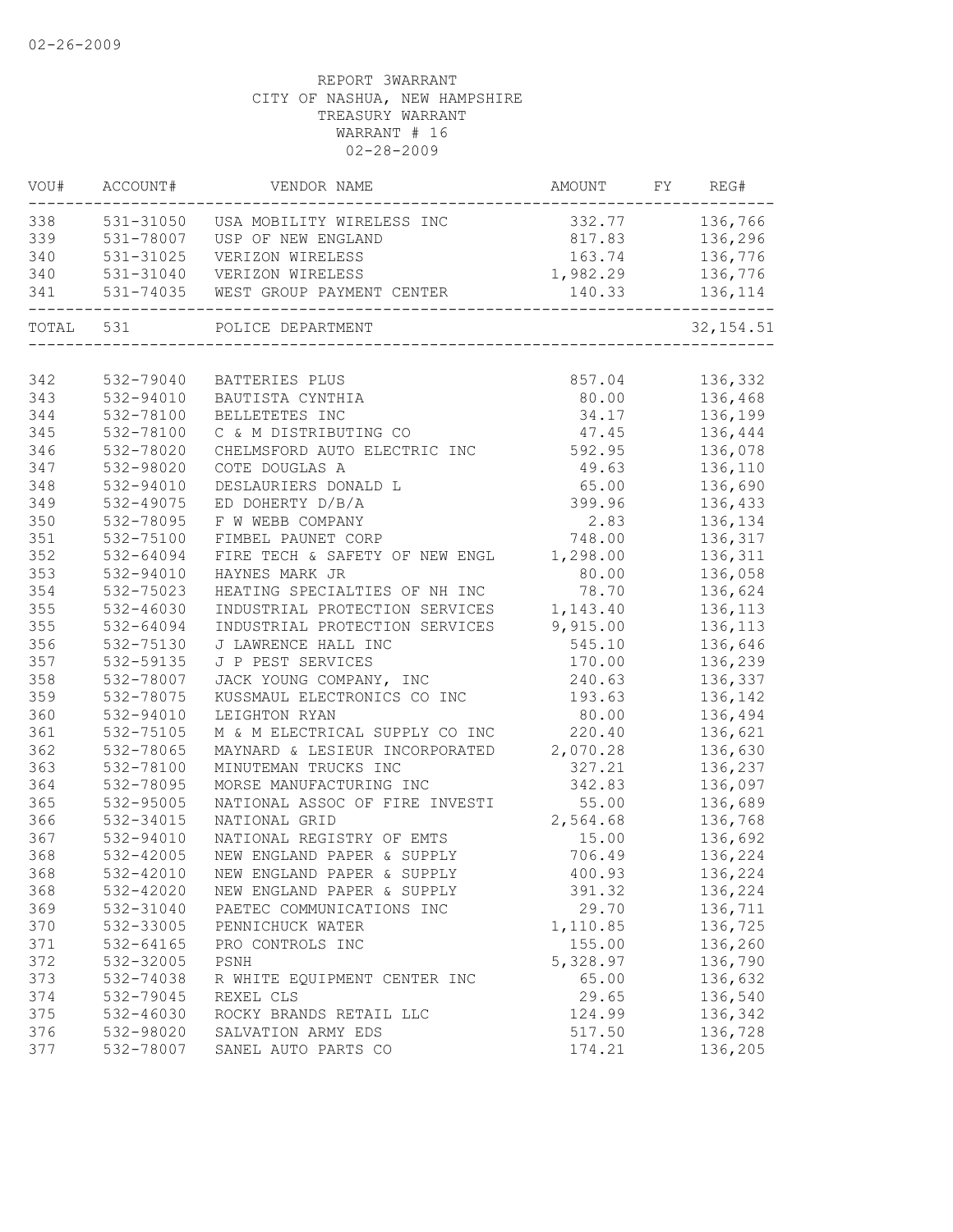| VOU#  | ACCOUNT#  | VENDOR NAME                          | AMOUNT     | REG#<br>FΥ |
|-------|-----------|--------------------------------------|------------|------------|
| 377   | 532-78100 | SANEL AUTO PARTS CO                  | 164.47     | 136,205    |
| 378   | 532-94010 | SILVA SCOTT M                        | 65.00      | 136,691    |
| 379   | 532-41005 | STAPLES BUSINESS ADVANTAGE           | 107.31     | 136,358    |
| 379   | 532-41015 | STAPLES BUSINESS ADVANTAGE           | 301.38     | 136,358    |
| 379   | 532-45125 | STAPLES BUSINESS ADVANTAGE           | 366.32     | 136,358    |
| 380   | 532-59100 | TRUE BLUE CLEANERS                   | 162.75     | 136,236    |
| 381   | 532-78020 | YANKEE TRUCKS                        | 36.54      | 136,088    |
| 381   | 532-78080 | YANKEE TRUCKS                        | 99.74      | 136,088    |
| 381   | 532-78090 | YANKEE TRUCKS                        | 27.96      | 136,088    |
| TOTAL | 532       | FIRE DEPARTMENT                      |            | 32,582.97  |
| 382   | 534-32020 | PSNH                                 | 250.10     | 136,790    |
| TOTAL | 534       | STREET LIGHTING                      |            | 250.10     |
|       |           |                                      |            |            |
| 383   | 536-74150 | CYBERCOMM INC                        | 1,290.00   | 136,356    |
| 384   | 536-64255 | MOTOROLA                             | 12, 214.53 | 136,147    |
| 384   | 536-74150 | MOTOROLA                             | 2,430.00   | 136,147    |
| 385   | 536-74150 | PETTY CASH                           | 5.49       | 136,693    |
| 385   | 536-78007 | PETTY CASH                           | 14.76      | 136,693    |
| 386   | 536-32035 | PSNH                                 | 1,169.91   | 136,790    |
| 387   | 536-74015 | RADIO IP SOFTWARE INC.               | 6,960.00   | 136,238    |
| 388   | 536-78007 | ROBBINS AUTO PARTS INC               | 85.82      | 136,229    |
| 389   | 536-64255 | TESSCO TECHNOLOGIES INC              | 264.20     | 136,210    |
| 390   | 536-31050 | VERIZON WIRELESS                     | 231.87     | 136,776    |
| TOTAL | 536       | CITYWIDE COMMUNICATIONS              |            | 24,666.58  |
|       |           |                                      |            |            |
| 391   | 541-53165 | LANGUAGE LINE SERVICES               | 93.13      | 136,135    |
| 392   | 541-33005 | PENNICHUCK WATER                     | 221.17     | 136,725    |
| 393   | 541-32005 | PUBLIC SERVICE OF NH                 | 1,425.99   | 136,795    |
| 394   | 541-34005 | SHATTUCK MALONE OIL CO               | 795.85     | 136,707    |
| TOTAL | 541       | COMMUNITY SERVICES DIVISION          |            | 2,536.14   |
| 395   | 542-94005 | WENDT BETTY                          | 65.00      | 136,329    |
|       |           |                                      |            |            |
| TOTAL | 542       | COMMUNITY HEALTH                     |            | 65.00      |
| 396   |           | 543-91005 LYONS MEREDITH             | 71.05      | 136,334    |
| 397   |           | 543-53025 Q C SERVICES INC           | 645.00     | 136,226    |
| 398   |           | 543-41015 STAPLES BUSINESS ADVANTAGE | 87.00      | 136,358    |
|       |           |                                      |            |            |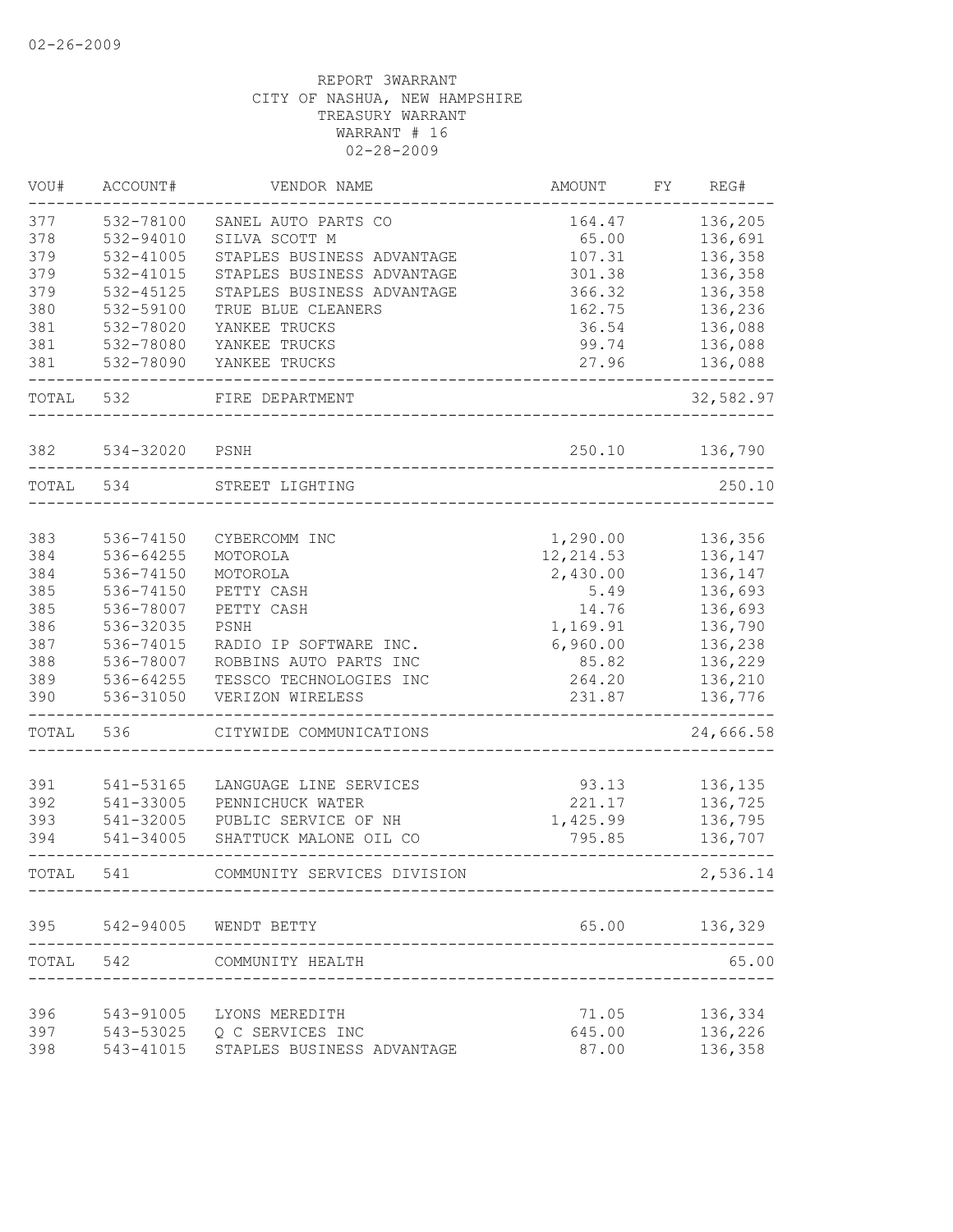|     | VOU# ACCOUNT# | VENDOR NAME                                                   | AMOUNT FY REG# |                |
|-----|---------------|---------------------------------------------------------------|----------------|----------------|
|     |               | 399 543-53025 TREASURER STATE OF NH                           | 200.00 136,727 |                |
|     |               | TOTAL 543 ENVIRONMENTAL HEALTH DEPT.                          |                | 1,003.05       |
|     |               | 400 544-91005 MACK ROBERT                                     |                | 161.60 136,133 |
| 401 |               |                                                               | 98.15          | 136,358        |
|     |               | TOTAL 544 WELFARE ADMINISTRATION<br>------------------------- |                | 259.75         |
|     |               |                                                               |                |                |
| 402 | 545-97020     | 188 CONCORD ST LLC DBA LILLIAN 1,045.85 136,269               |                |                |
| 403 | 545-97020     | 23-25 TEMPLE ST REALTY LLC                                    |                | 284.63 136,279 |
| 404 | 545-97020     | 28-34 RR SQUARE LLC                                           | 1,812.20       | 136,092        |
| 405 | 545-97020     | ARNOLD DENNIS                                                 | 320.58         | 136,148        |
| 406 | 545-97020     | BAYRIDGE AT NASHUA                                            | 893.00         | 136,076        |
| 407 | 545-97020     | BC-AD PROPERTIES                                              | 312.85         | 136,201        |
| 408 | 545-97020     | BISHOP REAL ESTATE MGMT INC                                   | 425.00         | 136,191        |
| 409 | 545-97020     | BONNETTE STEPHEN                                              | 700.00         | 136,152        |
| 410 | 545-97020     | BRANDOLINI KIMBERLY                                           | 277.36         | 136,063        |
| 411 | 545-97020     | BUJA DONALD                                                   | 495.00         | 136,187        |
| 412 | 545-97020     | CENTRAL REALTY                                                | 507.00         | 136,221        |
| 413 | 545-97020     | CLARK E G                                                     | 1,436.83       | 136,167        |
| 414 | 545-97020     | CONSTANT FAMILY LLC II                                        | 1,795.13       | 136,217        |
| 415 | 545-97020     | COUNTRY BARN MOTEL                                            | 340.80         | 136,200        |
| 416 | 545-97015     | DEMOULAS SUPERMARKETS INC                                     | 3,612.21       | 136,708        |
| 417 | 545-97020     | DOBENS SUSAN                                                  | 629.43         | 136,136        |
| 418 | 545-97020     | DRURY DANA                                                    | 893.00         | 136,249        |
| 419 | 545-97020     | FLAGLER PROPERTIES                                            | 781.51         | 136,323        |
| 420 | 545-97020     | GAUTHIER REALTY/CONNIE GAUTHIE                                | 780.00         | 136,344        |
| 421 | 545-97020     | GIANNOTTI PETER                                               | 475.00         | 136,349        |
| 422 | 545-97020     | ICS LLC PROPERTIES                                            | 685.00         | 136,361        |
| 423 | 545-97020     | KEHAIAS THEOGINIS/ANE PROPERTI                                | 253.40         | 136,171        |
| 424 | 545-97020     | L & G PROPERTIES LLC                                          | 750.00         | 136,287        |
| 425 | 545-97020     | LAMERAND ENTERPRISES/KYLE LAME 1,481.50                       |                | 136,302        |
| 426 | 545-97020     | LIGHT PARTNERS                                                | 446.50         | 136,268        |
| 427 | 545-97020     | LTA INVESTMENTS LLC                                           | 213.50         | 136,250        |
| 428 | 545-97020     | MAM REALTY INVESTORS I LLC                                    | 700.00         | 136,694        |
| 429 | 545-97020     | MCCHANDLER LLC                                                | 600.00         | 136,198        |
| 430 | 545-97020     | MEZZAPELLE EDWARD                                             | 341.08         | 136,385        |
| 431 | 545-97020     | MIN PIN PROPERTIES                                            | 765.43         | 136,362        |
| 432 | 545-97020     | MOULTON DAVID C                                               | 809.00         | 136,065        |
| 433 | 545-97020     | PAQUIN EDWARD                                                 | 699.68         | 136,077        |
| 434 | 545-97015     | PENNICHUCK WATER WORKS INC                                    | 697.59         | 136,723        |
| 435 | 545-97020     | POULIN JACQUES                                                | 550.00         | 136,192        |
| 436 | 545-97015     | PSNH                                                          | 800.65         | 136,793        |
| 437 | 545-97020     | RATZEL GRACE                                                  | 737.00         | 136,360        |
| 438 | 545-97020     | REGENT PARK ASSOCIATES                                        | 990.50         | 136,158        |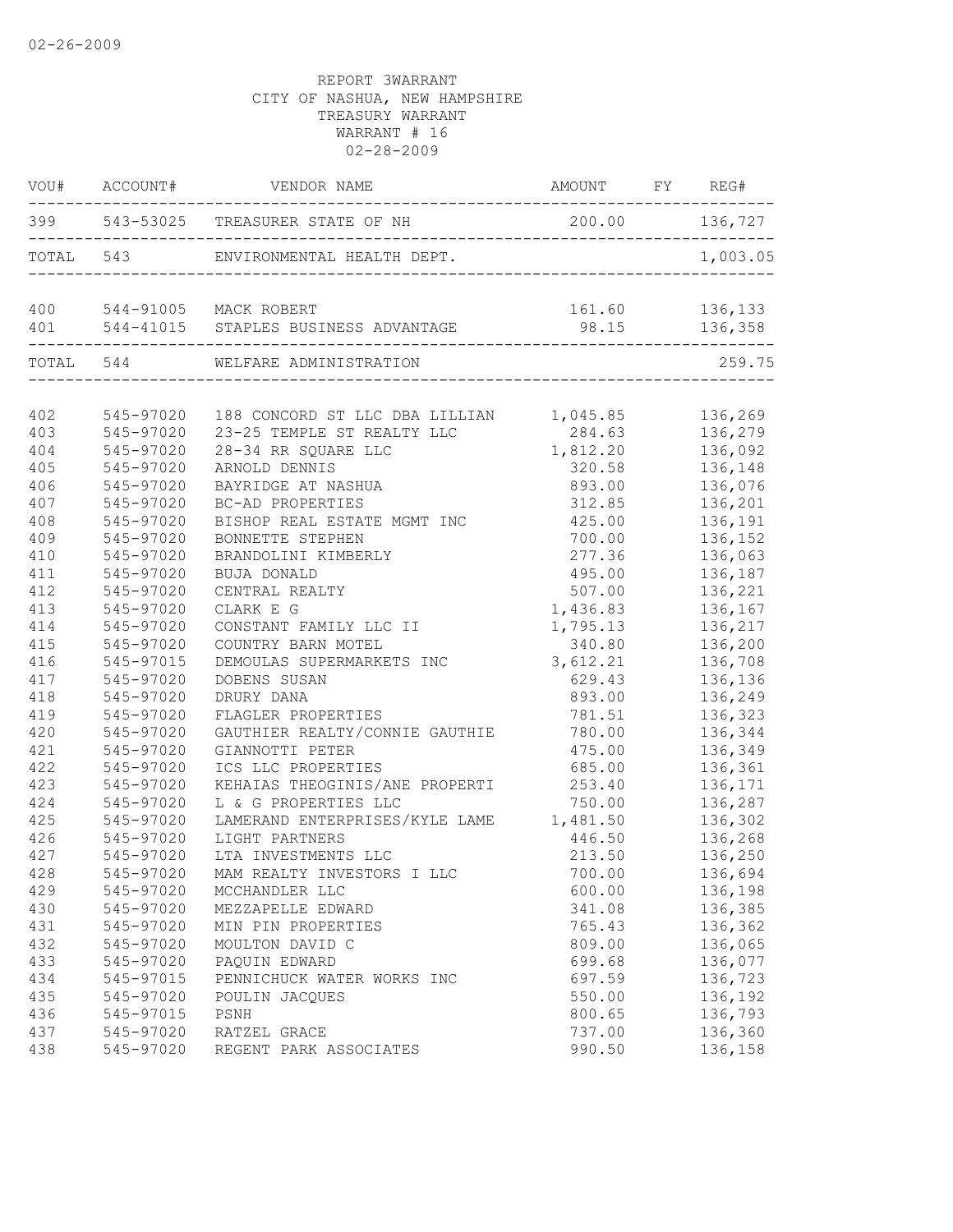| VOU#      | ACCOUNT#  | VENDOR NAME                    | AMOUNT   | FY | REG#      |
|-----------|-----------|--------------------------------|----------|----|-----------|
| 439       | 545-97015 | RICE'S PHARMACY INC            | 442.46   |    | 136,805   |
| 440       | 545-97020 | ROSA JUSSARA                   | 241.55   |    | 136,207   |
| 441       | 545-97020 | SEYMOUR MARY                   | 1,111.00 |    | 136,351   |
| 442       | 545-97020 | SILVA MARIA L                  | 73.91    |    | 136,251   |
| 443       | 545-97015 | ST JOSEPH PHARMACY             | 239.65   |    | 136,094   |
| 444       | 545-97020 | TREMBLAY JEANNINE              | 367.00   |    | 136,053   |
| 445       | 545-97015 | WINGATE'S PHARMACY INC         | 8,280.79 |    | 136,709   |
| 446       | 545-97020 | ZHAO CHANG                     | 904.60   |    | 136,115   |
| TOTAL 545 |           | WELFARE COSTS                  |          |    | 40,999.17 |
|           |           |                                |          |    |           |
| 447       | 551-59100 | CORBETT CLEANING CO/STEPHEN CO | 320.00   |    | 136,216   |
| 448       | 551-34015 | NATIONAL GRID                  | 406.40   |    | 136,768   |
| 449       | 551-41015 | NEW ENGLAND PAPER & SUPPLY     | 153.42   |    | 136,224   |
| 450       | 551-31040 | PAETEC COMMUNICATIONS INC      | 3.73     |    | 136,711   |
| 451       | 551-41015 | STAPLES BUSINESS ADVANTAGE     | 285.51   |    | 136,358   |
| 452       | 551-94005 | UNH TECHNOLOGY TRANSFER CTR    | 220.00   |    | 136,716   |
| 453       | 551-59100 | UNITED ROOFING & HOME IMPROVEM | 1,600.00 |    | 136,742   |
| TOTAL     | 551       | PUBLIC WORKS DIV & ENGINEERING |          |    | 2,989.06  |
|           |           |                                |          |    |           |
| 454       | 552-75022 | B & S LOCKSMITH INC            | 259.72   |    | 136,247   |
| 454       | 552-78100 | B & S LOCKSMITH INC            | 98.10    |    | 136,247   |
| 455       | 552-75175 | BELLETETES INC                 | 14.40    |    | 136,199   |
| 456       | 552-59050 | BROWN ALAN D                   | 50.00    |    | 136,282   |
| 457       | 552-78007 | CARPARTS OF NASHUA             | 30.36    |    | 136,079   |
| 458       | 552-78007 | CHAPPELL TRACTOR SALES INC     | 9.90     |    | 136,103   |
| 459       | 552-59050 | COLLINS JOHN                   | 350.00   |    | 136,295   |
| 460       | 552-78100 | EASTERN NEW ENGLAND HYDRAULICS | 235.00   |    | 136,372   |
| 461       | 552-75175 | F W WEBB COMPANY               | 287.50   |    | 136,134   |
| 462       | 552-75175 | FASTENAL COMPANY               | 25.87    |    | 136,256   |
| 463       | 552-59050 | GILLIS MIKE                    | 1,415.00 |    | 136,541   |
| 464       | 552-69035 | HOME DEPOT CREDIT SERVICES     | 20.93    |    | 136,720   |
| 464       | 552-75021 | HOME DEPOT CREDIT SERVICES     | 43.75    |    | 136,720   |
| 464       | 552-75040 | HOME DEPOT CREDIT SERVICES     | 31.90    |    | 136,720   |
| 464       | 552-75135 | HOME DEPOT CREDIT SERVICES     | 28.96    |    | 136,720   |
| 465       | 552-59050 | JURIS WILLIAM                  | 176.00   |    | 136,157   |
| 466       | 552-75021 | LESCO-PROX                     | 98.78    |    | 136,175   |
| 467       | 552-75021 | M & M ELECTRICAL SUPPLY CO INC | 28.74    |    | 136,621   |
| 468       | 552-59050 | MANSOR DAVE                    | 1,024.00 |    | 136,445   |
| 469       | 552-59050 | MELLEN BILL                    | 88.00    |    | 136,376   |
| 470       | 552-78007 | NAPA AUTO PARTS                | 208.13   |    | 136,301   |
| 471       | 552-75021 | NASHUA FARMERS EXCHANGE INC    | 31.90    |    | 136,641   |
| 472       | 552-78007 | NASHUA OUTDOOR POWER EQUIP     | 246.30   |    | 136,212   |
| 473       | 552-95010 | NASHUA PUBLIC LIBRARY          | 25.00    |    | 136,695   |
| 474       | 552-75135 | NASHUA WALLPAPER & PAINT CO    | 16.79    |    | 136,213   |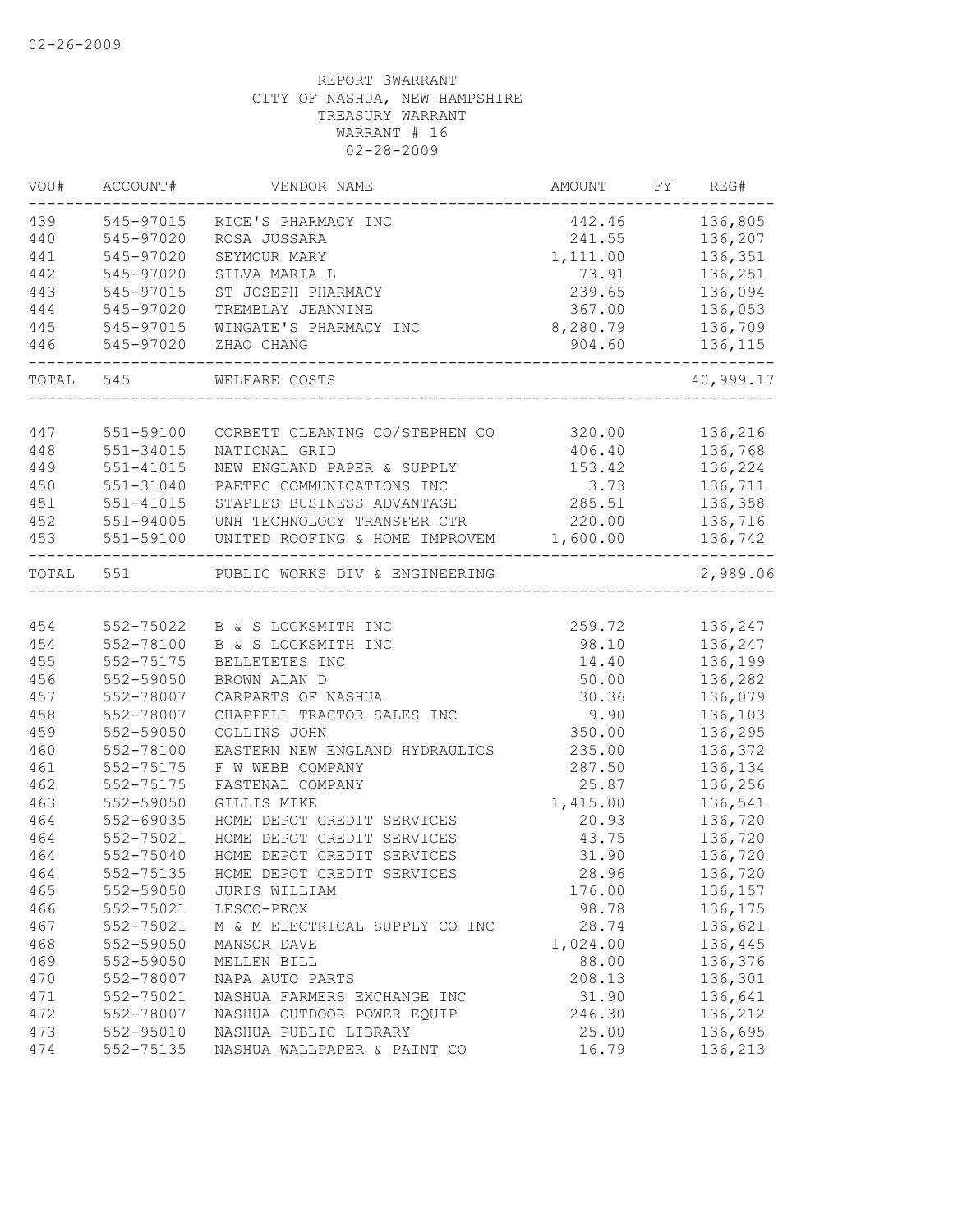| VOU#      | ACCOUNT#      | VENDOR NAME                    | AMOUNT           | FY | REG#           |
|-----------|---------------|--------------------------------|------------------|----|----------------|
| 475       | 552-34015     | NATIONAL GRID                  |                  |    | 673.80 136,768 |
| 476       | 552-95005     | NESTMA                         |                  |    | 385.00 136,759 |
| 477       | 552-31040     | PAETEC COMMUNICATIONS INC      | 20.46            |    | 136,711        |
| 478       | 552-59050     | PARADIS STEPHEN                | 298.00           |    | 136,215        |
| 479       | 552-33005     | PENNICHUCK WATER               | 536.86           |    | 136,725        |
| 479       | 552-33045     | PENNICHUCK WATER               | 229.33           |    | 136,725        |
| 480       | 552-32005     | $_{\rm{PSNH}}$                 | 4,002.15         |    | 136,790        |
| 480       | 552-32030     | PSNH                           | 37.23            |    | 136,790        |
| 481       | 552-59050     | REYNOLDS SCOTT                 | 100.00           |    | 136,381        |
| 482       | 552-59050     | ROBICHAUD ROGER                | 1,002.00         |    | 136,307        |
| 483       | 552-59050     | SAIA FRANK                     | 690.00           |    | 136,117        |
| 484       | 552-78007     | SANEL AUTO PARTS CO            | 136.80           |    | 136,205        |
| 484       | 552-78100     | SANEL AUTO PARTS CO            | 46.11            |    | 136,205        |
| 485       | 552-59050     | SEVIGNY RONALD                 | 1,710.00         |    | 136,204        |
| 486       | $552 - 45290$ | SPORT SUPPLY GROUP, INC        | 1,555.27         |    | 136,449        |
| 486       | 552-75040     | SPORT SUPPLY GROUP, INC        | 260.99           |    | 136,449        |
| 487       | 552-41015     | STAPLES BUSINESS ADVANTAGE     | 150.77           |    | 136,358        |
| 488       | 552-59050     | STUART ALISTAIR                | 150.00           |    | 136,170        |
| 489       | 552-59050     | TOROSIAN GEORGE                | 364.00           |    | 136,222        |
| 490       | 552-74085     | TURF PRODUCTS CORP             | 4,667.10 136,359 |    |                |
| 491       | $552 - 46045$ | UNIFIRST CORPORATION           | 24.95            |    | 136,320        |
| 492       | 552-59050     | WHEELER DOUG                   | 388.00           |    | 136,266        |
| TOTAL 552 |               | PARKS AND RECREATION           |                  |    | 22, 273.85     |
|           |               |                                |                  |    |                |
| 493       | 553-59160     | ACS OF NEW ENGLAND             | 1,804.50 136,730 |    |                |
| 494       | 553-59100     | ARCSOURCE INC                  |                  |    | 73.40 136,208  |
| 494       | 553-69030     | ARCSOURCE INC                  | 825.60           |    | 136,208        |
| 495       | 553-59160     | AUDETTE AND SONS               | 672.50           |    | 136,771        |
| 496       | 553-47010     | BASS FIRST AID SERVICE COMPANY | 36.35            |    | 136,131        |
| 497       | 553-59160     | BENTLEY MANAGEMENT GROUP INC   | 1,221.00         |    | 136,763        |
| 498       | 553-78100     | BEST FORD/BEST CYCLE           | 51.66            |    | 136,080        |
| 499       | 553-59160     | BRIAND ROY E                   | 1,868.50         |    | 136,765        |
| 500       | $553 - 45010$ | BROX INDUSTRIES INC            | 1,959.95         |    | 136,101        |
| 500       | 553-45015     | BROX INDUSTRIES INC            | 4,303.31         |    | 136,101        |
| 500       | 553-45190     | BROX INDUSTRIES INC            | 180.70           |    | 136,101        |
| 501       | 553-59160     | CADY PATRICK T                 | 1,584.00         |    | 136,760        |
| 502       | 553-78100     | CASEY & DUPUIS EQUIPMENT CORP  | 1,231.40         |    | 136,312        |
| 503       | 553-78100     | CHADWICK-BAROSS INC            | 81.07            |    | 136,102        |
| 504       | 553-78100     | CHAPPELL TRACTOR SALES INC     | 93.09            |    | 136,103        |
| 505       | 553-49075     | CHROMATE INDUSTRIAL CORP       | 1,095.16         |    | 136,164        |
| 506       | 553-41015     | CITY OF NASHUA/PETTY CASH      | 14.99            |    | 136,696        |
| 506       | 553-49075     | CITY OF NASHUA/PETTY CASH      | 12.99            |    | 136,696        |
| 506       | 553-78100     | CITY OF NASHUA/PETTY CASH      | 4.96             |    | 136,696        |
| 506       | 553-91005     | CITY OF NASHUA/PETTY CASH      | 32.35            |    | 136,696        |
| 506       | 553-94005     | CITY OF NASHUA/PETTY CASH      | 16.48            |    | 136,696        |
| 506       | 553-98021     | CITY OF NASHUA/PETTY CASH      | 9.29             |    | 136,696        |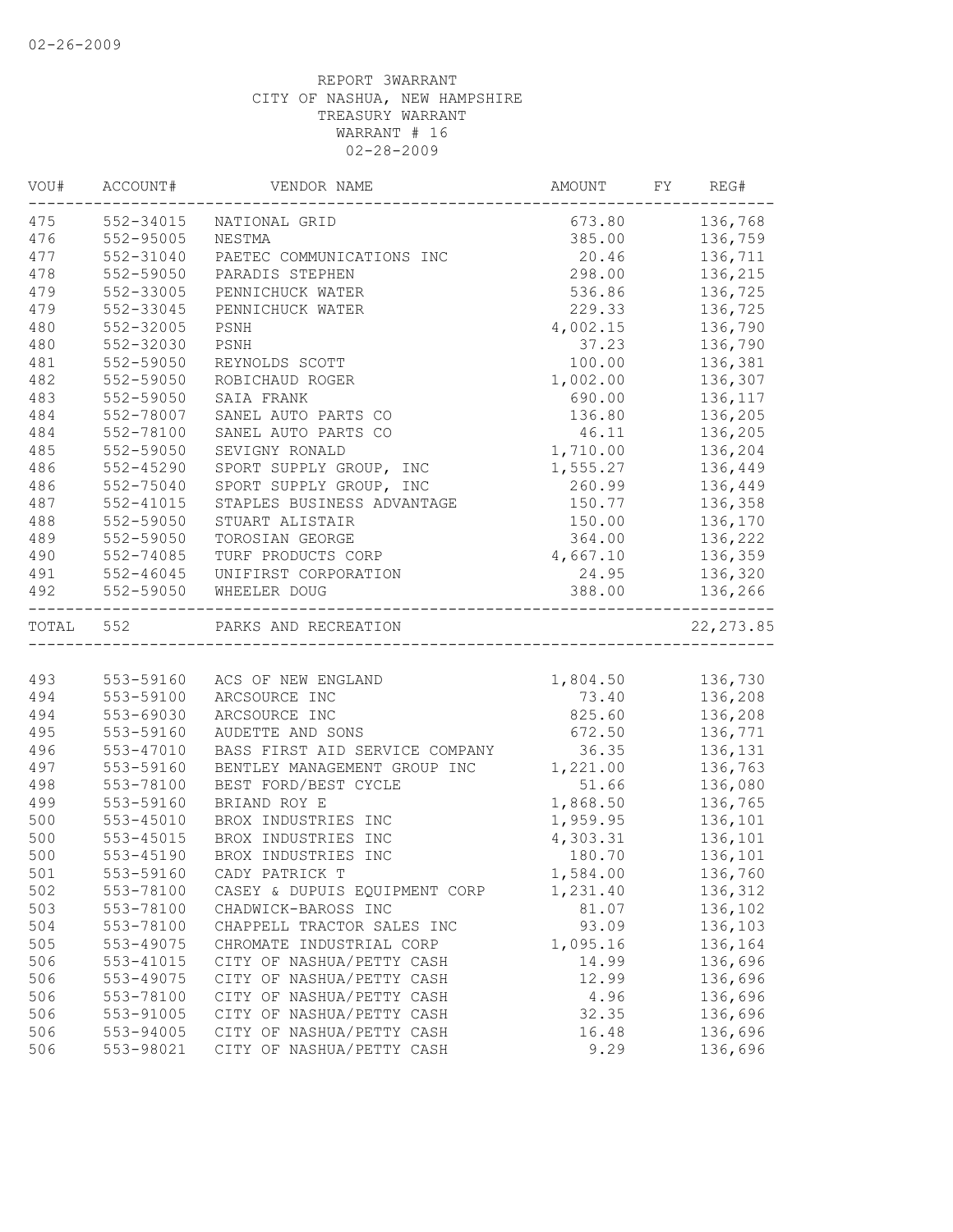| VOU#  | ACCOUNT#                            | VENDOR NAME                     | AMOUNT     | FΥ | REG#                    |
|-------|-------------------------------------|---------------------------------|------------|----|-------------------------|
| 507   |                                     | 553-59160 CRISP CONTRACTING LLC | 1,414.23   |    | 136,735                 |
| 508   | 553-59100                           | D & R TOWING INC                | 300.00     |    | 136,623                 |
| 509   | 553-59160                           | DEAN THOMAS                     | 1,378.40   |    | 136,737                 |
| 510   | 553-48015                           | DENNIS K BURKE INC              | 17,511.98  |    | 136,804                 |
| 511   | 553-78100                           | DONOVAN SPRING COMPANY INC      | 667.14     |    | 136,099                 |
| 512   | 553-59160                           | DUBOIS BEN                      | 800.00     |    | 136,755                 |
| 513   | 553-59160                           | DUMAIS KENT                     | 787.50     |    | 136,772                 |
| 514   | 553-45260                           | EASTERN MINERALS INC            | 45, 116.94 |    | 136,327                 |
| 515   | 553-59100                           | EASTERN NEW ENGLAND HYDRAULICS  | 855.00     |    | 136,372                 |
| 516   | 553-49075                           | ENVIRONMENTAL EQUIPMENT OF NE   | 251.30     |    | 136,560                 |
| 517   | $553 - 45265$                       | FL MERRILL CONSTRUCTION INC     | 5,112.05   |    | 136,277                 |
| 518   | 553-78100                           | FREIGHTLINER OF NH INC          | 460.20     |    | 136,319                 |
| 519   | 553-59160                           | KERRY'S POOL & SPA              | 1,026.00   |    | 136,736                 |
| 520   | 553-59100                           | LIBERTY INTN'L TRUCKS OF NH LL  | 857.41     |    | 136,627                 |
| 520   | 553-78100                           | LIBERTY INTN'L TRUCKS OF NH LL  | 321.75     |    | 136,627                 |
| 521   | 553-59160                           | MARINO JOHN                     | 762.50     |    | 136,734                 |
| 522   | 553-78065                           | MAYNARD & LESIEUR INCORPORATED  | 636.82     |    | 136,630                 |
| 523   | 553-45260                           | MORTON SALT                     | 8,897.85   |    | 136,202                 |
| 524   | 553-49075                           | NAPA AUTO PARTS                 | 82.44      |    | 136,301                 |
| 524   | 553-69025                           | NAPA AUTO PARTS                 | 60.35      |    | 136,301                 |
| 524   | 553-78100                           | NAPA AUTO PARTS                 | 399.49     |    | 136,301                 |
| 525   | 553-34015                           | NATIONAL GRID                   | 2,096.43   |    | 136,768                 |
| 526   | 553-31040                           | PAETEC COMMUNICATIONS INC       | 18.75      |    | 136,711                 |
| 527   | 553-78100                           | PINE MOTOR PARTS                | 29.78      |    | 136,631                 |
| 528   | 553-59160                           | PWM CONTRACTING LLC             | 1,598.00   |    | 136,751                 |
| 529   | 553-78100                           | RO-BRAND PRODUCTS INC           | 1,124.36   |    | 136,310                 |
| 530   | 553-59160                           | RWC EXCAVATION & LANDSCAPING    | 1,137.50   |    | 136,773                 |
| 531   | 553-49075                           | SANEL AUTO PARTS CO             | 107.61     |    | 136,205                 |
| 531   | 553-69025                           | SANEL AUTO PARTS CO             | 244.26     |    | 136,206                 |
| 531   | 553-78100                           | SANEL AUTO PARTS CO             | 1,227.26   |    | 136,205                 |
| 531   | 553-78100                           | SANEL AUTO PARTS CO             | 368.98     |    | 136,206                 |
| 532   | 553-59160                           | SAYCO TREE & LANDSCAPING INC    | 837.50     |    | 136,740                 |
| 533   | 553-59160                           | SERPA JOE                       | 175.50     |    | 136,732                 |
| 534   | 553-69025                           | SNAP ON TOOLS                   | 22.25      |    | 136,100                 |
| 535   | 553-41015                           | STAPLES BUSINESS ADVANTAGE      | 51.60      |    | 136,358                 |
| 536   | 553-59160                           | TAYLOR BRIAN                    | 250.00     |    | 136,762                 |
| 537   | 553-59160                           | TDD EARTH TECHNOLOGIES          | 189.00     |    | 136,764                 |
| 538   | 553-78100                           | TST EQUIPMENT INC               | 1,859.21   |    | 136,176                 |
| 539   | 553-59160                           | U.T.S.                          | 948.50     |    | 136,774                 |
| 540   | 553-46045                           | UNIFIRST CORPORATION            | 314.04     |    | 136,320                 |
| 541   | 553-59160<br>553-49075<br>553-69025 | UNITED ROOFING & HOME IMPROVEM  | 737.50     |    | 136,742                 |
| 542   |                                     | USP OF NEW ENGLAND              | 85.00      |    | 136,296                 |
| 542   |                                     | USP OF NEW ENGLAND              | 67.65      |    | 136,296                 |
| 542   | 553-78100                           | USP OF NEW ENGLAND              | 1,083.46   |    | 136,296<br>------------ |
| TOTAL | 553                                 | STREET DEPARTMENT               |            |    | 119,446.74              |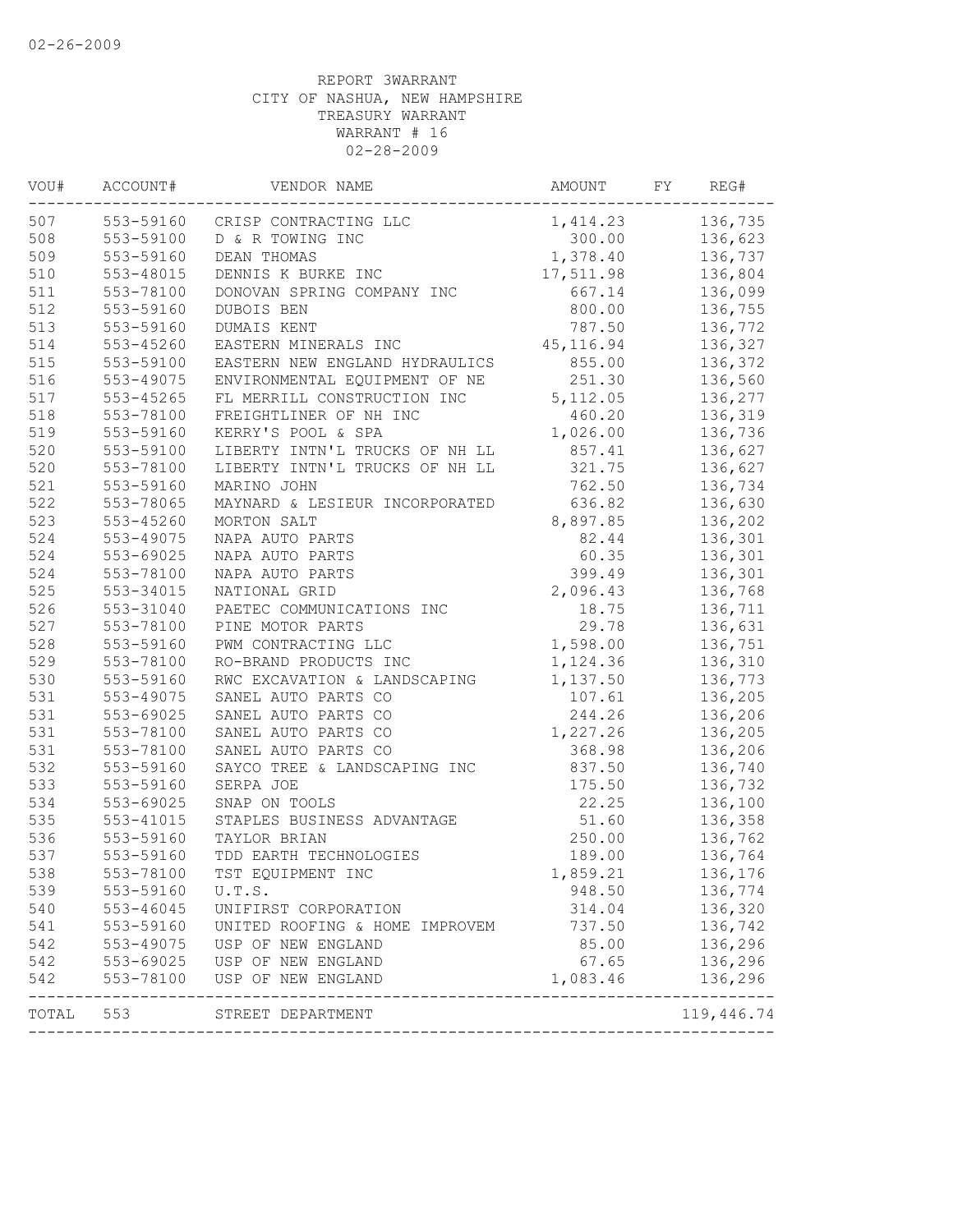| VOU#       | ACCOUNT#               | VENDOR NAME                                    | AMOUNT          | FY | REG#               |
|------------|------------------------|------------------------------------------------|-----------------|----|--------------------|
| 543        | 555-34015              | ENERGYNORTH PROPANE                            | 1,129.91        |    | 136,722            |
| 544        | 555-49075              | M & M ELECTRICAL SUPPLY CO INC                 | $-11.76$        |    | 136,621            |
| 544        | 555-64192              | M & M ELECTRICAL SUPPLY CO INC                 | 112.90          |    | 136,621            |
| 544        | 555-75023              | M & M ELECTRICAL SUPPLY CO INC                 | 4.90            |    | 136,621            |
| 545        | 555-78140              | MAYNARD & LESIEUR INCORPORATED                 | 60.00           |    | 136,630            |
| 546        | 555-31040              | PAETEC COMMUNICATIONS INC                      | 18.75           |    | 136,711            |
| 547        | 555-32025              | PSNH                                           | 68.27           |    | 136,790            |
| 547        | 555-32025              | PSNH                                           | 2,055.95        |    | 136,791            |
| 547        | 555-32025              | PSNH                                           | 345.72          |    | 136,792            |
| 548        | 555-78140              | SANEL AUTO PARTS CO                            | 107.82          |    | 136,206            |
| 549        | 555-41015              | STAPLES BUSINESS ADVANTAGE                     | 50.94           |    | 136,358            |
| 550        | 555-46045              | UNIFIRST CORPORATION                           | 108.73          |    | 136,320            |
| 551        | 555-75023              | W E AUBUCHON COMPANY INC                       | 44.99           |    | 136,086            |
| TOTAL      | 555                    | TRAFFIC DEPARTMENT                             |                 |    | 4,097.12           |
|            |                        |                                                |                 |    |                    |
| 552        | 557-59105              | COMMERCIAL BOILER SYSTEMS INC                  | 875.00          |    | 136,254            |
| 553        | 557-59105              | HANDY HOUSE INC                                | 55.00           |    | 136,746            |
| 554        | 557-74105              | MUNICIPAL SUPPLY SALES CO                      | 390.00          |    | 136,257            |
| 555        | 557-31040              | PAETEC COMMUNICATIONS INC                      | 10.09           |    | 136,711            |
| 556        | 557-33005              | PENNICHUCK WATER                               | 115.64          |    | 136,725            |
| 557        | 557-75023              | PROGRESSIVE ALARM SYSTEM                       | 237.50          |    | 136,379            |
| 558        | 557-32005              | PSNH                                           | 414.83          |    | 136,792            |
| 559        | 557-32005              | PUBLIC SERVICE OF NH                           | 2,801.71        |    | 136,795            |
| 560        | 557-48005              | SHATTUCK MALONE OIL CO                         | 687.34          |    | 136,707            |
| TOTAL      | 557                    | PARKING LOTS                                   |                 |    | 5,587.11           |
|            |                        |                                                |                 |    |                    |
| 561<br>562 | 561-75023<br>561-33005 | HOME DEPOT CREDIT SERVICES<br>PENNICHUCK WATER | 27.70<br>141.83 |    | 136,720<br>136,725 |
|            | 561                    |                                                |                 |    | 169.53             |
| TOTAL      |                        | EDGEWOOD CEMETERY                              |                 |    |                    |
| 563        | 563-41015              | CITY OF NASHUA/PETTY CASH SLIP                 | 4.49            |    | 136,046            |
| 563        | 563-43005              | CITY OF NASHUA/PETTY CASH SLIP                 | 28.20           |    | 136,046            |
| 563        | 563-48015              | CITY OF NASHUA/PETTY CASH SLIP                 | 50.00           |    | 136,046            |
| 563        | 563-75023              | CITY OF NASHUA/PETTY CASH SLIP                 | 14.39           |    | 136,046            |
|            | 563-75023              |                                                |                 |    |                    |
| 564        |                        | HOME DEPOT CREDIT SERVICES                     | 80.15           |    | 136,720            |
| 565        | 563-74092              | MAYNARD & LESIEUR INCORPORATED                 | 126.50          |    | 136,630            |
| 566        | 563-34005              | MCLAUGHLIN OIL COMPANY                         | 261.17          |    | 136,144            |
| 567        | 563-34015              | NATIONAL GRID                                  | 91.02           |    | 136,768            |
| 568        | 563-94005              | NHCA                                           | 20.00           |    | 136,738            |
| 569        | 563-31040              | PAETEC COMMUNICATIONS INC                      | 10.96           |    | 136,711            |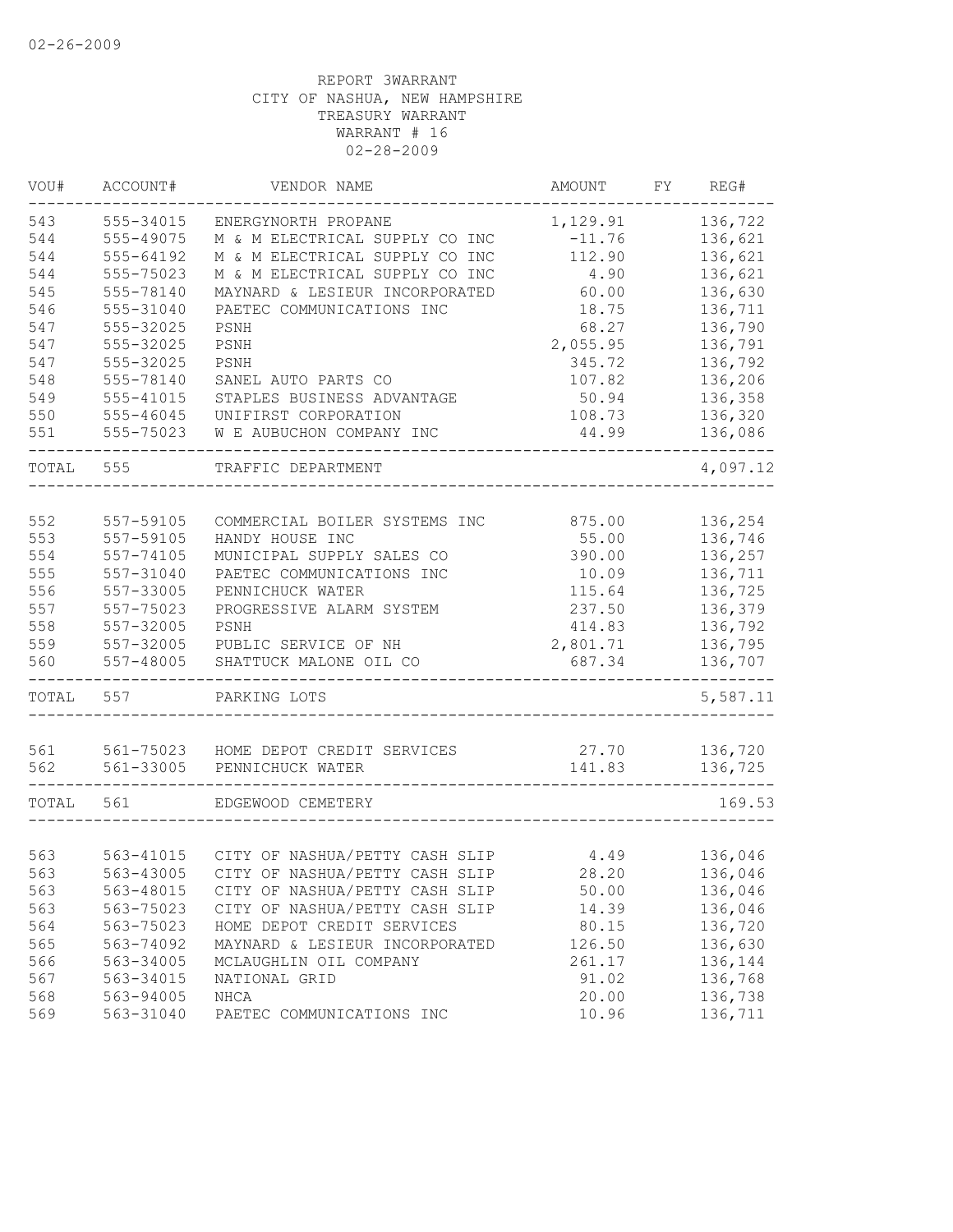|                   | VOU# ACCOUNT#                               | VENDOR NAME                                                                                                                                                      | AMOUNT<br>---------------------------------- | FY REG#                       |
|-------------------|---------------------------------------------|------------------------------------------------------------------------------------------------------------------------------------------------------------------|----------------------------------------------|-------------------------------|
|                   |                                             | TOTAL 563 WOODLAWN CEMETERY                                                                                                                                      |                                              | 686.88                        |
| 570               |                                             | 571-41015 STAPLES BUSINESS ADVANTAGE                                                                                                                             | 320.28 136,358                               |                               |
|                   | TOTAL 571                                   | COMMUNITY DEVELOPMENT                                                                                                                                            |                                              | 320.28                        |
| 571<br>571        | -------------------                         | 572-91005 CITY OF NASHUA/PETTY CASH SLIP 118.80 136,046<br>572-98029 CITY OF NASHUA/PETTY CASH SLIP 40.00 136,046<br>572 572-51010 HILLSBOROUGH COUNTY TREASURER | 26.00                                        | 136,634                       |
|                   |                                             | TOTAL 572 PLANNING DEPARTMENT                                                                                                                                    |                                              | 184.80                        |
| 573<br>574<br>575 |                                             | 573-59100 ANDRUSKEVICH PHOTOGRAPHY/JOSEP 175.00 136,341<br>573-94005 GALLIGANI THOMAS<br>573-41015 STAPLES BUSINESS ADVANTAGE                                    | 60.00<br>61.18                               | 136,697<br>136,358            |
|                   |                                             | TOTAL 573 ECONOMIC DEVELOPMENT                                                                                                                                   |                                              | 296.18                        |
| 576               | 575-45150                                   | AC MOORE INC                                                                                                                                                     | 125.82                                       | 136,225                       |
| 577<br>578<br>579 | $575 - 45050$<br>$575 - 41015$<br>575-45050 | ALIBRIS<br>ALPHAGRAPHICS<br>BAKER & TAYLOR                                                                                                                       | 73.50<br>8.40<br>2,288.54                    | 136,106<br>136,209<br>136,128 |
| 579<br>580        | $575 - 45050$<br>575-45085                  | BAKER & TAYLOR<br>BAKER & TAYLOR ENTERTAINMENT                                                                                                                   | 448.96<br>422.20                             | 136,129<br>136,119            |
| 580<br>581        | 575-45315<br>$575 - 45050$                  | BAKER & TAYLOR ENTERTAINMENT<br>BAKER & TAYLOR INC                                                                                                               | 1,415.34<br>543.82                           | 136,119<br>136,800            |
| 582<br>583<br>584 | $575 - 45050$<br>575-45050<br>$575 - 45150$ | BBC AUDIOBOOKS AMERICA<br>BOSTON UNIVERSITY<br>CHILIS                                                                                                            | 300.84<br>10.00<br>35.00                     | 136,185<br>136,803<br>136,781 |
| 585<br>586        | 575-45050<br>$575 - 45050$                  | ENSLOW PUBLISHERS INC<br><b>GALE</b>                                                                                                                             | 17.95<br>77.15                               | 136,426<br>136,306            |
| 587<br>588<br>589 | 575-45220<br>575-59100                      | GAYLORD BROS INC<br>575-45150 GRADY DAN<br>HEFFERNAN WALTER                                                                                                      | 421.20<br>400.00<br>300.00                   | 136,637<br>136,780<br>136,698 |
| 590<br>591        | $575 - 45050$<br>575-45904                  | INGRAM LIBRARY SERVICES<br>KIRKUS REVIEWS                                                                                                                        | 846.27<br>199.00                             | 136,345<br>136,713            |
| 592<br>593        | 575-45050<br>575-45315                      | LARGE PRINT OVERSTOCKS<br>MAIN DUNSTABLE VIDEO                                                                                                                   | 24.59<br>80.25                               | 136,346<br>136,802            |
| 594<br>595<br>596 | 575-45220<br>575-45085<br>575-31040         | MARY ELLEN PRODUCTS<br>MICROMARKETING LLC<br>PAETEC COMMUNICATIONS INC                                                                                           | 55.08<br>276.20<br>10.22                     | 136,785<br>136,196<br>136,711 |
| 597<br>598        | 575-95005<br>575-33005                      | PEABODY ESSEX MUSEUM<br>PENNICHUCK WATER                                                                                                                         | 200.00<br>270.97                             | 136,731<br>136,725            |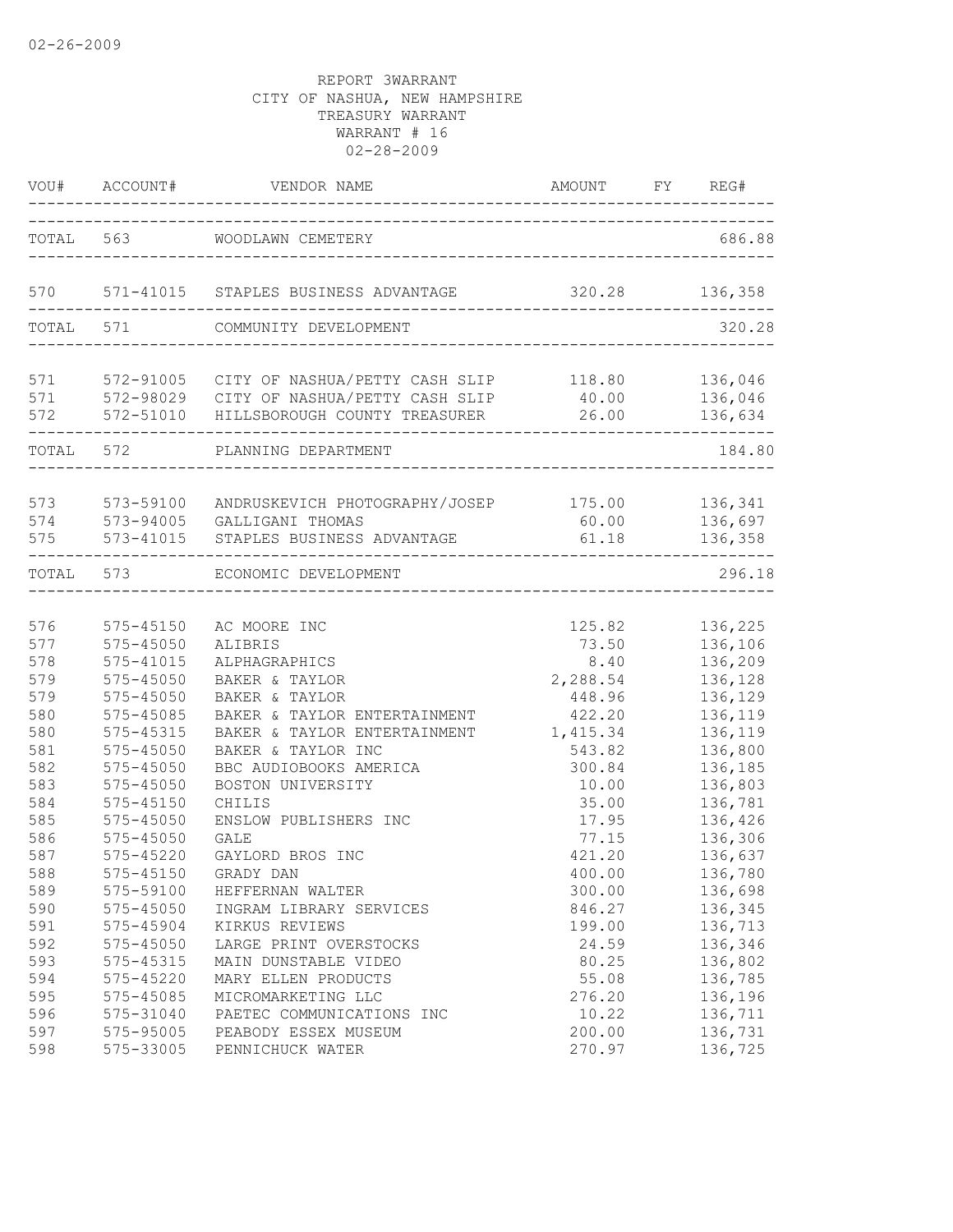| 136,366<br>$575 - 45085$<br>221.00<br>RANDOM HOUSE INC<br>575-45085<br>RECORDED BOOKS LLC<br>420.97<br>136,322<br>575-45315<br>SAM'S CLUB DIRECT<br>136,741<br>270.16<br>94.72<br>575-45050<br>SIMON & SCHUSTER<br>136,120<br>201.12<br>575-41015<br>STAPLES BUSINESS ADVANTAGE<br>136,358<br>$575 - 45220$<br>STAPLES BUSINESS ADVANTAGE<br>312.82<br>136,358<br>$575 - 45220$<br>VERNON LIBRARY SUPPLIES INC<br>195.25<br>136,182<br>320.00<br>136,107<br>575-45904<br>W J BOOKSTORE<br>575-45050<br>WEST PAYMENT CENTER<br>595.50<br>136,138<br>575-75160<br>YOUNGS<br>83.10<br>136,405<br>575<br>PUBLIC LIBRARIES<br>608<br>576-91005 CITY OF NASHUA/PETTY CASH SLIP<br>46.80<br>136,046<br>609<br>576-62022<br>249.00<br>136,141<br>DUPONT TIMOTHY<br>576-31065<br>450.00<br>136,807<br>SPRINT<br>TOTAL 576<br>BUILDING DEPARTMENT<br>76.65<br>136,162<br>209,371 581-49050<br>AC MOORE INC<br>209,372 581-53103<br>279.18<br>ACUCARE NURSING PROFESSIONALS<br>136,397<br>209,373 581-42110<br>143.89<br>136,386<br>ALARMAX DISTRIBUTORS INC<br>209,374 581-74092<br>975.00<br>136,809<br>ALLDATA<br>209, 375 581-49035<br>136,303<br>ALLIANCE FOR EXCELLENT EDUCATI<br>50.00<br>209,376 581-59130<br>58.00<br>136,513<br>ALMY EARL<br>209, 377 581-44005<br>136,209<br>ALPHAGRAPHICS<br>119.10<br>209,378 581-31005<br>200.00<br>136,298<br>ALTERNATIVE COMMUNICATIONS SER<br>209,379 581-59130<br>136,526<br>ALTOBELLO MICHAEL<br>116.00<br>209,380 581-42110<br>330.00<br>136,060<br>AMERICAN SECURITY & FIRE PROTE<br>209,381 581-94010<br>1,125.00<br>ANDERSON LINDA<br>136,575<br>209,382 581-49050<br>APPLE WIPER & SUPPLY CO INC<br>240.00<br>136,145<br>209,383 581-49910<br>119.13<br>136,208<br>ARCSOURCE INC<br>209,384 581-95005<br>885.00<br>136,812<br>ASCD<br>209,385 581-31005<br>136,816<br>AT&T<br>30.91<br>209,386 581-49050<br>AUDIOLINK LLC<br>884.45<br>136,593<br>209,387 581-75023<br>51.10<br>B & S LOCKSMITH INC<br>136,247<br>209,388 581-74092<br>50.00<br>136,116<br>BAILEY DAVID<br>209,389 581-49035<br>261.76<br>136,055<br>BARNES & NOBLE INC<br>209,389 581-49050<br>153.82<br>136,055<br>BARNES & NOBLE INC<br>209,390 581-91005<br>99.48<br>136,450<br>BATES DIANE<br>209,391 581-49050<br>88.72<br>136,199<br>BELLETETES INC<br>209,391 581-75023<br>607.90<br>136,199<br>BELLETETES INC<br>209,392 581-59130<br>78.00<br>136,084<br>BELLIVEAU SR DANIEL<br>209,393 581-59130<br>78.00<br>136,184<br>BILODEAU MAURICE<br>209,394 581-49050<br>88.37<br>136,543<br>BIO-RAD LABORATORIES<br>209,395 581-59130<br>78.00<br>136,550<br>BONTATIBUS MICHAEL | VOU#  | ACCOUNT# | VENDOR NAME | AMOUNT | FY | REG#      |
|--------------------------------------------------------------------------------------------------------------------------------------------------------------------------------------------------------------------------------------------------------------------------------------------------------------------------------------------------------------------------------------------------------------------------------------------------------------------------------------------------------------------------------------------------------------------------------------------------------------------------------------------------------------------------------------------------------------------------------------------------------------------------------------------------------------------------------------------------------------------------------------------------------------------------------------------------------------------------------------------------------------------------------------------------------------------------------------------------------------------------------------------------------------------------------------------------------------------------------------------------------------------------------------------------------------------------------------------------------------------------------------------------------------------------------------------------------------------------------------------------------------------------------------------------------------------------------------------------------------------------------------------------------------------------------------------------------------------------------------------------------------------------------------------------------------------------------------------------------------------------------------------------------------------------------------------------------------------------------------------------------------------------------------------------------------------------------------------------------------------------------------------------------------------------------------------------------------------------------------------------------------------------------------------------------------------------------------------------------------------------------------------------------------------------------------------------------------------------------------------------------------------------------------------------------------------------------------------------|-------|----------|-------------|--------|----|-----------|
|                                                                                                                                                                                                                                                                                                                                                                                                                                                                                                                                                                                                                                                                                                                                                                                                                                                                                                                                                                                                                                                                                                                                                                                                                                                                                                                                                                                                                                                                                                                                                                                                                                                                                                                                                                                                                                                                                                                                                                                                                                                                                                                                                                                                                                                                                                                                                                                                                                                                                                                                                                                                  | 599   |          |             |        |    |           |
|                                                                                                                                                                                                                                                                                                                                                                                                                                                                                                                                                                                                                                                                                                                                                                                                                                                                                                                                                                                                                                                                                                                                                                                                                                                                                                                                                                                                                                                                                                                                                                                                                                                                                                                                                                                                                                                                                                                                                                                                                                                                                                                                                                                                                                                                                                                                                                                                                                                                                                                                                                                                  | 600   |          |             |        |    |           |
|                                                                                                                                                                                                                                                                                                                                                                                                                                                                                                                                                                                                                                                                                                                                                                                                                                                                                                                                                                                                                                                                                                                                                                                                                                                                                                                                                                                                                                                                                                                                                                                                                                                                                                                                                                                                                                                                                                                                                                                                                                                                                                                                                                                                                                                                                                                                                                                                                                                                                                                                                                                                  | 601   |          |             |        |    |           |
|                                                                                                                                                                                                                                                                                                                                                                                                                                                                                                                                                                                                                                                                                                                                                                                                                                                                                                                                                                                                                                                                                                                                                                                                                                                                                                                                                                                                                                                                                                                                                                                                                                                                                                                                                                                                                                                                                                                                                                                                                                                                                                                                                                                                                                                                                                                                                                                                                                                                                                                                                                                                  | 602   |          |             |        |    |           |
|                                                                                                                                                                                                                                                                                                                                                                                                                                                                                                                                                                                                                                                                                                                                                                                                                                                                                                                                                                                                                                                                                                                                                                                                                                                                                                                                                                                                                                                                                                                                                                                                                                                                                                                                                                                                                                                                                                                                                                                                                                                                                                                                                                                                                                                                                                                                                                                                                                                                                                                                                                                                  | 603   |          |             |        |    |           |
|                                                                                                                                                                                                                                                                                                                                                                                                                                                                                                                                                                                                                                                                                                                                                                                                                                                                                                                                                                                                                                                                                                                                                                                                                                                                                                                                                                                                                                                                                                                                                                                                                                                                                                                                                                                                                                                                                                                                                                                                                                                                                                                                                                                                                                                                                                                                                                                                                                                                                                                                                                                                  | 603   |          |             |        |    |           |
|                                                                                                                                                                                                                                                                                                                                                                                                                                                                                                                                                                                                                                                                                                                                                                                                                                                                                                                                                                                                                                                                                                                                                                                                                                                                                                                                                                                                                                                                                                                                                                                                                                                                                                                                                                                                                                                                                                                                                                                                                                                                                                                                                                                                                                                                                                                                                                                                                                                                                                                                                                                                  | 604   |          |             |        |    |           |
|                                                                                                                                                                                                                                                                                                                                                                                                                                                                                                                                                                                                                                                                                                                                                                                                                                                                                                                                                                                                                                                                                                                                                                                                                                                                                                                                                                                                                                                                                                                                                                                                                                                                                                                                                                                                                                                                                                                                                                                                                                                                                                                                                                                                                                                                                                                                                                                                                                                                                                                                                                                                  | 605   |          |             |        |    |           |
|                                                                                                                                                                                                                                                                                                                                                                                                                                                                                                                                                                                                                                                                                                                                                                                                                                                                                                                                                                                                                                                                                                                                                                                                                                                                                                                                                                                                                                                                                                                                                                                                                                                                                                                                                                                                                                                                                                                                                                                                                                                                                                                                                                                                                                                                                                                                                                                                                                                                                                                                                                                                  | 606   |          |             |        |    |           |
|                                                                                                                                                                                                                                                                                                                                                                                                                                                                                                                                                                                                                                                                                                                                                                                                                                                                                                                                                                                                                                                                                                                                                                                                                                                                                                                                                                                                                                                                                                                                                                                                                                                                                                                                                                                                                                                                                                                                                                                                                                                                                                                                                                                                                                                                                                                                                                                                                                                                                                                                                                                                  | 607   |          |             |        |    |           |
|                                                                                                                                                                                                                                                                                                                                                                                                                                                                                                                                                                                                                                                                                                                                                                                                                                                                                                                                                                                                                                                                                                                                                                                                                                                                                                                                                                                                                                                                                                                                                                                                                                                                                                                                                                                                                                                                                                                                                                                                                                                                                                                                                                                                                                                                                                                                                                                                                                                                                                                                                                                                  | TOTAL |          |             |        |    | 11,565.94 |
|                                                                                                                                                                                                                                                                                                                                                                                                                                                                                                                                                                                                                                                                                                                                                                                                                                                                                                                                                                                                                                                                                                                                                                                                                                                                                                                                                                                                                                                                                                                                                                                                                                                                                                                                                                                                                                                                                                                                                                                                                                                                                                                                                                                                                                                                                                                                                                                                                                                                                                                                                                                                  |       |          |             |        |    |           |
|                                                                                                                                                                                                                                                                                                                                                                                                                                                                                                                                                                                                                                                                                                                                                                                                                                                                                                                                                                                                                                                                                                                                                                                                                                                                                                                                                                                                                                                                                                                                                                                                                                                                                                                                                                                                                                                                                                                                                                                                                                                                                                                                                                                                                                                                                                                                                                                                                                                                                                                                                                                                  |       |          |             |        |    |           |
|                                                                                                                                                                                                                                                                                                                                                                                                                                                                                                                                                                                                                                                                                                                                                                                                                                                                                                                                                                                                                                                                                                                                                                                                                                                                                                                                                                                                                                                                                                                                                                                                                                                                                                                                                                                                                                                                                                                                                                                                                                                                                                                                                                                                                                                                                                                                                                                                                                                                                                                                                                                                  | 610   |          |             |        |    |           |
|                                                                                                                                                                                                                                                                                                                                                                                                                                                                                                                                                                                                                                                                                                                                                                                                                                                                                                                                                                                                                                                                                                                                                                                                                                                                                                                                                                                                                                                                                                                                                                                                                                                                                                                                                                                                                                                                                                                                                                                                                                                                                                                                                                                                                                                                                                                                                                                                                                                                                                                                                                                                  |       |          |             |        |    | 745.80    |
|                                                                                                                                                                                                                                                                                                                                                                                                                                                                                                                                                                                                                                                                                                                                                                                                                                                                                                                                                                                                                                                                                                                                                                                                                                                                                                                                                                                                                                                                                                                                                                                                                                                                                                                                                                                                                                                                                                                                                                                                                                                                                                                                                                                                                                                                                                                                                                                                                                                                                                                                                                                                  |       |          |             |        |    |           |
|                                                                                                                                                                                                                                                                                                                                                                                                                                                                                                                                                                                                                                                                                                                                                                                                                                                                                                                                                                                                                                                                                                                                                                                                                                                                                                                                                                                                                                                                                                                                                                                                                                                                                                                                                                                                                                                                                                                                                                                                                                                                                                                                                                                                                                                                                                                                                                                                                                                                                                                                                                                                  |       |          |             |        |    |           |
|                                                                                                                                                                                                                                                                                                                                                                                                                                                                                                                                                                                                                                                                                                                                                                                                                                                                                                                                                                                                                                                                                                                                                                                                                                                                                                                                                                                                                                                                                                                                                                                                                                                                                                                                                                                                                                                                                                                                                                                                                                                                                                                                                                                                                                                                                                                                                                                                                                                                                                                                                                                                  |       |          |             |        |    |           |
|                                                                                                                                                                                                                                                                                                                                                                                                                                                                                                                                                                                                                                                                                                                                                                                                                                                                                                                                                                                                                                                                                                                                                                                                                                                                                                                                                                                                                                                                                                                                                                                                                                                                                                                                                                                                                                                                                                                                                                                                                                                                                                                                                                                                                                                                                                                                                                                                                                                                                                                                                                                                  |       |          |             |        |    |           |
|                                                                                                                                                                                                                                                                                                                                                                                                                                                                                                                                                                                                                                                                                                                                                                                                                                                                                                                                                                                                                                                                                                                                                                                                                                                                                                                                                                                                                                                                                                                                                                                                                                                                                                                                                                                                                                                                                                                                                                                                                                                                                                                                                                                                                                                                                                                                                                                                                                                                                                                                                                                                  |       |          |             |        |    |           |
|                                                                                                                                                                                                                                                                                                                                                                                                                                                                                                                                                                                                                                                                                                                                                                                                                                                                                                                                                                                                                                                                                                                                                                                                                                                                                                                                                                                                                                                                                                                                                                                                                                                                                                                                                                                                                                                                                                                                                                                                                                                                                                                                                                                                                                                                                                                                                                                                                                                                                                                                                                                                  |       |          |             |        |    |           |
|                                                                                                                                                                                                                                                                                                                                                                                                                                                                                                                                                                                                                                                                                                                                                                                                                                                                                                                                                                                                                                                                                                                                                                                                                                                                                                                                                                                                                                                                                                                                                                                                                                                                                                                                                                                                                                                                                                                                                                                                                                                                                                                                                                                                                                                                                                                                                                                                                                                                                                                                                                                                  |       |          |             |        |    |           |
|                                                                                                                                                                                                                                                                                                                                                                                                                                                                                                                                                                                                                                                                                                                                                                                                                                                                                                                                                                                                                                                                                                                                                                                                                                                                                                                                                                                                                                                                                                                                                                                                                                                                                                                                                                                                                                                                                                                                                                                                                                                                                                                                                                                                                                                                                                                                                                                                                                                                                                                                                                                                  |       |          |             |        |    |           |
|                                                                                                                                                                                                                                                                                                                                                                                                                                                                                                                                                                                                                                                                                                                                                                                                                                                                                                                                                                                                                                                                                                                                                                                                                                                                                                                                                                                                                                                                                                                                                                                                                                                                                                                                                                                                                                                                                                                                                                                                                                                                                                                                                                                                                                                                                                                                                                                                                                                                                                                                                                                                  |       |          |             |        |    |           |
|                                                                                                                                                                                                                                                                                                                                                                                                                                                                                                                                                                                                                                                                                                                                                                                                                                                                                                                                                                                                                                                                                                                                                                                                                                                                                                                                                                                                                                                                                                                                                                                                                                                                                                                                                                                                                                                                                                                                                                                                                                                                                                                                                                                                                                                                                                                                                                                                                                                                                                                                                                                                  |       |          |             |        |    |           |
|                                                                                                                                                                                                                                                                                                                                                                                                                                                                                                                                                                                                                                                                                                                                                                                                                                                                                                                                                                                                                                                                                                                                                                                                                                                                                                                                                                                                                                                                                                                                                                                                                                                                                                                                                                                                                                                                                                                                                                                                                                                                                                                                                                                                                                                                                                                                                                                                                                                                                                                                                                                                  |       |          |             |        |    |           |
|                                                                                                                                                                                                                                                                                                                                                                                                                                                                                                                                                                                                                                                                                                                                                                                                                                                                                                                                                                                                                                                                                                                                                                                                                                                                                                                                                                                                                                                                                                                                                                                                                                                                                                                                                                                                                                                                                                                                                                                                                                                                                                                                                                                                                                                                                                                                                                                                                                                                                                                                                                                                  |       |          |             |        |    |           |
|                                                                                                                                                                                                                                                                                                                                                                                                                                                                                                                                                                                                                                                                                                                                                                                                                                                                                                                                                                                                                                                                                                                                                                                                                                                                                                                                                                                                                                                                                                                                                                                                                                                                                                                                                                                                                                                                                                                                                                                                                                                                                                                                                                                                                                                                                                                                                                                                                                                                                                                                                                                                  |       |          |             |        |    |           |
|                                                                                                                                                                                                                                                                                                                                                                                                                                                                                                                                                                                                                                                                                                                                                                                                                                                                                                                                                                                                                                                                                                                                                                                                                                                                                                                                                                                                                                                                                                                                                                                                                                                                                                                                                                                                                                                                                                                                                                                                                                                                                                                                                                                                                                                                                                                                                                                                                                                                                                                                                                                                  |       |          |             |        |    |           |
|                                                                                                                                                                                                                                                                                                                                                                                                                                                                                                                                                                                                                                                                                                                                                                                                                                                                                                                                                                                                                                                                                                                                                                                                                                                                                                                                                                                                                                                                                                                                                                                                                                                                                                                                                                                                                                                                                                                                                                                                                                                                                                                                                                                                                                                                                                                                                                                                                                                                                                                                                                                                  |       |          |             |        |    |           |
|                                                                                                                                                                                                                                                                                                                                                                                                                                                                                                                                                                                                                                                                                                                                                                                                                                                                                                                                                                                                                                                                                                                                                                                                                                                                                                                                                                                                                                                                                                                                                                                                                                                                                                                                                                                                                                                                                                                                                                                                                                                                                                                                                                                                                                                                                                                                                                                                                                                                                                                                                                                                  |       |          |             |        |    |           |
|                                                                                                                                                                                                                                                                                                                                                                                                                                                                                                                                                                                                                                                                                                                                                                                                                                                                                                                                                                                                                                                                                                                                                                                                                                                                                                                                                                                                                                                                                                                                                                                                                                                                                                                                                                                                                                                                                                                                                                                                                                                                                                                                                                                                                                                                                                                                                                                                                                                                                                                                                                                                  |       |          |             |        |    |           |
|                                                                                                                                                                                                                                                                                                                                                                                                                                                                                                                                                                                                                                                                                                                                                                                                                                                                                                                                                                                                                                                                                                                                                                                                                                                                                                                                                                                                                                                                                                                                                                                                                                                                                                                                                                                                                                                                                                                                                                                                                                                                                                                                                                                                                                                                                                                                                                                                                                                                                                                                                                                                  |       |          |             |        |    |           |
|                                                                                                                                                                                                                                                                                                                                                                                                                                                                                                                                                                                                                                                                                                                                                                                                                                                                                                                                                                                                                                                                                                                                                                                                                                                                                                                                                                                                                                                                                                                                                                                                                                                                                                                                                                                                                                                                                                                                                                                                                                                                                                                                                                                                                                                                                                                                                                                                                                                                                                                                                                                                  |       |          |             |        |    |           |
|                                                                                                                                                                                                                                                                                                                                                                                                                                                                                                                                                                                                                                                                                                                                                                                                                                                                                                                                                                                                                                                                                                                                                                                                                                                                                                                                                                                                                                                                                                                                                                                                                                                                                                                                                                                                                                                                                                                                                                                                                                                                                                                                                                                                                                                                                                                                                                                                                                                                                                                                                                                                  |       |          |             |        |    |           |
|                                                                                                                                                                                                                                                                                                                                                                                                                                                                                                                                                                                                                                                                                                                                                                                                                                                                                                                                                                                                                                                                                                                                                                                                                                                                                                                                                                                                                                                                                                                                                                                                                                                                                                                                                                                                                                                                                                                                                                                                                                                                                                                                                                                                                                                                                                                                                                                                                                                                                                                                                                                                  |       |          |             |        |    |           |
|                                                                                                                                                                                                                                                                                                                                                                                                                                                                                                                                                                                                                                                                                                                                                                                                                                                                                                                                                                                                                                                                                                                                                                                                                                                                                                                                                                                                                                                                                                                                                                                                                                                                                                                                                                                                                                                                                                                                                                                                                                                                                                                                                                                                                                                                                                                                                                                                                                                                                                                                                                                                  |       |          |             |        |    |           |
|                                                                                                                                                                                                                                                                                                                                                                                                                                                                                                                                                                                                                                                                                                                                                                                                                                                                                                                                                                                                                                                                                                                                                                                                                                                                                                                                                                                                                                                                                                                                                                                                                                                                                                                                                                                                                                                                                                                                                                                                                                                                                                                                                                                                                                                                                                                                                                                                                                                                                                                                                                                                  |       |          |             |        |    |           |
|                                                                                                                                                                                                                                                                                                                                                                                                                                                                                                                                                                                                                                                                                                                                                                                                                                                                                                                                                                                                                                                                                                                                                                                                                                                                                                                                                                                                                                                                                                                                                                                                                                                                                                                                                                                                                                                                                                                                                                                                                                                                                                                                                                                                                                                                                                                                                                                                                                                                                                                                                                                                  |       |          |             |        |    |           |
|                                                                                                                                                                                                                                                                                                                                                                                                                                                                                                                                                                                                                                                                                                                                                                                                                                                                                                                                                                                                                                                                                                                                                                                                                                                                                                                                                                                                                                                                                                                                                                                                                                                                                                                                                                                                                                                                                                                                                                                                                                                                                                                                                                                                                                                                                                                                                                                                                                                                                                                                                                                                  |       |          |             |        |    |           |
|                                                                                                                                                                                                                                                                                                                                                                                                                                                                                                                                                                                                                                                                                                                                                                                                                                                                                                                                                                                                                                                                                                                                                                                                                                                                                                                                                                                                                                                                                                                                                                                                                                                                                                                                                                                                                                                                                                                                                                                                                                                                                                                                                                                                                                                                                                                                                                                                                                                                                                                                                                                                  |       |          |             |        |    |           |
|                                                                                                                                                                                                                                                                                                                                                                                                                                                                                                                                                                                                                                                                                                                                                                                                                                                                                                                                                                                                                                                                                                                                                                                                                                                                                                                                                                                                                                                                                                                                                                                                                                                                                                                                                                                                                                                                                                                                                                                                                                                                                                                                                                                                                                                                                                                                                                                                                                                                                                                                                                                                  |       |          |             |        |    |           |
|                                                                                                                                                                                                                                                                                                                                                                                                                                                                                                                                                                                                                                                                                                                                                                                                                                                                                                                                                                                                                                                                                                                                                                                                                                                                                                                                                                                                                                                                                                                                                                                                                                                                                                                                                                                                                                                                                                                                                                                                                                                                                                                                                                                                                                                                                                                                                                                                                                                                                                                                                                                                  |       |          |             |        |    |           |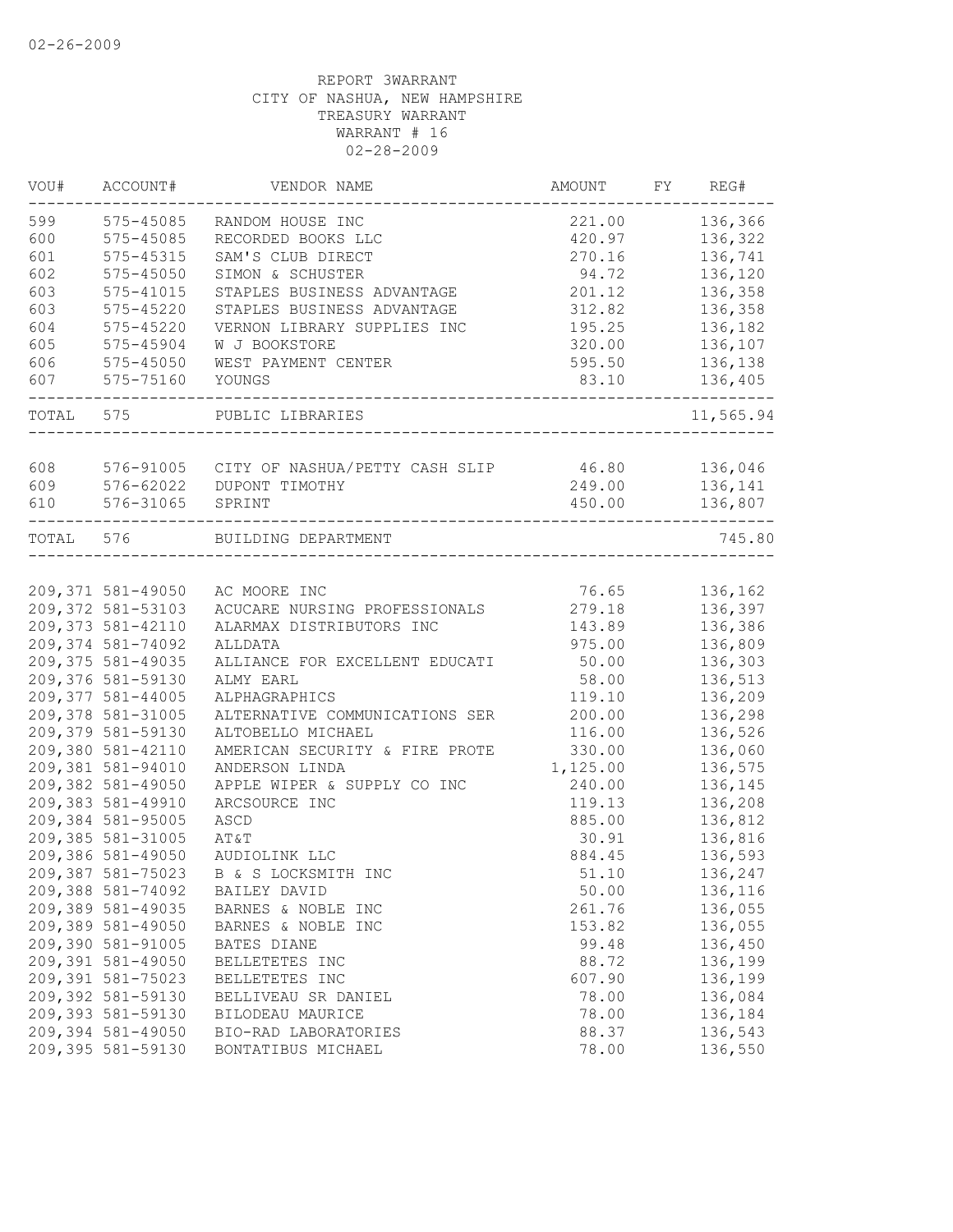| VOU# | ACCOUNT#           | VENDOR NAME                    | AMOUNT    | FY | REG#    |
|------|--------------------|--------------------------------|-----------|----|---------|
|      | 209,396 581-53100  | BOROSKAS ADAM                  | 200.00    |    | 136,530 |
|      | 209,397 581-59130  | BOYLE GLENN                    | 78.00     |    | 136,527 |
|      | 209,398 581-56030  | BOYS & GIRLS CLUB OF GREATER N | 2,563.33  |    | 136,098 |
|      | 209,399 581-59130  | BUDA MARK                      | 78.00     |    | 136,589 |
|      | 209,400 581-59130  | CAHILL BRIAN                   | 58.00     |    | 136,528 |
|      | 209,401 581-53100  | CALLAN KIMBERLY                | 101.35    |    | 136,582 |
|      | 209,402 581-41040  | CARTRIDGE WORLD                | 431.96    |    | 136,509 |
|      | 209,402 581-49050  | CARTRIDGE WORLD                | 501.97    |    | 136,509 |
|      | 209,402 581-64192  | CARTRIDGE WORLD                | 145.94    |    | 136,509 |
|      | 209,403 581-49050  | CDW GOVERNMENT INC             | 499.00    |    | 136,409 |
|      | 209,404 581-84030  | CEDARCREST INC                 | 2, 143.83 |    | 136,068 |
|      | 209,405 581-53100  | CEGALIS NANCY                  | 4,415.00  |    | 136,595 |
|      | 209,406 581-42010  | CENTRAL PAPER PRODUCTS CO      | 424.24    |    | 136,638 |
|      | 209,407 581-78007  | CHAPPELL TRACTOR SALES INC     | 96.75     |    | 136,103 |
|      | 209,408 581-53100  | CHG MEDICAL STAFFING           | 7,912.50  |    | 136,584 |
|      | 209,409 581-91005  | CIELINSKI AMY                  | 50.60     |    | 136,577 |
|      | 209,410 581-53103  | CLARK ASSOCIATES/DEBBIE CLARK  | 27,291.00 |    | 136,105 |
|      | 209, 411 581-43005 | CMRS-POC                       | 2,000.00  |    | 136,817 |
|      | 209,412 581-59130  | COLLETTI ROBERT                | 156.00    |    | 136,517 |
|      | 209,413 581-59130  | COLLINGS MARK                  | 58.00     |    | 136,620 |
|      | 209, 414 581-41040 | COMPUTER HUT OF N E INC        | 1,065.00  |    | 136,643 |
|      | 209, 414 581-49050 | COMPUTER HUT OF N E INC        | 131.99    |    | 136,643 |
|      | 209, 414 581-64045 | COMPUTER HUT OF N E INC        | 29.95     |    | 136,643 |
|      | 209, 414 581-64192 | COMPUTER HUT OF N E INC        | 39.95     |    | 136,643 |
|      | 209, 415 581-77005 | CONTROL TECHNOLOGIES INC       | 5,000.00  |    | 136,373 |
|      | 209,416 581-91005  | COVART VIRGINIA L              | 7.59      |    | 136,586 |
|      | 209, 417 581-59130 | CROSBY MICHAEL                 | 78.00     |    | 136,511 |
|      | 209,418 581-49050  | CRYSTAL PRODUCTIONS            | 299.81    |    | 136,647 |
|      | 209,419 581-49050  |                                |           |    |         |
|      | 209,420 581-53100  | CRYSTAL ROCK BOTTLED WATER     | 136.81    |    | 136,548 |
|      |                    | CUSTOM COMPUTER SPECIALIST INC | 8,859.75  |    | 136,338 |
|      | 209, 421 581-64040 | DAMEWARE DEVELOPMENT           | 443.80    |    | 136,453 |
|      | 209,422 581-49030  | DELANEY EDUCATIONAL INC        | 2,953.16  |    | 136,559 |
|      | 209, 423 581-49050 | DEWITT DIANA                   | 30.22     |    | 136,067 |
|      | 209,424 581-59130  | DICHARD RICHARD                | 78.00     |    | 136,313 |
|      | 209, 425 581-55015 | DICKS SONYA                    | 423.50    |    | 136,578 |
|      | 209,426 581-53100  | DINOLA MARIA ROSE              | 200.00    |    | 136,606 |
|      | 209, 427 581-91005 | DONOHUE BRUCE                  | 39.60     |    | 136,562 |
|      | 209,428 581-49050  | <b>DUBE AMANDA</b>             | 11.58     |    | 136,565 |
|      | 209,429 581-91005  | DYER JENNIFER                  | 44.55     |    | 136,203 |
|      | 209,430 581-84055  | EASTER SEALS NEW HAMPSHIRE     | 96.90     |    | 136,326 |
|      | 209, 431 581-59130 | EMMETT LEE                     | 526.00    |    | 136,573 |
|      | 209, 432 581-34015 | ENERGYNORTH PROPANE            | 374.66    |    | 136,633 |
|      | 209, 433 581-91005 | ESSON VIRGINIA                 | 17.05     |    | 136,411 |
|      | 209,434 581-42130  | F W WEBB COMPANY               | 84.14     |    | 136,134 |
|      | 209,434 581-49050  | F W WEBB COMPANY               | 243.92    |    | 136,134 |
|      | 209,435 581-53100  | FAGAN MELISSA MA CCCC-SLP      | 2,887.50  |    | 136,588 |
|      | 209,436 581-31005  | FAIR POINT COMMUNICATIONS INC  | 52.09     |    | 136,818 |
|      | 209,437 581-91005  | FARRENKOPF RICHARD             | 71.35     |    | 136,470 |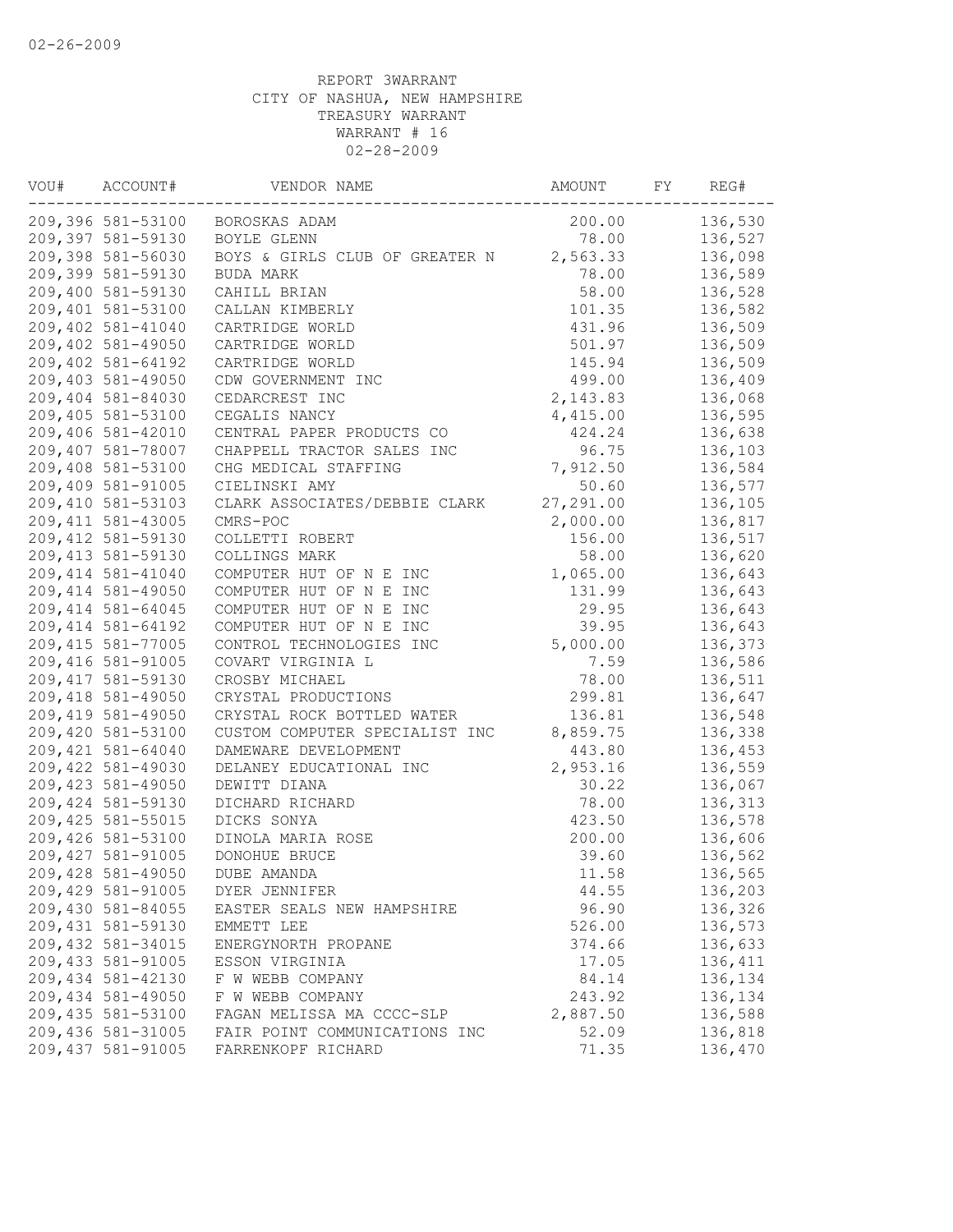| VOU# | ACCOUNT#           | VENDOR NAME                    | AMOUNT    | FY | REG#    |
|------|--------------------|--------------------------------|-----------|----|---------|
|      | 209,438 581-75023  | FASTENAL COMPANY               | 52.45     |    | 136,256 |
|      | 209,439 581-55020  | FIRST STUDENT INC              | 213.43    |    | 136,431 |
|      | 209,440 581-55005  | FIRST STUDENT INC              | 5,227.78  |    | 136,440 |
|      | 209,440 581-55005  | FIRST STUDENT INC              | 3, 179.57 |    | 136,441 |
|      | 209,441 581-59130  | FITZWATER CHARLES              | 78.00     |    | 136,603 |
|      | 209,442 581-51015  | FLYGARE SCHWARZ & CLOSSON      | 645.80    |    | 136,300 |
|      | 209,443 581-49030  | FOLLETT LIBRARY RESOURCES      | 1,397.32  |    | 136,087 |
|      | 209,443 581-49035  | FOLLETT LIBRARY RESOURCES      | 1,187.45  |    | 136,087 |
|      | 209,444 581-91005  | FORAN MARY C                   | 21.73     |    | 136,503 |
|      | 209,445 581-49050  | FREY SCIENTIFIC                | 54.40     |    | 136,169 |
|      | 209,446 581-59130  | GADBOIS GERALD                 | 290.00    |    | 136,054 |
|      | 209, 447 581-55015 | GIANGRANDE JAMES               | 158.40    |    | 136,599 |
|      | 209,448 581-59130  | GODDU DAN                      | 174.00    |    | 136,140 |
|      | 209,449 581-94010  | GODLEWSKI JEAN                 | 952.00    |    | 136,232 |
|      | 209,450 581-84055  | GOSHEN-LEMPSTER SCHOOL DISTRIC | 9,666.33  |    | 136,619 |
|      | 209,451 581-42130  | GRAINGER                       | 593.88    |    | 136,150 |
|      | 209,452 581-47010  | GRANITE STATE PAPER & TAPE     | 127.90    |    | 136,430 |
|      | 209,453 581-84030  | GREATER LAWRENCE ED COLLABORAT | 4,660.00  |    | 136,448 |
|      | 209,454 581-94030  | GREATER NASHUA CHAMBER OF COMM | 50.00     |    | 136,314 |
|      | 209,455 581-59130  | GREENIDGE DAVID                | 78.00     |    | 136,552 |
|      | 209,456 581-59130  | GREENWOOD STEVE                | 58.00     |    | 136,521 |
|      | 209,457 581-59130  | HAMILTON MICHAEL               | 58.00     |    | 136,510 |
|      | 209,458 581-59130  | HANSBERRY DAVID                | 58.00     |    | 136,555 |
|      | 209,459 581-74092  | HARRIS EQUIPMENT REPAIR SERVIC | 277.15    |    | 136,629 |
|      | 209,460 581-42130  |                                |           |    |         |
|      |                    | HEATING SPECIALTIES OF NH INC  | 1,193.96  |    | 136,624 |
|      | 209,461 581-49050  | HEWLETT PACKARD COMPANY        | 1,432.20  |    | 136,151 |
|      | 209,462 581-94010  | HINES SHAUNA                   | 750.00    |    | 136,617 |
|      | 209,463 581-59130  | HOLEWA ROBERT                  | 58.00     |    | 136,075 |
|      | 209,464 581-75023  | HOME DEPOT CREDIT SERVICES     | 53.34     |    | 136,424 |
|      | 209,465 581-49050  | HOME DEPOT CREDIT SERVICES     | 1,053.07  |    | 136,451 |
|      | 209,466 581-91005  | HORNE LORRAINE                 | 23.10     |    | 136,396 |
|      | 209,467 581-91005  | HOTTEL CHRISTOPHER             | 47.44     |    | 136,535 |
|      | 209,468 581-59130  | HOULIHAN TED                   | 78.00     |    | 136,516 |
|      | 209,469 581-59130  | HURLEY DONALD                  | 58.00     |    | 136,507 |
|      | 209,470 581-64045  | INSIGHT PUBLIC SECTOR          | 58.48     |    | 136,112 |
|      | 209, 471 581-41040 | INTEGRATED OFFICE SOLUTIONS    | 1,520.00  |    | 136,563 |
|      | 209,472 581-63085  | J SALLESE & SONS INC           | 401.50    |    | 136,455 |
|      | 209, 473 581-49050 | J W PEPPER & SON INC           | 426.08    |    | 136,153 |
|      | 209,474 581-59130  | JOHNSON EVAN                   | 232.00    |    | 136,525 |
|      | 209, 475 581-44005 | JOSTENS INC                    | 2,962.09  |    | 136,412 |
|      | 209,476 581-53100  | KINCAID BRENT                  | 500.00    |    | 136,611 |
|      | 209, 477 581-59130 | KOHM JASON                     | 116.00    |    | 136,514 |
|      | 209,478 581-59130  | LAKE ELLSWORTH                 | 156.00    |    | 136,571 |
|      | 209,479 581-59130  | LALLY JOSEPH                   | 58.00     |    | 136,121 |
|      | 209,480 581-94010  | LAMONT ROBIN                   | 3,018.40  |    | 136,569 |
|      | 209,481 581-49910  | LARCHMONT ENGINEERING & IRRIGA | 773.53    |    | 136,177 |
|      | 209,482 581-59130  | LAVERRIERE LANCE               | 78.00     |    | 136,570 |
|      | 209,483 581-84030  | LEARNING CENTER FOR THE DEAF   | 6,856.34  |    | 136,545 |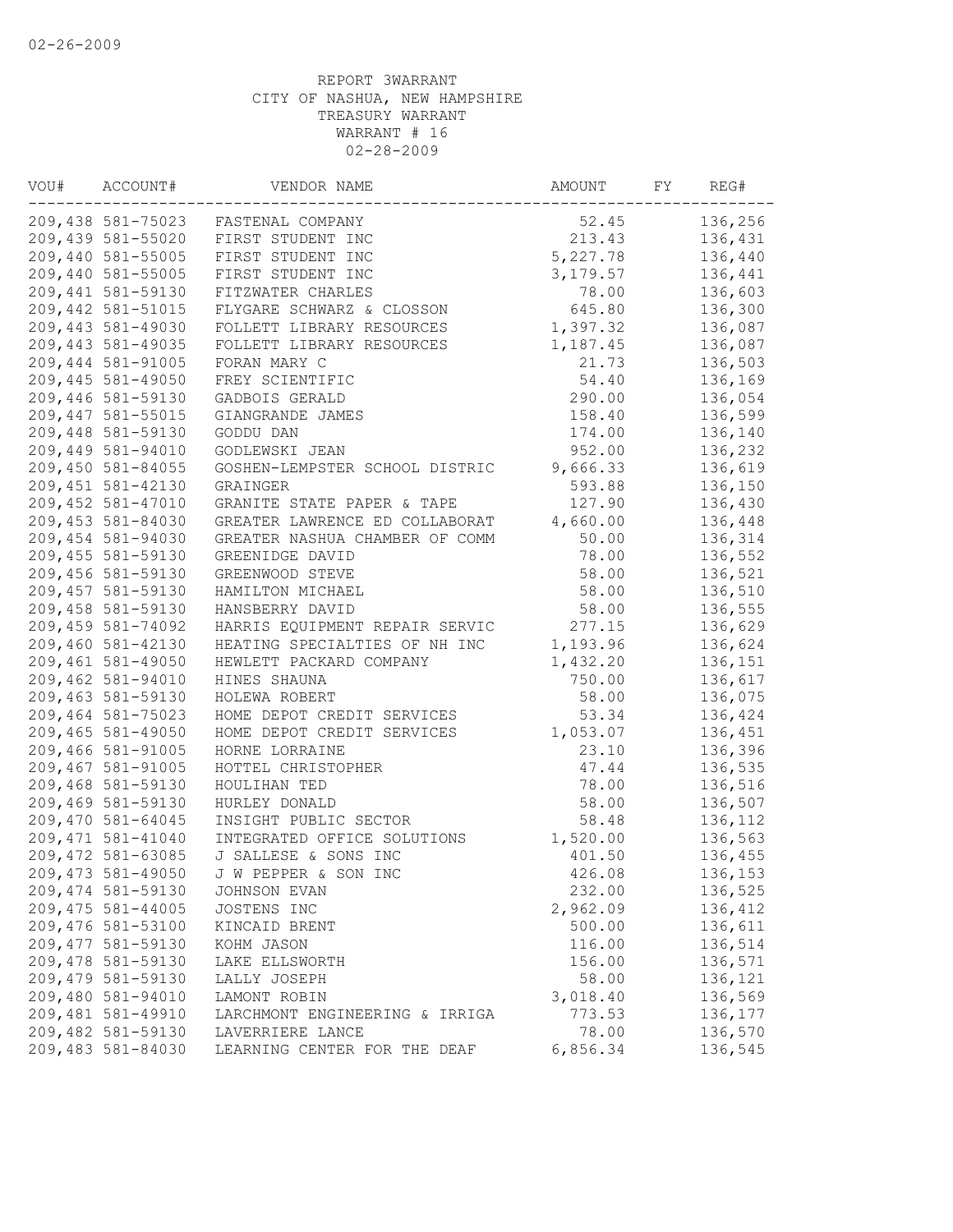| VOU# | ACCOUNT#          | VENDOR NAME                    | AMOUNT    | FΥ | REG#    |
|------|-------------------|--------------------------------|-----------|----|---------|
|      | 209,484 581-59130 | LENTINI SALVATORE              | 58.00     |    | 136,547 |
|      | 209,485 581-49035 | LIBRARY VIDEO COMPANY          | 795.28    |    | 136,391 |
|      | 209,486 581-49075 | LINEN & SHADE BIN INC          | 410.00    |    | 136,380 |
|      | 209,487 581-53100 | LUTHERAN COMMUNITY SERVICES OF | 90.00     |    | 136,556 |
|      | 209,488 581-49050 | LYDON RICHARD                  | 31.24     |    | 136,464 |
|      | 209,489 581-42110 | M & M ELECTRICAL SUPPLY CO INC | 1,116.14  |    | 136,621 |
|      | 209,490 581-49050 | MAGNITUDE APPAREL              | 422.00    |    | 136,591 |
|      | 209,491 581-59130 | MARCOTTE DONALD                | 78.00     |    | 136,520 |
|      | 209,492 581-55015 | MARDEN SUSAN                   | 88.00     |    | 136,607 |
|      | 209,493 581-49050 | MARKET BASKET                  | 214.28    |    | 136,214 |
|      | 209,494 581-53100 | MARTEY THEOPHILUS              | 200.00    |    | 136,605 |
|      | 209,495 581-78007 | MAYNARD & LESIEUR INCORPORATED | 555.50    |    | 136,630 |
|      | 209,496 581-59130 | MAYNARD RAYMOND                | 156.00    |    | 136,524 |
|      | 209,497 581-53103 | MCCARTNEY AMY                  | 5,499.00  |    | 136,551 |
|      | 209,498 581-49050 | MCGRAW HILL COMPANIES          | 198.35    |    | 136,181 |
|      | 209,499 581-94010 | MCNULTY PAMELA                 | 375.00    |    | 136,616 |
|      | 209,500 581-49030 | MEDIA INC                      | 162.00    |    | 136,601 |
|      | 209,500 581-49055 | MEDIA INC                      | 313.00    |    | 136,601 |
|      | 209,501 581-59130 | MENCK ROBERT III               | 120.00    |    | 136,549 |
|      | 209,502 581-59130 | MICHAEL BARBARA                | 78.00     |    | 136,506 |
|      | 209,503 581-64192 | MODERN SCHOOL SUPPLIES INC     | 221.37    |    | 136,197 |
|      | 209,504 581-84055 | MOUNT PROSPECT ACADEMY INC     | 24,567.40 |    | 136,465 |
|      | 209,505 581-53100 | MULTI-STATE BILLING SERVICES L | 3,563.04  |    | 136,558 |
|      | 209,506 581-49050 | <b>NASCO</b>                   | 309.06    |    | 136,639 |
|      | 209,507 581-84030 | NASHUA CHILDREN'S HOME         | 6,778.10  |    | 136,419 |
|      | 209,508 581-49050 | NASHUA HIGH SCHOOL NORTH       | 50.00     |    | 136,704 |
| 611  | 581-45295         | NASHUA SCHOOL DISTRICT #42     | 2,088.00  |    | 437     |
|      | 209,509 581-34015 | NATIONAL GRID                  | 16,847.31 |    | 136,821 |
|      | 209,510 581-42010 | NATIONWIDE SALES & SERVICE     | 152.66    |    | 136,408 |
|      | 209,511 581-49095 | NCS PEARSON INC                | 676.39    |    | 136,434 |
|      | 209,512 581-49095 | NCS PEARSON INC                | 104.00    |    | 136,539 |
|      | 209,513 581-66005 | NEOPOST LEASING                | 145.22    |    | 136,466 |
|      | 209,514 581-59130 | NEVERETT WILLIAM               | 116.00    |    | 136,288 |
|      | 209,515 581-91040 | NEW HORIZONS COMPUTER LEARNING | 490.00    |    | 136,109 |
|      | 209,516 581-31005 | NEXTEL COMMUNICATIONS          | 2,276.35  |    | 136,710 |
|      | 209,517 581-94030 | NHSAA                          | 1,405.00  |    | 136,474 |
|      | 209,518 581-95005 | NHTM                           | 60.00     |    | 136,810 |
|      | 209,519 581-49050 | NORTHCENTER FOODSERVICE        | 231.49    |    | 136,436 |
|      | 209,520 581-83009 | NORTHEAST DELTA DENTAL         | 7,765.98  |    | 136,811 |
|      | 209,521 581-91005 | O'CONNOR MARIANNE              | 73.15     |    | 136,457 |
|      | 209,522 581-31005 | ONE COMMUNICATIONS             | 6,196.01  |    | 136,799 |
|      | 209,522 581-31040 | ONE COMMUNICATIONS             | 755.27    |    | 136,799 |
|      | 209,523 581-91005 | OUELLETTE MARCIE               | 16.34     |    | 136,610 |
|      | 209,524 581-49050 | PAPANICOLAOU PAULA             | 39.64     |    | 136,421 |
|      | 209,525 581-94010 | PARENT TAMMY                   | 750.00    |    | 136,529 |
|      | 209,526 581-59130 | PARKER ROY H                   | 78.00     |    | 136,519 |
|      | 209,527 581-75023 | PASEK CORP                     | 297.35    |    | 136,378 |
|      | 209,528 581-94010 | PELLETIER JEFFREY              | 1,000.00  |    | 136,542 |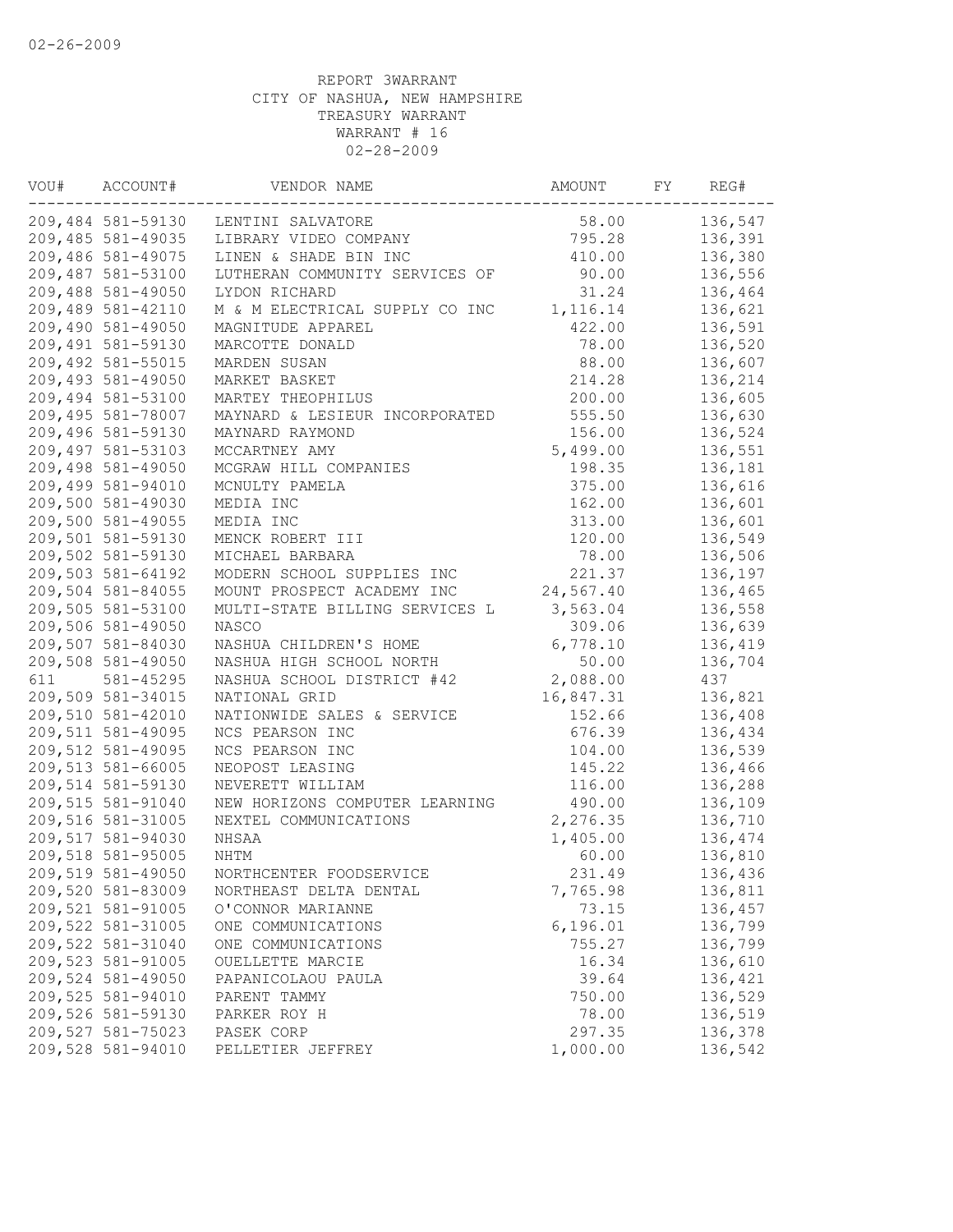| VOU# | ACCOUNT#          | VENDOR NAME                                  | AMOUNT     | FY | REG#    |
|------|-------------------|----------------------------------------------|------------|----|---------|
|      |                   | 209,529 581-33005 PENNICHUCK WATER WORKS INC | 4,225.12   |    | 136,714 |
|      | 209,530 581-49050 | PETTY CASH                                   | 116.44     |    | 136,699 |
|      | 209,531 581-43005 | PETTY CASH                                   | 52.12      |    | 136,700 |
|      | 209,531 581-47010 | PETTY CASH                                   | 5.97       |    | 136,700 |
|      | 209,531 581-49050 | PETTY CASH                                   | 14.69      |    | 136,700 |
|      | 209,532 581-49050 | PETTY CASH                                   | 193.84     |    | 136,701 |
|      | 209,533 581-53101 | PHOENIX HOUSE OF NEW ENGLAND                 | 1,350.00   |    | 136,576 |
|      | 209,534 581-91005 | PILLSBURY KERRY                              | 70.96      |    | 136,498 |
|      | 209,535 581-59130 | PINCENCE RON                                 | 116.00     |    | 136,523 |
|      | 209,536 581-84055 | PINE HAVEN BOYS CENTER                       | 2,895.60   |    | 136,383 |
|      | 209,537 581-94010 | PITSILLIDES IRENE                            | 796.80     |    | 136,432 |
|      | 209,538 581-91005 | PLACE PATRICIA                               | 113.05     |    | 136,398 |
|      | 209,539 581-53100 | PRIOR LAURA                                  | 600.00     |    | 136,612 |
|      | 209,540 581-32005 | PSNH                                         | 1,712.61   |    | 136,798 |
|      | 209,541 581-32005 | PUBLIC SERVICE OF NH                         | 149,012.68 |    | 136,795 |
|      | 209,542 581-42110 | RALPH PILL ELECTRIC SUPPLY COM               | 66.64      |    | 136,626 |
|      | 209,543 581-84030 | READING FOUNDATION (THE)                     | 2,294.00   |    | 136,442 |
|      | 209,544 581-84030 | REGIONAL SERVICES & EDUCATION                | 530.37     |    | 136,073 |
|      | 209,545 581-42110 | REXEL CLS                                    | 294.72     |    | 136,540 |
|      | 209,546 581-47010 | RICHARDSON DEBORAH                           | 31.93      |    | 136,180 |
|      | 209,546 581-49050 | RICHARDSON DEBORAH                           | 39.48      |    | 136,180 |
|      | 209,547 581-66005 | RICOH AMERICAS CORP                          | 1,029.49   |    | 136,471 |
|      | 209,548 581-59130 | ROBERTS SEAN                                 | 78.00      |    | 136,518 |
|      | 209,549 581-59130 | ROSS RICK                                    | 156.00     |    | 136,609 |
|      | 209,550 581-59130 | SANDSTRUM ERIC                               | 178.00     |    | 136,546 |
|      | 209,551 581-78007 |                                              |            |    |         |
|      | 209,552 581-53100 | SANEL AUTO PARTS CO                          | 62.41      |    | 136,206 |
|      | 209,553 581-49050 | SANTERRE PAUL                                | 1,500.00   |    | 136,533 |
|      |                   | SCANTRON CORP                                | 201.10     |    | 136,537 |
|      | 209,554 581-59130 | SCHILLING ROBERT                             | 58.00      |    | 136,572 |
|      | 209,555 581-49035 | SCHOLASTIC INCORPORATED                      | 97.29      |    | 136,642 |
|      | 209,556 581-47010 | SCHOOL NURSE SUPPLY INC                      | 105.80     |    | 136,390 |
|      | 209,557 581-41015 | SCHOOL SPECIALTY                             | 149.31     |    | 136,415 |
|      | 209,557 581-49050 | SCHOOL SPECIALTY                             | 2,351.87   |    | 136,415 |
|      | 209,557 581-49110 | SCHOOL SPECIALTY                             | 32.80      |    | 136,415 |
|      | 209,558 581-91005 | SCHROEDER ERIC                               | 456.51     |    | 136,534 |
|      | 209,559 581-49050 | SCHWARZ RENEE                                | 353.74     |    | 136,439 |
|      | 209,560 581-49050 | SEARS COMMERCIAL ONE                         | 175.95     |    | 136,729 |
|      | 209,561 581-94010 | SHEA JUDITH                                  | 398.40     |    | 136,469 |
|      | 209,562 581-94010 | SHEEHY MARY                                  | 1,600.00   |    | 136,567 |
|      | 209,563 581-42010 | SHIFFLER EQUIPMENT SALES INC                 | 119.40     |    | 136,382 |
|      | 209,564 581-49050 | SHIP STORE.COM                               | 424.88     |    | 136,820 |
|      | 209,565 581-91005 | SILVA AMANDA                                 | 13.89      |    | 136,568 |
|      | 209,566 581-59130 | SIMONEAU KEVIN                               | 58.00      |    | 136,069 |
|      | 209,567 581-91005 | SMITH BETH                                   | 17.65      |    | 136,566 |
|      | 209,568 581-59130 | SMITH MATT                                   | 78.00      |    | 136,536 |
|      | 209,569 581-59130 | SORAGHAN BRIAN                               | 58.00      |    | 136,333 |
|      | 209,570 581-53100 | SPORTS CAREER CONSULTING                     | 462.95     |    | 136,703 |
|      | 209,571 581-41015 | STAPLES BUSINESS ADVANTAGE                   | 966.21     |    | 136,291 |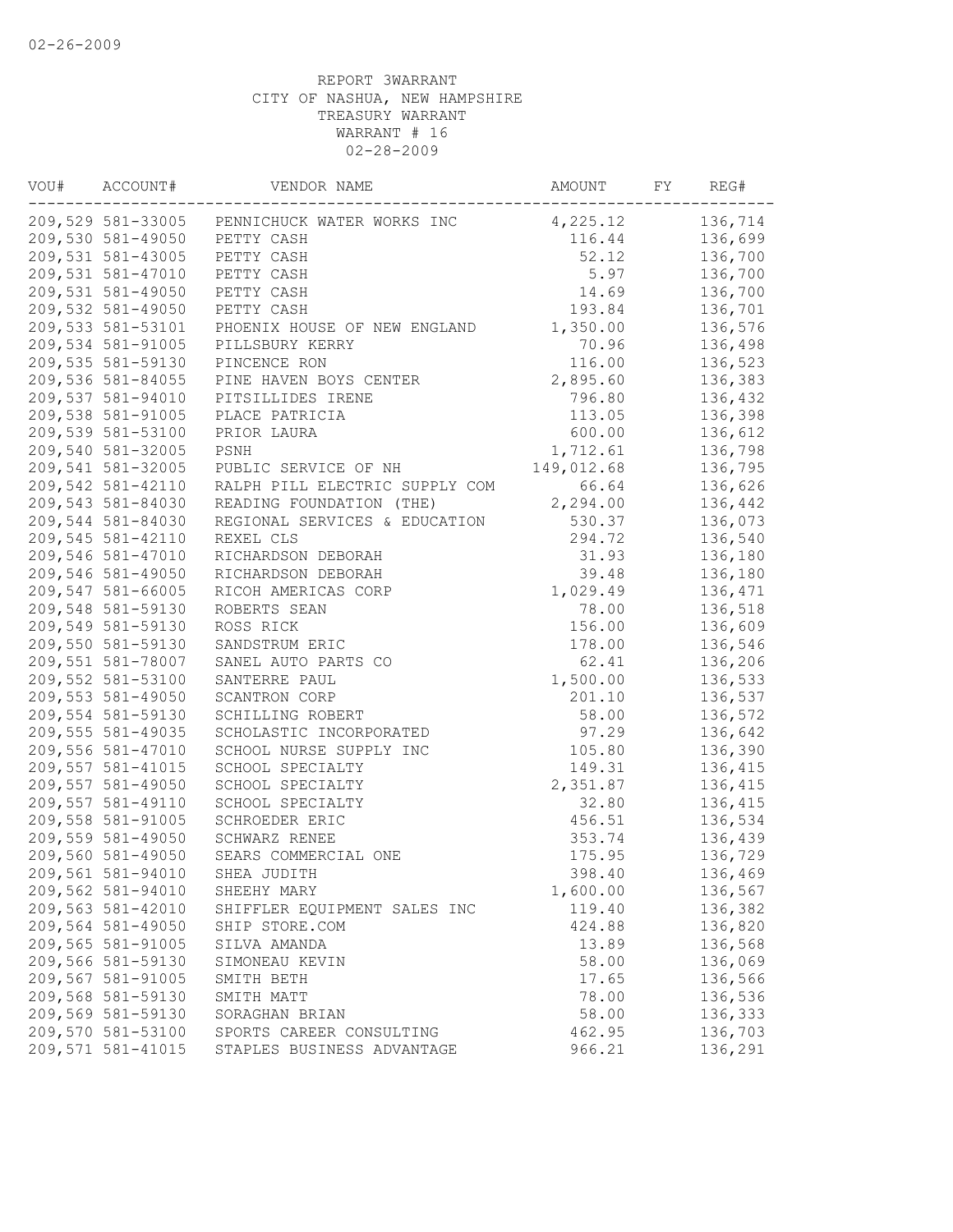| VOU#  | ACCOUNT#          | VENDOR NAME                              | AMOUNT   | FY | REG#       |
|-------|-------------------|------------------------------------------|----------|----|------------|
|       | 209,571 581-41045 | STAPLES BUSINESS ADVANTAGE               | 4,582.68 |    | 136,291    |
|       | 209,571 581-49050 | STAPLES BUSINESS ADVANTAGE               | 2,486.27 |    | 136,291    |
|       | 209,571 581-49110 | STAPLES BUSINESS ADVANTAGE               | 198.86   |    | 136,291    |
|       | 209,572 581-49050 | STAPLES CREDIT PLAN                      | 443.97   |    | 136,130    |
|       | 209,573 581-53100 | STATE OF NH CRIMINAL RECORDS             | 1,523.25 |    | 136,702    |
|       | 209,574 581-91005 | STONE HALLIE                             | 29.81    |    | 136,587    |
|       | 209,575 581-49095 | SUPER DUPER PUBLICATIONS                 | 404.00   |    | 136,089    |
|       | 209,576 581-59130 | TARBELL EATON                            | 246.00   |    | 136,600    |
|       | 209,577 581-49050 | TEACHER'S DISCOVERY                      | 167.61   |    | 136,425    |
|       | 209,578 581-64040 | TECH ED SOLUTIONS LLC                    | 610.00   |    | 136,819    |
|       | 209,579 581-53100 | TERMINIX                                 | 459.00   |    | 136,499    |
|       | 209,580 581-91005 | TETLER CAROL                             | 19.11    |    | 136,400    |
|       | 209,581 581-59130 | THONE JOEL                               | 366.00   |    | 136,522    |
|       | 209,582 581-95010 | TIME FOR KIDS                            | 57.46    |    | 136,808    |
|       | 209,583 581-42120 | TOTAL AIR SUPPLY INC                     | 54.61    |    | 136,286    |
|       | 209,584 581-95005 | TREASURER STATE OF NH                    | 75.00    |    | 136,789    |
|       | 209,585 581-53102 | TUTTLE RUTH                              | 75.00    |    | 136,615    |
|       | 209,586 581-53100 | TWIN STATE//VOICE.DATA.VIDEO.I           | 4.84     |    | 136,452    |
|       | 209,587 581-83102 | UNUM LIFE INSURANCE CO OF AMER           | 5,504.29 |    | 136,613    |
|       | 209,587 581-83103 | UNUM LIFE INSURANCE CO OF AMER           | 6,946.41 |    | 136,613    |
|       | 209,588 581-31005 | USA MOBILITY WIRELESS INC                | 402.32   |    | 136,766    |
|       | 209,589 581-59130 | VAN ERON DENNIS                          | 116.00   |    | 136,508    |
|       | 209,590 581-49075 | W E AUBUCHON CO INC                      | 15.99    |    | 136,814    |
|       | 209,591 581-49050 | WALMART COMMUNITY                        | 78.52    |    | 136,365    |
|       | 209,591 581-98030 | WALMART COMMUNITY                        | 13.64    |    | 136,365    |
|       | 209,592 581-59130 | WHALLEY DAVID                            | 58.00    |    | 136,553    |
|       | 209,593 581-84055 | WHITNEY ACADEMY INC (THE)                | 3,572.64 |    | 136,618    |
|       | 209,594 581-49050 | WILLIAM V. MACGILL & COMPANY             | 153.78   |    | 136,168    |
|       | 209,595 581-49050 | WILSON LANGUAGE TRAINING CORP            | 80.30    |    | 136,472    |
|       | 209,596 581-59130 | YATES DAVE                               | 156.00   |    | 136,283    |
|       | 209,597 581-49050 | ZONES                                    | 216.00   |    | 136,418    |
|       | 209,598 581-59130 | ZWICKER DAVE                             | 78.00    |    | 136,515    |
| TOTAL | 581               | SCHOOL DEPARTMENT                        |          |    | 424,787.87 |
|       |                   |                                          |          |    |            |
| 612   |                   | 590-24532 AMERICAN TELECOM SERVICES LLC  | 463.95   |    | 136,242    |
|       |                   | 209,599 590-24581 MANGARELLO WALSH LYNDA | 3,060.00 |    | 136,070    |
|       |                   | TOTAL 590 P/Y OBLIGATIONS                |          |    | 3,523.95   |
|       |                   |                                          |          |    |            |
| 613   | 595-22015         | KAPLAN EMORY J                           | 147.03   |    | 136,357    |
| 614   | 595-22015         | LABONTE, CLERMONT G AND                  | 18.48    |    | 136,369    |
| 615   | 595-22015         | MERCER TRUST                             | 1.98     |    | 136,579    |
| 616   | 595-22015         | NEWTON KEITH & BARBARA                   | 3.20     |    | 136,585    |
| 617   | 595-22015         | SNYDER KATHLEEN & VINCENT CASA           | 60.72    |    | 136,496    |
| 618   | 595-22015         | SZYDLOWSKI ANTHONY & PHYLLIS &           | 12.80    |    | 136,423    |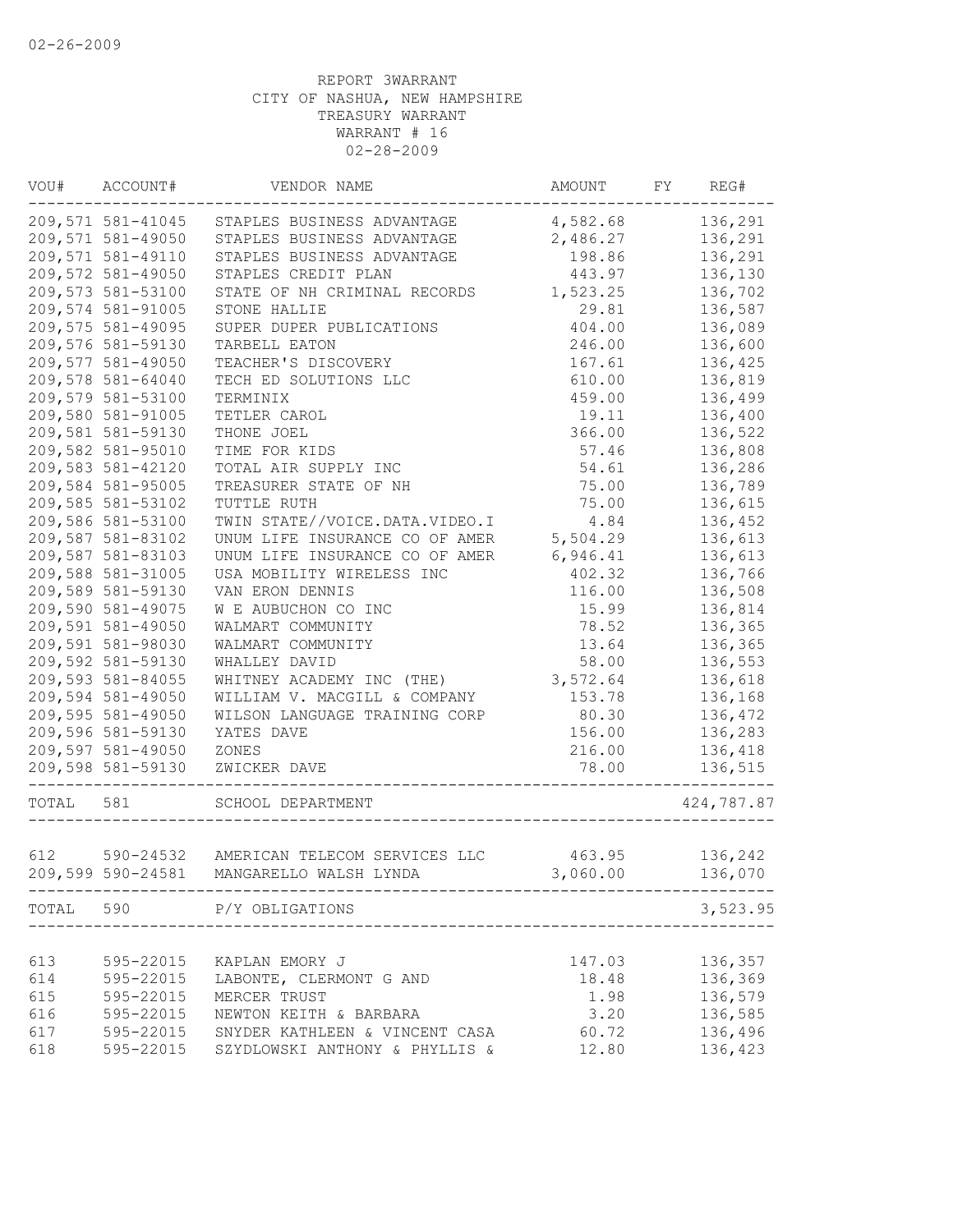| VOU#  | ACCOUNT#      | VENDOR NAME                    | AMOUNT   | FY | REG#      |
|-------|---------------|--------------------------------|----------|----|-----------|
| 619   | 595-22015     | WANG YAN & FANG CUI            | 3.04     |    | 136,428   |
| 620   | 595-22020     | CEDARS OF PORTSMOUTH CONDO     | 508.08   |    | 136,402   |
| 621   | 595-22020     | FLAGLER PROPERTIES             | 793.44   |    | 136,538   |
| 622   | 595-22020     | GARCEAU ROLAND JR              | 1,284.12 |    | 136,427   |
| 623   | 595-22020     | GZ REALTY LLC                  | 3,706.20 |    | 136,495   |
| 624   | 595-22020     | KAPLAN EMORY J                 | 1,752.18 |    | 136,357   |
| 625   | $595 - 22020$ | LABONTE CLERMONT & RAYMONDE    | 2,009.70 |    | 136,484   |
| 626   | 595-22020     | SNYDER KATHLEEN & VINCENT CASA | 732.54   |    | 136,496   |
| 627   | 595-22020     | SZYDLOWSKI ANTHONY & PHYLLIS & | 582.90   |    | 136,423   |
| TOTAL | 595           | OVERLAY                        |          |    | 11,616.41 |
| 628   | 599-64045     | PC MALL GOV INC                | 814.51   |    | 136,422   |
| 629   | 599-64045     | PETTY CASH                     | 20.99    |    | 136,705   |
|       |               |                                |          |    |           |
| TOTAL | 599           | "CERF" - EQUIPMENT PURCHASES   |          |    | 835.50    |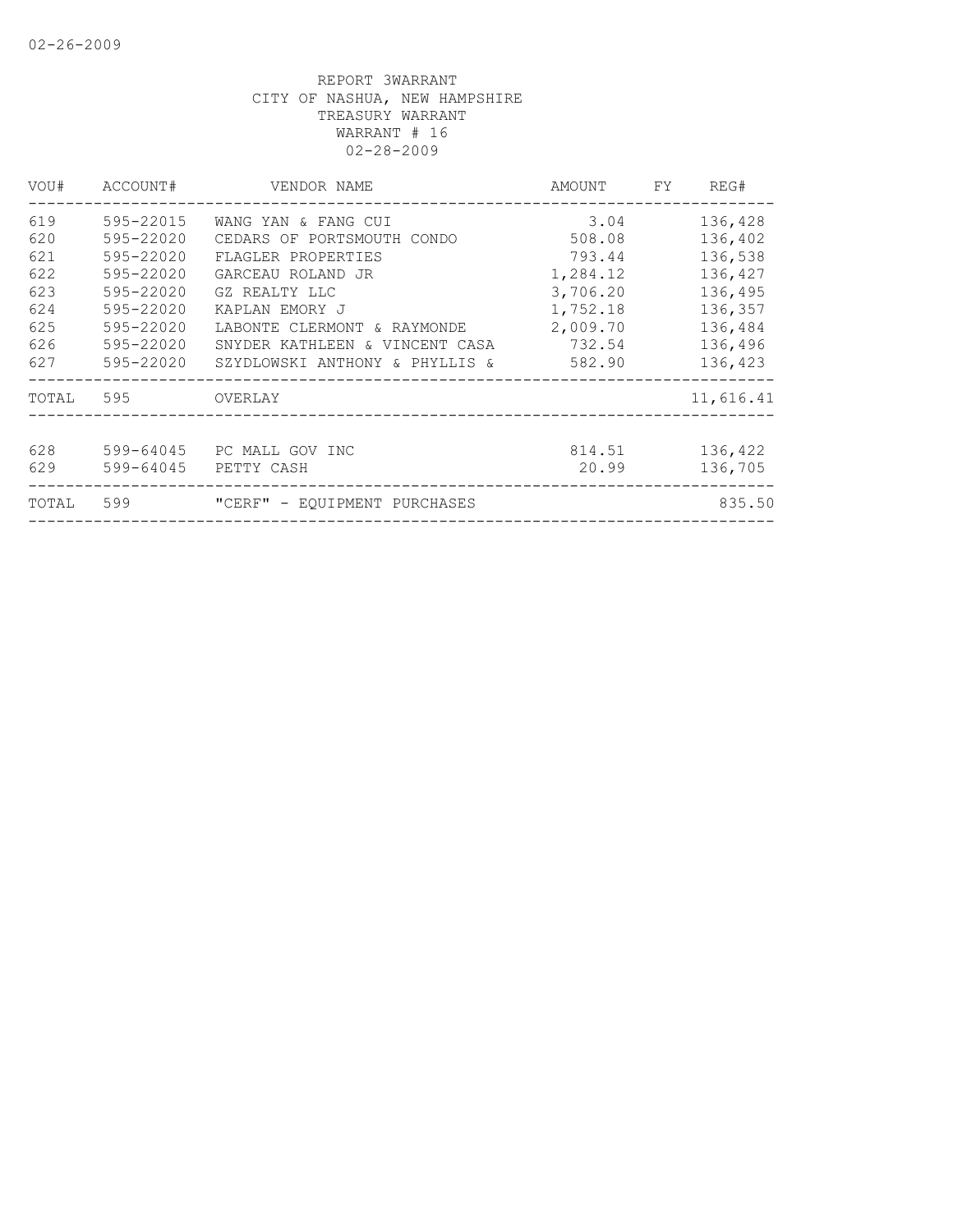| VOU#                     | ACCOUNT#                             | VENDOR NAME                                                                           | AMOUNT                                         | FY. | REG#                                     |
|--------------------------|--------------------------------------|---------------------------------------------------------------------------------------|------------------------------------------------|-----|------------------------------------------|
| 630                      | 653-14                               | BROX INDUSTRIES INC                                                                   | 63,299.07                                      |     | 136,101                                  |
| TOTAL                    | $653 - 14$                           | CAP IMP - STREET DEPT<br>STREET PAVING PROGRAM FY08                                   |                                                |     | 63,299.07                                |
| 631<br>632<br>633<br>634 | 699-07<br>699-07<br>699-07<br>699-07 | C W DOWNER & CO<br>R W BECK INC<br>RATH YOUNG & PIGNATELLI PC<br>UPTON & HATFIELD LLP | 25,840.52<br>19,655.43<br>17, 127.94<br>171.00 |     | 136,367<br>136,235<br>136,350<br>136,091 |
| TOTAL                    | 699-07                               | CAP IMP - WATER SUPPLY<br>WATER SUPPLY ACOUISITION                                    |                                                |     | 62,794.89                                |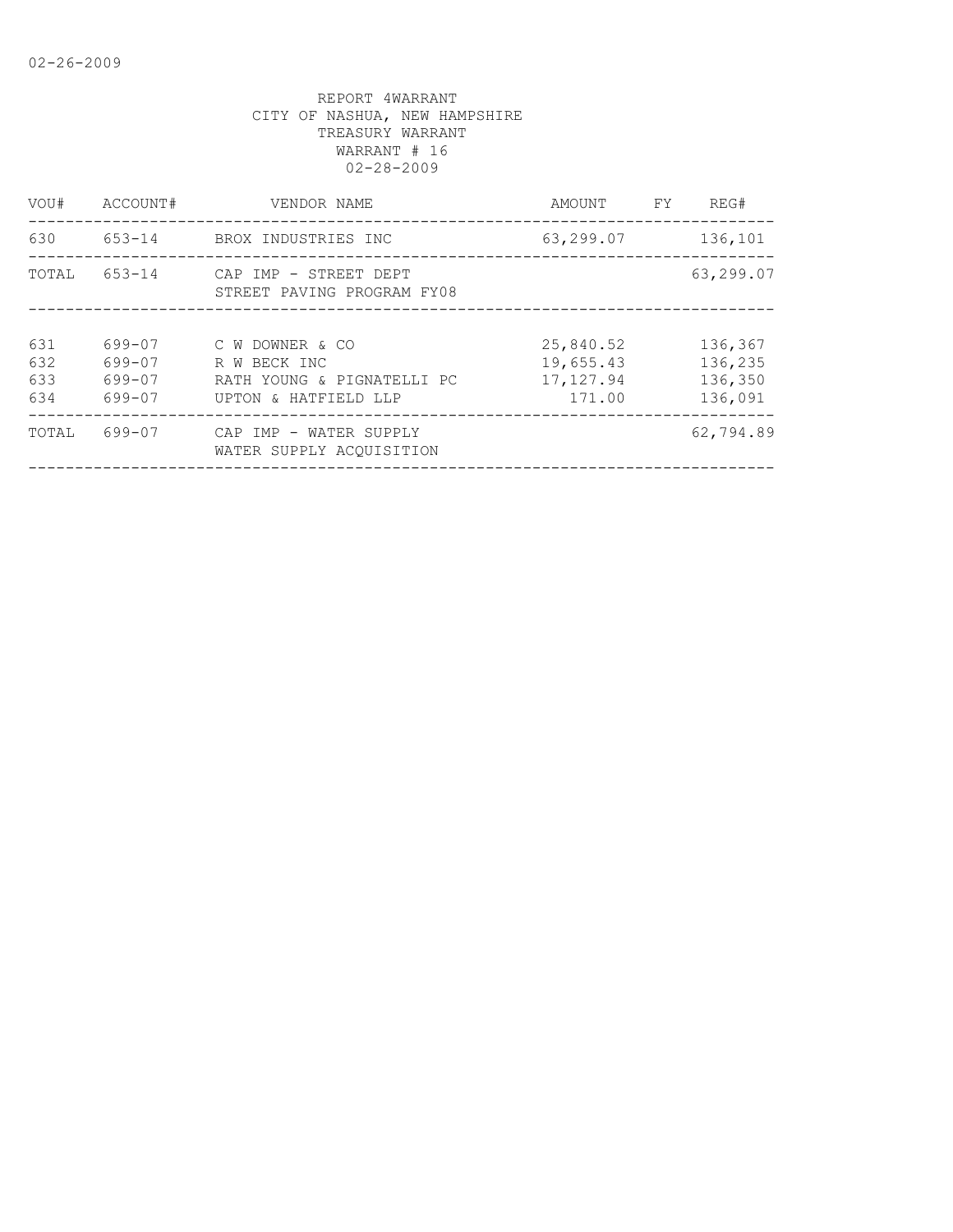| VOU#  | ACCOUNT#  | PROGRAM<br>VENDOR NAME                        | AMOUNT     | FY REG# |
|-------|-----------|-----------------------------------------------|------------|---------|
| 635   |           | 791-69050 3788 DANIEL BURKE ELECTRICAL CONSUL | 2,700.00   | 136,493 |
| TOTAL | 791       | CPF-SOLID WASTE DISPOSAL                      | 2,700.00   |         |
|       |           |                                               |            |         |
| 636   | 792-01310 | 3793 RD EDMUNDS & SONS INC/RETAINAG           | 27,649.00  | 432     |
| 637   | 792-01320 | 3799 SOUTHWORTH MILTON/RETAINAGE              | 4,798.00   | 454     |
| 638   | 792-01320 | 3799 SOUTHWORTH-MILTON INC                    | 235,102.00 | 136,081 |
| 639   | 792-01321 | 3799 GEMINI ELECTRIC INC                      | 26,948.34  | 136,330 |
| 640   | 792-53030 | 3792 STANTEC CONSULTING SERVICES IN           | 438.00     | 136,253 |
| 641   | 792-53181 | 3794 BROX INDUSTRIES INC                      | 325.77     | 136,101 |
| 641   | 792-53183 | 3795 BROX INDUSTRIES INC                      | 643.31     | 136,101 |
| TOTAL | 792       | CPF-WASTEWATER USER FUND                      | 295,904.42 |         |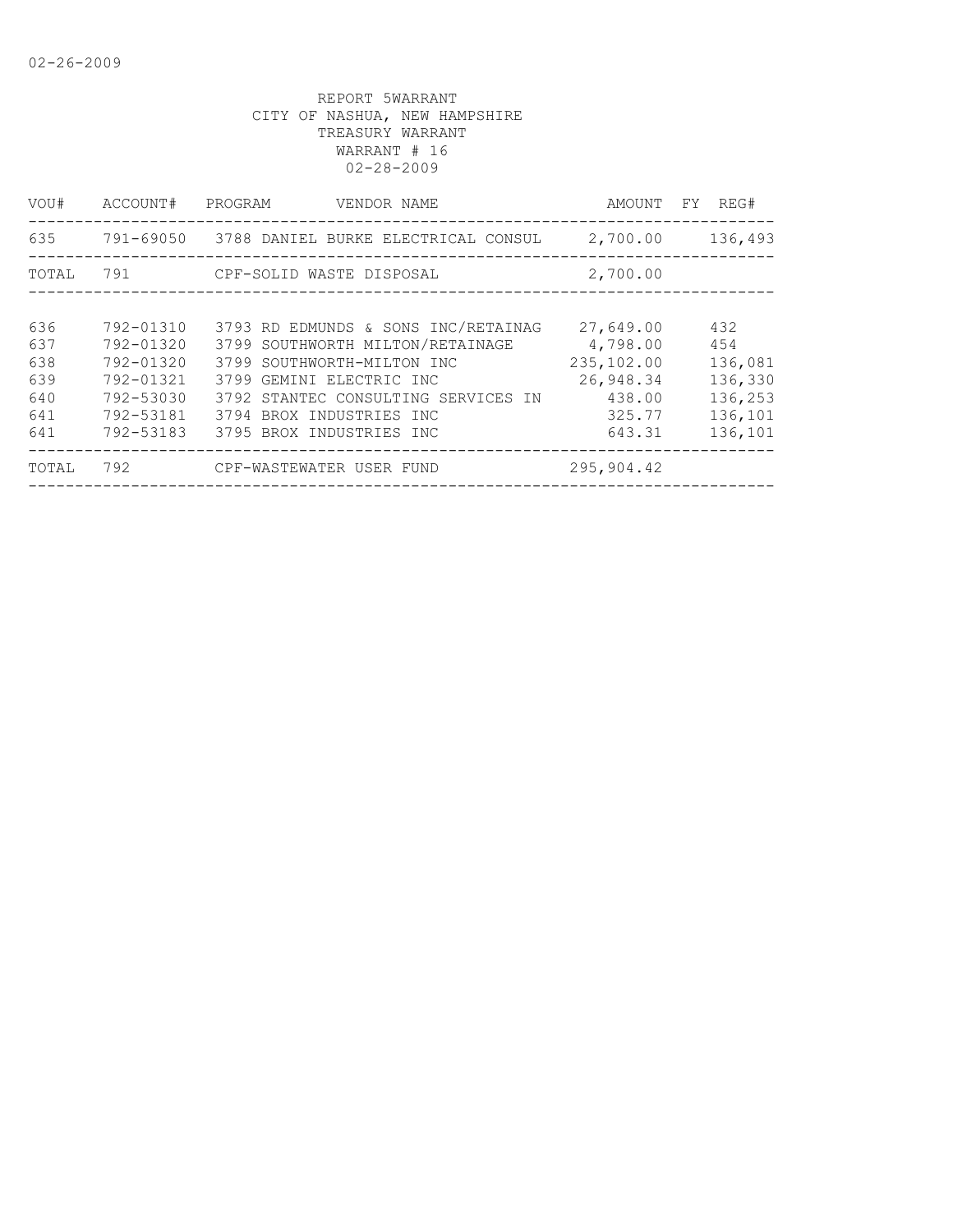| VOU#  | ACCOUNT#         | VENDOR NAME                           | AMOUNT    | FY | REG#      |
|-------|------------------|---------------------------------------|-----------|----|-----------|
| 642   |                  | 801-151-01 ESI ENVIRONMENTAL SERVICES | 4.73      |    | 136,482   |
| 643   | 801-31040        | PAETEC COMMUNICATIONS INC             | 9.57      |    | 136,711   |
| 644   | 801-32005        | PSNH                                  | 309.40    |    | 136,792   |
| 645   | 801-43005        | FEDEX                                 | 104.63    |    | 136,712   |
| 646   | 801-48005        | SHATTUCK MALONE OIL CO                | 5,006.40  |    | 136,707   |
| 646   | 801-48005        | SHATTUCK MALONE OIL CO                | 5,757.36  |    | 136,707   |
| 646   | 801-48005        | SHATTUCK MALONE OIL CO                | 1,752.24  |    | 136,707   |
| 647   | 801-49040        | TEXAS AMERICA SAFETY COMPANY          | 164.65    |    | 136,127   |
| 647   | 801-49040        | TEXAS AMERICA SAFETY COMPANY          | 246.97    |    | 136,127   |
| 647   | 801-49040        | TEXAS AMERICA SAFETY COMPANY          | 102.89    |    | 136,127   |
| 648   | 801-53030        | CMA ENGINEERS INC                     | 2,359.49  |    | 136,220   |
| 649   | 801-53075        | USDA APHIS                            | 5,308.34  |    | 136,726   |
| 650   | 801-54020        | MASSACHUSETTS MUNICIPAL ASSOCI        | 215.00    |    | 136,719   |
| 651   | 801-59100        | AMHERST APPLIANCE REPAIR/STEVE        | 455.00    |    | 136,747   |
| 652   | 801-59105        | LISAY STEVEN E                        | 720.00    |    | 136,195   |
| 653   | 801-75023        | ADAMS & FOGG OIL EQUIPMENT CO         | 749.65    |    | 136,082   |
| 654   | 801-75023        | BELLETETES INC                        | 42.27     |    | 136,199   |
| 655   | 801-75023        | HOME DEPOT CREDIT SERVICES            | 29.97     |    | 136,720   |
| 656   | 801-77020        | LIBERTY INTN'L TRUCKS OF NH LL        | 1,319.48  |    | 136,627   |
| 657   | 801-78000        | NAPA AUTO PARTS                       | 41.22     |    | 136,301   |
| 658   | 801-78065        | MAYNARD & LESIEUR INCORPORATED        | 377.60    |    | 136,630   |
| 659   | 801-78100        | CASEY EQUIPMENT & RENTAL CORP         | 111.69    |    | 136,309   |
| 660   | 801-78100        | CN WOOD CO INC                        | 272.94    |    |           |
|       |                  | <b>DUNN BATTERY</b>                   |           |    | 136,331   |
| 661   | 801-78100        |                                       | 260.85    |    | 136,154   |
| 662   | 801-78100        | LIBERTY INTN'L TRUCKS OF NH LL        | 51.56     |    | 136,627   |
| 662   | 801-78100        | LIBERTY INTN'L TRUCKS OF NH LL        | 347.95    |    | 136,627   |
| 663   | 801-78100        | MINUTEMAN TRUCKS INC                  | 233.28    |    | 136,237   |
| 664   | 801-78100        | NAPA AUTO PARTS                       | 46.55     |    | 136,301   |
| 664   | 801-78100        | NAPA AUTO PARTS                       | 82.05     |    | 136,301   |
| 665   | 801-78100        | NEW G.H. BERLIN OIL COMPANY           | 103.01    |    | 136,231   |
| 666   | 801-78100        | SANEL AUTO PARTS CO                   | 73.49     |    | 136,206   |
| 666   | 801-78100        | SANEL AUTO PARTS CO                   | 114.85    |    | 136,206   |
| 667   | 801-78100        | TST EQUIPMENT INC                     | 49.00     |    | 136,176   |
| 667   | 801-78100        | TST EQUIPMENT INC                     | 1,053.00  |    | 136,176   |
| 668   | 801-82025        | NH RETIREMENT SYSTEM                  | 50.20     |    | 434       |
| 668   | 801-82025        | NH RETIREMENT SYSTEM                  | 389.69    |    | 434       |
| 669   | 801-94005        | NH DEPT OF ENVIROMENTAL SRVS          | 50.00     |    | 136,813   |
| TOTAL | 801              | SOLID WASTE DISPOSAL                  |           |    | 28,366.97 |
|       |                  |                                       |           |    |           |
| 670   | $802 - 215 - 00$ | JONES EDWARD                          | 109.37    |    | 136,479   |
| 671   | $802 - 215 - 00$ | MILLER ELIZABETH                      | 40.52     |    | 136,481   |
| 672   | 802-31040        | PAETEC COMMUNICATIONS INC             | 7.67      |    | 136,711   |
| 673   | 802-32005        | PSNH                                  | 1,901.28  |    | 136,792   |
| 674   | 802-32005        | PUBLIC SERVICE OF NH                  | 61,128.00 |    | 136,795   |
| 675   | 802-33005        | PENNICHUCK WATER                      | 995.65    |    | 136,725   |
| 676   | 802-34015        | NATIONAL GRID                         | 6,903.48  |    | 136,768   |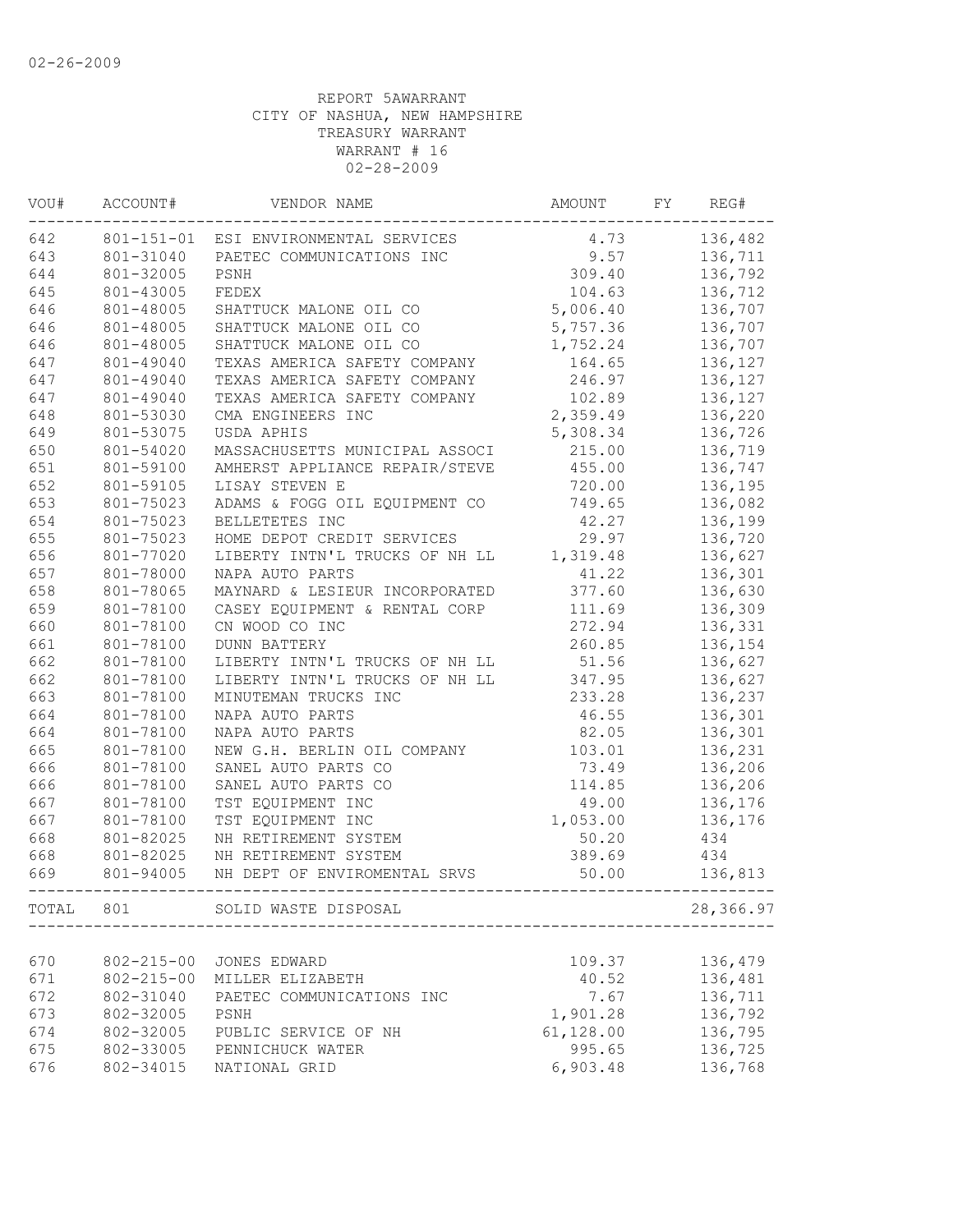| WOU# | ACCOUNT#  | VENDOR NAME                         | AMOUNT    | FY | REG#    |
|------|-----------|-------------------------------------|-----------|----|---------|
| 677  |           | 802-42010 CENTRAL PAPER PRODUCTS CO | 320.14    |    | 136,347 |
| 678  | 802-45101 | CIBA CORPORATION                    | 11,736.00 |    | 136,123 |
| 679  | 802-45103 | JCI JONES CHEMICALS INC             | 7,240.09  |    | 136,228 |
| 679  | 802-45104 | JCI JONES CHEMICALS INC             | 5,323.32  |    | 136,228 |
| 680  | 802-45105 | HOLLAND COMPANY INC                 | 5,085.36  |    | 136,155 |
| 681  | 802-45106 | KEMIRA WATER SOLUTIONS INC          | 4,721.59  |    | 136,230 |
| 681  | 802-45116 | KEMIRA WATER SOLUTIONS INC          | 5,931.61  |    | 136,230 |
| 682  | 802-46045 | UNIFIRST CORPORATION                | 90.02     |    | 136,320 |
| 682  | 802-46045 | UNIFIRST CORPORATION                | 571.04    |    | 136,320 |
| 683  | 802-48005 | SHATTUCK MALONE OIL CO              | 2,591.40  |    | 136,707 |
| 683  | 802-48005 | SHATTUCK MALONE OIL CO              | 2,591.39  |    | 136,707 |
| 684  | 802-49075 | WINDWARD PETROLEUM                  | 319.70    |    | 136,124 |
| 685  | 802-59100 | NATIONAL FIRE & SECURITY INC        | 330.00    |    | 136,173 |
| 686  | 802-59100 | PROTECTION ONE INC                  | 630.00    |    | 136,745 |
| 687  | 802-59105 | GREENLEAF WILLIAM                   | 680.00    |    | 136,255 |
| 688  | 802-59220 | PRINTGRAPHICS OF MAINE              | 34.13     |    | 136,132 |
| 689  | 802-59225 | RESOURCE MANAGEMENT INC             | 19,385.28 |    | 136,066 |
| 690  | 802-59230 | BROX INDUSTRIES INC                 | 4,980.35  |    | 136,101 |
| 691  | 802-59230 | CORRIVEAU ROUTHIER INC              | 6.25      |    | 136,622 |
| 692  | 802-59230 | HUDSON PAVING & EXCAVATION INC      | 7,230.00  |    | 136,635 |
| 693  | 802-59230 | TDD EARTH TECHNOLOGIES INC          | 1,050.00  |    | 136,093 |
| 694  | 802-59239 | STAPLES BUSINESS ADVANTAGE          | 968.41    |    | 136,358 |
| 695  | 802-59275 | PENNICHUCK WATER WORKS              | 7,970.17  |    | 136,159 |
| 696  | 802-59320 | LIBERTY INTN'L TRUCKS OF NH LL      | 122.84    |    | 136,627 |
| 697  | 802-59320 | MACMULKIN CHEVROLET INC             | 640.10    |    | 136,179 |
| 698  | 802-59320 | MAYNARD & LESIEUR INCORPORATED      | 289.52    |    | 136,630 |
| 698  | 802-59320 | MAYNARD & LESIEUR INCORPORATED      | 177.70    |    | 136,630 |
| 699  | 802-59320 | NAPA AUTO PARTS                     | 12.75     |    | 136,301 |
| 700  | 802-59320 | SANEL AUTO PARTS CO                 | 1.44      |    | 136,206 |
| 700  | 802-59320 | SANEL AUTO PARTS CO                 | 30.74     |    | 136,206 |
| 701  | 802-64192 | BELLETETES INC                      | 31.84     |    | 136,199 |
| 702  | 802-64192 | GRAINGER                            | 367.53    |    | 136,150 |
| 703  | 802-64192 | HEATING SPECIALTIES OF NH INC       | 5.42      |    | 136,624 |
| 704  | 802-64192 | HOME DEPOT CREDIT SERVICES          | 217.47    |    | 136,720 |
| 705  | 802-64192 | M & M ELECTRICAL SUPPLY CO INC      | 313.72    |    | 136,621 |
| 706  | 802-64192 | MCMASTER-CARR SUPPLY CO             | 247.96    |    | 136,194 |
| 707  | 802-64192 | PINE MOTOR PARTS                    | 27.01     |    | 136,631 |
| 707  | 802-64192 | PINE MOTOR PARTS                    | 31.57     |    | 136,631 |
| 708  | 802-64192 | SAM'S CLUB DIRECT                   | 187.92    |    | 136,741 |
| 709  | 802-77050 | GRAINGER                            | 196.65    |    | 136,150 |
| 710  | 802-77050 | M & B MACHINING AND WELDING         | 2,230.00  |    | 136,628 |
| 711  | 802-77062 | GRAINGER                            | 26.97     |    | 136,150 |
| 712  | 802-77065 | NEW HAMPSHIRE HYDRAULICS INC        | 628.17    |    | 136,339 |
| 713  | 802-77066 | MCMASTER-CARR SUPPLY CO             | 205.53    |    | 136,194 |
| 714  | 802-77068 | GRAINGER                            | 346.92    |    | 136,150 |
| 715  | 802-77069 | G H PHILBRICK SONS INC              | 3,295.75  |    | 136,223 |
| 716  | 802-77069 | PINE MOTOR PARTS                    | 174.99    |    | 136,631 |
| 717  | 802-82025 | NH RETIREMENT SYSTEM                | 81.16     |    | 434     |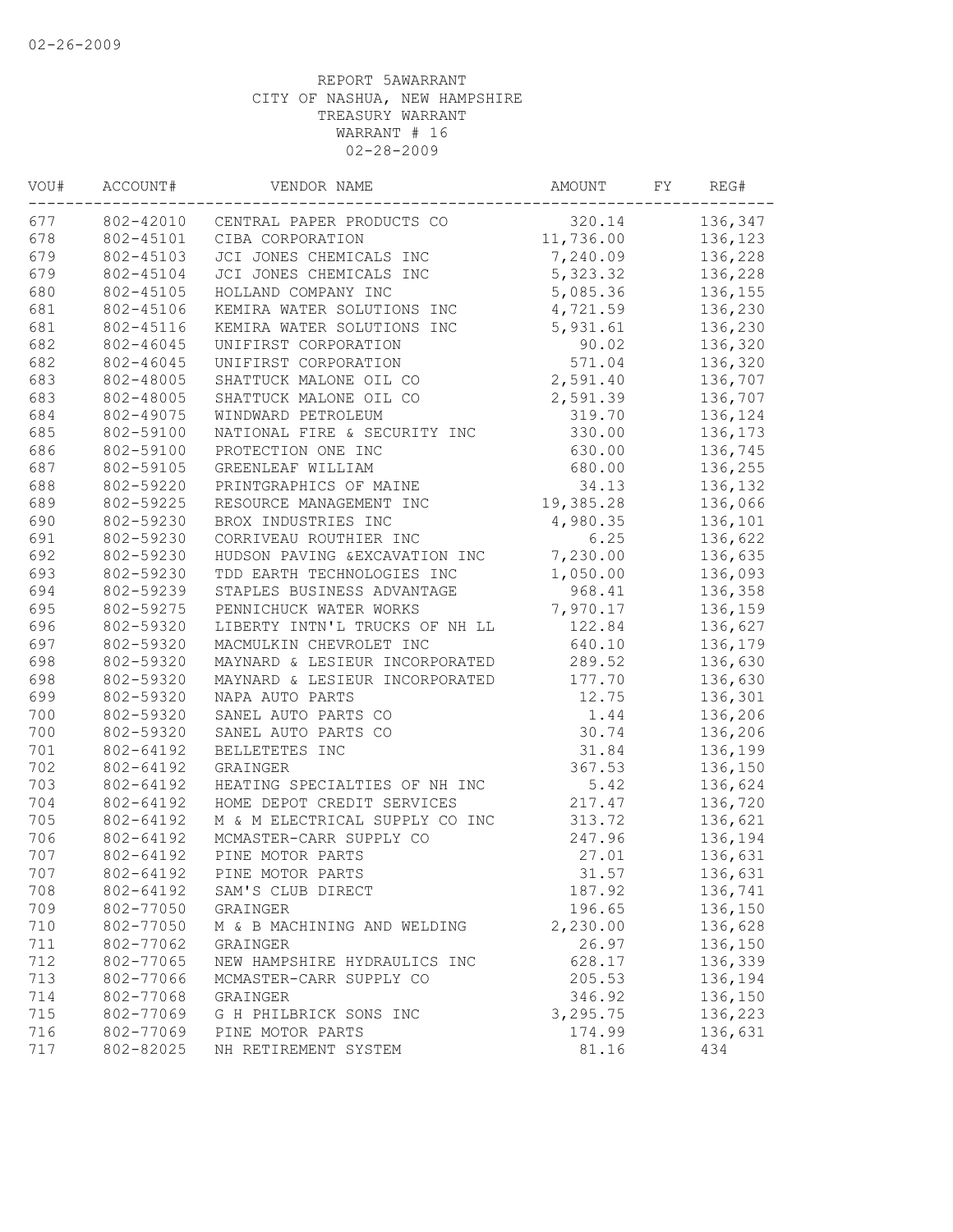| VOU#  | ACCOUNT#  | VENDOR NAME                    | AMOUNT     | FY | REG#       |
|-------|-----------|--------------------------------|------------|----|------------|
| 717   | 802-82025 | NH RETIREMENT SYSTEM           | 16.72      |    | 434        |
| 717   | 802-82025 | NH RETIREMENT SYSTEM           | 640.76     |    | 434        |
| 718   | 802-94005 | LESIEUR NANCY                  | 438.82     |    | 136,706    |
| 719   | 802-95005 | NACWA                          | 6,761.00   |    | 136,749    |
| 720   | 802-95005 | NEW ENGLAND BIOSOLIDS & RESIDU | 1,760.00   |    | 136,783    |
| 721   | 802-96004 | HORIZON SOLUTIONS CORP         | 5,862.60   |    | 136,062    |
| 722   | 802-96530 | HIGHLAND POWER                 | 20, 237.83 |    | 136,343    |
| TOTAL | 802       | SEWERAGE DISPOSAL SYSTEM       |            |    | 206,481.62 |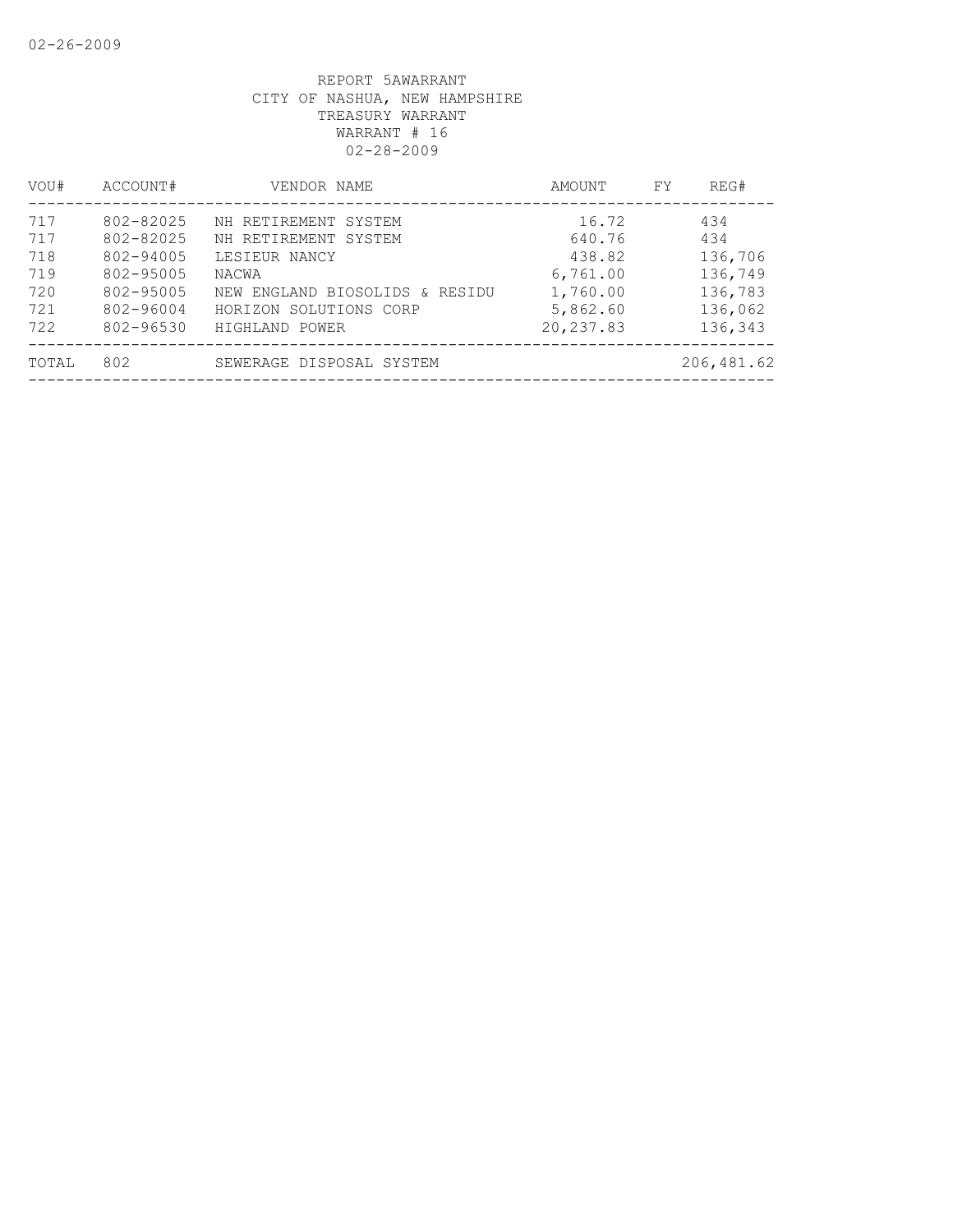| VOU#       | ACCOUNT#                   | VENDOR NAME                                                  | AMOUNT                  | FY | REG#               |
|------------|----------------------------|--------------------------------------------------------------|-------------------------|----|--------------------|
| 723        | 723 901-68080<br>901-68080 | WOODCO MACHINERY INC<br>WOODCO MACHINERY INC                 | 300,000.00<br>78,000.00 |    | 136,375<br>136,375 |
| TOTAL      | 901                        | SOLID WASTE TRUST FUND                                       |                         |    | 378,000.00         |
| 724        | 952-05058                  | HANDY HOUSE INC<br>725 952-59020 JEANNOTTE'S MARKET          | 55.00<br>75.03          |    | 136,746<br>136,143 |
|            |                            | TOTAL 952 PARK & RECREATION TRUST FUND                       |                         |    | 130.03             |
|            |                            | 726 963-05054 JP BARTLETT CO INC                             | 1,802.48                |    | 136,308            |
| TOTAL      |                            |                                                              |                         |    | 1,802.48           |
| 727<br>728 |                            | 975-05071 COOPER DOVILE<br>975-45050 PETER RANDALL PUBLISHER | 100.00<br>11,710.00     |    | 136,806<br>136,049 |
| TOTAL      | 975                        | LIBRARY TRUST FUND                                           |                         |    | 11,810.00          |
|            |                            |                                                              |                         |    |                    |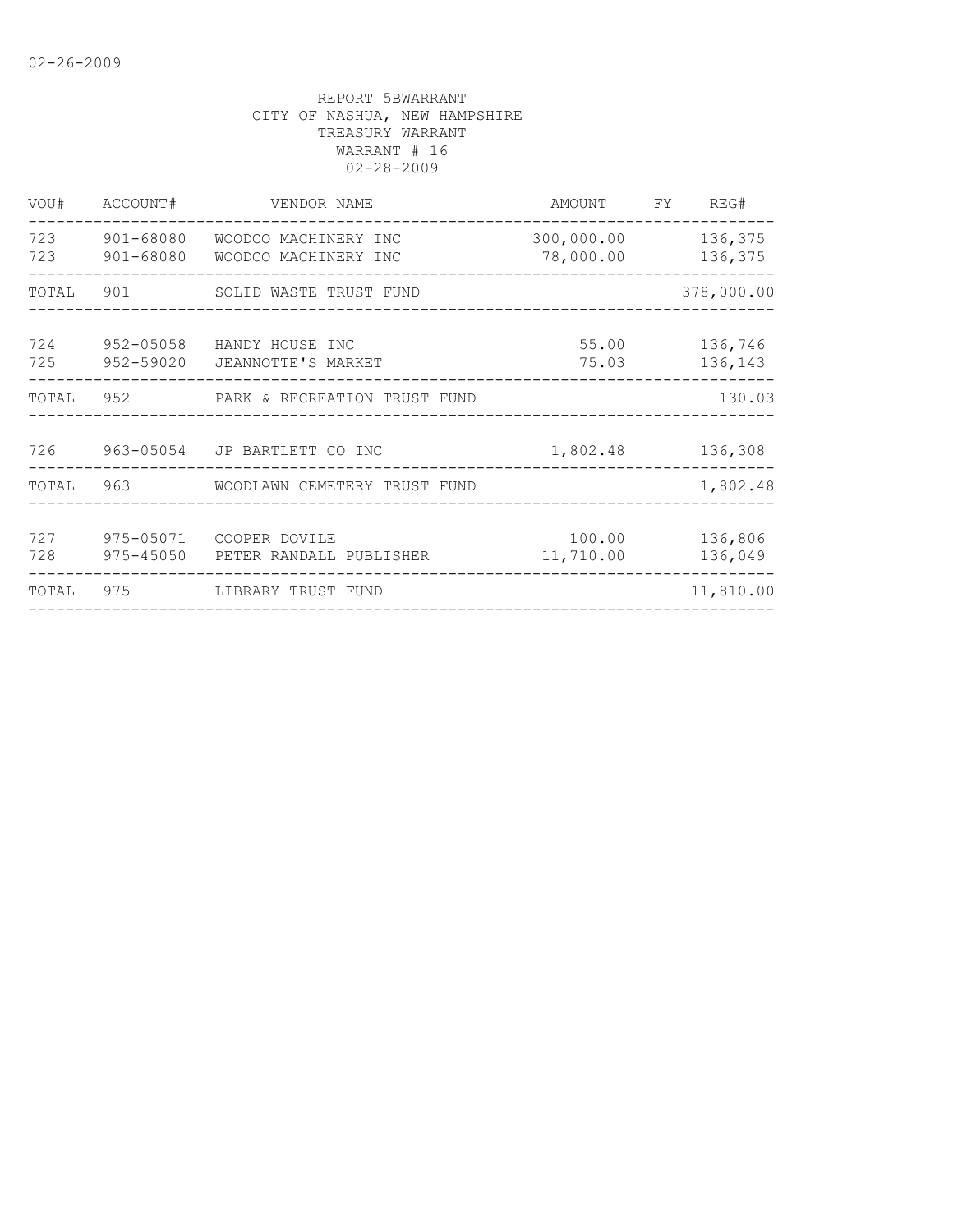|           | ACCOUNT# PAYROLL WEEK ENDING |  |  | AMOUNT |
|-----------|------------------------------|--|--|--------|
|           |                              |  |  |        |
| TOTAL 951 |                              |  |  |        |
|           |                              |  |  |        |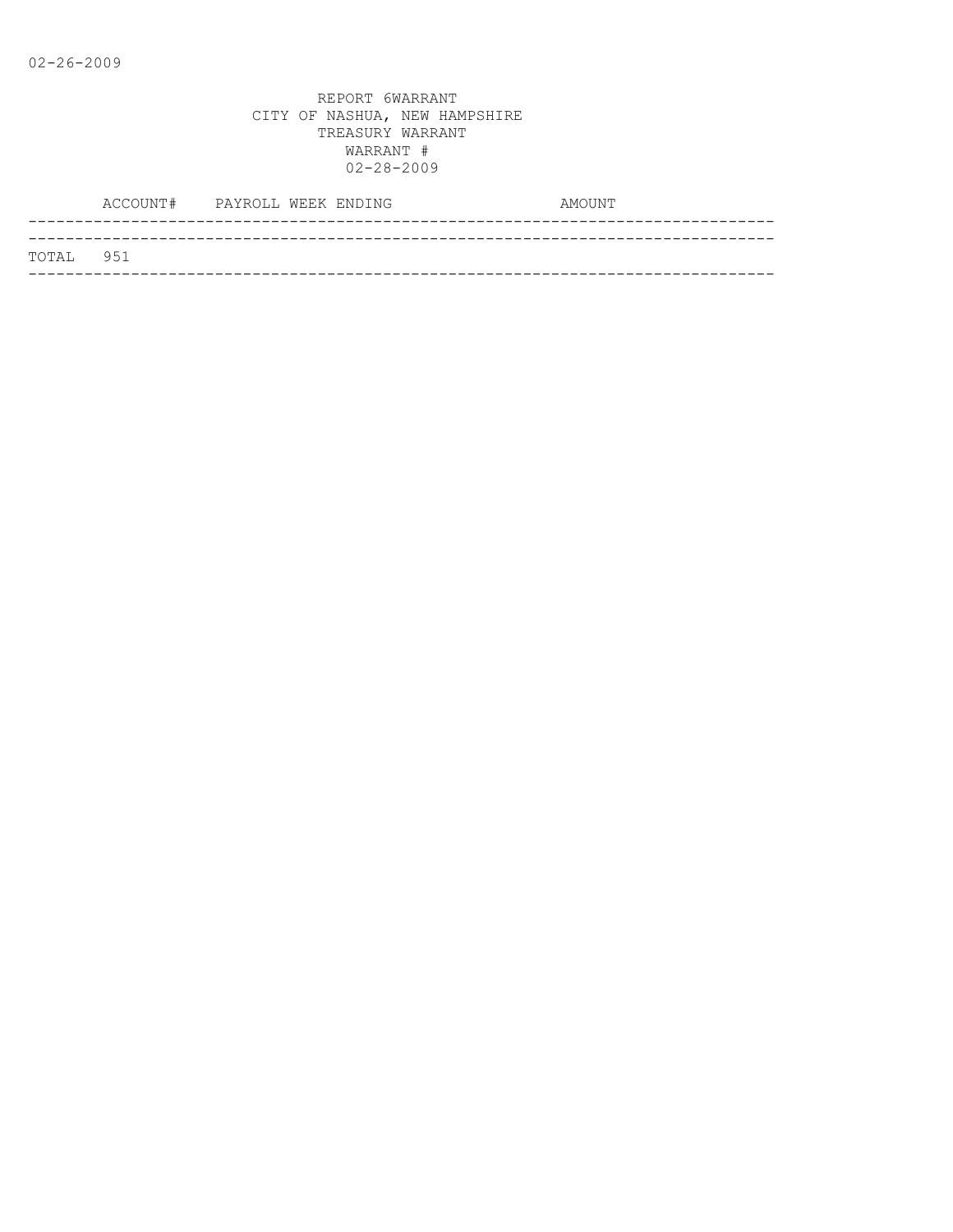|           | ACCOUNT#                                                                                                                                                                                                       | PAYROLL WEEK ENDING                                                                                                                                                                                                                                                                                                                              | AMOUNT                                                                                                                                                                                               |          |
|-----------|----------------------------------------------------------------------------------------------------------------------------------------------------------------------------------------------------------------|--------------------------------------------------------------------------------------------------------------------------------------------------------------------------------------------------------------------------------------------------------------------------------------------------------------------------------------------------|------------------------------------------------------------------------------------------------------------------------------------------------------------------------------------------------------|----------|
|           |                                                                                                                                                                                                                | 305-11125  14-FEB-2009<br>305-11125 21-FEB-2009<br>305-11239  14-FEB-2009<br>305-11239 21-FEB-2009<br>305-59100  14-FEB-2009                                                                                                                                                                                                                     | 903.15<br>903.15<br>1,014.25<br>1,014.26<br>50.00                                                                                                                                                    |          |
| TOTAL     | 305                                                                                                                                                                                                            | SRF - CIVIC & COMM ACTIVITIES                                                                                                                                                                                                                                                                                                                    |                                                                                                                                                                                                      | 3,884.81 |
|           | 308-83051                                                                                                                                                                                                      | 14-FEB-2009<br>308-83051 21-FEB-2009<br>308-83052  14-FEB-2009<br>308-83052 21-FEB-2009<br>308-83102  14-FEB-2009<br>308-83102 21-FEB-2009                                                                                                                                                                                                       | 1,008.30<br>259.11<br>869.04<br>876.18<br>1,690.35<br>1,690.35                                                                                                                                       |          |
| TOTAL 308 |                                                                                                                                                                                                                | SRF - INSURANCE                                                                                                                                                                                                                                                                                                                                  |                                                                                                                                                                                                      | 6,393.33 |
|           |                                                                                                                                                                                                                | 3086-11870 21-FEB-2009<br>3086-13032 14-FEB-2009<br>3086-13032 21-FEB-2009<br>3086-13133 21-FEB-2009                                                                                                                                                                                                                                             | 4,808.19<br>268.49<br>268.49<br>450.00                                                                                                                                                               |          |
| TOTAL     | 308                                                                                                                                                                                                            | JAVITS GRANT PROGRAM                                                                                                                                                                                                                                                                                                                             |                                                                                                                                                                                                      | 5,795.17 |
|           | 3097-11408<br>3097-11408<br>3097-12112<br>3097-12112<br>3097-12830<br>3097-12830<br>3097-19138<br>3097-19139<br>3097-19140<br>3097-19540<br>3097-19540<br>3097-19544<br>3097-19544<br>3097-19545<br>3097-19545 | 3097-11162 14-FEB-2009<br>3097-11162 21-FEB-2009<br>14-FEB-2009<br>21-FEB-2009<br>14-FEB-2009<br>$21 - FEB - 2009$<br>14-FEB-2009<br>$21 - FEB - 2009$<br>$21 - FEB - 2009$<br>$21 - FEB - 2009$<br>3097-19140  14-FEB-2009<br>21-FEB-2009<br>14-FEB-2009<br>21-FEB-2009<br>$14 - FEB - 2009$<br>21-FEB-2009<br>$14 - FEB - 2009$<br>21-FEB-2009 | 610.13<br>610.13<br>403.40<br>403.40<br>856.02<br>637.04<br>45.44<br>131.83<br>2,952.16<br>12,556.54<br>8,950.55<br>8,964.03<br>22, 335.92<br>22, 135.92<br>631.82<br>436.39<br>2,502.28<br>1,868.50 |          |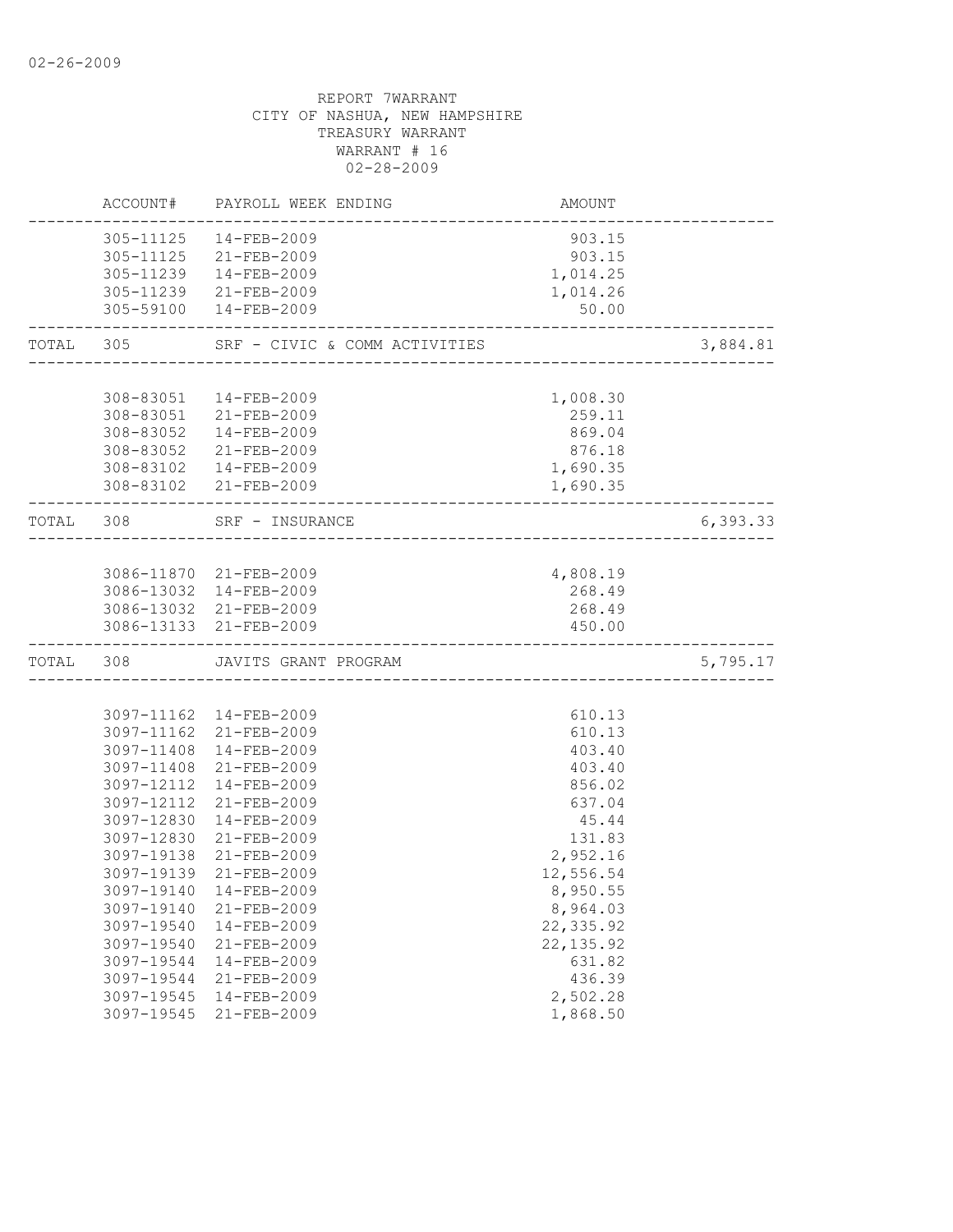| TOTAL 309 |                                                                                                                                                | SRF - FOOD SERVICES                                                                                                                                                                                                                                                                                                         | _________________________________                                                                                                                | 87,031.50 |
|-----------|------------------------------------------------------------------------------------------------------------------------------------------------|-----------------------------------------------------------------------------------------------------------------------------------------------------------------------------------------------------------------------------------------------------------------------------------------------------------------------------|--------------------------------------------------------------------------------------------------------------------------------------------------|-----------|
|           |                                                                                                                                                | 3098-13004 14-FEB-2009<br>3098-13004 21-FEB-2009                                                                                                                                                                                                                                                                            | 329.25<br>604.88                                                                                                                                 |           |
|           |                                                                                                                                                | TOTAL 309 FRESH FRUIT & VEGETABLE GRANT                                                                                                                                                                                                                                                                                     |                                                                                                                                                  | 934.13    |
|           |                                                                                                                                                | 3117-12006 14-FEB-2009<br>3117-12006 21-FEB-2009                                                                                                                                                                                                                                                                            | 425.00<br>3,054.84                                                                                                                               |           |
| TOTAL 311 |                                                                                                                                                | DRIVER'S EDUCATION                                                                                                                                                                                                                                                                                                          |                                                                                                                                                  | 3,479.84  |
|           | 312-11165<br>312-11165<br>312-11191<br>312-11191<br>312-11445<br>312-11445<br>312-11547<br>312-11547<br>312-12116<br>. _ _ _ _ _ _ _ _ _ _ _ _ | 14-FEB-2009<br>21-FEB-2009<br>$14 - FEB - 2009$<br>$21 - FEB - 2009$<br>$14 - FEB - 2009$<br>21-FEB-2009<br>14-FEB-2009<br>21-FEB-2009<br>14-FEB-2009<br>312-12116 21-FEB-2009<br>312-13004  14-FEB-2009<br>312-13004 21-FEB-2009<br>TOTAL 312 SRF - FINANCIAL SERVICES<br>3122-12006 14-FEB-2009<br>3122-12006 21-FEB-2009 | 1,052.87<br>1,052.86<br>788.83<br>788.84<br>138.39<br>138.39<br>2,117.19<br>2,117.19<br>599.87<br>599.87<br>541.25<br>643.14<br>125.00<br>900.00 | 10,578.69 |
| TOTAL 312 |                                                                                                                                                | ADULT ED/CONTINUING ED                                                                                                                                                                                                                                                                                                      |                                                                                                                                                  | 1,025.00  |
| TOTAL     | 314                                                                                                                                            | 3148-11870 21-FEB-2009<br>LEARN AND SERVE AMERICA-REACH                                                                                                                                                                                                                                                                     | __________________<br>62.50                                                                                                                      | 62.50     |
|           |                                                                                                                                                | 3149-11870 21-FEB-2009                                                                                                                                                                                                                                                                                                      | 325.00                                                                                                                                           |           |
| TOTAL 314 |                                                                                                                                                | LEARN AND SERVE AMERICA-REACH                                                                                                                                                                                                                                                                                               |                                                                                                                                                  | 325.00    |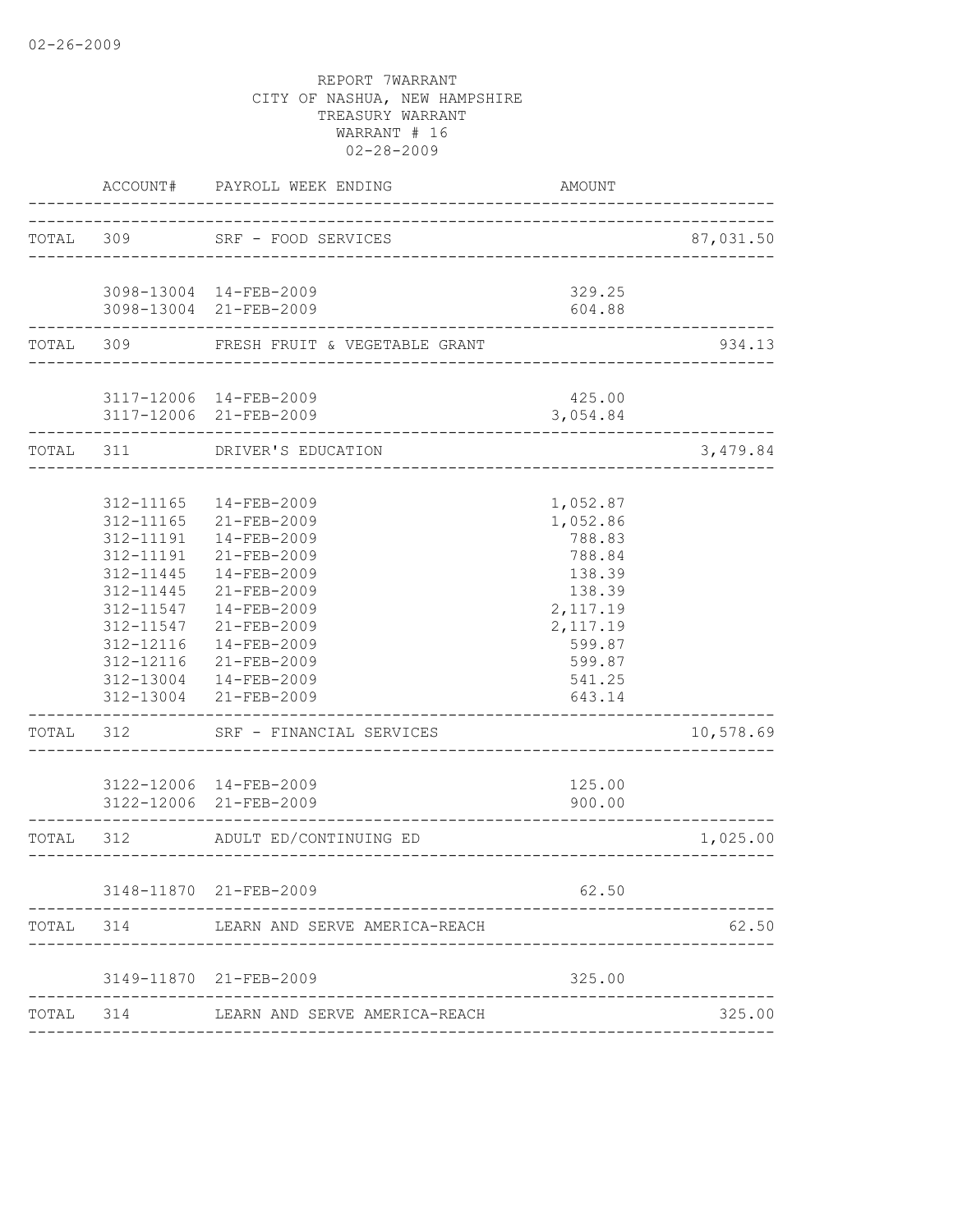|  | ACCOUNT# PAYROLL WEEK ENDING                                                                                                                                                                                                                                                         | AMOUNT                                                                                                                  |                      |
|--|--------------------------------------------------------------------------------------------------------------------------------------------------------------------------------------------------------------------------------------------------------------------------------------|-------------------------------------------------------------------------------------------------------------------------|----------------------|
|  | 3239-12006 14-FEB-2009<br>3239-12006 21-FEB-2009                                                                                                                                                                                                                                     | 875.00<br>2,200.00                                                                                                      |                      |
|  | TOTAL 323 ADULT H.S.ALTERNATIVE ED                                                                                                                                                                                                                                                   |                                                                                                                         | 3,075.00             |
|  | 3245-11860 21-FEB-2009                                                                                                                                                                                                                                                               | 1,346.15                                                                                                                |                      |
|  | TOTAL 324 YOUTH SAFE HAVEN-PAL                                                                                                                                                                                                                                                       |                                                                                                                         | 1,346.15             |
|  | 3269-11726 21-FEB-2009                                                                                                                                                                                                                                                               | 1,831.69                                                                                                                |                      |
|  | ------------------------------<br>TOTAL 326 NH ALTERNATE ASSESSMENT COACH                                                                                                                                                                                                            |                                                                                                                         | 1,831.69             |
|  | 3279-12006 21-FEB-2009                                                                                                                                                                                                                                                               | 225.00                                                                                                                  |                      |
|  | TOTAL 327 ADULT H.S.SPECIAL NEEDS GRANT                                                                                                                                                                                                                                              |                                                                                                                         | 225.00<br>__________ |
|  | 331-11250  14-FEB-2009<br>331-11250 21-FEB-2009<br>331-11561  14-FEB-2009<br>331-11561 21-FEB-2009<br>331-12115  14-FEB-2009<br>331-12115 21-FEB-2009<br>331-13038 21-FEB-2009<br>331-13044  14-FEB-2009<br>331-13044 21-FEB-2009<br>331-18036  14-FEB-2009<br>331-18036 21-FEB-2009 | 682.87<br>682.87<br>1,117.33<br>1,117.33<br>548.32<br>548.32<br>134.81<br>2,579.82<br>3, 134.98<br>7,170.76<br>6,298.49 |                      |
|  | TOTAL 331 SRF - POLICE DEPARTMENT                                                                                                                                                                                                                                                    |                                                                                                                         | 24,015.90            |
|  | 332-13004 14-FEB-2009<br>332-13004 21-FEB-2009                                                                                                                                                                                                                                       | 97.20<br>118.02                                                                                                         |                      |
|  | TOTAL 332 SRF - FIRE DEPARTMENT                                                                                                                                                                                                                                                      |                                                                                                                         | 215.22               |
|  | 3339-13133 21-FEB-2009                                                                                                                                                                                                                                                               | 311.00                                                                                                                  |                      |
|  | TOTAL 333 TITLE I SCHL IMPRV MT PLEASANT                                                                                                                                                                                                                                             |                                                                                                                         | 311.00               |
|  | 3359-11870 21-FEB-2009                                                                                                                                                                                                                                                               | 1,595.34                                                                                                                |                      |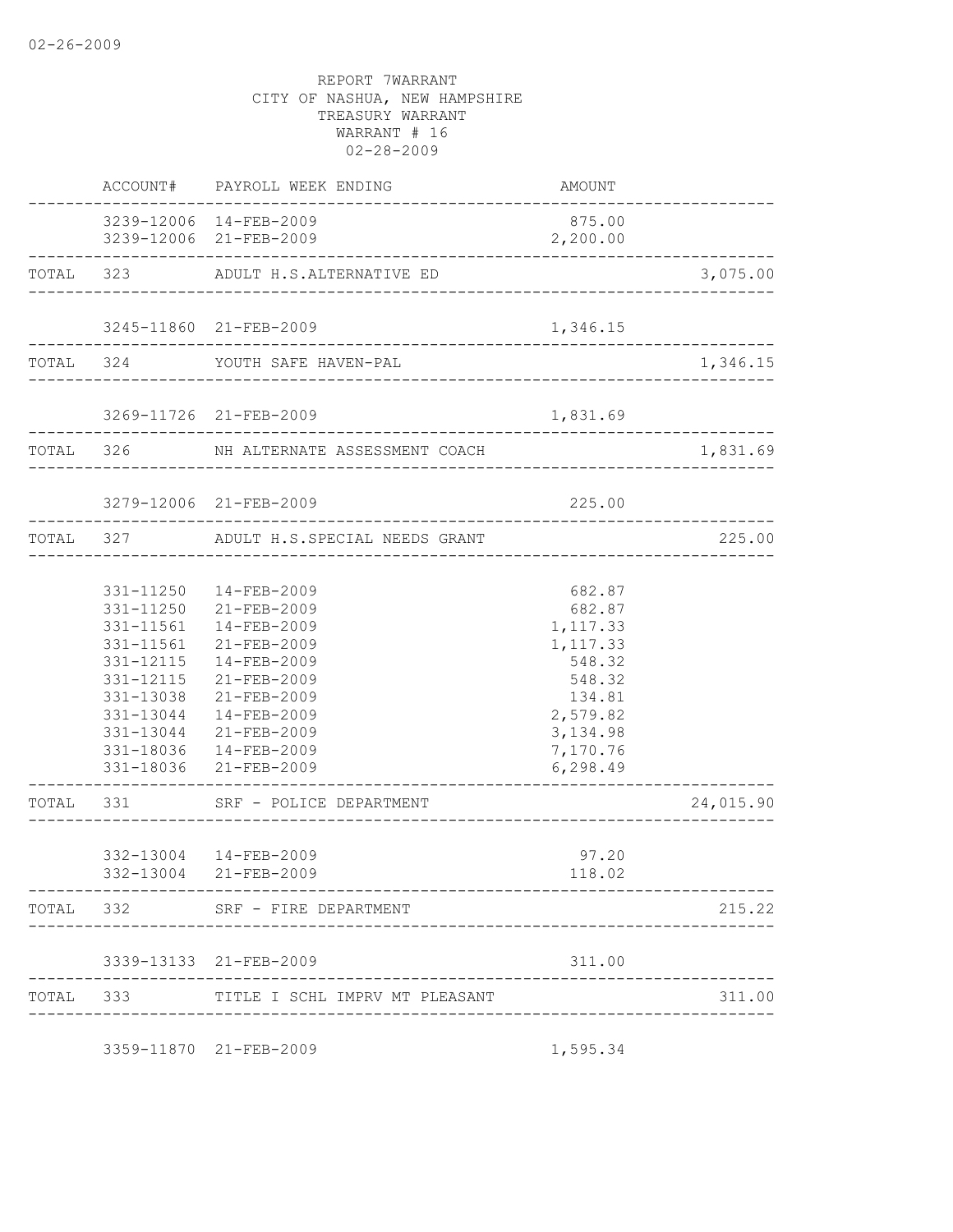|           |            | ACCOUNT# PAYROLL WEEK ENDING                    | AMOUNT                             |          |
|-----------|------------|-------------------------------------------------|------------------------------------|----------|
|           |            | 3359-12006 21-FEB-2009                          | 48.93                              |          |
|           |            | 3359-12078  14-FEB-2009                         | 1,250.00                           |          |
|           |            | 3359-12078 21-FEB-2009                          | 1,675.00                           |          |
|           |            | 3359-19230 14-FEB-2009                          | 25.00                              |          |
|           |            | TOTAL 335 TITLE IB READ 1ST MT PLEASANT         |                                    | 4,594.27 |
|           |            |                                                 |                                    |          |
|           |            | 341-01210  14-FEB-2009                          | 1,305.90                           |          |
|           |            | 341-01210 21-FEB-2009                           | 222.01                             |          |
|           |            | 341-11107  14-FEB-2009                          | 433.74                             |          |
|           | 341-11107  | 21-FEB-2009                                     | 433.74                             |          |
|           | 341-11235  | 14-FEB-2009                                     | 700.68                             |          |
|           | 341-11235  | 21-FEB-2009                                     | 1,167.80                           |          |
|           | 341-11484  | 14-FEB-2009                                     | 1,280.00                           |          |
|           | 341-11484  | 21-FEB-2009                                     | 1,280.00                           |          |
|           | 341-11563  | 14-FEB-2009                                     | 938.56                             |          |
|           | 341-11563  | 21-FEB-2009                                     | 938.55                             |          |
|           | 341-12037  | 14-FEB-2009                                     | 104.20                             |          |
|           | 341-12037  | 21-FEB-2009                                     | 104.20                             |          |
|           | 341-12101  | 14-FEB-2009                                     | 396.07                             |          |
|           |            | 341-12101 21-FEB-2009                           | 396.07                             |          |
| TOTAL 341 |            | SRF - COMMUNITY SERVICES                        |                                    | 9,701.52 |
|           |            |                                                 |                                    |          |
|           |            | 342-11584  14-FEB-2009                          | 1,723.23                           |          |
|           |            | 342-11584 21-FEB-2009                           | 1,723.23                           |          |
|           | 342-12000  | 14-FEB-2009                                     | 635.11                             |          |
|           | 342-12000  | 21-FEB-2009                                     | 635.11                             |          |
|           | 342-12081  | 21-FEB-2009                                     | 82.92                              |          |
|           | 342-12199  | 14-FEB-2009                                     | 1,033.32                           |          |
|           |            | 342-12199 21-FEB-2009                           | 1,033.32                           |          |
|           |            | 342-12582  14-FEB-2009<br>342-12582 21-FEB-2009 | 254.35<br>152.61                   |          |
| TOTAL 342 |            | SRF - COMMUNITY HEALTH                          |                                    | 7,273.20 |
|           |            | . - - - - - - - - - - - - -                     | ---------------------------------- |          |
|           |            | 3440-11860 21-FEB-2009                          | 1,153.85                           |          |
|           |            | 3440-12078 21-FEB-2009                          | 6,975.00                           |          |
| TOTAL     | 344        | AFTER SCHOOL PROGRAM                            |                                    | 8,128.85 |
|           |            |                                                 |                                    |          |
|           |            | 3449-11162  14-FEB-2009                         | 640.13                             |          |
|           |            | 3449-11162 21-FEB-2009                          | 640.13                             |          |
|           | 3449-11860 | $21 - FEB - 2009$                               | 7,845.87                           |          |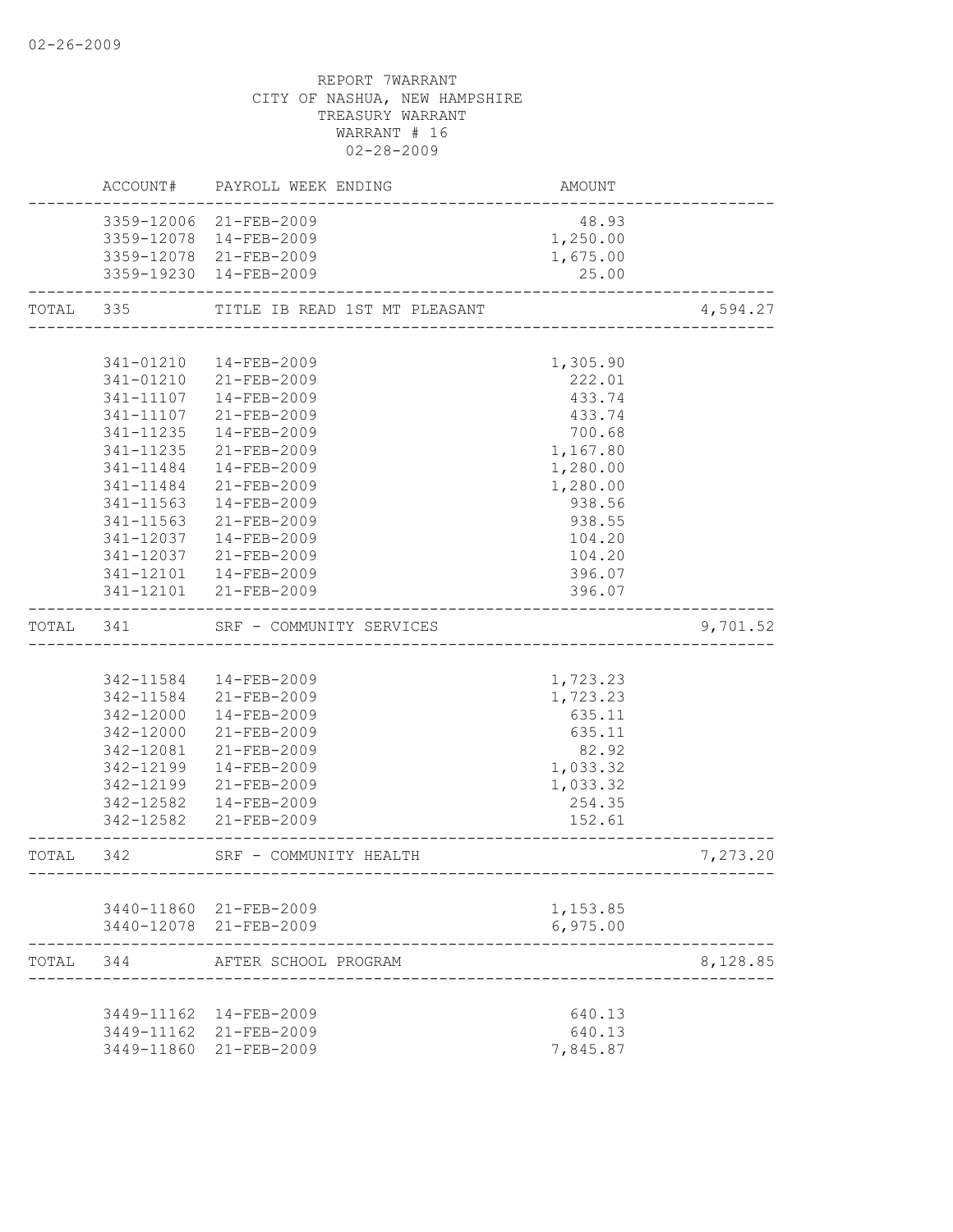|           |           | ACCOUNT# PAYROLL WEEK ENDING                     | AMOUNT                    |             |
|-----------|-----------|--------------------------------------------------|---------------------------|-------------|
|           | TOTAL 344 | TITLE IV SDF 21ST CENTURY                        |                           | 9,126.13    |
|           |           |                                                  |                           |             |
|           |           | 3468-11162  14-FEB-2009                          | 580.50                    |             |
|           |           | 3468-11162 21-FEB-2009                           | 580.50                    |             |
|           |           | 3468-11870 21-FEB-2009                           | 4,373.96                  |             |
|           |           | 3468-19230 21-FEB-2009                           | 7,250.00                  |             |
|           | TOTAL 346 | SMALLER LEARNING COMMUNITY                       |                           | 12,784.96   |
|           |           |                                                  |                           |             |
|           |           | 3509-11726 21-FEB-2009                           | 25, 188.53                |             |
|           |           | 3509-12201 14-FEB-2009<br>3509-12201 21-FEB-2009 | 869.65<br>124.00          |             |
|           |           |                                                  |                           |             |
|           | TOTAL 350 | TITLE 11A TEACHER QUALITY                        |                           | 26, 182. 18 |
|           |           |                                                  |                           |             |
|           |           | 352-59055  14-FEB-2009<br>352-59055 21-FEB-2009  | 400.06<br>400.05          |             |
|           | TOTAL 352 | SRF - PARKS AND RECREATION                       |                           | 800.11      |
|           |           |                                                  |                           |             |
|           |           | 3539-13032 21-FEB-2009                           | 950.00                    |             |
|           |           | TOTAL 353 ADULT BASIC EDUCATION                  |                           | 950.00      |
|           |           |                                                  |                           |             |
|           |           | 3559-11870 21-FEB-2009                           | 2,809.53                  |             |
|           |           | 3559-12006 14-FEB-2009<br>3559-12006 21-FEB-2009 | 1,027.56                  |             |
|           |           | 3559-12078 14-FEB-2009                           | 1,027.56<br>1,337.50      |             |
|           |           | 3559-12078 21-FEB-2009                           | 1,150.00                  |             |
| TOTAL     | 355       | TITLE IB READING 1ST FES                         |                           | 7,352.15    |
|           |           |                                                  | ------------------------- |             |
|           |           | 3609-11515 21-FEB-2009                           | 4,520.46                  |             |
|           |           | 3609-13133 21-FEB-2009                           | 925.00                    |             |
| TOTAL 360 |           | DROP OUT PREVENTION/ALT ED                       |                           | 5,445.46    |
|           |           | 374-01126  14-FEB-2009                           | 914.75                    |             |
|           |           | 374-01126 21-FEB-2009                            | 1,169.75                  |             |
|           |           | 374-01127  14-FEB-2009                           | 165.61                    |             |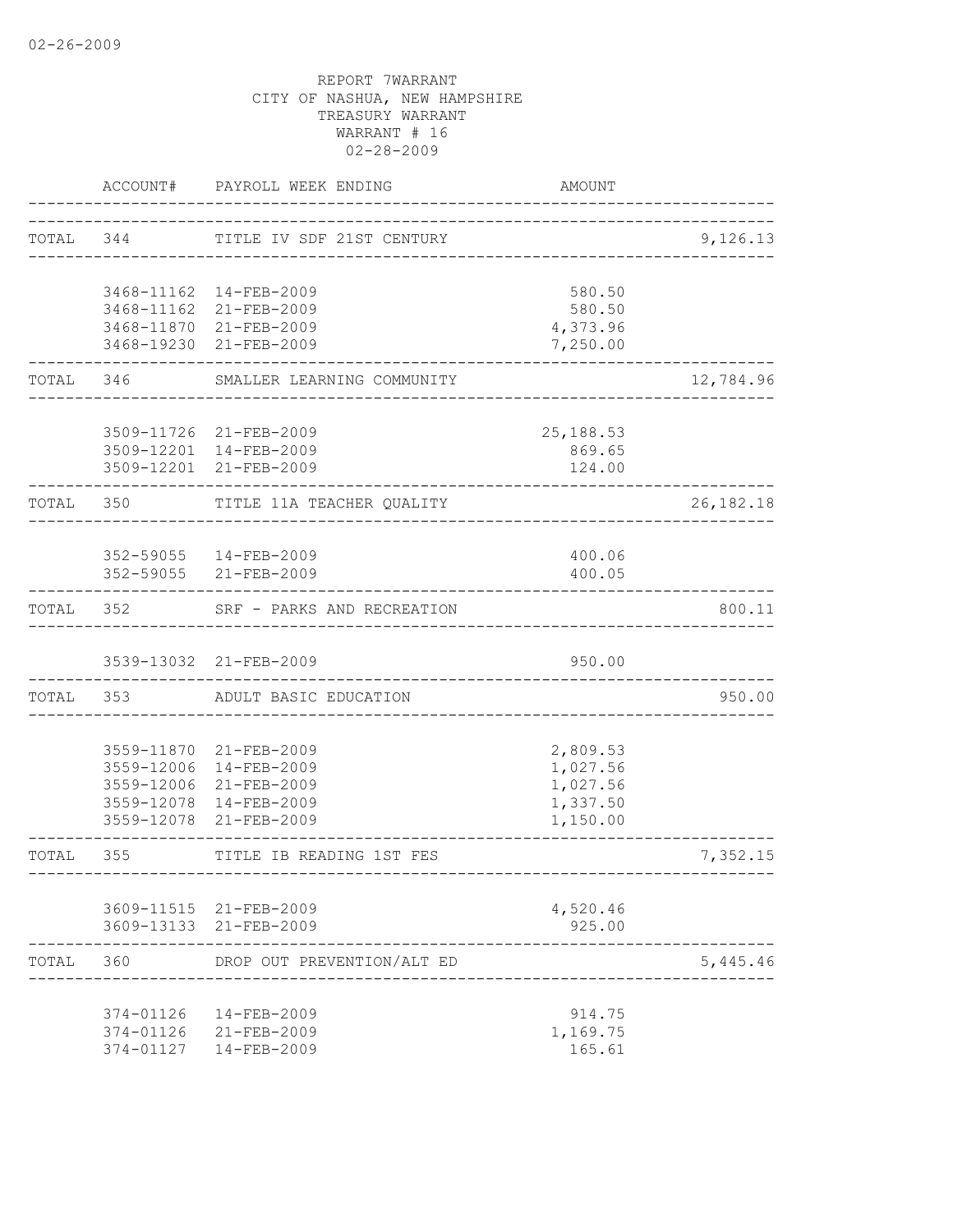|           | ACCOUNT#   | PAYROLL WEEK ENDING    | AMOUNT    |            |
|-----------|------------|------------------------|-----------|------------|
|           |            | 374-01127 21-FEB-2009  | 315.13    |            |
|           | 374-01210  | 14-FEB-2009            | 1,780.14  |            |
|           | 374-01210  | $21 - FEB - 2009$      | 1,780.13  |            |
|           | 374-0703P  | $14 - FEB - 2009$      | 267.38    |            |
|           | 374-0703P  | 21-FEB-2009            | 213.90    |            |
|           | 374-0704P  | $14 - FEB - 2009$      | 267.38    |            |
|           | 374-0704P  | 21-FEB-2009            | 213.90    |            |
|           | 374-0705M  | $21 - FEB - 2009$      | 390.00    |            |
|           | 374-0705P  | 14-FEB-2009            | 749.08    |            |
|           | 374-0705P  | 21-FEB-2009            | 717.44    |            |
|           | 374-07235  | 14-FEB-2009            | 448.58    |            |
|           | 374-07235  | 21-FEB-2009            | 803.29    |            |
|           | 374-0734P  | $14 - FEB - 2009$      | 1,394.68  |            |
|           | 374-0734P  | 21-FEB-2009            | 1,028.97  |            |
|           | 374-09003  | $14 - FEB - 2009$      | 524.27    |            |
|           | 374-09003  | 21-FEB-2009            | 524.27    |            |
|           | 374-11131  | $14 - FEB - 2009$      | 1,219.71  |            |
|           | 374-11131  | $21 - FEB - 2009$      | 1,219.71  |            |
|           | 374-11149  | $14 - FEB - 2009$      | 1,840.92  |            |
|           | 374-11149  | 21-FEB-2009            | 1,840.92  |            |
|           | 374-11168  | $14 - FEB - 2009$      | 928.64    |            |
|           | 374-11168  | 21-FEB-2009            | 928.64    |            |
|           | 374-11653  | 14-FEB-2009            | 234.71    |            |
|           | 374-11653  | 21-FEB-2009            | 234.71    |            |
| TOTAL 374 |            | SRF - URBAN PROGRAMS   |           | 22, 116.61 |
|           |            |                        |           |            |
|           |            | 3769-11726 21-FEB-2009 | 7,892.34  |            |
|           | 3769-11802 | 21-FEB-2009            | 1,972.09  |            |
|           | 3769-11870 | 21-FEB-2009            | 2,623.32  |            |
|           | 3769-12111 | 14-FEB-2009            | 5,655.94  |            |
|           | 3769-12111 | 21-FEB-2009            | 5,383.98  |            |
|           | 3769-12126 | 14-FEB-2009            | 537.60    |            |
|           | 3769-12126 | 21-FEB-2009            | 537.60    |            |
|           | 3769-12135 | 14-FEB-2009            | 54.36     |            |
|           | 3769-12135 | $21 - FEB - 2009$      | 37.12     |            |
|           |            | 3769-12198 21-FEB-2009 | 45,010.79 |            |
|           | 3769-12201 | 14-FEB-2009            | 233.16    |            |
|           | 3769-12201 | $21 - FEB - 2009$      | 237.76    |            |
|           | 3769-13133 | 14-FEB-2009            | 12.50     |            |
|           | 3769-13133 | $21 - FEB - 2009$      | 2,212.50  |            |
|           | 3769-13137 | 14-FEB-2009            | 41.97     |            |
|           | 3769-19000 | 14-FEB-2009            | 1,876.75  |            |
|           | 3769-19000 | 21-FEB-2009            | 4,519.41  |            |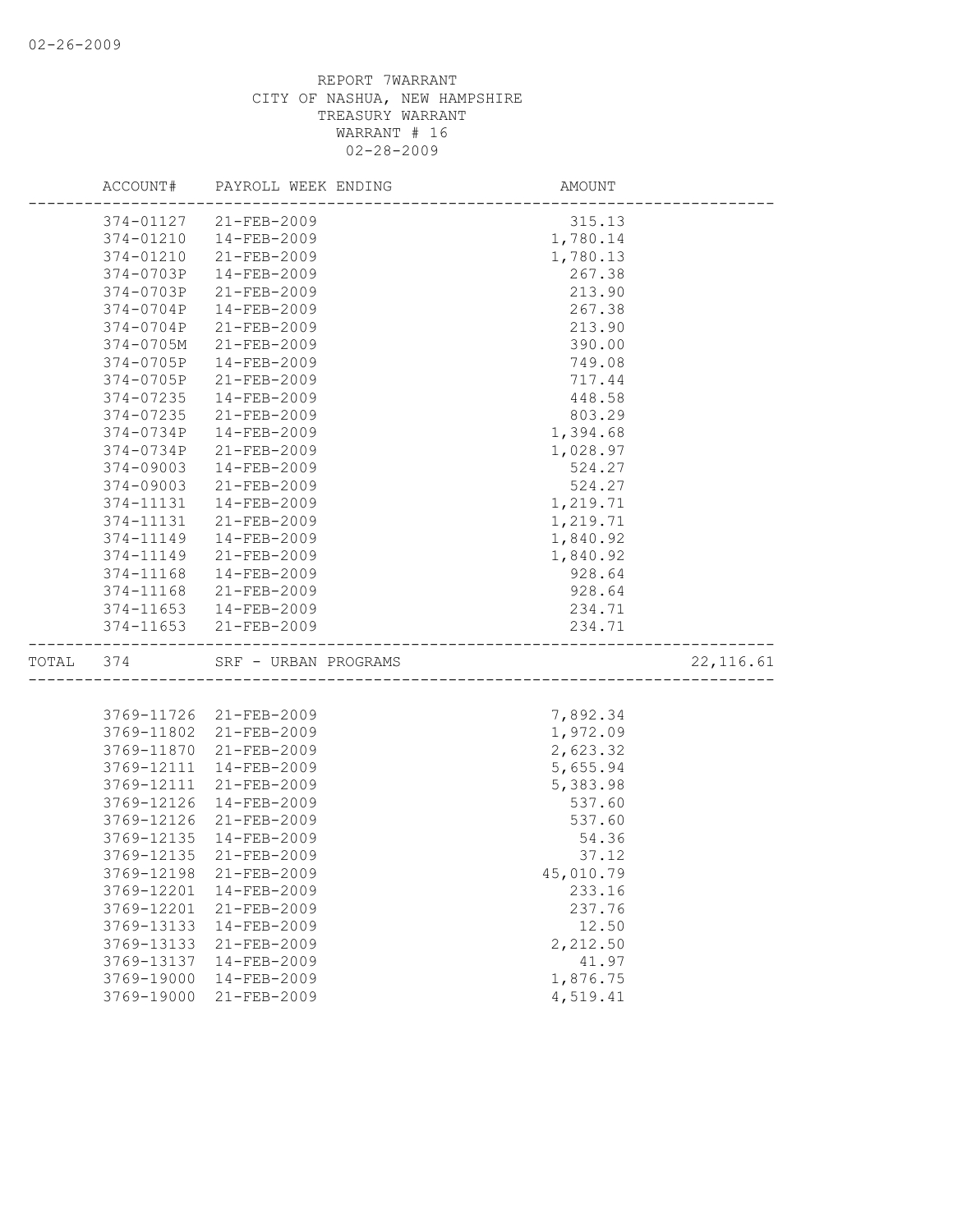|           | ACCOUNT#              | PAYROLL WEEK ENDING                              | AMOUNT                 |            |
|-----------|-----------------------|--------------------------------------------------|------------------------|------------|
| TOTAL     | 376                   | TITLE I ESEA                                     |                        | 78,839.19  |
|           |                       |                                                  |                        |            |
|           |                       | 3779-13133 14-FEB-2009                           | 992.50                 |            |
|           |                       | 3779-13133 21-FEB-2009                           | 4,182.50               |            |
| TOTAL 377 |                       | TITLE III ENHANCE ENG LANGUAGE                   |                        | 5,175.00   |
|           |                       | 3909-11726 21-FEB-2009                           | 2,019.07               |            |
|           |                       | 3909-12111 14-FEB-2009                           | $-315.12$              |            |
|           |                       | 3909-12111 21-FEB-2009<br>3909-19000 21-FEB-2009 | 409.05<br>1,400.00     |            |
| TOTAL 390 |                       | VOC ED SECONDARY PERKINS                         |                        | 3,513.00   |
|           |                       | 3937-19000 21-FEB-2009                           | 809.02                 |            |
| TOTAL     | 393                   | DAY CARE                                         |                        | 809.02     |
|           |                       |                                                  |                        |            |
|           |                       | 3959-11726 21-FEB-2009<br>3959-11805 21-FEB-2009 | 68,574.31<br>1,400.81  |            |
|           |                       | 3959-12201 14-FEB-2009                           | 124.00                 |            |
|           | 3959-12201            | $21 - FEB - 2009$                                | 155.00                 |            |
| TOTAL     | --------------<br>395 | IDEA BASIC SPEC ED                               |                        | 70, 254.12 |
|           |                       | 3969-11726 21-FEB-2009                           | 2,514.46               |            |
| TOTAL     | 396                   | IDEA PRESCHOOL SPEC ED                           |                        | 2,514.46   |
|           |                       |                                                  |                        |            |
|           |                       | 3977-12111 14-FEB-2009<br>3977-12111 21-FEB-2009 | 12,965.02<br>12,466.61 |            |
| TOTAL     | 397                   | SPECIAL ED LOCAL                                 |                        | 25, 431.63 |
|           |                       |                                                  |                        |            |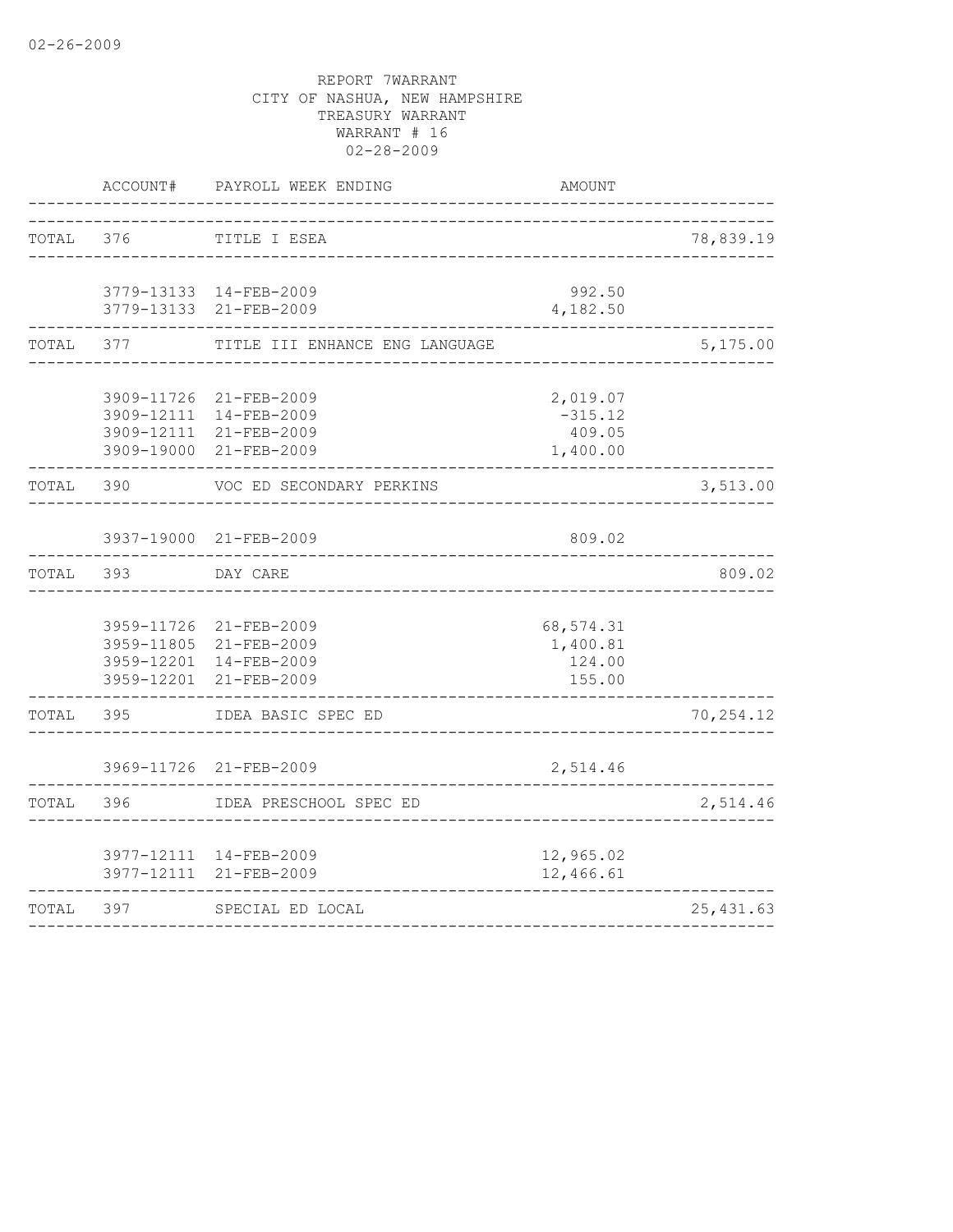|       | ACCOUNT#      | PAYROLL WEEK ENDING    | <b>AMOUNT</b> |           |
|-------|---------------|------------------------|---------------|-----------|
|       | 501-11033     | 14-FEB-2009            | 798.30        |           |
|       | 501-11033     | 21-FEB-2009            | 798.30        |           |
|       | $501 - 11463$ | 14-FEB-2009            | 769.94        |           |
|       | 501-11463     | 21-FEB-2009            | 769.94        |           |
|       | 501-11470     | 14-FEB-2009            | 496.65        |           |
|       | 501-11470     | 21-FEB-2009            | 827.74        |           |
|       | 501-11471     | 14-FEB-2009            | 1,926.42      |           |
|       | 501-11471     | $21 - FEB - 2009$      | 1,926.42      |           |
|       | $501 - 11611$ | 14-FEB-2009            | 528.68        |           |
|       |               | 501-11611 21-FEB-2009  | 528.68        |           |
| TOTAL | 501           | MAYOR'S OFFICE         |               | 9,371.07  |
|       |               |                        |               |           |
|       | 502-11113     | $14 - FEB - 2009$      | 1,526.00      |           |
|       | 502-11113     | 21-FEB-2009            | 1,526.00      |           |
|       | 502-11195     | $14 - FEB - 2009$      | 1,999.68      |           |
|       | 502-11195     | 21-FEB-2009            | 1,999.68      |           |
|       | 502-11219     | 14-FEB-2009            | 1,766.76      |           |
|       | 502-11219     | 21-FEB-2009            | 1,766.76      |           |
|       | 502-11518     | $14 - FEB - 2009$      | 1,615.60      |           |
|       | 502-11518     | 21-FEB-2009            | 1,615.59      |           |
| TOTAL | 502           | LEGAL DEPARTMENT       |               | 13,816.07 |
|       |               |                        |               |           |
|       |               | 503-11071  14-FEB-2009 | 1,196.29      |           |
|       |               | 503-11071 21-FEB-2009  | 1,196.29      |           |
|       |               | 503-12092  14-FEB-2009 | 490.64        |           |
|       | 503-12092     | 21-FEB-2009            | 490.63        |           |
| TOTAL | 503           | BOARD OF ALDERMEN      |               | 3,373.85  |
|       |               |                        |               |           |
|       |               |                        |               |           |
|       | 507-82010     | 21-FEB-2009            | 546.13        |           |
| TOTAL | 507           | PENSIONS               |               | 546.13    |
|       |               |                        |               |           |
|       | 508-11130     | 14-FEB-2009            | 809.99        |           |
|       | 508-11130     | 21-FEB-2009            | 809.99        |           |
|       | 508-11446     | 14-FEB-2009            | 813.98        |           |
|       | 508-11446     | $21 - FEB - 2009$      | 813.98        |           |

511-11247 14-FEB-2009 662.00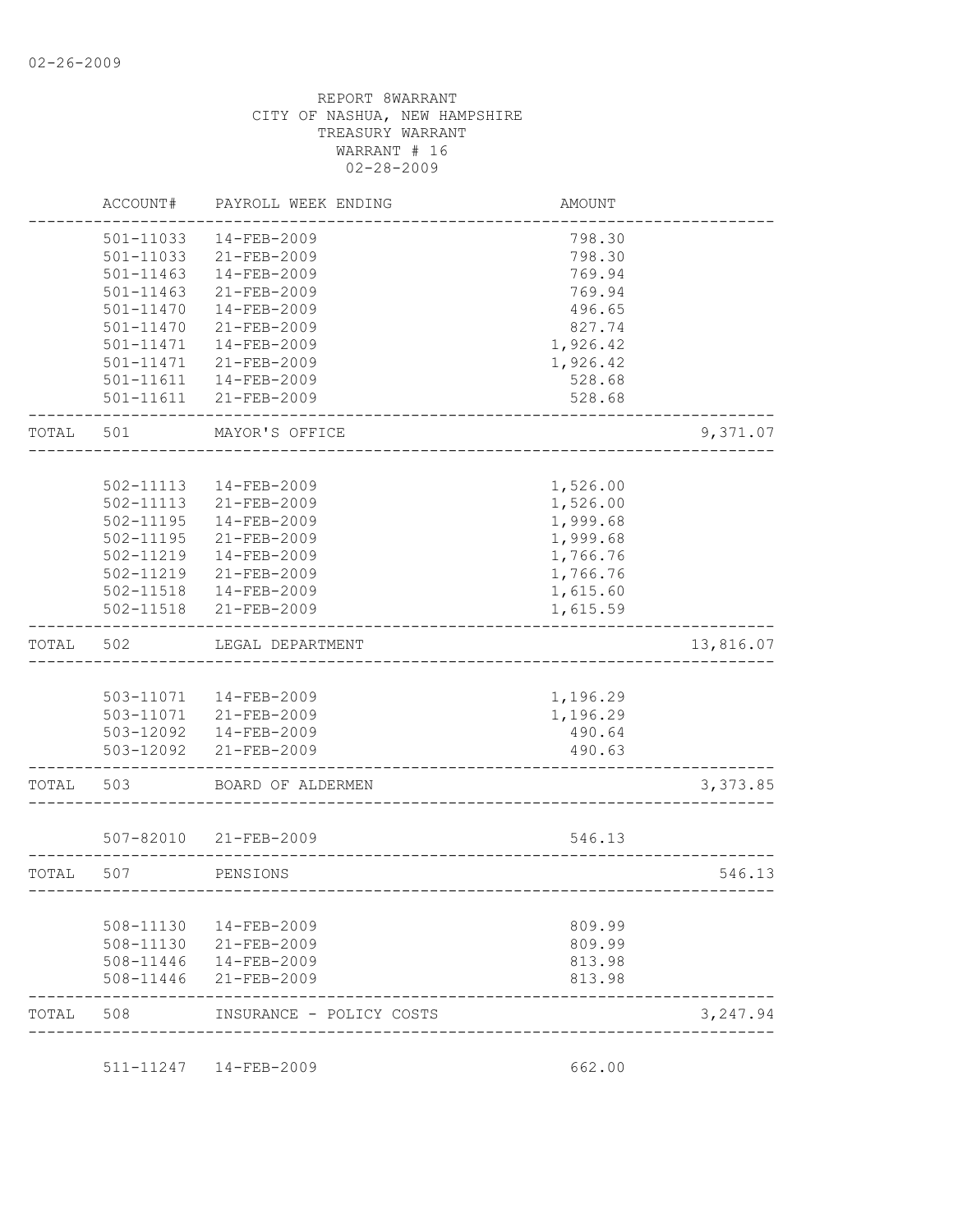|           | ACCOUNT# PAYROLL WEEK ENDING<br>AMOUNT<br>--------------------------<br>----------------------- |          |          |
|-----------|-------------------------------------------------------------------------------------------------|----------|----------|
|           | 511-11247 21-FEB-2009                                                                           | 662.00   |          |
|           | 511-11248  14-FEB-2009                                                                          | 1,351.04 |          |
|           | 511-11248 21-FEB-2009                                                                           | 1,351.05 |          |
|           | TOTAL 511 CITI-STAT (FORMERLY ADMIN SVS) 4,026                                                  |          | 4,026.09 |
|           |                                                                                                 |          |          |
|           | 512-11005 14-FEB-2009                                                                           | 876.86   |          |
|           | 512-11005 21-FEB-2009                                                                           | 876.85   |          |
|           | 512-11050  14-FEB-2009                                                                          | 718.17   |          |
|           | 512-11050 21-FEB-2009                                                                           | 718.17   |          |
|           | 512-11064  14-FEB-2009                                                                          | 954.94   |          |
|           | 512-11064 21-FEB-2009                                                                           | 954.94   |          |
|           | 512-11073 14-FEB-2009                                                                           | 1,544.89 |          |
| 512-11073 |                                                                                                 | 1,544.89 |          |
| 512-11134 | 21-FEB-2009<br>14-FEB-2009                                                                      | 750.52   |          |
| 512-11134 | 21-FEB-2009                                                                                     | 750.52   |          |
| 512-11165 | 14-FEB-2009                                                                                     | 2,178.03 |          |
|           | 512-11165 21-FEB-2009                                                                           | 2,178.01 |          |
|           | 512-11173  14-FEB-2009                                                                          | 1,364.21 |          |
|           | 512-11173 21-FEB-2009                                                                           | 1,364.20 |          |
|           | 512-11177  14-FEB-2009                                                                          | 1,885.72 |          |
|           | 512-11177 21-FEB-2009                                                                           | 1,885.71 |          |
|           |                                                                                                 | 957.31   |          |
|           | 512-11222  14-FEB-2009<br>512-11222  21-FEB-2009                                                | 957.31   |          |
|           | 512-11224  14-FEB-2009                                                                          | 957.64   |          |
|           | 512-11224 21-FEB-2009                                                                           | 957.64   |          |
|           | 512-11232  14-FEB-2009                                                                          | 1,010.46 |          |
|           | 512-11232 21-FEB-2009                                                                           | 1,010.45 |          |
| 512-11265 | 14-FEB-2009                                                                                     | 833.86   |          |
| 512-11265 | $21 - FEB - 2009$                                                                               | 833.85   |          |
| 512-11445 | $14 - FEB - 2009$                                                                               | 553.56   |          |
| 512-11445 | 21-FEB-2009                                                                                     | 553.56   |          |
| 512-11531 | 14-FEB-2009                                                                                     | 1,389.84 |          |
| 512-11531 | 21-FEB-2009                                                                                     | 1,197.84 |          |
|           | 512-11684  14-FEB-2009                                                                          | 827.73   |          |
|           | 512-11684 21-FEB-2009                                                                           | 827.74   |          |
|           | 512-11714  14-FEB-2009                                                                          | 903.15   |          |
| 512-11714 | $21 - FEB - 2009$                                                                               | 903.15   |          |
| 512-11740 | 14-FEB-2009                                                                                     | 1,575.29 |          |
| 512-11740 | 21-FEB-2009                                                                                     | 1,575.29 |          |
| 512-12033 | 14-FEB-2009                                                                                     | 581.13   |          |
| 512-12033 | 21-FEB-2009                                                                                     | 581.14   |          |
| 512-12052 | $14 - FEB - 2009$                                                                               | 546.61   |          |
| 512-12052 | $21 - FEB - 2009$                                                                               | 546.60   |          |
| 512-12056 | 14-FEB-2009                                                                                     | 343.89   |          |
| 512-12056 | 21-FEB-2009                                                                                     | 343.90   |          |
| 512-12749 | 14-FEB-2009                                                                                     | 592.39   |          |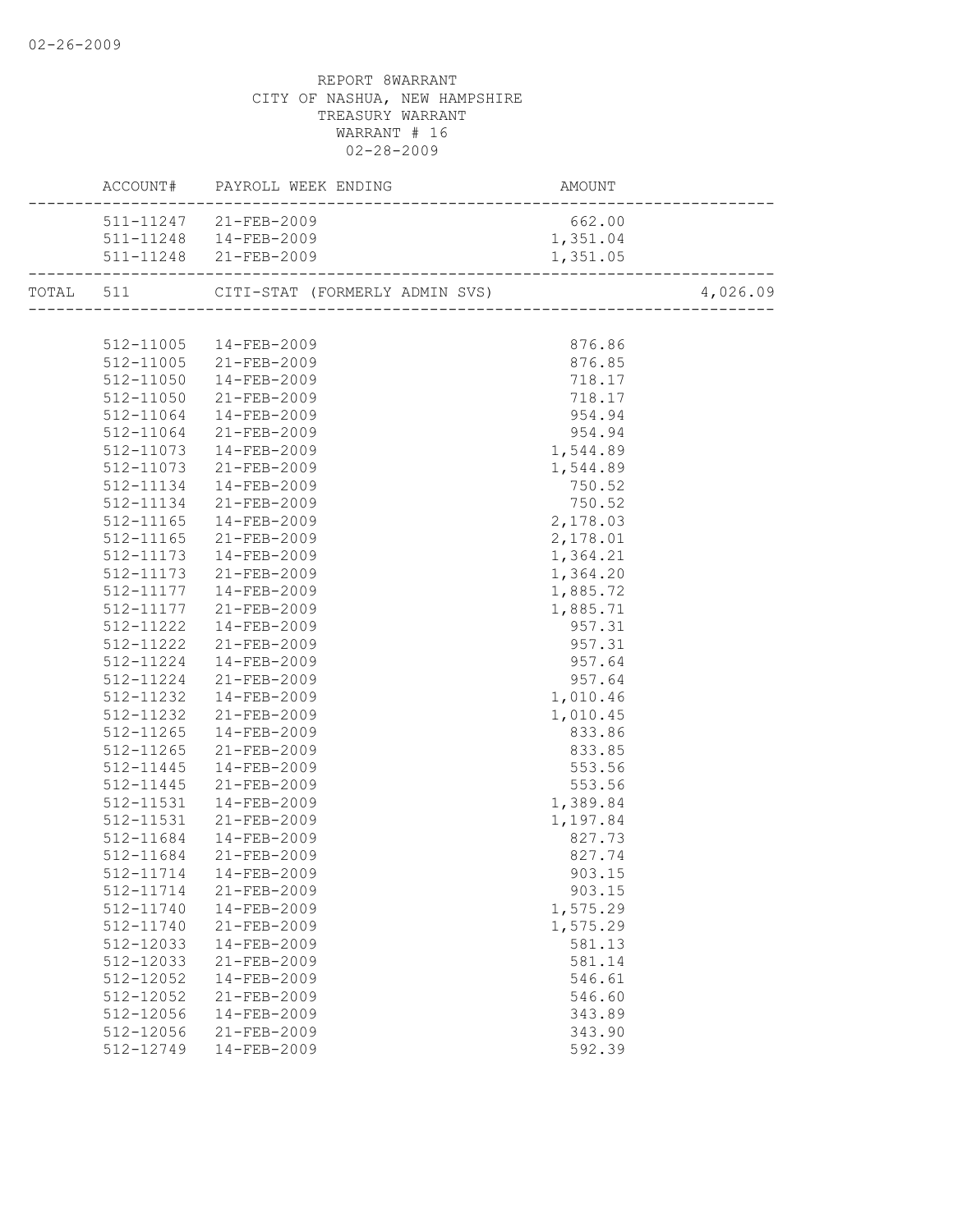|           |           | ACCOUNT# PAYROLL WEEK ENDING                                         | AMOUNT   |            |
|-----------|-----------|----------------------------------------------------------------------|----------|------------|
|           |           | 512-12749 21-FEB-2009                                                | 592.39   |            |
|           |           | 512-13004  14-FEB-2009                                               | 28.85    |            |
|           |           | 512-13004 21-FEB-2009<br>-----------------------                     | 36.61    |            |
| TOTAL 512 |           | FINANCIAL SERVICES                                                   |          | 42,565.81  |
|           |           |                                                                      |          |            |
|           |           | 513-11117  14-FEB-2009                                               | 1,533.61 |            |
|           |           | 513-11117 21-FEB-2009                                                | 1,533.61 |            |
|           |           | 513-11171  14-FEB-2009                                               | 2,571.32 |            |
|           |           | 513-11171 21-FEB-2009                                                | 2,571.33 |            |
|           |           | 513-11213  14-FEB-2009                                               | 1,219.71 |            |
|           |           | 513-11213 21-FEB-2009                                                | 1,219.71 |            |
|           |           | 513-11223  14-FEB-2009                                               | 737.23   |            |
|           |           | 513-11223 21-FEB-2009                                                | 737.24   |            |
|           |           | TOTAL 513 CITY CLERK'S OFFICE<br>----------------------------------- |          | 12, 123.76 |
|           |           |                                                                      |          |            |
|           |           | 514-11441  14-FEB-2009                                               | 1,364.20 |            |
|           |           | 514-11441 21-FEB-2009                                                | 1,364.20 |            |
|           |           | 514-11540  14-FEB-2009                                               | 1,017.42 |            |
|           |           | 514-11540 21-FEB-2009                                                | 1,017.42 |            |
|           |           | 514-11578  14-FEB-2009                                               | 936.70   |            |
|           |           | 514-11578 21-FEB-2009                                                | 936.70   |            |
|           |           | 514-11589  14-FEB-2009                                               | 811.41   |            |
|           |           | 514-11589 21-FEB-2009                                                | 938.19   |            |
|           |           | TOTAL 514 INSURANCE-PROPERTY & CASUALTY                              |          | 8,386.24   |
|           |           |                                                                      |          |            |
|           |           | 515-11031  14-FEB-2009                                               | 1,044.26 |            |
|           | 515-11031 | 21-FEB-2009                                                          | 1,044.25 |            |
|           | 515-11350 | 14-FEB-2009                                                          | 903.15   |            |
|           | 515-11350 | 21-FEB-2009                                                          | 903.15   |            |
|           | 515-11446 | 14-FEB-2009                                                          | 271.33   |            |
|           | 515-11446 | 21-FEB-2009                                                          | 271.32   |            |
|           | 515-11447 | 14-FEB-2009                                                          | 1,622.11 |            |
|           | 515-11447 | 21-FEB-2009                                                          | 1,622.11 |            |
|           | 515-12001 | 14-FEB-2009                                                          | 665.03   |            |
|           |           | 515-12001 21-FEB-2009                                                | 665.03   |            |
| TOTAL     | 515       | HUMAN RESOURCES                                                      |          | 9,011.74   |
|           |           |                                                                      |          |            |
|           | 516-11147 | 14-FEB-2009                                                          | 693.38   |            |
|           |           | 516-11147 21-FEB-2009                                                | 693.39   |            |
|           | 516-11148 | 14-FEB-2009                                                          | 902.81   |            |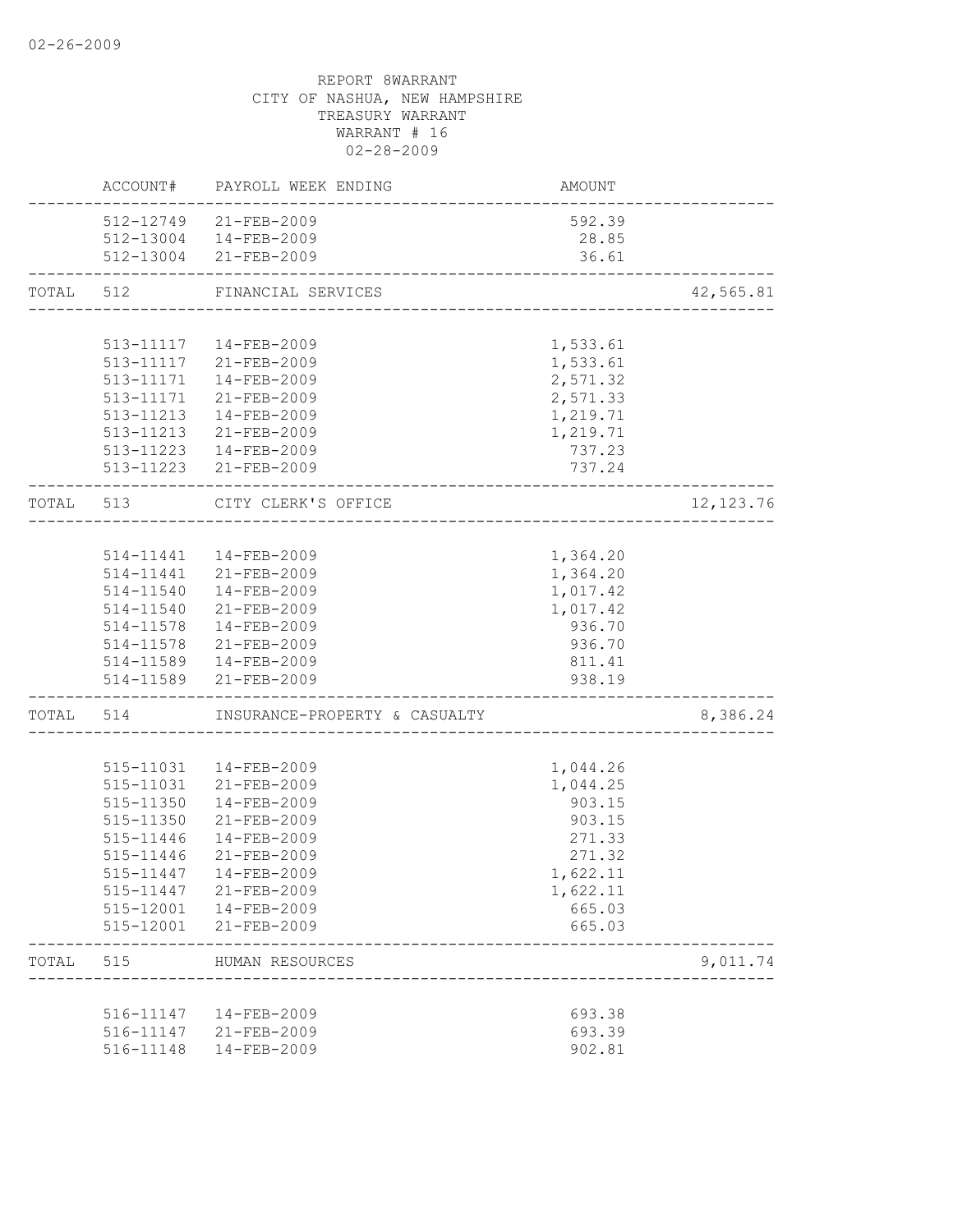|       |           | ACCOUNT# PAYROLL WEEK ENDING          | AMOUNT                                    |           |
|-------|-----------|---------------------------------------|-------------------------------------------|-----------|
|       |           | 516-11148 21-FEB-2009                 | 902.81                                    |           |
|       |           | 516-11459  14-FEB-2009                | 1,196.29                                  |           |
|       |           | 516-11459 21-FEB-2009                 | 1,196.29                                  |           |
|       |           | 516-11573  14-FEB-2009                | 895.46                                    |           |
|       |           | 516-11573 21-FEB-2009                 | 895.46<br>------------------------------- |           |
|       |           | TOTAL 516 PURCHASING DEPARTMENT       |                                           | 7,375.89  |
|       |           |                                       |                                           |           |
|       |           | 517-11198  14-FEB-2009                | 1,077.41                                  |           |
|       |           | 517-11198 21-FEB-2009                 | 1,077.40                                  |           |
|       |           | 517-11266 14-FEB-2009                 | 661.75                                    |           |
|       |           | 517-11266 21-FEB-2009                 | 661.75                                    |           |
|       |           | 517-11420  14-FEB-2009                | 835.74                                    |           |
|       |           | 517-11420 21-FEB-2009                 | 835.74                                    |           |
|       |           | 517-12063  14-FEB-2009                | 284.23                                    |           |
|       |           | 517-12063 21-FEB-2009                 | 284.23                                    |           |
|       |           | 517-13020 21-FEB-2009                 | 49.63                                     |           |
|       |           | TOTAL 517 BUILDING MAINT - CITY ADMIN |                                           | 5,767.88  |
|       |           |                                       |                                           |           |
|       |           | 519-11014  14-FEB-2009                | 1,069.50                                  |           |
|       |           | 519-11014 21-FEB-2009                 | 1,069.50                                  |           |
|       |           | 519-11016  14-FEB-2009                | 938.85                                    |           |
|       |           | 519-11016 21-FEB-2009                 | 938.85                                    |           |
|       |           | 519-11017  14-FEB-2009                | 783.92                                    |           |
|       |           | 519-11017 21-FEB-2009                 | 783.92                                    |           |
|       |           | 519-11115  14-FEB-2009                | 1,873.48                                  |           |
|       | 519-11115 | 21-FEB-2009                           | 1,873.48                                  |           |
|       | 519-11146 | 14-FEB-2009                           | 816.64                                    |           |
|       | 519-11146 | 21-FEB-2009                           | 816.64                                    |           |
|       | 519-11153 | $14 - FEB - 2009$                     | 589.71                                    |           |
|       | 519-11153 | 21-FEB-2009                           | 589.70                                    |           |
|       | 519-11154 | $14 - FEB - 2009$                     | 617.67                                    |           |
|       | 519-11154 | 21-FEB-2009                           | 617.66                                    |           |
|       | 519-11205 | 14-FEB-2009                           | 773.50                                    |           |
|       |           | 519-11205 21-FEB-2009                 | 773.50                                    |           |
|       | 519-11241 | 14-FEB-2009                           | 1,328.18                                  |           |
|       |           | 519-11241 21-FEB-2009                 | 1,328.18                                  |           |
|       | 519-18006 | 21-FEB-2009                           | 375.00                                    |           |
| TOTAL | 519       | ASSESSORS                             |                                           | 17,957.88 |
|       |           |                                       |                                           |           |
|       | 520-12077 | 14-FEB-2009                           | 256.94                                    |           |
|       | 520-12077 | $21 - FEB - 2009$                     | 256.94                                    |           |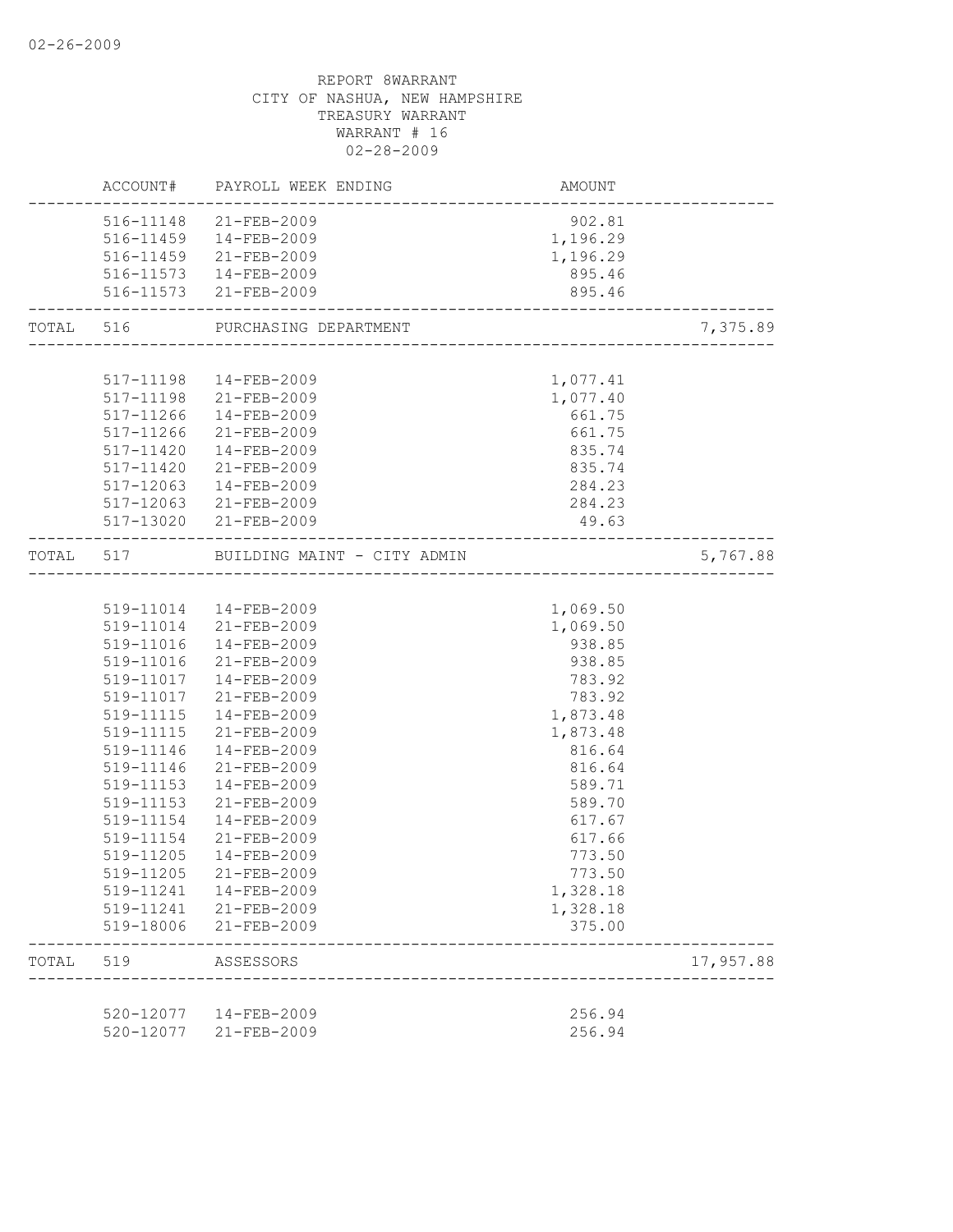|           | ACCOUNT#      | PAYROLL WEEK ENDING    | AMOUNT                       |           |
|-----------|---------------|------------------------|------------------------------|-----------|
| TOTAL 520 |               | HUNT BUILDING          |                              | 513.88    |
|           |               |                        | ____________________________ |           |
|           |               | 522-11127  14-FEB-2009 | 1,626.12                     |           |
|           | 522-11127     | 21-FEB-2009            | 1,626.11                     |           |
|           | $522 - 11128$ | 14-FEB-2009            |                              |           |
|           | 522-11128     | $21 - FEB - 2009$      | 1,096.69<br>1,096.69         |           |
|           | 522-11356     | $14 - FEB - 2009$      | 928.64                       |           |
|           | $522 - 11356$ | $21 - FEB - 2009$      | 928.64                       |           |
|           |               |                        |                              |           |
|           | $522 - 11429$ | $14 - FEB - 2009$      | 1,766.76                     |           |
|           | 522-11429     | $21 - FEB - 2009$      | 1,766.76                     |           |
|           | $522 - 11641$ | 14-FEB-2009            | 1,342.56                     |           |
|           | 522-11641     | 21-FEB-2009            | 1,342.55                     |           |
|           | 522-11652     | 14-FEB-2009            | 1,404.69                     |           |
|           | $522 - 11652$ | 21-FEB-2009            | 1,404.70                     |           |
|           | 522-11721     | $14 - FEB - 2009$      | 1,482.33                     |           |
|           | 522-11721     | 21-FEB-2009            | 1,482.33                     |           |
|           | 522-11724     | $14 - FEB - 2009$      | 1,293.11                     |           |
|           | $522 - 11724$ | $21 - FEB - 2009$      | 1,293.11                     |           |
|           | $522 - 11725$ | $14 - FEB - 2009$      | 951.69                       |           |
|           | 522-11725     | $21 - FEB - 2009$      | 951.69                       |           |
|           | 522-11729     | 14-FEB-2009            | 2,124.18                     |           |
|           | 522-11729     | 21-FEB-2009            | 2,124.16                     |           |
|           | 522-12140     | 14-FEB-2009            | 287.40                       |           |
|           | 522-12140     | 21-FEB-2009            | 287.40                       |           |
|           | 522-13004     | 14-FEB-2009            | 190.15                       |           |
| TOTAL 522 |               | INFORMATION TECHNOLOGY |                              | 28,798.46 |
|           |               | 523-11332  14-FEB-2009 | 957.33                       |           |
|           |               | 523-11332 21-FEB-2009  | 957.33                       |           |
|           |               |                        |                              |           |
| TOTAL 523 |               | GIS                    |                              | 1,914.66  |
|           |               |                        |                              |           |
|           |               | 531-11065 14-FEB-2009  | 1,078.50                     |           |
|           | 531-11065     | $21 - FEB - 2009$      | 1,078.50                     |           |
|           | 531-11085     | 14-FEB-2009            | 877.59                       |           |
|           | 531-11085     | 21-FEB-2009            | 702.07                       |           |
|           | 531-11114     | 14-FEB-2009            | 2,241.79                     |           |
|           | 531-11114     | 21-FEB-2009            | 2,241.79                     |           |
|           | 531-11129     | 14-FEB-2009            | 1,741.54                     |           |
|           | 531-11129     | 21-FEB-2009            | 1,395.37                     |           |
|           | 531-11164     | 14-FEB-2009            | 1,121.86                     |           |
|           | 531-11164     | $21 - FEB - 2009$      | 1,121.86                     |           |
|           | 531-11166     | $14 - FEB - 2009$      | 2,418.71                     |           |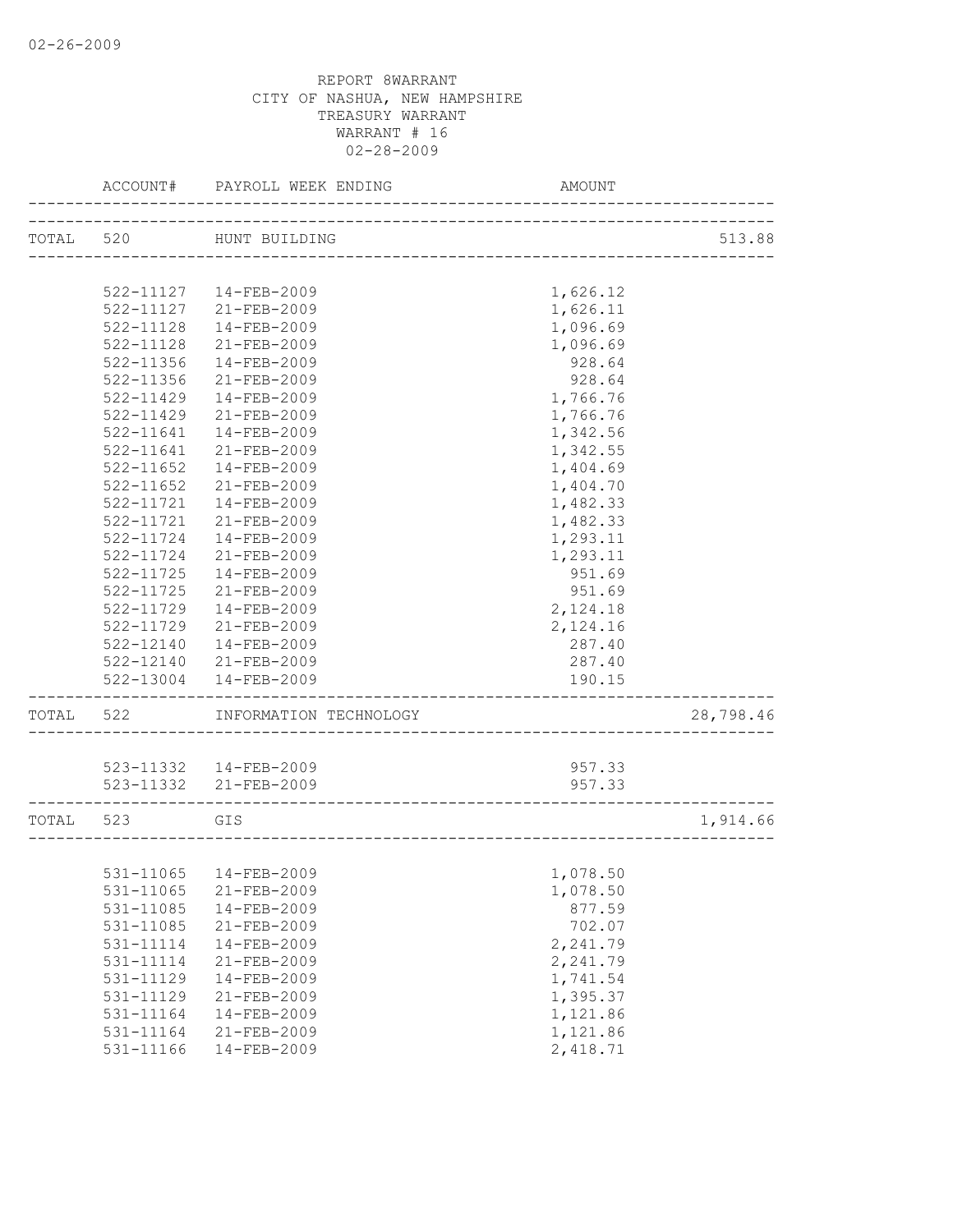| ACCOUNT#               | PAYROLL WEEK ENDING              | AMOUNT                |
|------------------------|----------------------------------|-----------------------|
| 531-11166              | $21 - FEB - 2009$                | 2,240.05              |
| 531-11170              | $14 - FEB - 2009$                | 1,417.74              |
| 531-11170              | 21-FEB-2009                      | 1, 417.74             |
| 531-11201              | $14 - FEB - 2009$                | 1,287.41              |
| 531-11201              | $21 - FEB - 2009$                | 1,287.41              |
| 531-11203              | 14-FEB-2009                      | 634.30                |
| 531-11203              | $21 - FEB - 2009$                | 634.30                |
| 531-11226              | $14 - FEB - 2009$                | 773.98                |
| 531-11226              | 21-FEB-2009                      | 773.98                |
| 531-11242              | 14-FEB-2009                      | 1,076.54              |
| 531-11242              | 21-FEB-2009                      | 1,076.54              |
| 531-11245              | 14-FEB-2009                      | 597.36                |
| 531-11245              | $21 - FEB - 2009$                | 597.35                |
| 531-11257              | $14 - FEB - 2009$                | 2,562.90              |
| 531-11257              | 21-FEB-2009                      | 2,562.90              |
| 531-11398              | 14-FEB-2009                      | 600.39                |
| 531-11398              | $21 - FEB - 2009$                | 600.39                |
| 531-11477              | $14 - FEB - 2009$                | 1,286.27              |
| 531-11477              | 21-FEB-2009                      | 1,286.27              |
| 531-11487              | 14-FEB-2009                      | 1,332.86              |
| 531-11487              | 21-FEB-2009                      | 1,332.86              |
| 531-11495              | $14 - FEB - 2009$                | 987.31                |
| 531-11495              | 21-FEB-2009                      | 987.31                |
| 531-11498              | 14-FEB-2009                      | 835.86                |
| 531-11498              | 21-FEB-2009                      | 835.86                |
| 531-11516              | $14 - FEB - 2009$                | 821.79                |
| 531-11516              | $21 - FEB - 2009$                | 821.79                |
| 531-11535              | $14 - FEB - 2009$                | 12,736.22             |
| 531-11535              | 21-FEB-2009                      | 11,644.55             |
| 531-11537              | 14-FEB-2009                      | 13,810.62             |
| 531-11537              | $21 - FEB - 2009$                | 13,787.18             |
| 531-11538              | $14 - FEB - 2009$                | 877.60                |
| 531-11538              | 21-FEB-2009                      | 877.60                |
| 531-11539              | 14-FEB-2009                      | 1,489.36              |
| 531-11539              | $21 - FEB - 2009$                | 1,489.36              |
| 531-11544              | 14-FEB-2009                      | 4,062.92              |
| 531-11544              | $21 - FEB - 2009$                | 4,062.92              |
| 531-11549              | 14-FEB-2009                      | 20,053.46             |
| 531-11549<br>531-11552 | 21-FEB-2009                      | 20,053.56             |
|                        | 14-FEB-2009                      | 7,606.72              |
| 531-11552<br>531-11555 | 21-FEB-2009<br>$14 - FEB - 2009$ | 7,890.40<br>25,010.83 |
| 531-11555              | 21-FEB-2009                      | 25,010.83             |
| 531-11558              | $14 - FEB - 2009$                | 70,377.09             |
| 531-11558              | $21 - FEB - 2009$                | 71,267.53             |
| 531-11561              | $14 - FEB - 2009$                | 17,950.36             |
| 531-11561              | 21-FEB-2009                      | 17,950.36             |
| 531-11567              | 14-FEB-2009                      | 32,585.27             |
|                        |                                  |                       |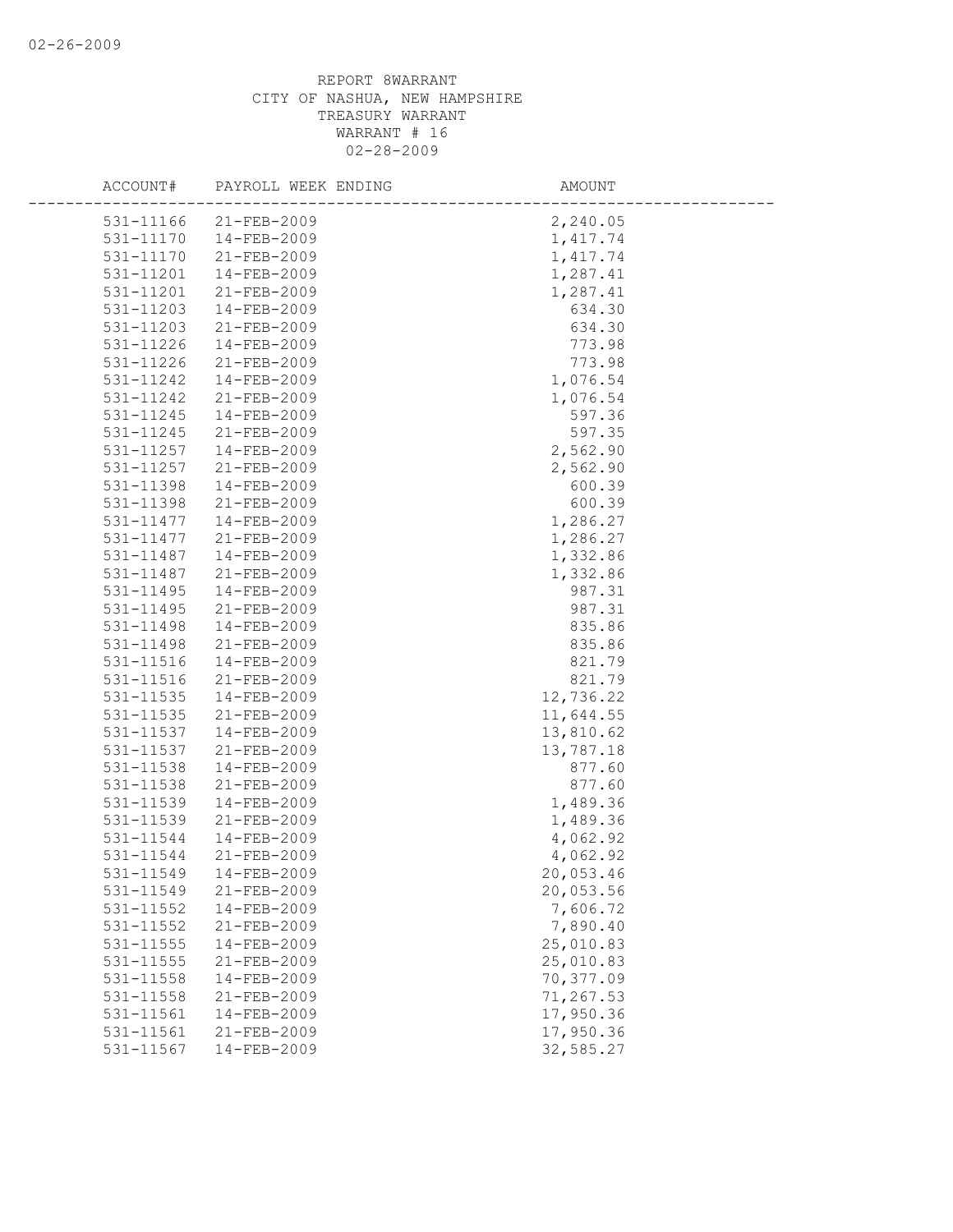| ACCOUNT#      | PAYROLL WEEK ENDING | AMOUNT    |  |
|---------------|---------------------|-----------|--|
| 531-11567     | $21 - FEB - 2009$   | 32,539.29 |  |
| 531-11569     | $14 - FEB - 2009$   | 1,155.52  |  |
| 531-11569     | 21-FEB-2009         | 1,155.52  |  |
| 531-11618     | 14-FEB-2009         | 2,720.90  |  |
| 531-11618     | 21-FEB-2009         | 2,720.90  |  |
| 531-11622     | 14-FEB-2009         | 2,862.49  |  |
| 531-11622     | $21 - FEB - 2009$   | 2,862.49  |  |
| 531-11636     | $14 - FEB - 2009$   | 954.90    |  |
| 531-11636     | 21-FEB-2009         | 954.90    |  |
| 531-11664     | 14-FEB-2009         | 1, 114.75 |  |
| 531-11664     | 21-FEB-2009         | 1, 114.74 |  |
| 531-11665     | $14 - FEB - 2009$   | 751.95    |  |
| 531-11665     | 21-FEB-2009         | 751.95    |  |
| 531-11719     | $14 - FEB - 2009$   | 903.53    |  |
| 531-11719     | 21-FEB-2009         | 903.53    |  |
| 531-11732     | 14-FEB-2009         | 6,835.35  |  |
| 531-11732     | $21 - FEB - 2009$   | 6,835.35  |  |
| 531-12020     | $14 - FEB - 2009$   | 915.07    |  |
| 531-12020     | 21-FEB-2009         | 915.07    |  |
| 531-12042     | 14-FEB-2009         | 1,422.52  |  |
| 531-12042     | 21-FEB-2009         | 1,122.90  |  |
| 531-12066     | $14 - FEB - 2009$   | 657.80    |  |
| 531-12066     | 21-FEB-2009         | 657.80    |  |
| 531-12068     | 14-FEB-2009         | 1,468.42  |  |
| 531-12068     | 21-FEB-2009         | 1,468.42  |  |
| 531-12071     | $14 - FEB - 2009$   | 251.32    |  |
| 531-12071     | $21 - FEB - 2009$   | 251.32    |  |
| 531-12119     | $14 - FEB - 2009$   | 1,102.70  |  |
| 531-12119     | 21-FEB-2009         | 1,102.70  |  |
| 531-13004     | 14-FEB-2009         | 3,596.28  |  |
| 531-13004     | $21 - FEB - 2009$   | 2,562.46  |  |
| 531-13038     | $14 - FEB - 2009$   | 3,073.15  |  |
| 531-13038     | 21-FEB-2009         | 3,849.00  |  |
| 531-13040     | 14-FEB-2009         | 3,717.09  |  |
| 531-13040     | $21 - FEB - 2009$   | 2,870.40  |  |
| 531-13044     | 14-FEB-2009         | 2,851.72  |  |
| 531-13044     | $21 - FEB - 2009$   | 3,505.96  |  |
| 531-13047     | 14-FEB-2009         | 12,982.34 |  |
| 531-13047     | 21-FEB-2009         | 8,666.30  |  |
| 531-13048     | 14-FEB-2009         | 5,614.44  |  |
| 531-13048     | 21-FEB-2009         | 5, 132.19 |  |
| $531 - 15002$ | 21-FEB-2009         | 1,270.32  |  |
| 531-17003     | 14-FEB-2009         | 600.00    |  |
| 531-17006     | $14 - FEB - 2009$   | 1,050.00  |  |
| 531-17006     | 21-FEB-2009         | 1,150.00  |  |
|               |                     |           |  |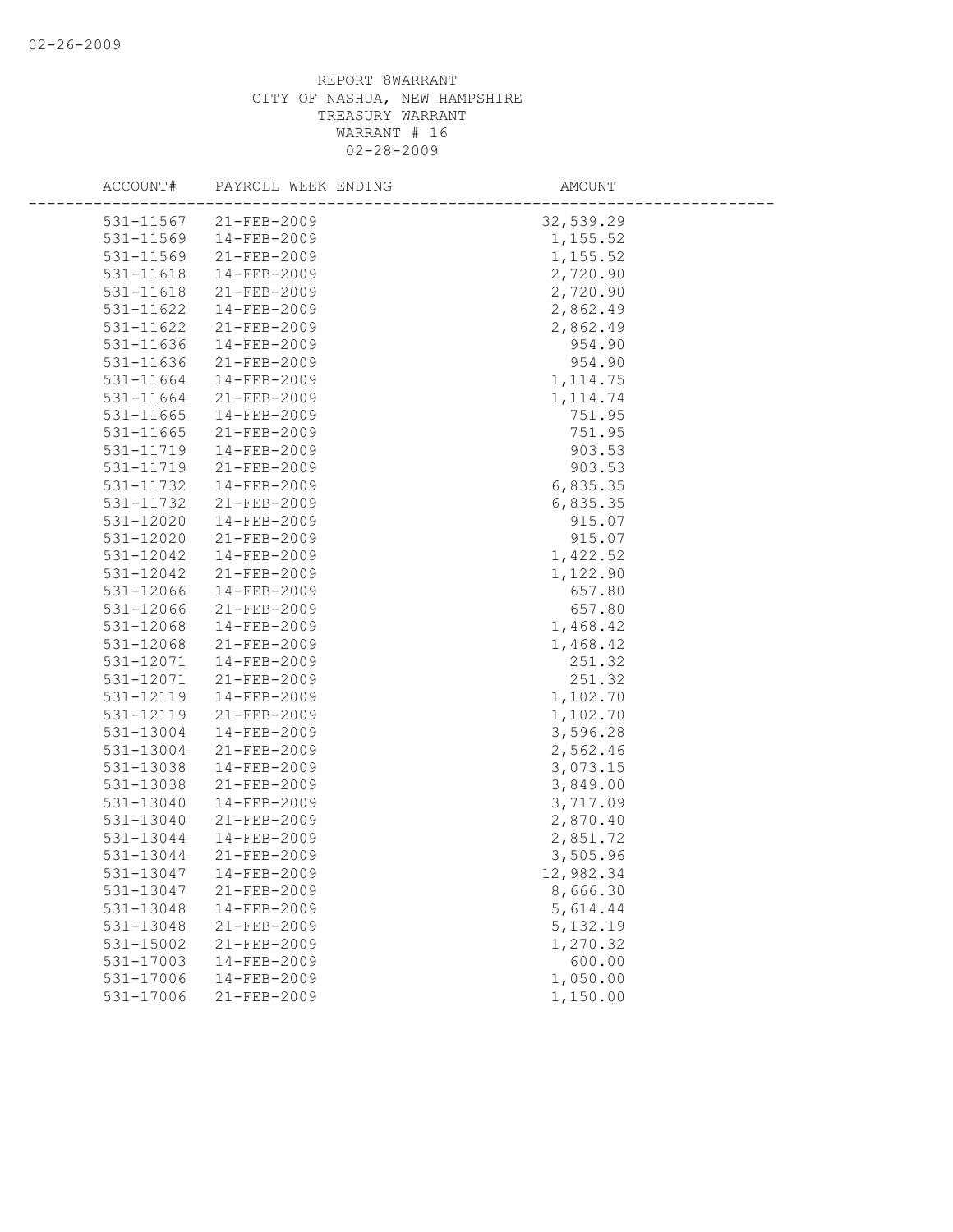| TOTAL 531 POLICE DEPARTMENT<br>2,002.11<br>532-11024  14-FEB-2009<br>2,002.09<br>532-11024 21-FEB-2009<br>14-FEB-2009<br>1,819.33<br>532-11036<br>21-FEB-2009<br>1,819.33<br>532-11036<br>14-FEB-2009<br>1,242.12<br>532-11063<br>532-11063<br>21-FEB-2009<br>1,242.12<br>532-11066<br>14-FEB-2009<br>1,087.66<br>21-FEB-2009<br>532-11066<br>1,205.57<br>2,435.39<br>532-11069<br>14-FEB-2009<br>532-11069<br>21-FEB-2009<br>2,435.39<br>532-11111<br>14-FEB-2009<br>2,120.58<br>2,120.58<br>532-11111<br>21-FEB-2009<br>6,457.54<br>532-11207<br>14-FEB-2009<br>6,070.37<br>532-11207<br>21-FEB-2009<br>958.09<br>532-11281<br>$14 - FEB - 2009$<br>21-FEB-2009<br>958.08<br>532-11281<br>14-FEB-2009<br>532-11285<br>7,391.29<br>532-11285<br>21-FEB-2009<br>7,391.30<br>6, 567.04<br>532-11291<br>14-FEB-2009<br>21-FEB-2009<br>6,490.87<br>532-11291<br>14-FEB-2009<br>882.67<br>532-11298<br>21-FEB-2009<br>986.51<br>532-11298<br>14-FEB-2009<br>532-11300<br>33, 149.51<br>21-FEB-2009<br>532-11300<br>33,573.71<br>532-11303<br>14-FEB-2009<br>1,090.35<br>21-FEB-2009<br>1,090.35<br>532-11303<br>4,350.61<br>532-11305<br>14-FEB-2009<br>4,350.60<br>532-11305<br>21-FEB-2009<br>95,804.75<br>532-11309<br>14-FEB-2009<br>532-11309<br>95,804.71<br>21-FEB-2009<br>1,385.40<br>532-11660<br>14-FEB-2009<br>21-FEB-2009<br>1,385.40<br>532-11660<br>532-11663<br>14-FEB-2009<br>1,344.65<br>532-11663 21-FEB-2009<br>1,344.65<br>532-11666<br>14-FEB-2009<br>1,344.65<br>21-FEB-2009<br>532-11666<br>1,344.65<br>1,358.10<br>532-11669<br>14-FEB-2009<br>21-FEB-2009<br>1,358.10<br>532-11669<br>19,969.80<br>532-12070<br>14-FEB-2009<br>532-12070<br>21-FEB-2009<br>16,889.80<br>1,490.05<br>532-13003<br>$14 - FEB - 2009$<br>6,289.13<br>532-13003<br>$21 - FEB - 2009$<br>14-FEB-2009<br>11,503.35<br>532-13004<br>532-13018<br>14-FEB-2009 |  |          |            |
|------------------------------------------------------------------------------------------------------------------------------------------------------------------------------------------------------------------------------------------------------------------------------------------------------------------------------------------------------------------------------------------------------------------------------------------------------------------------------------------------------------------------------------------------------------------------------------------------------------------------------------------------------------------------------------------------------------------------------------------------------------------------------------------------------------------------------------------------------------------------------------------------------------------------------------------------------------------------------------------------------------------------------------------------------------------------------------------------------------------------------------------------------------------------------------------------------------------------------------------------------------------------------------------------------------------------------------------------------------------------------------------------------------------------------------------------------------------------------------------------------------------------------------------------------------------------------------------------------------------------------------------------------------------------------------------------------------------------------------------------------------------------------------------------------------------------------------------------------------|--|----------|------------|
|                                                                                                                                                                                                                                                                                                                                                                                                                                                                                                                                                                                                                                                                                                                                                                                                                                                                                                                                                                                                                                                                                                                                                                                                                                                                                                                                                                                                                                                                                                                                                                                                                                                                                                                                                                                                                                                            |  |          | 568,249.53 |
|                                                                                                                                                                                                                                                                                                                                                                                                                                                                                                                                                                                                                                                                                                                                                                                                                                                                                                                                                                                                                                                                                                                                                                                                                                                                                                                                                                                                                                                                                                                                                                                                                                                                                                                                                                                                                                                            |  |          |            |
|                                                                                                                                                                                                                                                                                                                                                                                                                                                                                                                                                                                                                                                                                                                                                                                                                                                                                                                                                                                                                                                                                                                                                                                                                                                                                                                                                                                                                                                                                                                                                                                                                                                                                                                                                                                                                                                            |  |          |            |
|                                                                                                                                                                                                                                                                                                                                                                                                                                                                                                                                                                                                                                                                                                                                                                                                                                                                                                                                                                                                                                                                                                                                                                                                                                                                                                                                                                                                                                                                                                                                                                                                                                                                                                                                                                                                                                                            |  |          |            |
|                                                                                                                                                                                                                                                                                                                                                                                                                                                                                                                                                                                                                                                                                                                                                                                                                                                                                                                                                                                                                                                                                                                                                                                                                                                                                                                                                                                                                                                                                                                                                                                                                                                                                                                                                                                                                                                            |  |          |            |
|                                                                                                                                                                                                                                                                                                                                                                                                                                                                                                                                                                                                                                                                                                                                                                                                                                                                                                                                                                                                                                                                                                                                                                                                                                                                                                                                                                                                                                                                                                                                                                                                                                                                                                                                                                                                                                                            |  |          |            |
|                                                                                                                                                                                                                                                                                                                                                                                                                                                                                                                                                                                                                                                                                                                                                                                                                                                                                                                                                                                                                                                                                                                                                                                                                                                                                                                                                                                                                                                                                                                                                                                                                                                                                                                                                                                                                                                            |  |          |            |
|                                                                                                                                                                                                                                                                                                                                                                                                                                                                                                                                                                                                                                                                                                                                                                                                                                                                                                                                                                                                                                                                                                                                                                                                                                                                                                                                                                                                                                                                                                                                                                                                                                                                                                                                                                                                                                                            |  |          |            |
|                                                                                                                                                                                                                                                                                                                                                                                                                                                                                                                                                                                                                                                                                                                                                                                                                                                                                                                                                                                                                                                                                                                                                                                                                                                                                                                                                                                                                                                                                                                                                                                                                                                                                                                                                                                                                                                            |  |          |            |
|                                                                                                                                                                                                                                                                                                                                                                                                                                                                                                                                                                                                                                                                                                                                                                                                                                                                                                                                                                                                                                                                                                                                                                                                                                                                                                                                                                                                                                                                                                                                                                                                                                                                                                                                                                                                                                                            |  |          |            |
|                                                                                                                                                                                                                                                                                                                                                                                                                                                                                                                                                                                                                                                                                                                                                                                                                                                                                                                                                                                                                                                                                                                                                                                                                                                                                                                                                                                                                                                                                                                                                                                                                                                                                                                                                                                                                                                            |  |          |            |
|                                                                                                                                                                                                                                                                                                                                                                                                                                                                                                                                                                                                                                                                                                                                                                                                                                                                                                                                                                                                                                                                                                                                                                                                                                                                                                                                                                                                                                                                                                                                                                                                                                                                                                                                                                                                                                                            |  |          |            |
|                                                                                                                                                                                                                                                                                                                                                                                                                                                                                                                                                                                                                                                                                                                                                                                                                                                                                                                                                                                                                                                                                                                                                                                                                                                                                                                                                                                                                                                                                                                                                                                                                                                                                                                                                                                                                                                            |  |          |            |
|                                                                                                                                                                                                                                                                                                                                                                                                                                                                                                                                                                                                                                                                                                                                                                                                                                                                                                                                                                                                                                                                                                                                                                                                                                                                                                                                                                                                                                                                                                                                                                                                                                                                                                                                                                                                                                                            |  |          |            |
|                                                                                                                                                                                                                                                                                                                                                                                                                                                                                                                                                                                                                                                                                                                                                                                                                                                                                                                                                                                                                                                                                                                                                                                                                                                                                                                                                                                                                                                                                                                                                                                                                                                                                                                                                                                                                                                            |  |          |            |
|                                                                                                                                                                                                                                                                                                                                                                                                                                                                                                                                                                                                                                                                                                                                                                                                                                                                                                                                                                                                                                                                                                                                                                                                                                                                                                                                                                                                                                                                                                                                                                                                                                                                                                                                                                                                                                                            |  |          |            |
|                                                                                                                                                                                                                                                                                                                                                                                                                                                                                                                                                                                                                                                                                                                                                                                                                                                                                                                                                                                                                                                                                                                                                                                                                                                                                                                                                                                                                                                                                                                                                                                                                                                                                                                                                                                                                                                            |  |          |            |
|                                                                                                                                                                                                                                                                                                                                                                                                                                                                                                                                                                                                                                                                                                                                                                                                                                                                                                                                                                                                                                                                                                                                                                                                                                                                                                                                                                                                                                                                                                                                                                                                                                                                                                                                                                                                                                                            |  |          |            |
|                                                                                                                                                                                                                                                                                                                                                                                                                                                                                                                                                                                                                                                                                                                                                                                                                                                                                                                                                                                                                                                                                                                                                                                                                                                                                                                                                                                                                                                                                                                                                                                                                                                                                                                                                                                                                                                            |  |          |            |
|                                                                                                                                                                                                                                                                                                                                                                                                                                                                                                                                                                                                                                                                                                                                                                                                                                                                                                                                                                                                                                                                                                                                                                                                                                                                                                                                                                                                                                                                                                                                                                                                                                                                                                                                                                                                                                                            |  |          |            |
|                                                                                                                                                                                                                                                                                                                                                                                                                                                                                                                                                                                                                                                                                                                                                                                                                                                                                                                                                                                                                                                                                                                                                                                                                                                                                                                                                                                                                                                                                                                                                                                                                                                                                                                                                                                                                                                            |  |          |            |
|                                                                                                                                                                                                                                                                                                                                                                                                                                                                                                                                                                                                                                                                                                                                                                                                                                                                                                                                                                                                                                                                                                                                                                                                                                                                                                                                                                                                                                                                                                                                                                                                                                                                                                                                                                                                                                                            |  |          |            |
|                                                                                                                                                                                                                                                                                                                                                                                                                                                                                                                                                                                                                                                                                                                                                                                                                                                                                                                                                                                                                                                                                                                                                                                                                                                                                                                                                                                                                                                                                                                                                                                                                                                                                                                                                                                                                                                            |  |          |            |
|                                                                                                                                                                                                                                                                                                                                                                                                                                                                                                                                                                                                                                                                                                                                                                                                                                                                                                                                                                                                                                                                                                                                                                                                                                                                                                                                                                                                                                                                                                                                                                                                                                                                                                                                                                                                                                                            |  |          |            |
|                                                                                                                                                                                                                                                                                                                                                                                                                                                                                                                                                                                                                                                                                                                                                                                                                                                                                                                                                                                                                                                                                                                                                                                                                                                                                                                                                                                                                                                                                                                                                                                                                                                                                                                                                                                                                                                            |  |          |            |
|                                                                                                                                                                                                                                                                                                                                                                                                                                                                                                                                                                                                                                                                                                                                                                                                                                                                                                                                                                                                                                                                                                                                                                                                                                                                                                                                                                                                                                                                                                                                                                                                                                                                                                                                                                                                                                                            |  |          |            |
|                                                                                                                                                                                                                                                                                                                                                                                                                                                                                                                                                                                                                                                                                                                                                                                                                                                                                                                                                                                                                                                                                                                                                                                                                                                                                                                                                                                                                                                                                                                                                                                                                                                                                                                                                                                                                                                            |  |          |            |
|                                                                                                                                                                                                                                                                                                                                                                                                                                                                                                                                                                                                                                                                                                                                                                                                                                                                                                                                                                                                                                                                                                                                                                                                                                                                                                                                                                                                                                                                                                                                                                                                                                                                                                                                                                                                                                                            |  |          |            |
|                                                                                                                                                                                                                                                                                                                                                                                                                                                                                                                                                                                                                                                                                                                                                                                                                                                                                                                                                                                                                                                                                                                                                                                                                                                                                                                                                                                                                                                                                                                                                                                                                                                                                                                                                                                                                                                            |  |          |            |
|                                                                                                                                                                                                                                                                                                                                                                                                                                                                                                                                                                                                                                                                                                                                                                                                                                                                                                                                                                                                                                                                                                                                                                                                                                                                                                                                                                                                                                                                                                                                                                                                                                                                                                                                                                                                                                                            |  |          |            |
|                                                                                                                                                                                                                                                                                                                                                                                                                                                                                                                                                                                                                                                                                                                                                                                                                                                                                                                                                                                                                                                                                                                                                                                                                                                                                                                                                                                                                                                                                                                                                                                                                                                                                                                                                                                                                                                            |  |          |            |
|                                                                                                                                                                                                                                                                                                                                                                                                                                                                                                                                                                                                                                                                                                                                                                                                                                                                                                                                                                                                                                                                                                                                                                                                                                                                                                                                                                                                                                                                                                                                                                                                                                                                                                                                                                                                                                                            |  |          |            |
|                                                                                                                                                                                                                                                                                                                                                                                                                                                                                                                                                                                                                                                                                                                                                                                                                                                                                                                                                                                                                                                                                                                                                                                                                                                                                                                                                                                                                                                                                                                                                                                                                                                                                                                                                                                                                                                            |  |          |            |
|                                                                                                                                                                                                                                                                                                                                                                                                                                                                                                                                                                                                                                                                                                                                                                                                                                                                                                                                                                                                                                                                                                                                                                                                                                                                                                                                                                                                                                                                                                                                                                                                                                                                                                                                                                                                                                                            |  |          |            |
|                                                                                                                                                                                                                                                                                                                                                                                                                                                                                                                                                                                                                                                                                                                                                                                                                                                                                                                                                                                                                                                                                                                                                                                                                                                                                                                                                                                                                                                                                                                                                                                                                                                                                                                                                                                                                                                            |  |          |            |
|                                                                                                                                                                                                                                                                                                                                                                                                                                                                                                                                                                                                                                                                                                                                                                                                                                                                                                                                                                                                                                                                                                                                                                                                                                                                                                                                                                                                                                                                                                                                                                                                                                                                                                                                                                                                                                                            |  |          |            |
|                                                                                                                                                                                                                                                                                                                                                                                                                                                                                                                                                                                                                                                                                                                                                                                                                                                                                                                                                                                                                                                                                                                                                                                                                                                                                                                                                                                                                                                                                                                                                                                                                                                                                                                                                                                                                                                            |  |          |            |
|                                                                                                                                                                                                                                                                                                                                                                                                                                                                                                                                                                                                                                                                                                                                                                                                                                                                                                                                                                                                                                                                                                                                                                                                                                                                                                                                                                                                                                                                                                                                                                                                                                                                                                                                                                                                                                                            |  |          |            |
|                                                                                                                                                                                                                                                                                                                                                                                                                                                                                                                                                                                                                                                                                                                                                                                                                                                                                                                                                                                                                                                                                                                                                                                                                                                                                                                                                                                                                                                                                                                                                                                                                                                                                                                                                                                                                                                            |  |          |            |
|                                                                                                                                                                                                                                                                                                                                                                                                                                                                                                                                                                                                                                                                                                                                                                                                                                                                                                                                                                                                                                                                                                                                                                                                                                                                                                                                                                                                                                                                                                                                                                                                                                                                                                                                                                                                                                                            |  |          |            |
|                                                                                                                                                                                                                                                                                                                                                                                                                                                                                                                                                                                                                                                                                                                                                                                                                                                                                                                                                                                                                                                                                                                                                                                                                                                                                                                                                                                                                                                                                                                                                                                                                                                                                                                                                                                                                                                            |  |          |            |
|                                                                                                                                                                                                                                                                                                                                                                                                                                                                                                                                                                                                                                                                                                                                                                                                                                                                                                                                                                                                                                                                                                                                                                                                                                                                                                                                                                                                                                                                                                                                                                                                                                                                                                                                                                                                                                                            |  |          |            |
|                                                                                                                                                                                                                                                                                                                                                                                                                                                                                                                                                                                                                                                                                                                                                                                                                                                                                                                                                                                                                                                                                                                                                                                                                                                                                                                                                                                                                                                                                                                                                                                                                                                                                                                                                                                                                                                            |  |          |            |
|                                                                                                                                                                                                                                                                                                                                                                                                                                                                                                                                                                                                                                                                                                                                                                                                                                                                                                                                                                                                                                                                                                                                                                                                                                                                                                                                                                                                                                                                                                                                                                                                                                                                                                                                                                                                                                                            |  |          |            |
|                                                                                                                                                                                                                                                                                                                                                                                                                                                                                                                                                                                                                                                                                                                                                                                                                                                                                                                                                                                                                                                                                                                                                                                                                                                                                                                                                                                                                                                                                                                                                                                                                                                                                                                                                                                                                                                            |  |          |            |
|                                                                                                                                                                                                                                                                                                                                                                                                                                                                                                                                                                                                                                                                                                                                                                                                                                                                                                                                                                                                                                                                                                                                                                                                                                                                                                                                                                                                                                                                                                                                                                                                                                                                                                                                                                                                                                                            |  | 1,525.59 |            |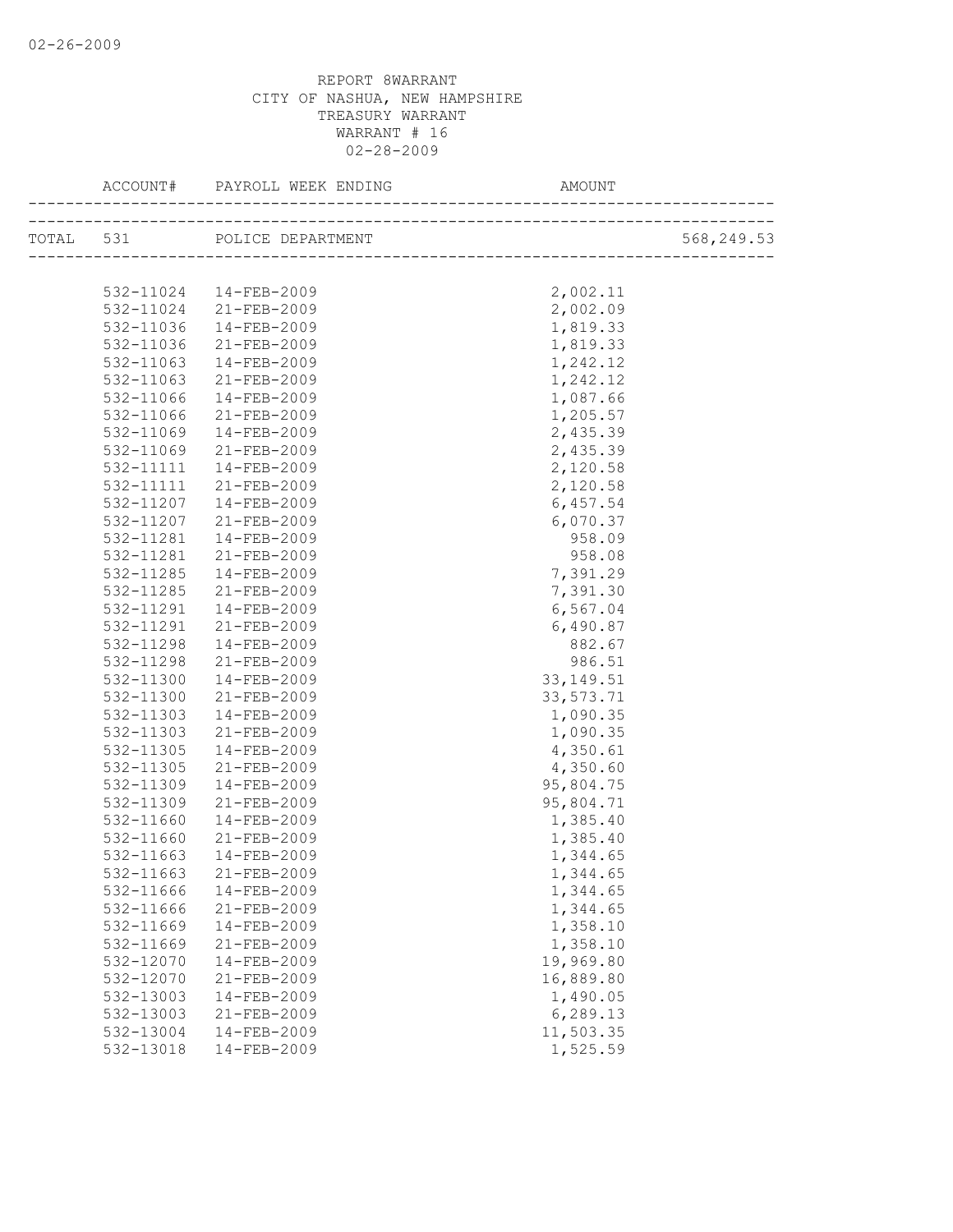|           | ACCOUNT#      | PAYROLL WEEK ENDING                    | AMOUNT      |            |
|-----------|---------------|----------------------------------------|-------------|------------|
|           | 532-13018     | $21 - FEB - 2009$                      | 695.66      |            |
|           | 532-13024     | 14-FEB-2009                            | 104.92      |            |
|           | 532-13024     | 21-FEB-2009                            | 680.40      |            |
|           | 532-13050     | $14 - FEB - 2009$                      | 7,029.28    |            |
|           | 532-15002     | 21-FEB-2009                            | 42,324.01   |            |
|           | 532-18085     | $14 - FEB - 2009$                      | 11,686.17   |            |
|           | 532-18085     | 21-FEB-2009                            | $-4,097.65$ |            |
|           | 532-19231     | $14 - FEB - 2009$                      | 1,006.32    |            |
|           | 532-19231     | $21 - FEB - 2009$                      | 1,006.32    |            |
|           | $532 - 19232$ | $14 - FEB - 2009$                      | 1,634.79    |            |
|           | 532-19232     | 21-FEB-2009                            | 1,634.79    |            |
|           | 532-19233     | 14-FEB-2009                            | 2,403.55    |            |
|           | 532-19233     | 21-FEB-2009                            | 2,403.55    |            |
|           | 532-19234     | 14-FEB-2009                            | 1,651.95    |            |
|           |               | 532-19234 21-FEB-2009                  | 1,651.95    |            |
|           |               |                                        |             |            |
| TOTAL 532 |               | FIRE DEPARTMENT<br>___________________ |             | 475,249.95 |
|           |               |                                        |             |            |
|           |               | 535-81023  14-FEB-2009                 | 192.30      |            |
|           |               | 535-81023 21-FEB-2009                  | 192.30      |            |
| TOTAL     | 535           | EMERGENCY MANAGEMENT                   |             | 384.60     |
|           |               |                                        |             |            |
|           |               | 536-11200  14-FEB-2009                 | 1,379.75    |            |
|           |               | 536-11200 21-FEB-2009                  | 1,379.75    |            |
|           |               | 536-12137  14-FEB-2009                 | 1,200.12    |            |
|           |               | 536-12137 21-FEB-2009                  | 1,200.12    |            |
| TOTAL     | 536           | CITYWIDE COMMUNICATIONS                |             | 5, 159.74  |
|           |               |                                        |             |            |
|           | 541-11024     | 14-FEB-2009                            | 612.76      |            |
|           | 541-11024     | 21-FEB-2009                            | 612.76      |            |
|           | 541-11048     | $14 - FEB - 2009$                      | 68.90       |            |
|           | 541-11048     | $21 - FEB - 2009$                      | 68.90       |            |
|           | 541-11104     | 14-FEB-2009                            | 985.14      |            |
|           | 541-11104     | 21-FEB-2009                            | 985.14      |            |
|           | 541-11107     | 14-FEB-2009                            | 289.16      |            |
|           | 541-11107     | 21-FEB-2009                            | 289.16      |            |
|           | 541-11240     | 14-FEB-2009                            | 1,449.15    |            |
|           | 541-11240     | 21-FEB-2009                            | 1,449.15    |            |
|           | 541-11346     | 14-FEB-2009                            | $-217.64$   |            |
|           | 541-11346     | 21-FEB-2009                            | 430.95      |            |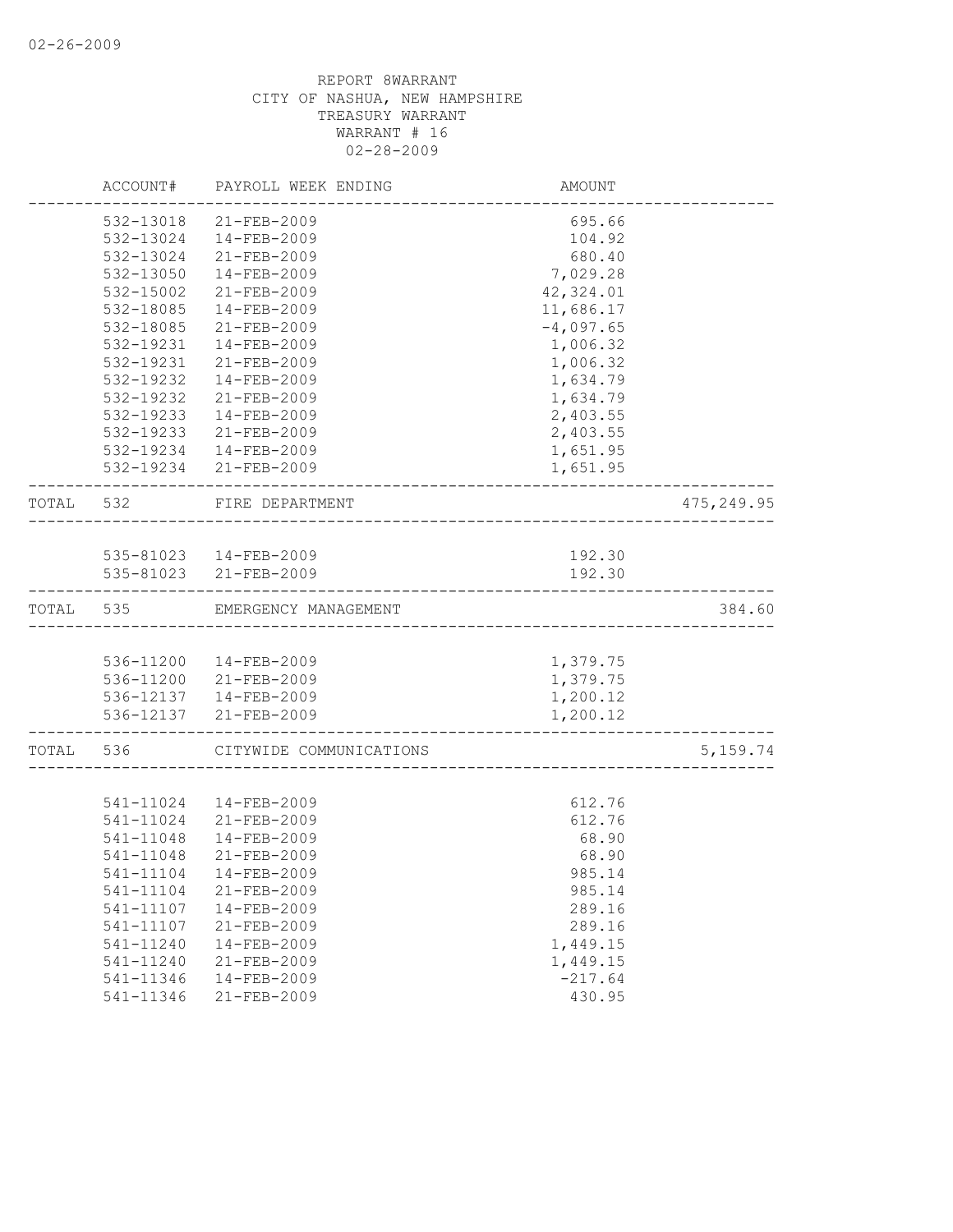|           |           | ACCOUNT# PAYROLL WEEK ENDING              | AMOUNT                              |           |
|-----------|-----------|-------------------------------------------|-------------------------------------|-----------|
| TOTAL 541 |           | COMMUNITY SERVICES DIVISION               |                                     | 7,023.53  |
|           |           |                                           | ----------------------------------- |           |
|           |           | 542-11426  14-FEB-2009                    | 1,324.89                            |           |
|           |           | 542-11426 21-FEB-2009                     | 1,324.89                            |           |
|           |           | 542-11584  14-FEB-2009                    | 3,455.92                            |           |
|           |           | 542-11584 21-FEB-2009                     | 3,455.92                            |           |
|           |           | 542-12109  14-FEB-2009                    | 80.00                               |           |
|           |           | 542-12582  14-FEB-2009                    | 842.96                              |           |
|           |           | 542-12582 21-FEB-2009                     | 741.22                              |           |
| TOTAL 542 |           | COMMUNITY HEALTH<br>_____________________ |                                     | 11,225.80 |
|           |           |                                           |                                     |           |
|           | 543-11380 | $14 - FEB - 2009$                         | 919.00                              |           |
|           | 543-11380 | 21-FEB-2009                               | 919.00                              |           |
|           | 543-11438 | 21-FEB-2009                               | 1,326.91                            |           |
|           |           | 543-11601  14-FEB-2009                    | 1,219.71                            |           |
|           |           | 543-11602  14-FEB-2009                    | 858.44                              |           |
|           |           | 543-11602 21-FEB-2009                     | 858.44                              |           |
|           |           | 543-11604  14-FEB-2009                    | 1,474.36                            |           |
|           |           | 543-11604 21-FEB-2009                     | 1,474.36                            |           |
|           |           | $543 - 11605$ $14 - FEB - 2009$           | 929.42                              |           |
|           |           | 543-11605 21-FEB-2009                     | 929.41                              |           |
|           |           | TOTAL 543 ENVIRONMENTAL HEALTH DEPT.      |                                     | 10,909.05 |
|           |           |                                           |                                     |           |
|           |           | 544-11008  14-FEB-2009                    | 723.28                              |           |
|           |           | 544-11008 21-FEB-2009                     | 723.29                              |           |
|           | 544-11099 | 14-FEB-2009                               | 2,109.73                            |           |
|           | 544-11099 | 21-FEB-2009                               | 2,109.73                            |           |
|           | 544-11112 | 14-FEB-2009                               | 827.73                              |           |
|           | 544-11112 | 21-FEB-2009                               | 827.73                              |           |
|           | 544-11367 | 14-FEB-2009                               | 809.99                              |           |
|           | 544-11367 | 21-FEB-2009                               | 810.00                              |           |
|           |           | 544-11777  14-FEB-2009                    | 1,252.76                            |           |
|           | 544-11777 | 21-FEB-2009                               | 1,252.76                            |           |
|           |           | 544-12101  14-FEB-2009                    | 271.04                              |           |
|           |           | 544-12101 21-FEB-2009                     | 271.04                              |           |
| TOTAL     | 544       | WELFARE ADMINISTRATION                    |                                     | 11,989.08 |
|           |           |                                           |                                     |           |
|           |           | 551-11028  14-FEB-2009                    | 531.38                              |           |
|           |           | 551-11028 21-FEB-2009                     | 531.38                              |           |
|           | 551-11057 | 14-FEB-2009                               | 877.89                              |           |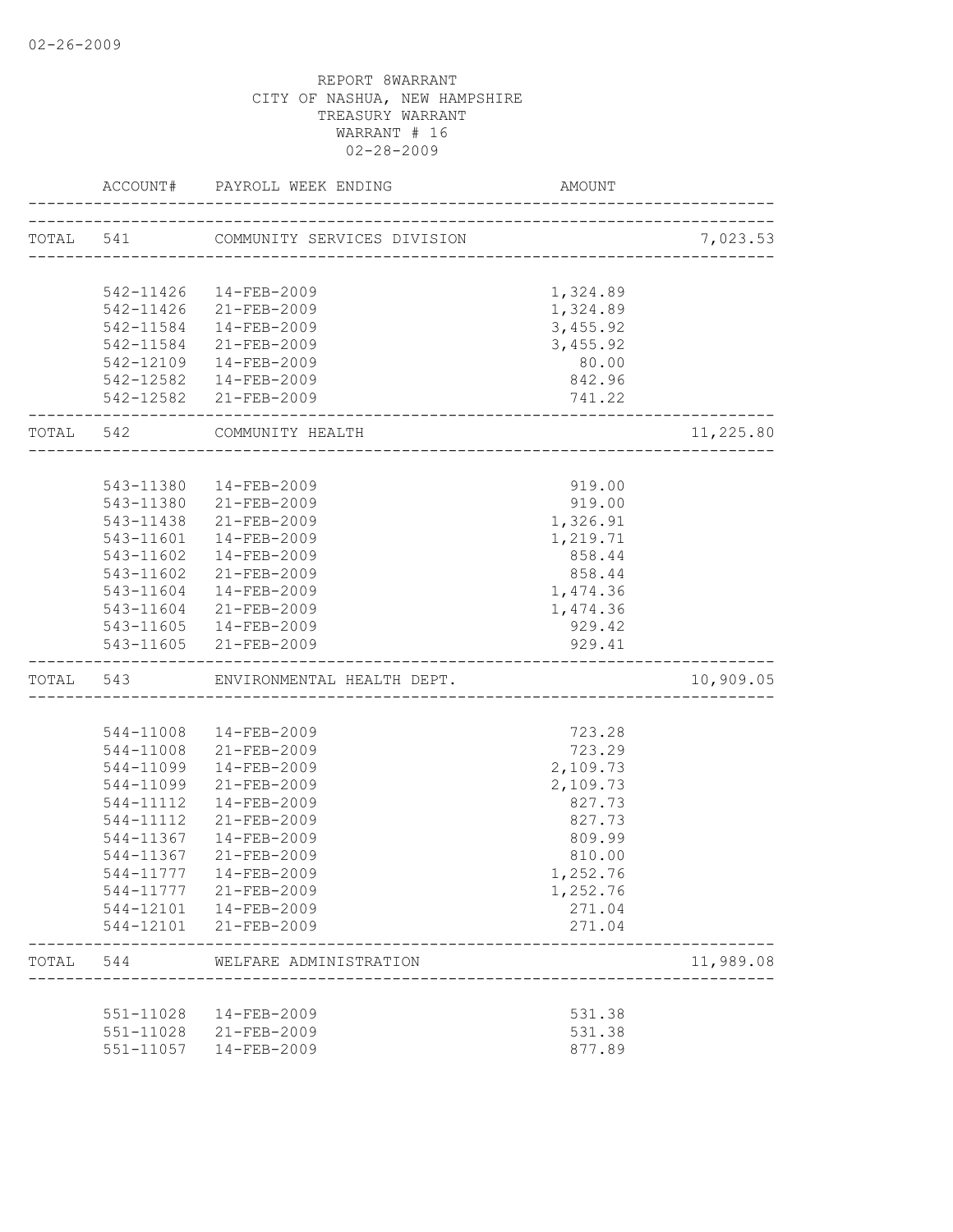|               | ACCOUNT# PAYROLL WEEK ENDING   | AMOUNT   |           |
|---------------|--------------------------------|----------|-----------|
|               | 551-11057 21-FEB-2009          | 877.89   |           |
| 551-11094     | 14-FEB-2009                    | 298.91   |           |
| 551-11094     | 21-FEB-2009                    | 298.91   |           |
| 551-11097     | $14 - FEB - 2009$              | 1,050.79 |           |
| 551-11097     | 21-FEB-2009                    | 1,050.79 |           |
| 551-11208     | $14 - FEB - 2009$              | 670.10   |           |
| 551-11208     | $21 - FEB - 2009$              | 670.10   |           |
| 551-11211     | $14 - FEB - 2009$              | 447.16   |           |
| 551-11211     | $21 - FEB - 2009$              | 476.96   |           |
| 551-11212     | $14 - FEB - 2009$              | 1,408.18 |           |
| 551-11212     | 21-FEB-2009                    | 1,408.19 |           |
| 551-11249     | 14-FEB-2009                    | 144.73   |           |
| 551-11249     | $21 - FEB - 2009$              | 144.73   |           |
| 551-11273     | 14-FEB-2009                    | 1,640.43 |           |
| 551-11273     | 21-FEB-2009                    | 1,640.41 |           |
| 551-11435     | 14-FEB-2009                    | 877.86   |           |
| $551 - 11435$ | $21 - FEB - 2009$              | 839.21   |           |
| $551 - 11462$ | $14 - FEB - 2009$              | 1,009.96 |           |
| 551-11462     | 21-FEB-2009                    | 1,009.96 |           |
| 551-11638     | $14 - FEB - 2009$              | 1,000.39 |           |
| 551-11638     | 21-FEB-2009                    | 943.23   |           |
| 551-13004     | 14-FEB-2009                    | 258.27   |           |
|               | 551-13004 21-FEB-2009          | 62.26    |           |
|               | 551-91010 21-FEB-2009          | 1,390.00 |           |
| TOTAL 551     | PUBLIC WORKS DIV & ENGINEERING |          | 21,560.07 |
|               |                                |          |           |
|               | 552-11077  14-FEB-2009         | 1,255.86 |           |
| 552-11077     | 21-FEB-2009                    | 1,255.87 |           |
| 552-11087     | 14-FEB-2009                    | 746.80   |           |
| 552-11087     | 21-FEB-2009                    | 746.80   |           |
| 552-11143     | 14-FEB-2009                    | 784.00   |           |
| 552-11143     | 21-FEB-2009                    | 784.00   |           |
| 552-11324     | $14 - FEB - 2009$              | 4,039.83 |           |
| 552-11324     | $21 - FEB - 2009$              | 4,039.84 |           |
| 552-11339     | $14 - FEB - 2009$              | 2,689.60 |           |
| 552-11339     | $21 - FEB - 2009$              | 2,564.16 |           |
| 552-11342     | 14-FEB-2009                    | 706.00   |           |
| 552-11342     | 21-FEB-2009                    | 706.00   |           |
| 552-11343     | 14-FEB-2009                    | 2,352.00 |           |
| 552-11343     | 21-FEB-2009                    | 2,352.00 |           |
| 552-11407     | 14-FEB-2009                    | 4,884.01 |           |
| 552-11407     | 21-FEB-2009                    | 4,884.00 |           |
| 552-11492     | $14 - FEB - 2009$              | 746.80   |           |
| 552-11492     | 21-FEB-2009                    | 746.80   |           |
| 552-11548     | 14-FEB-2009                    | 1,028.00 |           |
| 552-11548     | 21-FEB-2009                    | 1,028.00 |           |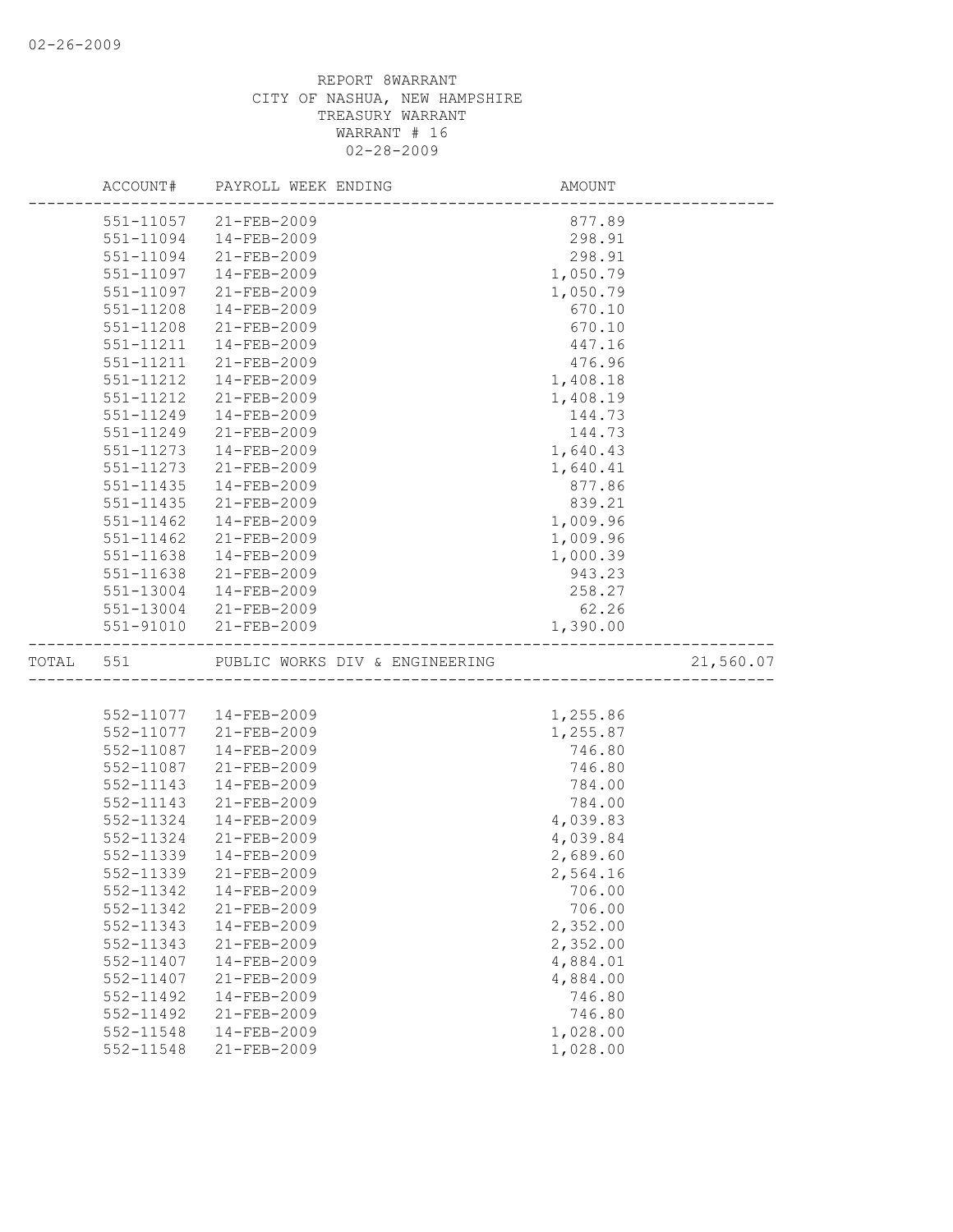|       | ACCOUNT#      | PAYROLL WEEK ENDING  | AMOUNT                 |           |
|-------|---------------|----------------------|------------------------|-----------|
|       | 552-11562     | $14 - FEB - 2009$    | 400.06                 |           |
|       | $552 - 11562$ | 21-FEB-2009          | 400.06                 |           |
|       | 552-11580     | $14 - FEB - 2009$    | 957.28                 |           |
|       | 552-11580     | $21 - FEB - 2009$    | 957.28                 |           |
|       | 552-11618     | 14-FEB-2009          | 638.06                 |           |
|       | 552-11618     | 21-FEB-2009          | 638.05                 |           |
|       | 552-11672     | $14 - FEB - 2009$    | 1,404.69               |           |
|       | 552-11672     | $21 - FEB - 2009$    | 1,404.69               |           |
|       | 552-11750     | $14 - FEB - 2009$    | 717.60                 |           |
|       | 552-11750     | 21-FEB-2009          | 717.60                 |           |
|       | 552-13004     | 14-FEB-2009          | 265.09                 |           |
|       | 552-13004     | $21 - FEB - 2009$    | 265.09                 |           |
|       | 552-13009     | $21 - FEB - 2009$    | 3,386.49               |           |
|       | 552-13067     | 14-FEB-2009          | 3,626.75               |           |
|       | 552-13067     | 21-FEB-2009          | 4,584.90               |           |
|       | 552-59050     | $21 - FEB - 2009$    | 880.00                 |           |
| TOTAL | 552           | PARKS AND RECREATION | ______________________ | 59,584.06 |
|       |               |                      |                        |           |
|       | 553-11041     | 14-FEB-2009          | 1,016.27               |           |
|       | 553-11041     | 21-FEB-2009          | 1,016.26               |           |
|       | 553-11078     | $14 - FEB - 2009$    | 410.28                 |           |
|       | 553-11078     | 21-FEB-2009          | 410.28                 |           |
|       | 553-11098     | $14 - FEB - 2009$    | 990.17                 |           |
|       | 553-11098     | $21 - FEB - 2009$    | 990.17                 |           |
|       | 553-11169     | $14 - FEB - 2009$    | 1,021.62               |           |
|       | 553-11169     | $21 - FEB - 2009$    | 1,021.61               |           |
|       | 553-11192     | 14-FEB-2009          | 931.64                 |           |
|       | 553-11192     | 21-FEB-2009          | 959.76                 |           |
|       | 553-11279     | $14 - FEB - 2009$    | 5,488.00               |           |
|       | 553-11279     | $21 - FEB - 2009$    | 5,488.00               |           |
|       | 553-11327     | 14-FEB-2009          | 4,039.84               |           |
|       | 553-11327     | 21-FEB-2009          | 4,039.83               |           |
|       | 553-11375     | $14 - FEB - 2009$    | 1,344.80               |           |
|       | 553-11375     | $21 - FEB - 2009$    | 1,643.52               |           |
|       | 553-11465     | $14 - FEB - 2009$    | 2,688.48               |           |
|       | 553-11465     | 21-FEB-2009          | 2,669.81               |           |
|       | 553-11474     | 14-FEB-2009          | 3,366.40               |           |
|       | 553-11474     | 21-FEB-2009          | 3,366.40               |           |
|       | 553-11475     | $14 - FEB - 2009$    | 2,560.80               |           |
|       | 553-11475     | 21-FEB-2009          | 1,868.32               |           |
|       | 553-11630     | 14-FEB-2009          | 717.60                 |           |
|       | 553-11630     | 21-FEB-2009          | 717.60                 |           |
|       | 553-11631     | $14 - FEB - 2009$    | 729.60                 |           |
|       | 553-11631     | $21 - FEB - 2009$    | 724.80                 |           |
|       | 553-11648     | $14 - FEB - 2009$    | 820.54                 |           |
|       | 553-11648     | 21-FEB-2009          | 820.54                 |           |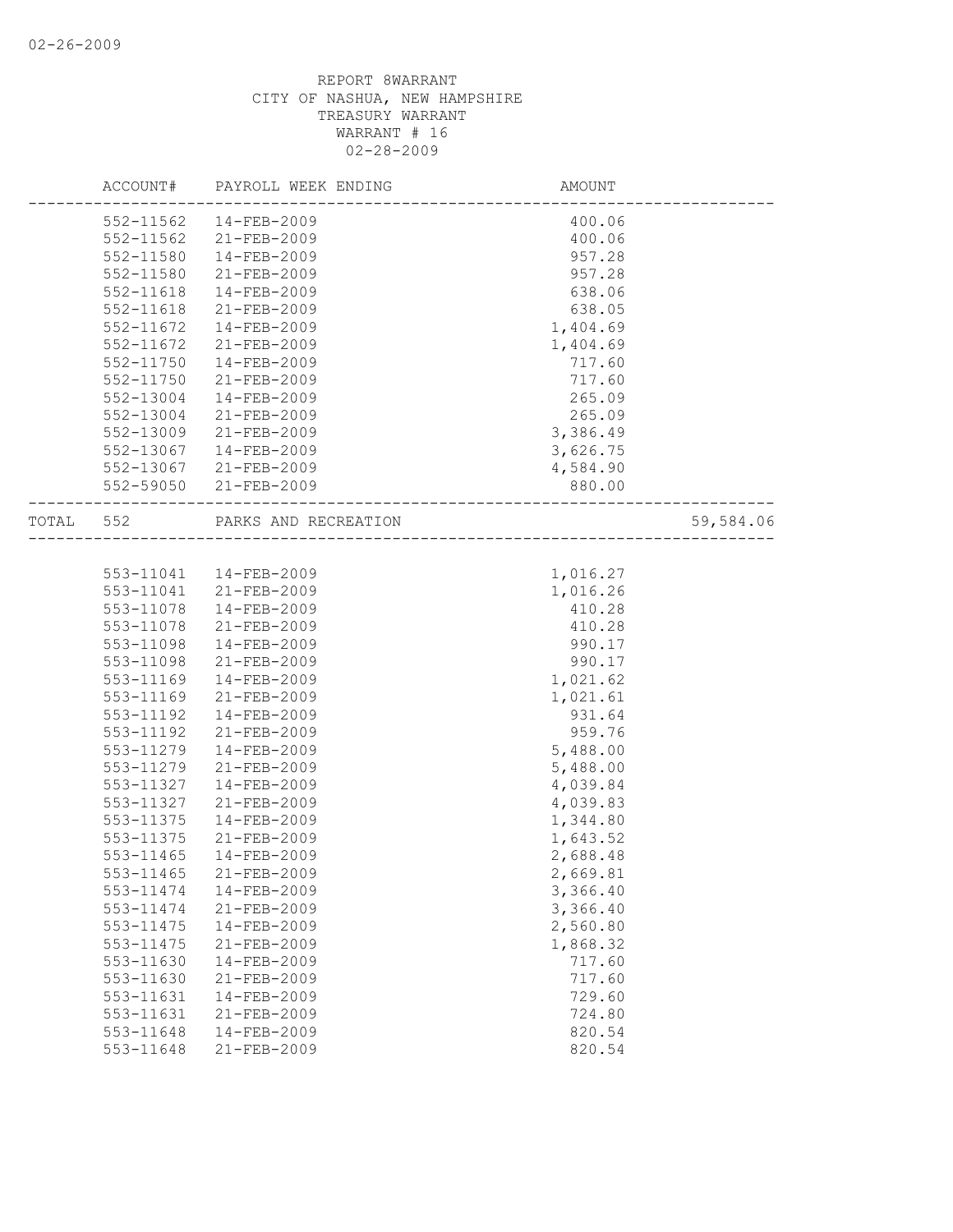|           | ACCOUNT#               | PAYROLL WEEK ENDING              | AMOUNT                                 |             |
|-----------|------------------------|----------------------------------|----------------------------------------|-------------|
|           | 553-11678              | $14 - FEB - 2009$                | 1,622.11                               |             |
|           | 553-11678              | 21-FEB-2009                      | 1,622.11                               |             |
|           | 553-11759              | 14-FEB-2009                      | 14,420.81                              |             |
|           | 553-11759              | $21 - FEB - 2009$                | 14,350.52                              |             |
|           | 553-11771              | 14-FEB-2009                      | 1,683.20                               |             |
|           | 553-11771              | 21-FEB-2009                      | 1,683.20                               |             |
|           | 553-12128              | 14-FEB-2009                      | 264.08                                 |             |
|           | 553-12128              | $21 - FEB - 2009$                | 443.60                                 |             |
|           | 553-13004              | $14 - FEB - 2009$                | 3,359.53                               |             |
|           | 553-13004              | 21-FEB-2009                      | 547.65                                 |             |
|           | 553-13009              | 14-FEB-2009                      | 4,475.42                               |             |
|           | 553-13009              | 21-FEB-2009                      | 45,761.64                              |             |
|           |                        |                                  |                                        |             |
|           | 553-13901              | 14-FEB-2009                      | 11,001.69                              |             |
|           | 553-13901              | 21-FEB-2009                      | 10,058.57                              |             |
|           | 553-17010              | 21-FEB-2009                      | 1,100.00                               |             |
| TOTAL 553 |                        | STREET DEPARTMENT                | ______________________________________ | 164, 257.07 |
|           |                        |                                  |                                        |             |
|           | 555-11024              | 14-FEB-2009                      | 279.90                                 |             |
|           | 555-11024              | 21-FEB-2009                      | 205.26                                 |             |
|           | 555-11058              | 14-FEB-2009                      | 957.28                                 |             |
|           | 555-11058              | 21-FEB-2009                      | 957.28                                 |             |
|           | 555-11461              | 14-FEB-2009                      | 1,446.40                               |             |
|           | 555-11461              | $21 - FEB - 2009$                | 1,446.40                               |             |
|           | 555-11505              | $14 - FEB - 2009$                | 1,150.52                               |             |
|           | 555-11505              | $21 - FEB - 2009$                | 1,150.52                               |             |
|           | 555-11639              | 14-FEB-2009                      | 746.80                                 |             |
|           | 555-11639              | 21-FEB-2009                      | 746.80                                 |             |
|           | 555-11640              | 14-FEB-2009                      | 705.84                                 |             |
|           | 555-11640              | 21-FEB-2009                      | 695.60                                 |             |
|           | 555-11738              | $14 - FEB - 2009$                | 1,760.00                               |             |
|           | 555-11738              | 21-FEB-2009                      | 1,760.00                               |             |
|           | 555-11745              | 14-FEB-2009                      | 738.80                                 |             |
|           | 555-11745              | 21-FEB-2009                      | 738.80                                 |             |
|           | 555-11746              | $14 - FEB - 2009$                | 1,106.97                               |             |
|           | 555-11746              | $21 - FEB - 2009$                | 1,106.96                               |             |
|           | 555-13004              | 14-FEB-2009                      | 1,549.93                               |             |
|           | 555-13004              | 21-FEB-2009                      | 99.00                                  |             |
|           |                        |                                  | 231.00                                 |             |
|           | 555-13068<br>555-13068 | 14-FEB-2009<br>$21 - FEB - 2009$ | 231.00                                 |             |
|           |                        |                                  |                                        |             |
| TOTAL     | 555                    | TRAFFIC DEPARTMENT               |                                        | 19,811.06   |
|           | 557-11161              | $14 - FEB - 2009$                | 746.80                                 |             |
|           | 557-11161              | 21-FEB-2009                      | 746.80                                 |             |
|           | 557-13009              | 21-FEB-2009                      | 273.75                                 |             |
|           |                        |                                  |                                        |             |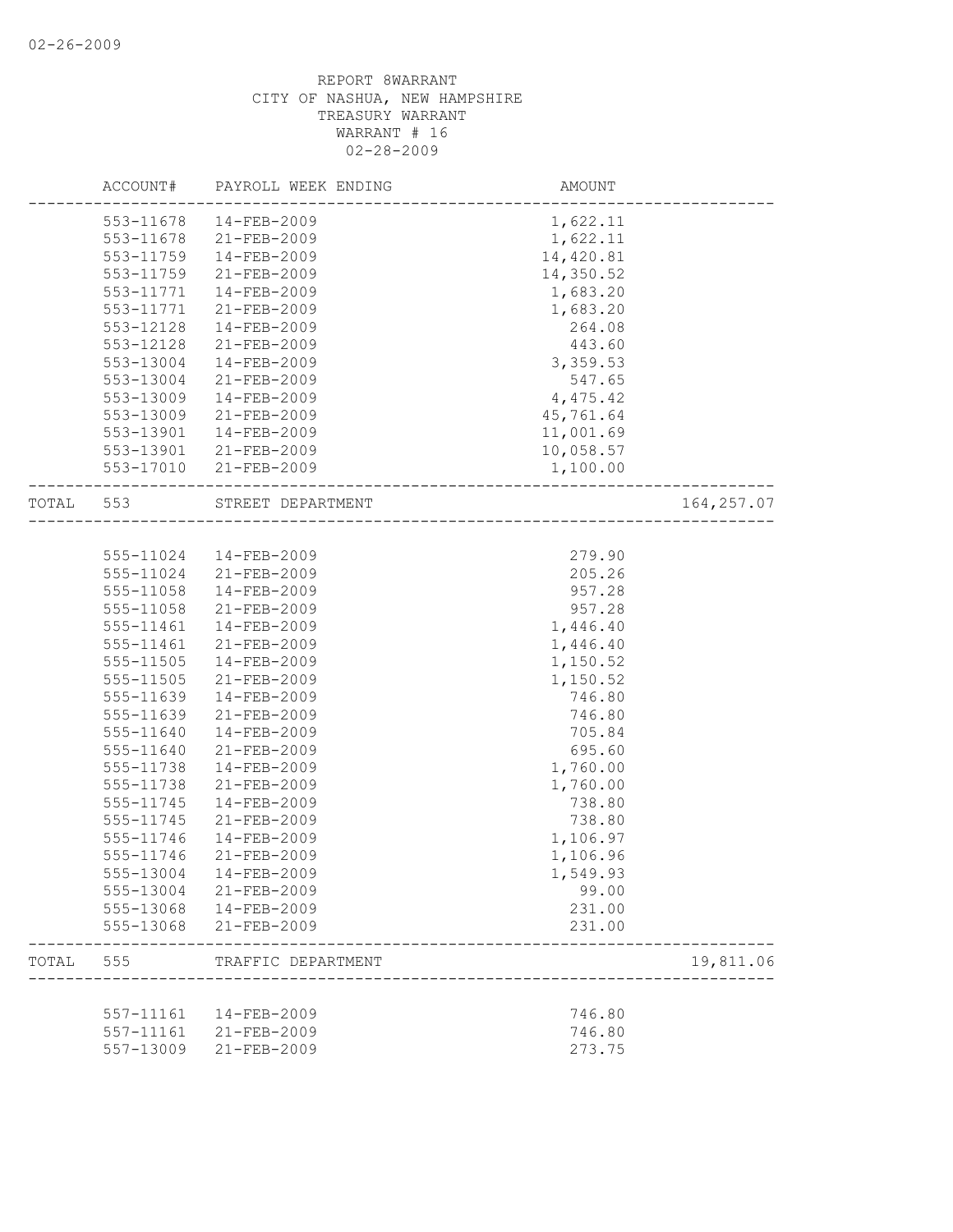|       | ACCOUNT#  | PAYROLL WEEK ENDING    | AMOUNT                         |          |
|-------|-----------|------------------------|--------------------------------|----------|
| TOTAL | 557       | PARKING LOTS           |                                | 1,767.35 |
|       |           |                        | ------------------------------ |          |
|       | 561-11345 | 14-FEB-2009            | 1,339.68                       |          |
|       | 561-11345 | 21-FEB-2009            | 1,339.68                       |          |
|       | 561-11651 | 14-FEB-2009            | 835.74                         |          |
|       | 561-11651 | 21-FEB-2009            | 835.74                         |          |
|       | 561-11658 | 14-FEB-2009            | 1,014.70                       |          |
|       |           | 561-11658 21-FEB-2009  | 1,014.70                       |          |
|       |           | 561-91010 21-FEB-2009  | 100.00                         |          |
| TOTAL | 561       | EDGEWOOD CEMETERY      |                                | 6,480.24 |
|       |           |                        |                                |          |
|       | 563-11345 | $14 - FEB - 2009$      | 1,126.64                       |          |
|       | 563-11345 | 21-FEB-2009            | 1,126.63                       |          |
|       | 563-11651 | 14-FEB-2009            | 744.15                         |          |
|       | 563-11651 | 21-FEB-2009            | 744.15                         |          |
|       | 563-11657 | 14-FEB-2009            | 929.82                         |          |
|       |           | 563-11657 21-FEB-2009  | 929.81                         |          |
|       | 563-13004 | 14-FEB-2009            | 147.87                         |          |
| TOTAL | 563       | WOODLAWN CEMETERY      |                                | 5,749.07 |
|       |           |                        |                                |          |
|       |           | 571-11174  14-FEB-2009 | 867.77                         |          |
|       |           | 571-11174 21-FEB-2009  | 867.76                         |          |
|       |           | 571-11237  14-FEB-2009 | 1,941.86                       |          |
|       |           | 571-11237 21-FEB-2009  | 1,941.85                       |          |
| TOTAL | 571       | COMMUNITY DEVELOPMENT  |                                | 5,619.24 |
|       |           |                        |                                |          |
|       | 572-11024 | 14-FEB-2009            | 634.62                         |          |
|       | 572-11024 | 21-FEB-2009            | 634.61                         |          |
|       | 572-11215 | $14 - FEB - 2009$      | 2,381.00                       |          |
|       | 572-11215 | $21 - FEB - 2009$      | 2,381.00                       |          |
|       | 572-11238 | 14-FEB-2009            | 841.38                         |          |
|       | 572-11238 | 21-FEB-2009            | 841.39                         |          |
|       | 572-11450 | 14-FEB-2009            | 1,670.35                       |          |
|       | 572-11450 | $21 - FEB - 2009$      | 1,670.35                       |          |
|       | 572-11522 | $14 - FEB - 2009$      | 816.64                         |          |
|       | 572-11522 | 21-FEB-2009            | 816.64                         |          |
|       | 572-11525 | $14 - FEB - 2009$      | 1,007.85                       |          |
|       | 572-11525 | 21-FEB-2009            | 1,007.85                       |          |
|       | 572-58005 | $14 - FEB - 2009$      | 100.00                         |          |
|       | 572-98045 | 14-FEB-2009            | 32.54                          |          |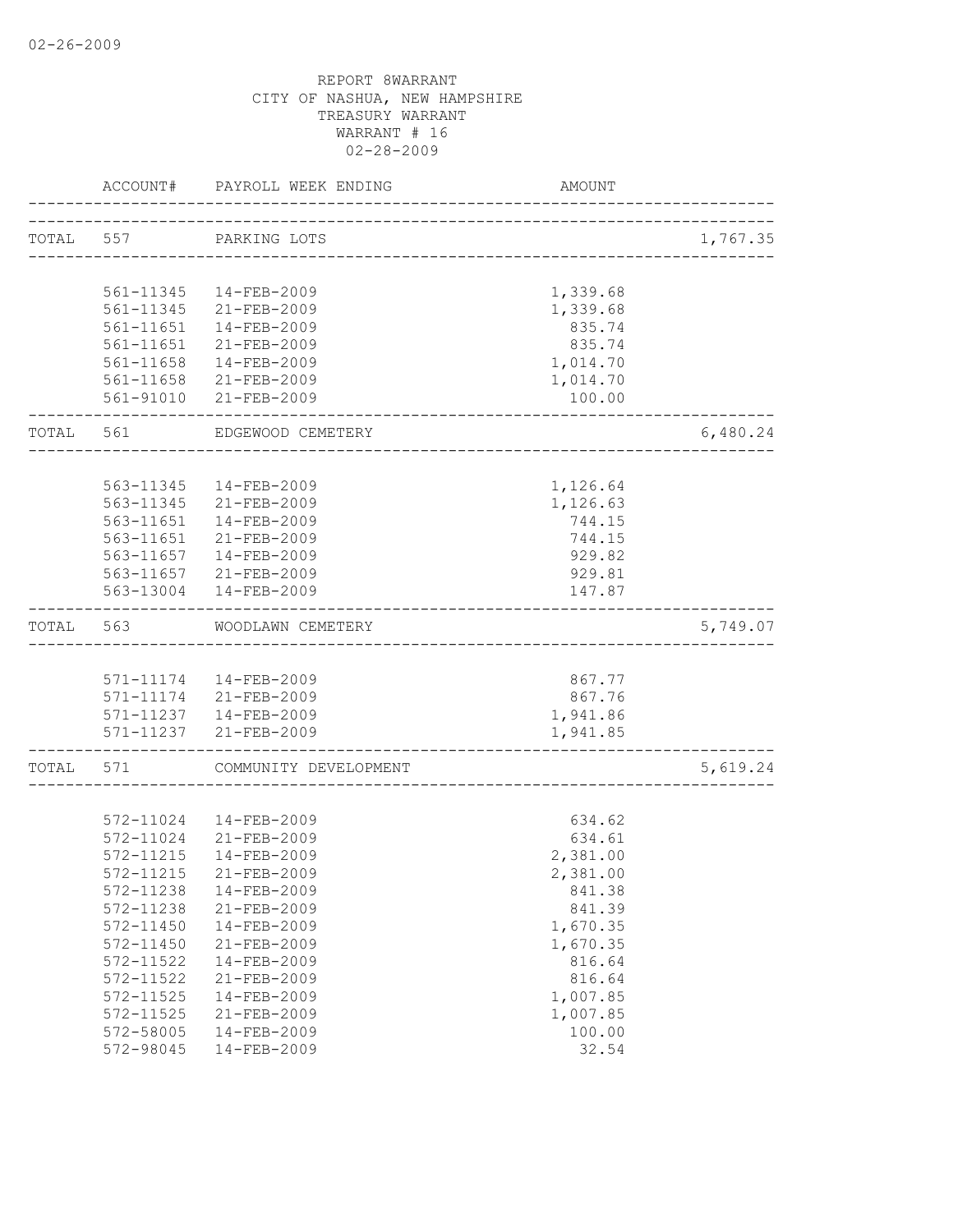|                            | 572-98046 21-FEB-2009                           | 100.00   |           |
|----------------------------|-------------------------------------------------|----------|-----------|
|                            |                                                 |          | 14,936.22 |
|                            |                                                 |          |           |
|                            | 573-11444  14-FEB-2009<br>573-11444 21-FEB-2009 | 1,423.89 |           |
| -------------------------- |                                                 | 1,423.89 |           |
|                            | TOTAL 573 ECONOMIC DEVELOPMENT                  |          | 2,847.78  |
|                            |                                                 |          |           |
|                            | 575-11032  14-FEB-2009                          | 696.76   |           |
|                            | 575-11032 21-FEB-2009                           | 696.76   |           |
|                            | 575-11042  14-FEB-2009                          | 1,367.77 |           |
|                            | 575-11042 21-FEB-2009                           | 1,367.76 |           |
| 575-11062                  | 14-FEB-2009                                     | 604.75   |           |
| 575-11062                  | 21-FEB-2009                                     | 604.76   |           |
| 575-11189                  | 14-FEB-2009                                     | 1,062.06 |           |
| 575-11189                  | 21-FEB-2009                                     | 1,062.06 |           |
|                            | 575-11246  14-FEB-2009                          | 1,885.72 |           |
| 575-11246                  | 21-FEB-2009                                     | 1,885.71 |           |
|                            | 575-11387  14-FEB-2009                          | 5,755.10 |           |
|                            | 575-11387 21-FEB-2009                           | 5,755.10 |           |
| 575-11393                  | 14-FEB-2009                                     | 3,584.58 |           |
| 575-11393                  | 21-FEB-2009                                     | 3,498.08 |           |
| 575-11400                  | 14-FEB-2009                                     | 6,905.10 |           |
| 575-11400                  | 21-FEB-2009                                     | 7,315.22 |           |
|                            | 575-11401  14-FEB-2009                          | 3,853.02 |           |
|                            | 575-11401 21-FEB-2009                           | 3,853.04 |           |
| 575-11403                  | 14-FEB-2009                                     | 833.85   |           |
| 575-11403                  | 21-FEB-2009                                     | 833.86   |           |
| 575-11404                  | 14-FEB-2009                                     | 751.38   |           |
| 575-11404                  | 21-FEB-2009                                     | 751.38   |           |
| 575-11627                  | 14-FEB-2009                                     | 589.06   |           |
| 575-11627                  | 21-FEB-2009                                     | 589.06   |           |
| 575-12076                  | 14-FEB-2009                                     | 183.26   |           |
|                            | 575-12076 21-FEB-2009                           | 183.26   |           |
|                            | 575-12087  14-FEB-2009                          | 420.15   |           |
| 575-12087                  | 21-FEB-2009                                     | 436.39   |           |
| 575-12090                  | 14-FEB-2009                                     | 1,157.60 |           |
| 575-12090                  | 21-FEB-2009                                     | 1,157.59 |           |
| 575-12114                  | 14-FEB-2009                                     | 1,602.00 |           |
| 575-12114                  | 21-FEB-2009                                     | 1,417.33 |           |
| 575-13004                  | 14-FEB-2009                                     | 18.47    |           |
| 575-13004                  | 21-FEB-2009                                     | 56.35    |           |
| 575-13035                  | 14-FEB-2009                                     | 702.96   |           |
| 575-13035                  | 21-FEB-2009                                     | 754.80   |           |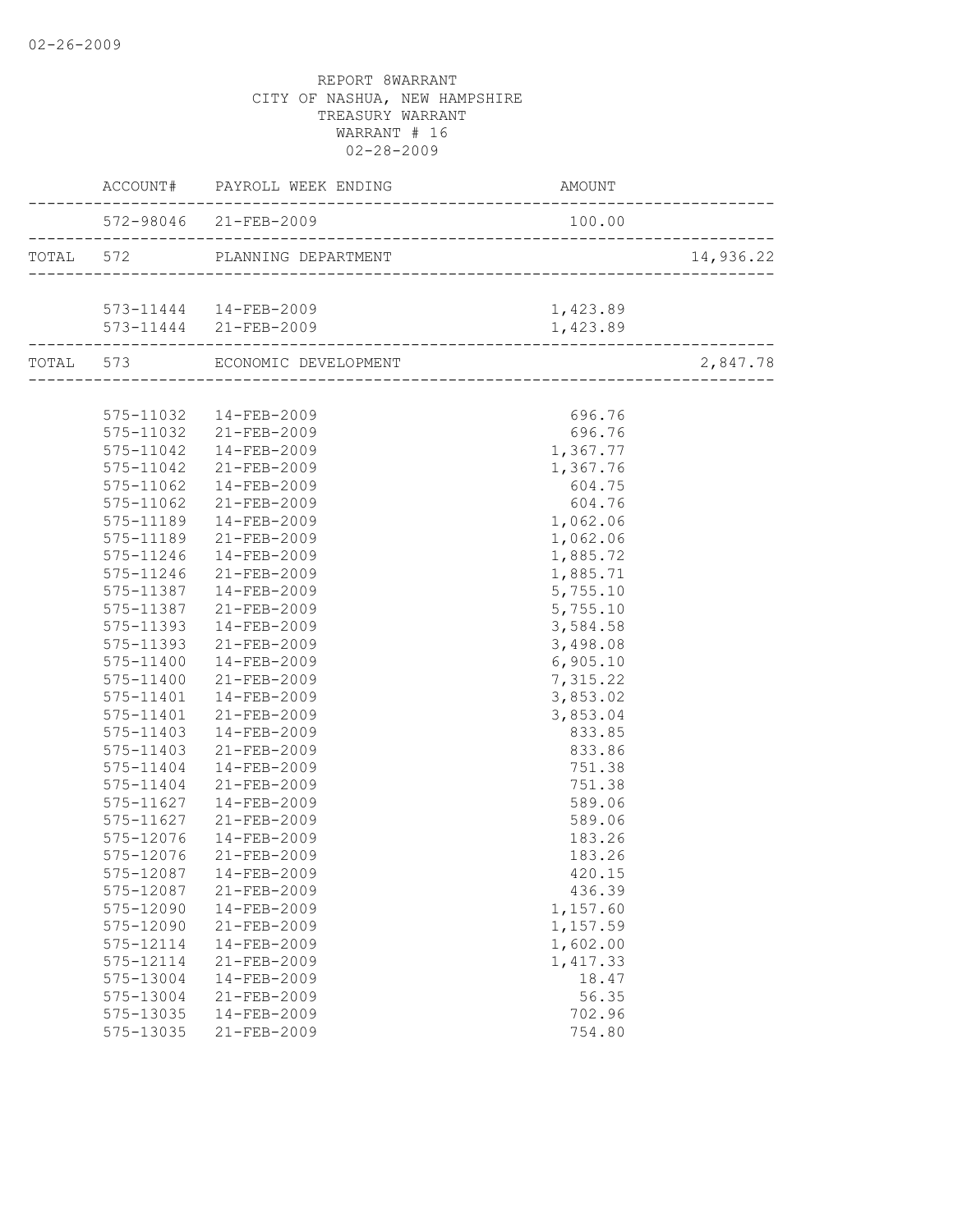|                        | ACCOUNT# PAYROLL WEEK ENDING  | AMOUNT                                 |            |
|------------------------|-------------------------------|----------------------------------------|------------|
|                        | TOTAL 575 PUBLIC LIBRARIES    | ______________________________________ | 64,192.10  |
|                        |                               |                                        |            |
|                        | 576-11059  14-FEB-2009        | 1,252.76                               |            |
|                        | 576-11059 21-FEB-2009         | 1,252.75                               |            |
| 576-11221              | 14-FEB-2009                   | 1,038.98                               |            |
| 576-11221              | 21-FEB-2009                   | 1,038.99                               |            |
| 576-11315              | 14-FEB-2009                   | 1,294.20                               |            |
| 576-11315              | 21-FEB-2009                   | 1,294.20                               |            |
| 576-11361              | 14-FEB-2009                   | 3,340.44                               |            |
| 576-11361              | 21-FEB-2009                   | 2,986.20                               |            |
| 576-11362              | 14-FEB-2009                   | 1,082.36                               |            |
| 576-11362              | 21-FEB-2009                   | 1,082.36                               |            |
| 576-12045              | 14-FEB-2009                   | 255.69                                 |            |
|                        | 576-12045 21-FEB-2009         | 255.70                                 |            |
|                        | 576-91010  14-FEB-2009        | $-380.00$                              |            |
|                        | 576-91010 21-FEB-2009         | 1,378.32                               |            |
|                        | TOTAL 576 BUILDING DEPARTMENT |                                        | 17, 172.95 |
|                        |                               |                                        |            |
|                        | 577-11067  14-FEB-2009        | 1,139.43                               |            |
|                        | 577-11067 21-FEB-2009         | 1,139.44                               |            |
|                        | 577-11183  14-FEB-2009        | 2,002.48                               |            |
|                        | 577-11183 21-FEB-2009         | 2,002.48                               |            |
|                        | 577-91010 21-FEB-2009         | 510.00<br>________________________     |            |
|                        | TOTAL 577 CODE ENFORCEMENT    |                                        | 6,793.83   |
|                        |                               |                                        |            |
|                        | 581-11012 21-FEB-2009         | 4,089.42                               |            |
|                        | 581-11075 21-FEB-2009         | 4,228.08                               |            |
|                        | 581-11081 21-FEB-2009         | 2,592.11                               |            |
| 581-11162              | 14-FEB-2009                   | 54, 241.11                             |            |
| 581-11162              | 21-FEB-2009                   | 54, 391.34                             |            |
| 581-11204              | 14-FEB-2009                   | 12,651.94                              |            |
|                        | 581-11204 21-FEB-2009         | 14,042.43                              |            |
| 581-11348              | $21 - FEB - 2009$             | 78,661.59                              |            |
| 581-11366              | 14-FEB-2009                   | 57, 513.79                             |            |
| 581-11366              | 21-FEB-2009                   | 57,570.11                              |            |
| 581-11396              | 21-FEB-2009                   | 38,490.59                              |            |
| 581-11402              | 21-FEB-2009                   | 3,076.92                               |            |
| 581-11408              | 14-FEB-2009                   | 16,674.30                              |            |
| 581-11408              | 21-FEB-2009                   | 17,639.80                              |            |
| 581-11486              | 21-FEB-2009                   | 39,893.12                              |            |
| 581-11515<br>581-11570 | 21-FEB-2009<br>21-FEB-2009    | 4,441.73                               |            |
|                        |                               | 60, 451.46                             |            |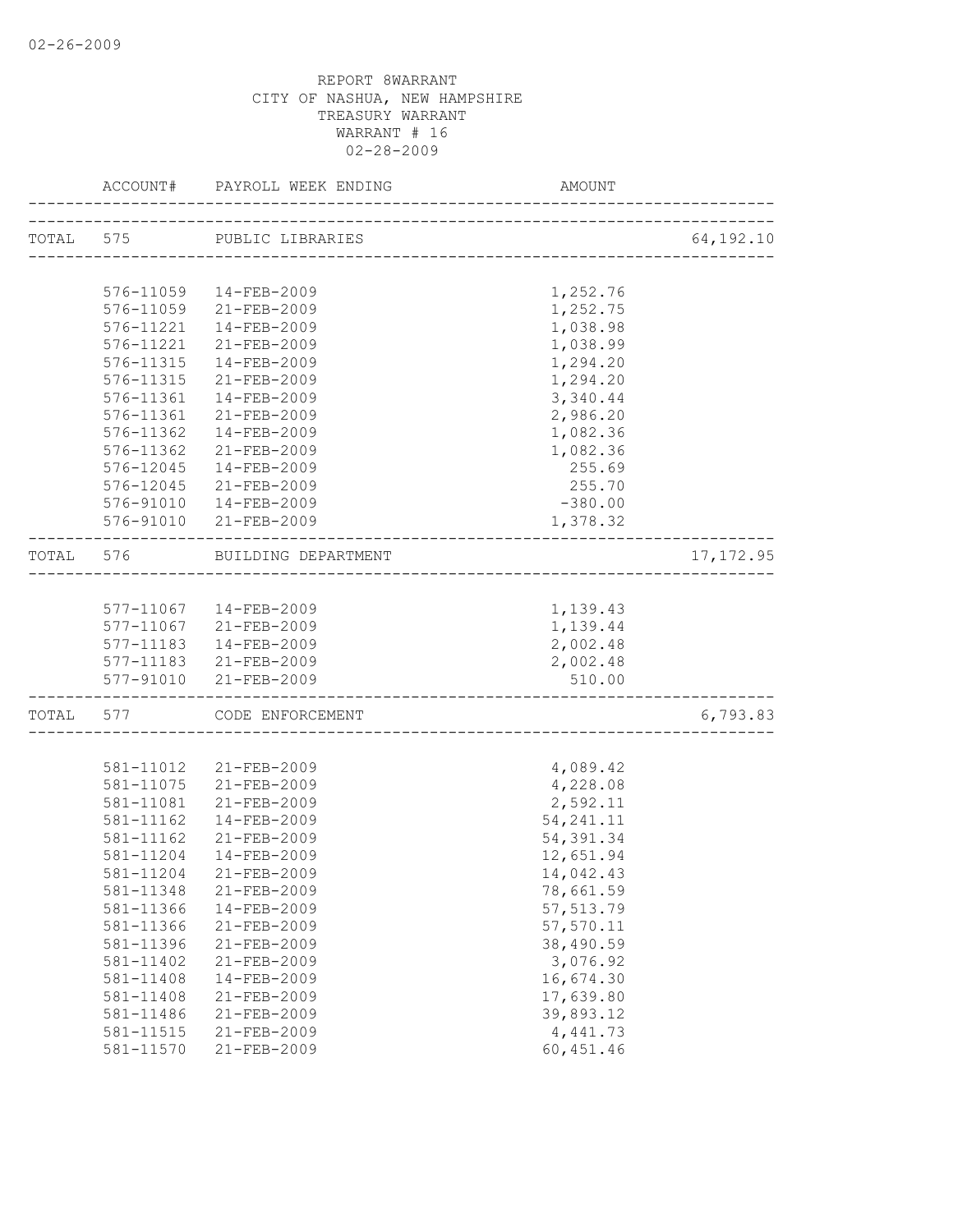| ACCOUNT#  | PAYROLL WEEK ENDING | AMOUNT       |
|-----------|---------------------|--------------|
| 581-11572 | $21 - FEB - 2009$   | 60,348.06    |
| 581-11579 | $21 - FEB - 2009$   | 35,904.70    |
| 581-11628 | $14 - FEB - 2009$   | 1,359.20     |
| 581-11628 | 21-FEB-2009         | 1,087.36     |
| 581-11675 | 21-FEB-2009         | 5,769.23     |
| 581-11709 | 21-FEB-2009         | 5,957.19     |
| 581-11711 | $21 - FEB - 2009$   | 2,576.95     |
| 581-11726 | $21 - FEB - 2009$   | 1,602,107.24 |
| 581-11800 | 21-FEB-2009         | 47,997.62    |
| 581-11801 | $14 - FEB - 2009$   | 350.00       |
| 581-11801 | 21-FEB-2009         | 14,943.72    |
| 581-11802 | $21 - FEB - 2009$   | 12,960.77    |
| 581-11803 | 14-FEB-2009         | 698.95       |
| 581-11803 | 21-FEB-2009         | 14,296.90    |
| 581-11805 | 21-FEB-2009         | 20,680.75    |
| 581-11812 | $21 - FEB - 2009$   | 2,504.85     |
| 581-11816 | $21 - FEB - 2009$   | 3,724.57     |
| 581-11830 | 21-FEB-2009         | 5,575.53     |
| 581-11850 | $14 - FEB - 2009$   | 2,723.70     |
| 581-11850 | 21-FEB-2009         | 2,949.29     |
| 581-11860 | $21 - FEB - 2009$   | 6,332.23     |
| 581-12006 | 14-FEB-2009         | 7,281.81     |
| 581-12006 | 21-FEB-2009         | 8,861.43     |
| 581-12021 | $14 - FEB - 2009$   | 1,901.00     |
| 581-12021 | $21 - FEB - 2009$   | 47,498.81    |
| 581-12060 | $14 - FEB - 2009$   | 2,604.73     |
| 581-12060 | 21-FEB-2009         | 2,089.57     |
| 581-12078 | 14-FEB-2009         | 100.00       |
| 581-12078 | 21-FEB-2009         | 1,162.50     |
| 581-12081 | 21-FEB-2009         | 2,329.05     |
| 581-12084 | 14-FEB-2009         | 1,662.50     |
| 581-12084 | 21-FEB-2009         | 2,375.00     |
| 581-12087 | 14-FEB-2009         | 879.00       |
| 581-12087 | 21-FEB-2009         | 703.20       |
| 581-12111 | $14 - FEB - 2009$   | 145,020.76   |
| 581-12111 | 21-FEB-2009         | 142, 237.31  |
| 581-12112 | $14 - FEB - 2009$   | 10,800.28    |
| 581-12112 | 21-FEB-2009         | 9,265.29     |
| 581-12126 | 14-FEB-2009         | 6,736.02     |
| 581-12126 | 21-FEB-2009         | 6,649.78     |
| 581-12135 | $14 - FEB - 2009$   | 6,146.40     |
| 581-12135 | 21-FEB-2009         | 4,841.82     |
| 581-12136 | $14 - FEB - 2009$   | 672.89       |
| 581-12136 | 21-FEB-2009         | 577.52       |
| 581-12141 | $14 - FEB - 2009$   | 200.00       |
| 581-12141 | 21-FEB-2009         | 700.00       |
| 581-12153 | $14 - FEB - 2009$   | 30.00        |
| 581-12153 | 21-FEB-2009         | 90.00        |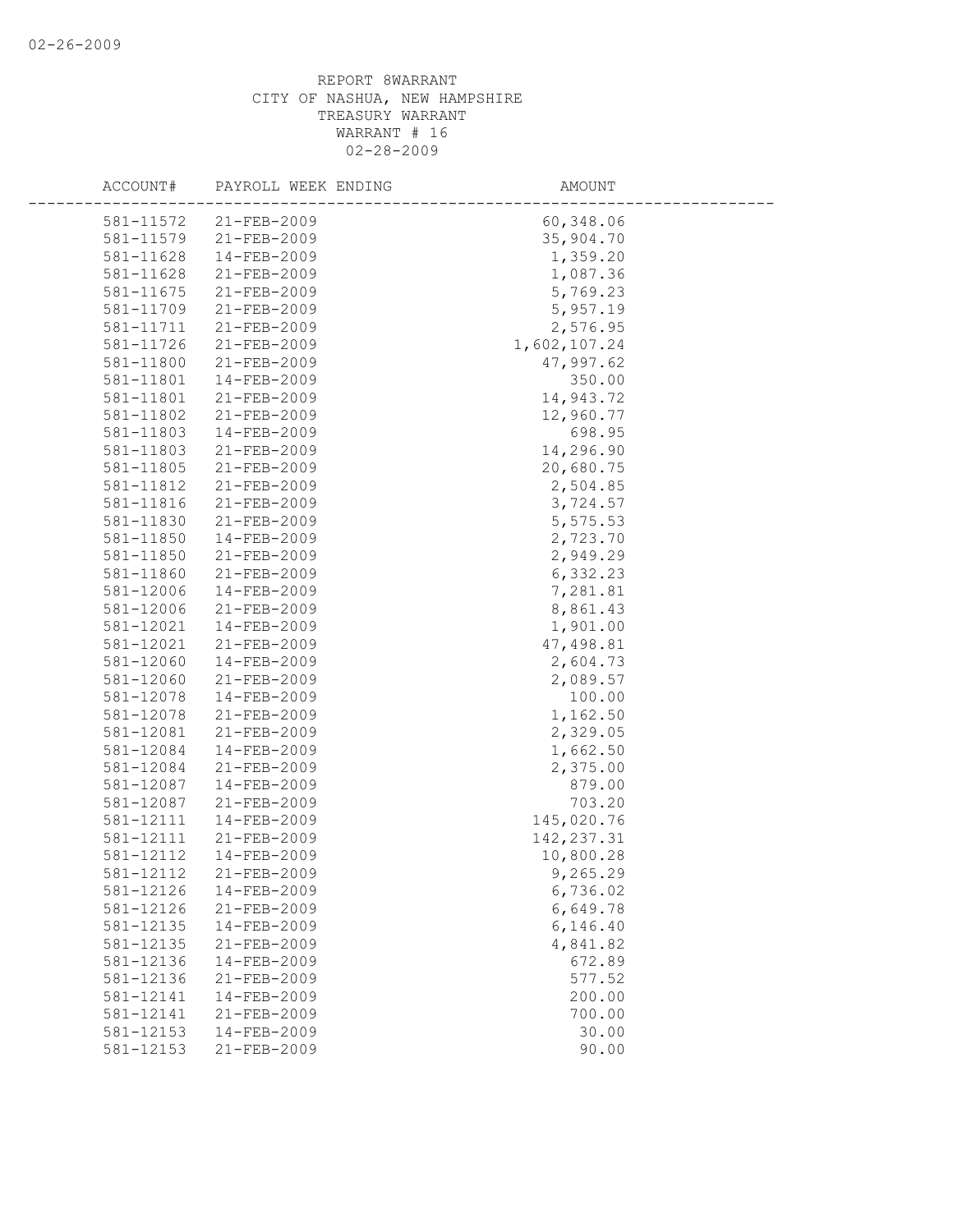|           |           | ACCOUNT# PAYROLL WEEK ENDING | AMOUNT    |              |
|-----------|-----------|------------------------------|-----------|--------------|
|           |           | 581-12198 21-FEB-2009        | 38,152.88 |              |
|           | 581-12200 | 21-FEB-2009                  | 1,423.20  |              |
|           | 581-12201 | 14-FEB-2009                  | 21,643.92 |              |
|           | 581-12201 | 21-FEB-2009                  | 17,820.67 |              |
|           | 581-13004 | $14 - FEB - 2009$            | 624.89    |              |
|           | 581-13004 | 21-FEB-2009                  | 2,675.68  |              |
|           | 581-13021 | $14 - FEB - 2009$            | 242.72    |              |
|           | 581-13021 | 21-FEB-2009                  | 1,057.43  |              |
|           | 581-13032 | $14 - FEB - 2009$            | 624.93    |              |
|           | 581-13032 | 21-FEB-2009                  | 896.35    |              |
|           | 581-13120 | 14-FEB-2009                  | 4,647.02  |              |
|           | 581-13120 | $21 - FEB - 2009$            | 4,137.26  |              |
|           | 581-13133 | 21-FEB-2009                  | 3,169.26  |              |
|           | 581-13137 | 14-FEB-2009                  | 394.97    |              |
|           | 581-13137 | 21-FEB-2009                  | 946.09    |              |
|           | 581-17010 | 21-FEB-2009                  |           |              |
|           | 581-19000 | 21-FEB-2009                  | 7,477.60  |              |
|           | 581-19230 | 21-FEB-2009                  | 875.00    |              |
|           | 581-19240 | 21-FEB-2009                  | 620.26    |              |
| TOTAL 581 |           | SCHOOL DEPARTMENT            |           | 2,892,345.45 |
|           |           |                              |           |              |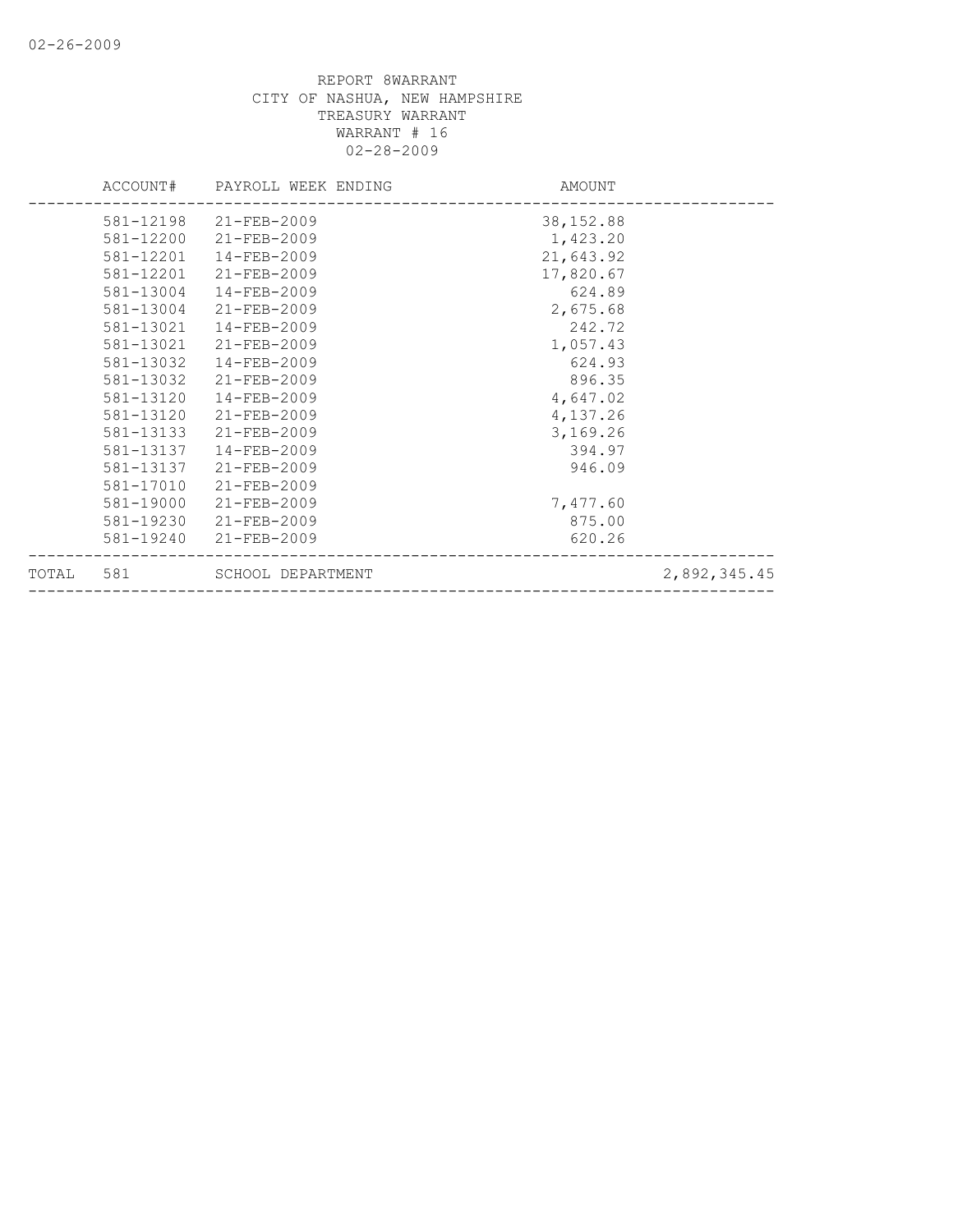|           | ACCOUNT# PAYROLL WEEK ENDING |  |  | AMOUNT |  |
|-----------|------------------------------|--|--|--------|--|
|           |                              |  |  |        |  |
| TOTAL 951 |                              |  |  |        |  |
|           |                              |  |  |        |  |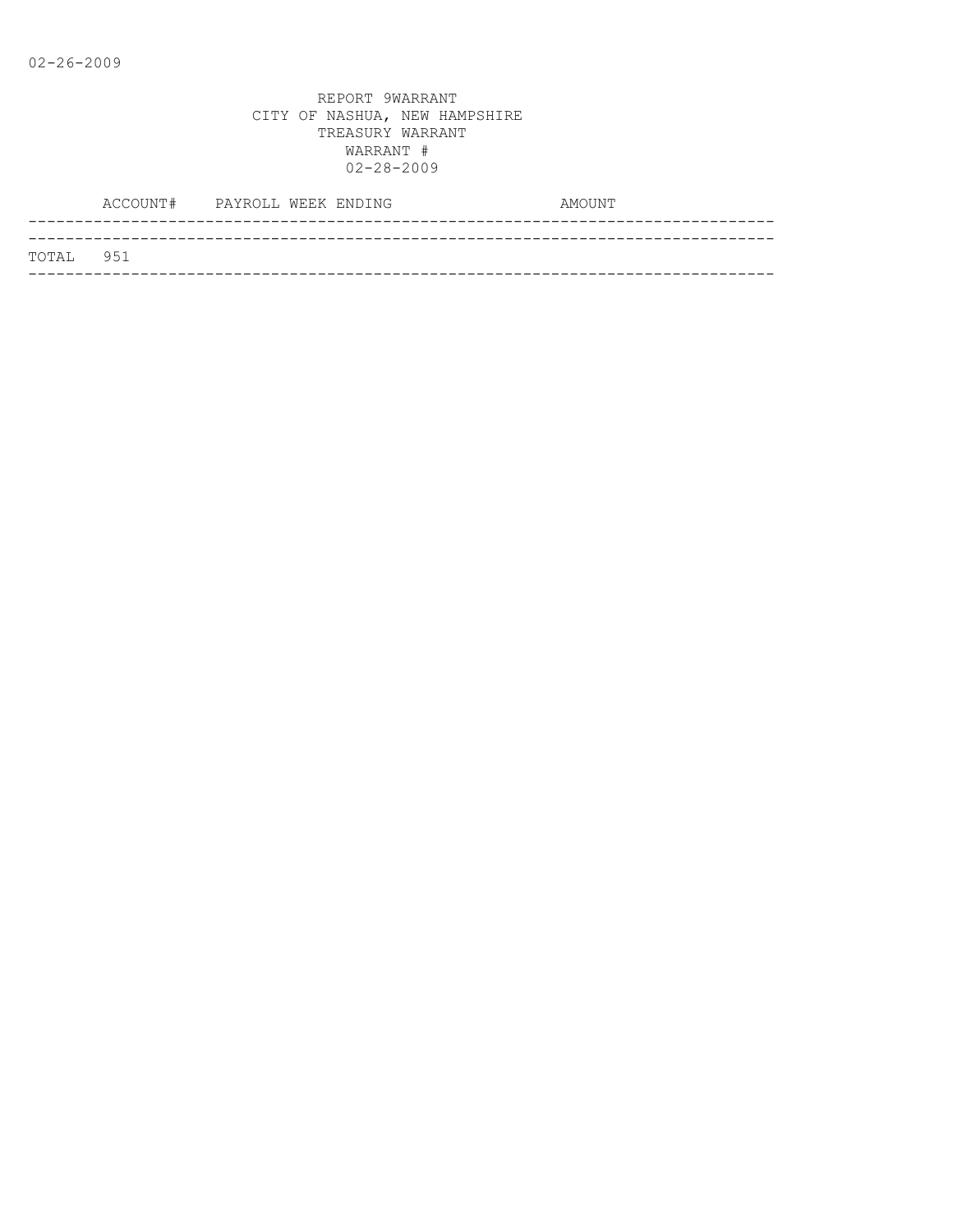| ACCOUNT#               | PAYROLL WEEK ENDING              | AMOUNT               |  |
|------------------------|----------------------------------|----------------------|--|
| 801-11008              | 14-FEB-2009                      | 576.29               |  |
| 801-11008              | 21-FEB-2009                      | 576.29               |  |
| 801-11028              | 14-FEB-2009                      | 59.04                |  |
| 801-11028              | 21-FEB-2009                      | 59.04                |  |
| 801-11064              | 14-FEB-2009                      | 136.42               |  |
| 801-11064              | 21-FEB-2009                      | 136.42               |  |
| 801-11094              | 14-FEB-2009                      | 99.64                |  |
| 801-11094              | 21-FEB-2009                      | 99.64                |  |
| 801-11188              | 14-FEB-2009                      | 375.26               |  |
| 801-11188              | 21-FEB-2009                      | 375.26               |  |
| 801-11190              | 14-FEB-2009                      | 397.89               |  |
| 801-11190              | 21-FEB-2009                      | 397.88               |  |
| 801-11193              | 14-FEB-2009                      | 976.79               |  |
| 801-11193              | $21 - FEB - 2009$                | 976.79               |  |
| 801-11208              | 14-FEB-2009                      | 143.59               |  |
| 801-11208              | 21-FEB-2009                      | 143.59               |  |
| 801-11211              | 14-FEB-2009                      | 49.68                |  |
| 801-11211              | $21 - FEB - 2009$                | 53.00                |  |
| 801-11222              | 14-FEB-2009                      | 205.14               |  |
| 801-11222              | 21-FEB-2009                      | 205.14               |  |
| 801-11271              | 14-FEB-2009                      | 1, 117.43            |  |
| 801-11271              | 21-FEB-2009                      | 1, 117.44            |  |
| 801-11276              | $14 - FEB - 2009$                | 4,002.40             |  |
| 801-11276              | 21-FEB-2009                      | 4,002.40             |  |
| 801-11383              | 14-FEB-2009                      | 867.77               |  |
| 801-11383              | 21-FEB-2009                      | 867.77               |  |
| 801-11435              | 14-FEB-2009                      | 263.36               |  |
| 801-11435              | 21-FEB-2009                      | 251.76               |  |
| 801-11595              | 14-FEB-2009                      | 5,261.20             |  |
| 801-11595              | 14-FEB-2009                      | 3,710.00             |  |
| 801-11595              | 21-FEB-2009                      | 5,236.00             |  |
| 801-11595              | 21-FEB-2009                      | 3,710.00             |  |
| 801-11596              | 14-FEB-2009                      | 3, 244.37            |  |
| 801-11596              | 21-FEB-2009                      | 3,352.74             |  |
| 801-11598              | 14-FEB-2009                      | 776.80               |  |
| 801-11598<br>801-11599 | 21-FEB-2009<br>$14 - FEB - 2009$ | 776.80               |  |
|                        | $14 - FEB - 2009$                | 1,062.92<br>1,062.92 |  |
| 801-11599              | 21-FEB-2009                      |                      |  |
| 801-11599<br>801-11599 | 21-FEB-2009                      | 1,062.92<br>1,062.92 |  |
| 801-11606              | 14-FEB-2009                      | 691.54               |  |
| 801-11606              | 21-FEB-2009                      | 691.54               |  |
| 801-11647              | 14-FEB-2009                      | 138.62               |  |
| 801-11647              | $21 - FEB - 2009$                | 138.62               |  |
| 801-12128              | $14 - FEB - 2009$                | 284.41               |  |
| 801-12128              | $21 - FEB - 2009$                | 294.55               |  |
| 801-13004              | 14-FEB-2009                      | 1,294.80             |  |
| 801-13004              | 14-FEB-2009                      | 562.43               |  |
|                        |                                  |                      |  |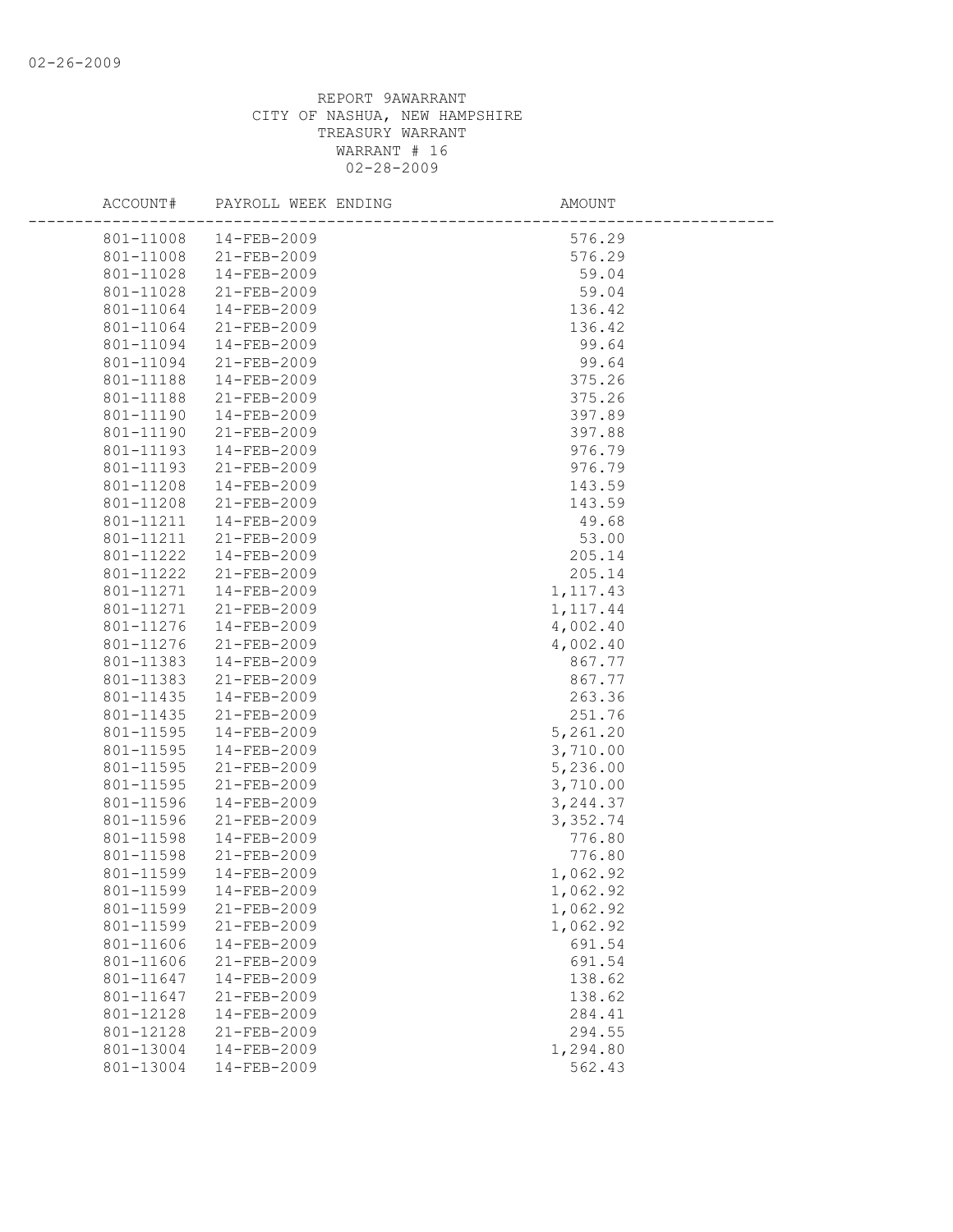|           |           | ACCOUNT# PAYROLL WEEK ENDING | AMOUNT               |           |
|-----------|-----------|------------------------------|----------------------|-----------|
|           |           | 801-13004  14-FEB-2009       | 27.08                |           |
|           |           | 801-13004  14-FEB-2009       |                      |           |
|           |           | 801-13004 21-FEB-2009        | $145.65$<br>2,130.85 |           |
|           |           | 801-13004 21-FEB-2009        | 2,755.59             |           |
|           |           | 801-13004 21-FEB-2009        | 24.41                |           |
|           |           | 801-13004 21-FEB-2009        | 1,131.96             |           |
|           |           |                              |                      |           |
| TOTAL 801 |           | SOLID WASTE DISPOSAL         |                      | 59,164.76 |
|           |           |                              |                      |           |
|           |           | 802-11028  14-FEB-2009       | 401.48               |           |
|           |           | 802-11028  14-FEB-2009       | 188.93               |           |
|           |           | 802-11028 21-FEB-2009        | 401.48               |           |
|           | 802-11028 | 21-FEB-2009                  | 188.93               |           |
|           | 802-11064 | 14-FEB-2009                  | 136.42               |           |
|           | 802-11064 | 14-FEB-2009                  | 136.42               |           |
|           | 802-11064 | 21-FEB-2009                  | 136.42               |           |
|           | 802-11064 | 21-FEB-2009                  | 136.42               |           |
|           | 802-11091 | $14 - FEB - 2009$            | 1,075.15             |           |
|           | 802-11091 | 21-FEB-2009                  | 1,075.15             |           |
|           | 802-11092 | 14-FEB-2009                  | 732.24               |           |
|           | 802-11092 | 21-FEB-2009                  | 722.48               |           |
|           | 802-11094 | 14-FEB-2009                  | 298.89               |           |
|           | 802-11094 | 14-FEB-2009                  | 298.91               |           |
|           | 802-11094 | 21-FEB-2009                  | 298.89               |           |
|           | 802-11094 | 21-FEB-2009                  | 298.91               |           |
|           | 802-11096 | 14-FEB-2009                  | 915.17               |           |
|           | 802-11096 | 21-FEB-2009                  | 915.17               |           |
|           | 802-11102 | 21-FEB-2009                  | 885.14               |           |
|           | 802-11105 | 14-FEB-2009                  | 987.45               |           |
|           | 802-11105 | 21-FEB-2009                  | 1,093.61             |           |
|           | 802-11155 | 14-FEB-2009                  | 1,024.17             |           |
|           | 802-11155 | 21-FEB-2009                  | 1,031.69             |           |
|           | 802-11157 | 14-FEB-2009                  | 1,609.92             |           |
|           | 802-11157 | 21-FEB-2009                  | 1,568.00             |           |
|           | 802-11158 | 14-FEB-2009                  | 1,683.20             |           |
|           | 802-11158 | 21-FEB-2009                  | 1,683.20             |           |
|           |           | 802-11188  14-FEB-2009       | 1,093.43             |           |
|           | 802-11188 | $21 - FEB - 2009$            | 1,093.43             |           |
|           | 802-11190 | 14-FEB-2009                  | 397.88               |           |
|           | 802-11190 | 21-FEB-2009                  | 397.88               |           |
|           | 802-11208 | 14-FEB-2009                  | 95.73                |           |
|           | 802-11208 | 14-FEB-2009                  | 47.86                |           |
|           | 802-11208 | $21 - FEB - 2009$            | 95.73                |           |
|           | 802-11208 | 21-FEB-2009                  | 47.86                |           |
|           | 802-11211 | 14-FEB-2009                  | 198.73               |           |
|           | 802-11211 | 14-FEB-2009                  | 298.10               |           |
|           | 802-11211 | 21-FEB-2009                  | 211.98               |           |